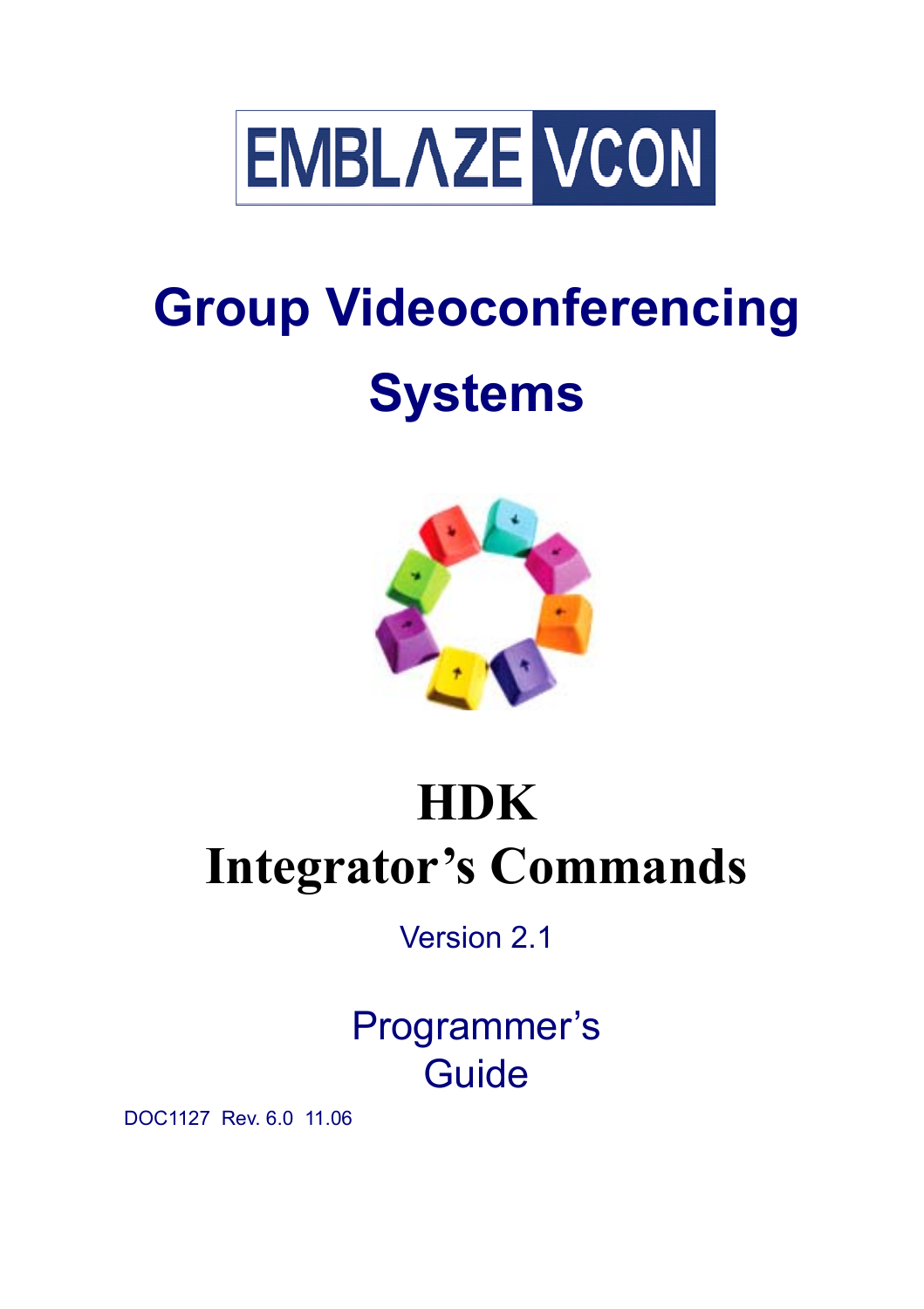#### **© 2004, 2005 Emblaze VCON Ltd. All Rights Reserved.**

This material is proprietary of Emblaze VCON, Ltd. No part of this document can be reproduced or transmitted in any form or by any means - electronic or mechanical - for any purpose without written permission from Emblaze VCON Ltd. Information in this document is subject to change without notice.

## <span id="page-1-0"></span>*Limited Warranty*

Emblaze VCON Ltd. warrants that SOFTWARE will perform according to accompanying user documentation for a period of 90 (ninety) days from the date of receipt; replacement SOFTWARE will be warranted for 90 (ninety) days from the date of receipt. This Limited Warranty shall not apply to any product that in the opinion of Emblaze VCON Ltd. has not been installed or upgraded according to accompanying documentation from Emblaze VCON Ltd. or been subject to misuse, misapplication, negligence or accident while in the hands of the purchaser.

**GRANT OF LICENCE** Emblaze VCON Ltd. grants the Purchaser a nonexclusive and non-transferable license to use the SOFTWARE product and to make one copy solely for backup or archival purposes, which may include user documentation provided via online or other electronic form. Additional copies may not be made nor may anyone else be allowed to copy or otherwise reproduce any part of the licensed software without prior written consent of Emblaze VCON Ltd.

**COPYRIGHT** All trademarks(s), logo(s), name(s), software, documentation and other supporting materials relating to the Product are trademarked, copyrighted or owned by Emblaze VCON Ltd. as proprietary information protected by United States copyright laws and international and applicable national treaty provisions and laws. Software protection extends beyond its literal code to structure, sequence and organization; any unauthorized use or modification would constitute a misappropriation of Emblaze VCON's proprietary rights and a violation of the License agreement.

**LIABILITIES** Emblaze VCON's entire liability and the Purchaser's exclusive remedy shall be at Emblaze VCON's option, either return of the price paid or repair/replacement of the Product not meeting Emblaze VCON's declared Limited warranty. Emblaze VCON or its suppliers shall not be liable in any event to anyone for any indirect, incidental, consequential, special or exemplary damages including without limitation damages for loss of business profits, business interruptions, business information or other pecuniary loss arising out of the use of or inability to use the said Product even if advised of the possibility of such damages. In any case, Emblaze VCON's entire liability under any provision of this agreement shall be limited to the amount actually paid by the Purchase for the Product.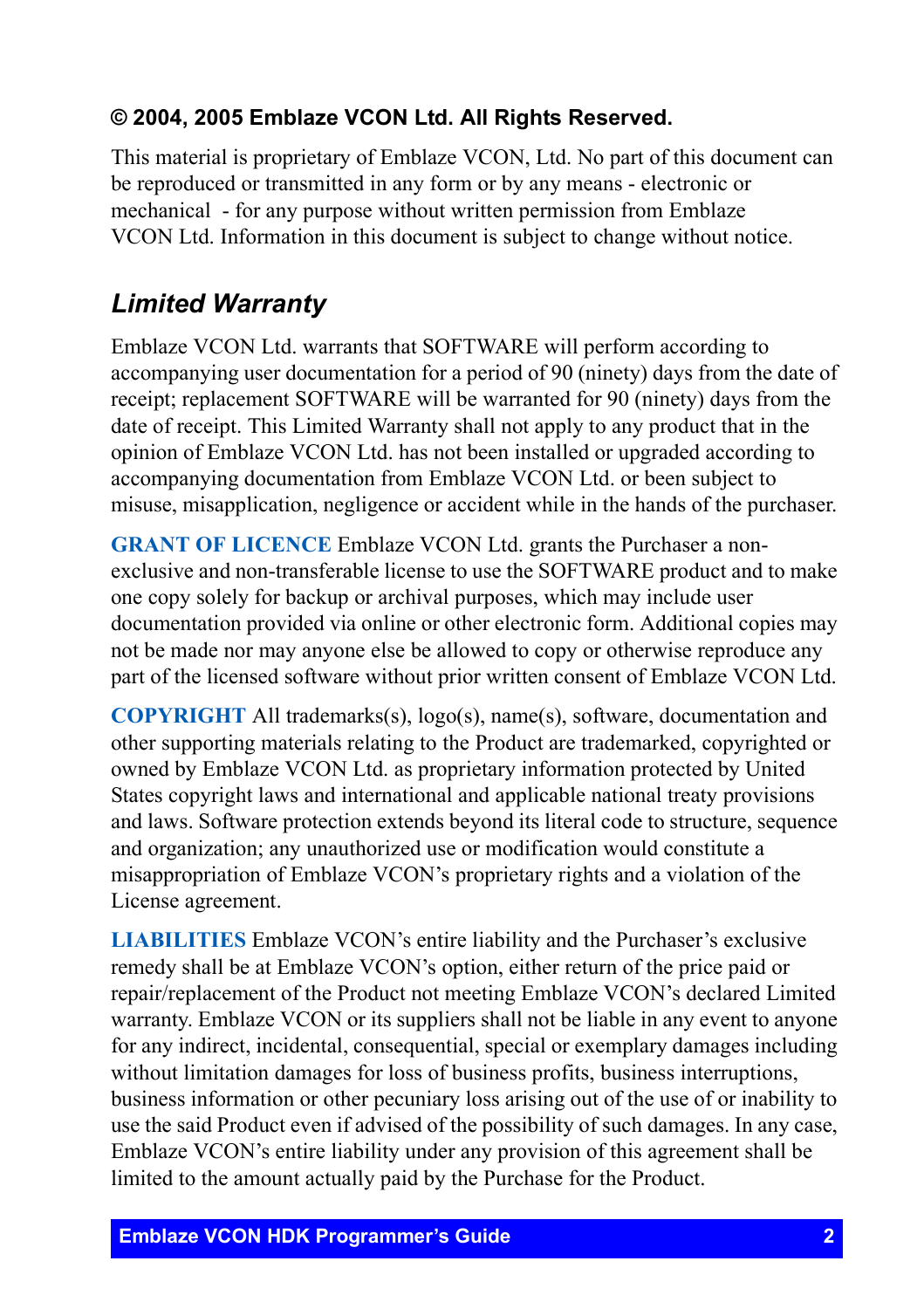### <span id="page-2-0"></span>*Emblaze VCON Technical Support*

This Programmer's Guide was designed to help you integrate HD systems with your hardware. It contains descriptions, syntaxes, parameters, and examples of the HDK commands and events.

If a situation occurs that is not covered by the supplied documentation, please request help from our Technical Support channels. Emblaze VCON's organization will make its strongest efforts to help you resume your software integration activities as soon as possible.

- 1. Contact your local Emblaze VCON distributor, and request assistance from its technical support department.
- 2. Send an e-mail message fully describing the condition plus your system's configuration to [techsup@emblaze-vcon.com.](mailto:zapi@vcon.com)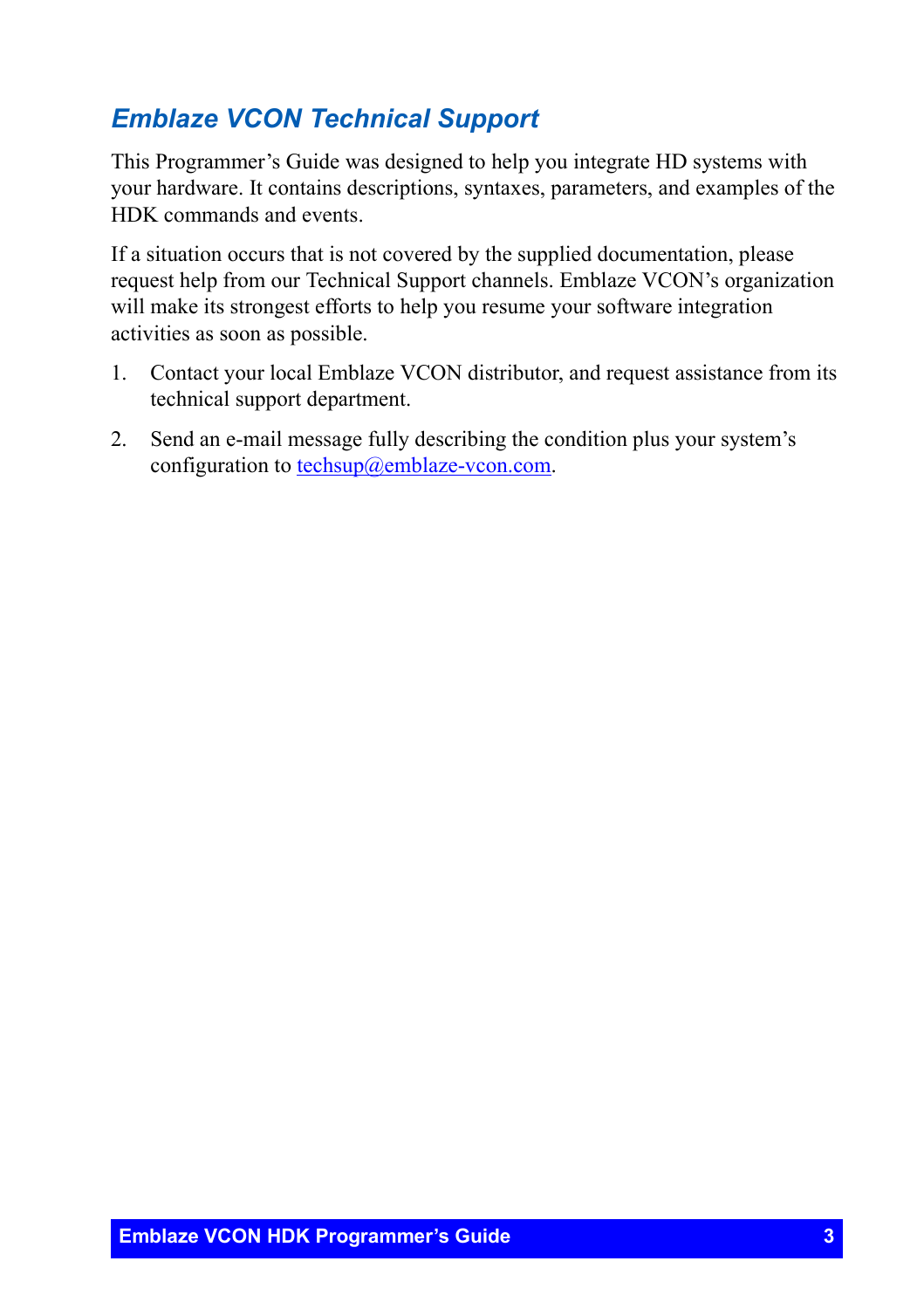## **TABLE OF CONTENTS**

| 1           |     |  |
|-------------|-----|--|
|             | 1.1 |  |
|             | 1.2 |  |
|             |     |  |
| $\mathbf 2$ |     |  |
| 3           |     |  |
|             | 3.1 |  |
|             |     |  |
|             |     |  |
|             |     |  |
|             |     |  |
|             |     |  |
|             |     |  |
|             |     |  |
|             |     |  |
|             |     |  |
|             |     |  |
|             |     |  |
|             |     |  |
|             |     |  |
|             |     |  |
|             |     |  |
|             |     |  |
|             |     |  |
|             |     |  |
|             |     |  |
|             |     |  |
|             |     |  |
|             |     |  |
|             |     |  |
|             |     |  |
|             |     |  |
|             |     |  |
|             |     |  |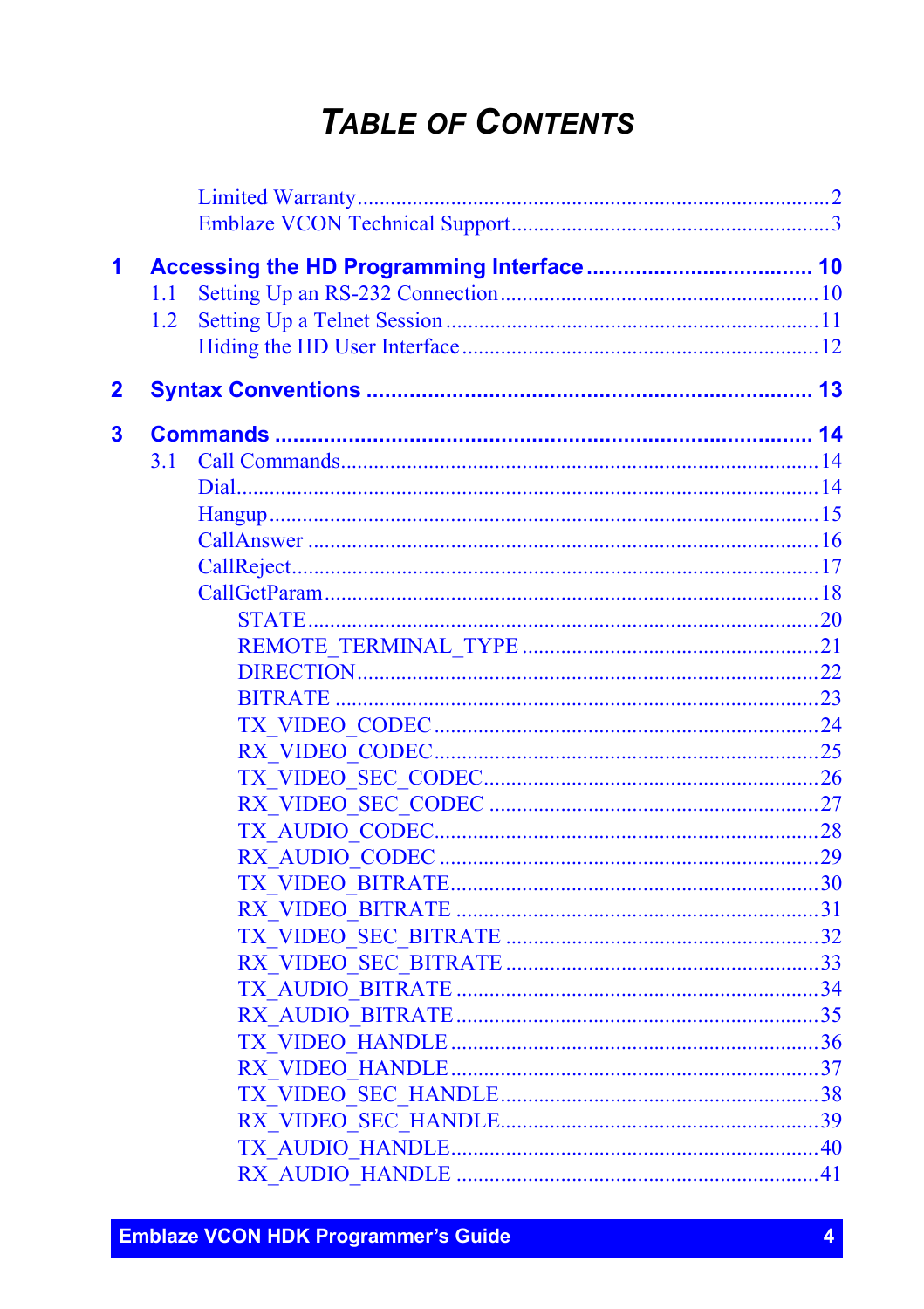| 3.2 |  |
|-----|--|
|     |  |
|     |  |
|     |  |
|     |  |
|     |  |
|     |  |
|     |  |
|     |  |
|     |  |
|     |  |
|     |  |
|     |  |
|     |  |
|     |  |
|     |  |
|     |  |
|     |  |
|     |  |
|     |  |
|     |  |
|     |  |
|     |  |

**Emblaze VCON HDK Programmer's Guide**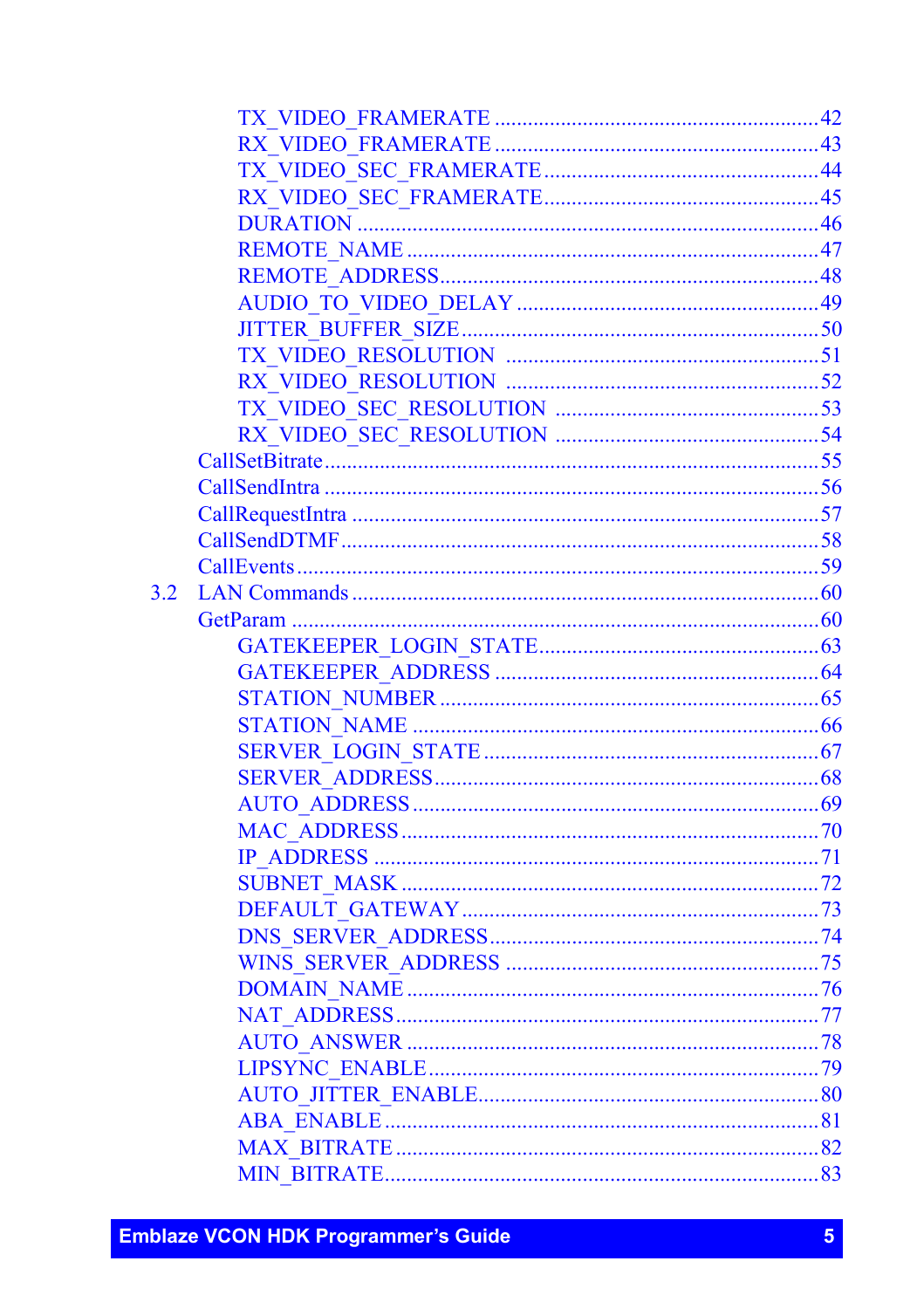| STREAMING ENABLE ANNOUNCEMENT  105 |  |
|------------------------------------|--|
|                                    |  |
|                                    |  |
|                                    |  |
|                                    |  |
|                                    |  |
|                                    |  |
|                                    |  |
|                                    |  |
|                                    |  |
|                                    |  |
|                                    |  |
|                                    |  |
|                                    |  |
|                                    |  |
|                                    |  |
|                                    |  |
|                                    |  |
|                                    |  |
|                                    |  |

 $3.3$ 

 $3.4$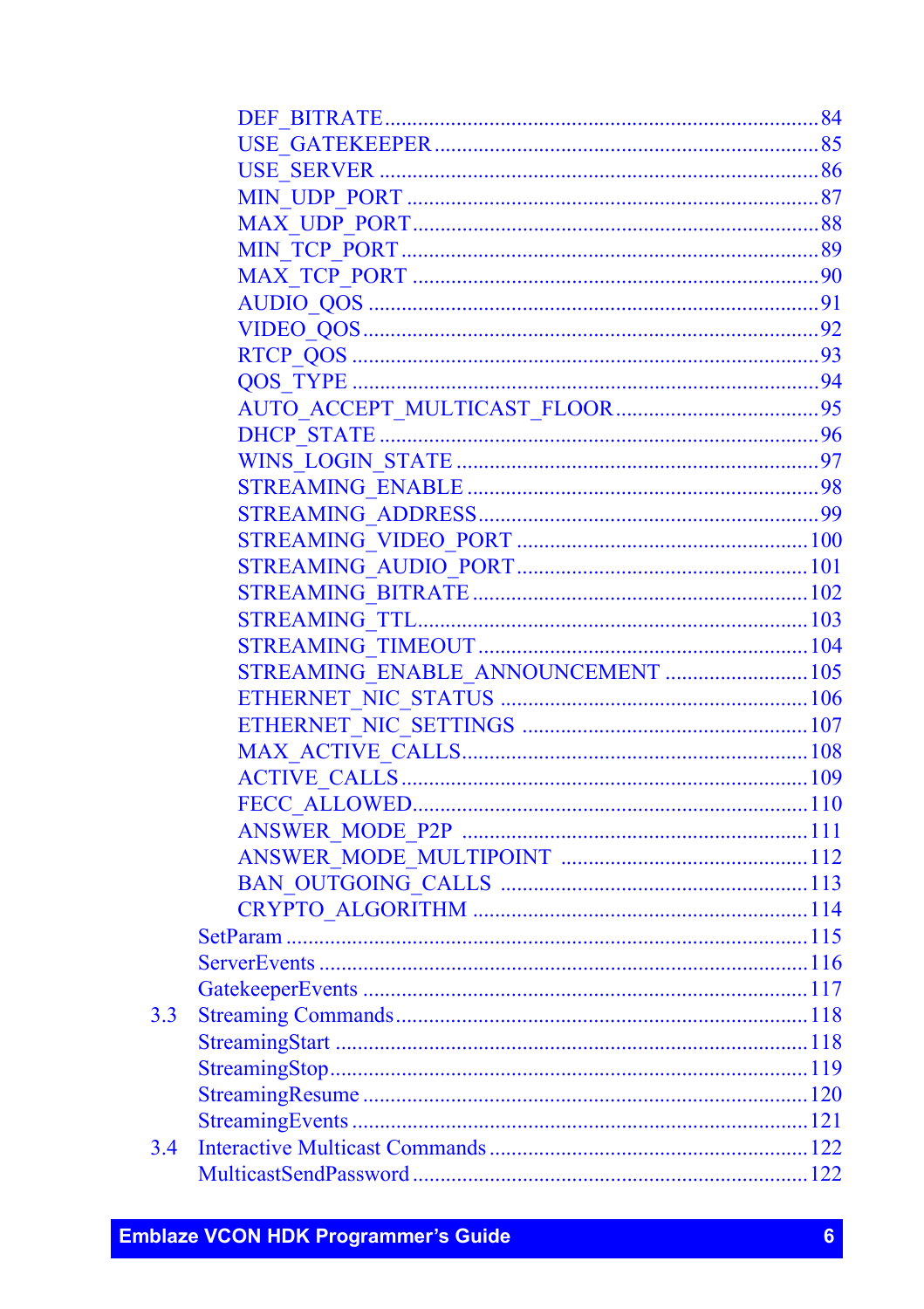| 3.5 |  |
|-----|--|
|     |  |
|     |  |
|     |  |
|     |  |
|     |  |
| 3.6 |  |
|     |  |
|     |  |
| 3.7 |  |
|     |  |
|     |  |
|     |  |
|     |  |
|     |  |
|     |  |
|     |  |
|     |  |
|     |  |
|     |  |
| 3.8 |  |
|     |  |
|     |  |
|     |  |
|     |  |
|     |  |
|     |  |
| 3.9 |  |
|     |  |
|     |  |
|     |  |
|     |  |
|     |  |
|     |  |
|     |  |
|     |  |
|     |  |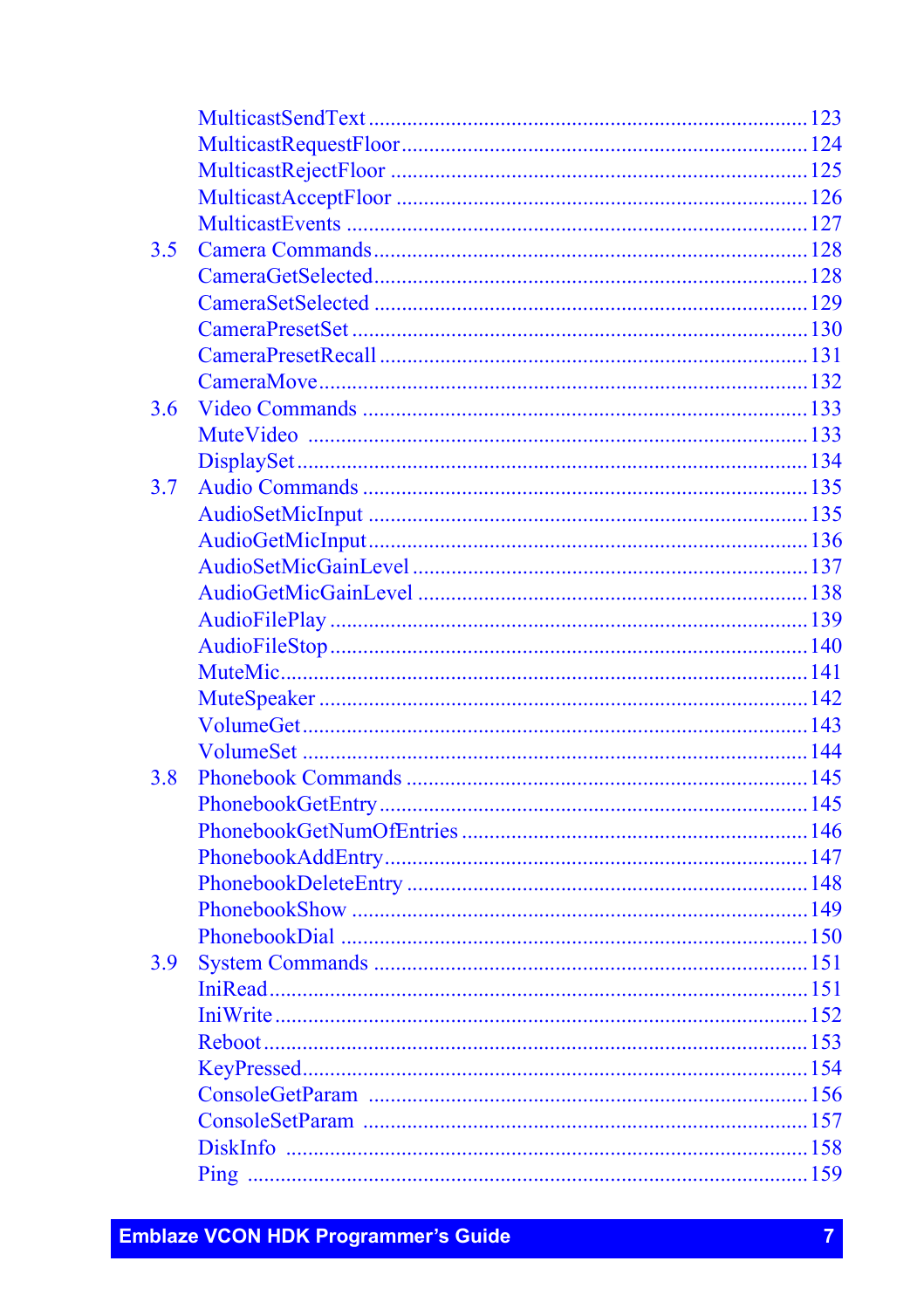| 4 |     |                                                |  |
|---|-----|------------------------------------------------|--|
|   | 4.1 |                                                |  |
|   |     |                                                |  |
|   |     |                                                |  |
|   |     |                                                |  |
|   |     |                                                |  |
|   |     |                                                |  |
|   |     |                                                |  |
|   |     |                                                |  |
|   |     |                                                |  |
|   |     | EVENT CALL REMOTE NOT RESPONDING 169           |  |
|   | 4.2 |                                                |  |
|   |     |                                                |  |
|   |     |                                                |  |
|   |     |                                                |  |
|   | 4.3 |                                                |  |
|   |     | EVENT_GATEKEEPER_STATE_CHANGED173              |  |
|   | 4.4 |                                                |  |
|   |     |                                                |  |
|   |     |                                                |  |
|   |     | EVENT MULTICAST FLOOR REQUEST REJECTED 176     |  |
|   |     |                                                |  |
|   |     |                                                |  |
|   |     | EVENT MULTICAST PASSWORD REJECTED  179         |  |
|   |     | EVENT_MULTICAST_PASSWORD_REQUESTED  180        |  |
|   | 4.5 |                                                |  |
|   |     |                                                |  |
|   |     |                                                |  |
|   | 4.6 |                                                |  |
|   |     | EVENT_SYSTEM_INIT_COMPLETED_SUCCESS  183       |  |
|   |     | EVENT_SYSTEM_INIT_COMPLETED_FAILURE 184        |  |
|   |     | EVENT SYSTEM DHCP STATE RECEIVED ADDRESS  185  |  |
|   |     | EVENT DHCP STATE FAILED RECEIVING ADDRESS  186 |  |
|   | 4.7 |                                                |  |
|   |     |                                                |  |
|   |     |                                                |  |
| 5 |     |                                                |  |
|   | 5.1 |                                                |  |
|   |     |                                                |  |
|   |     |                                                |  |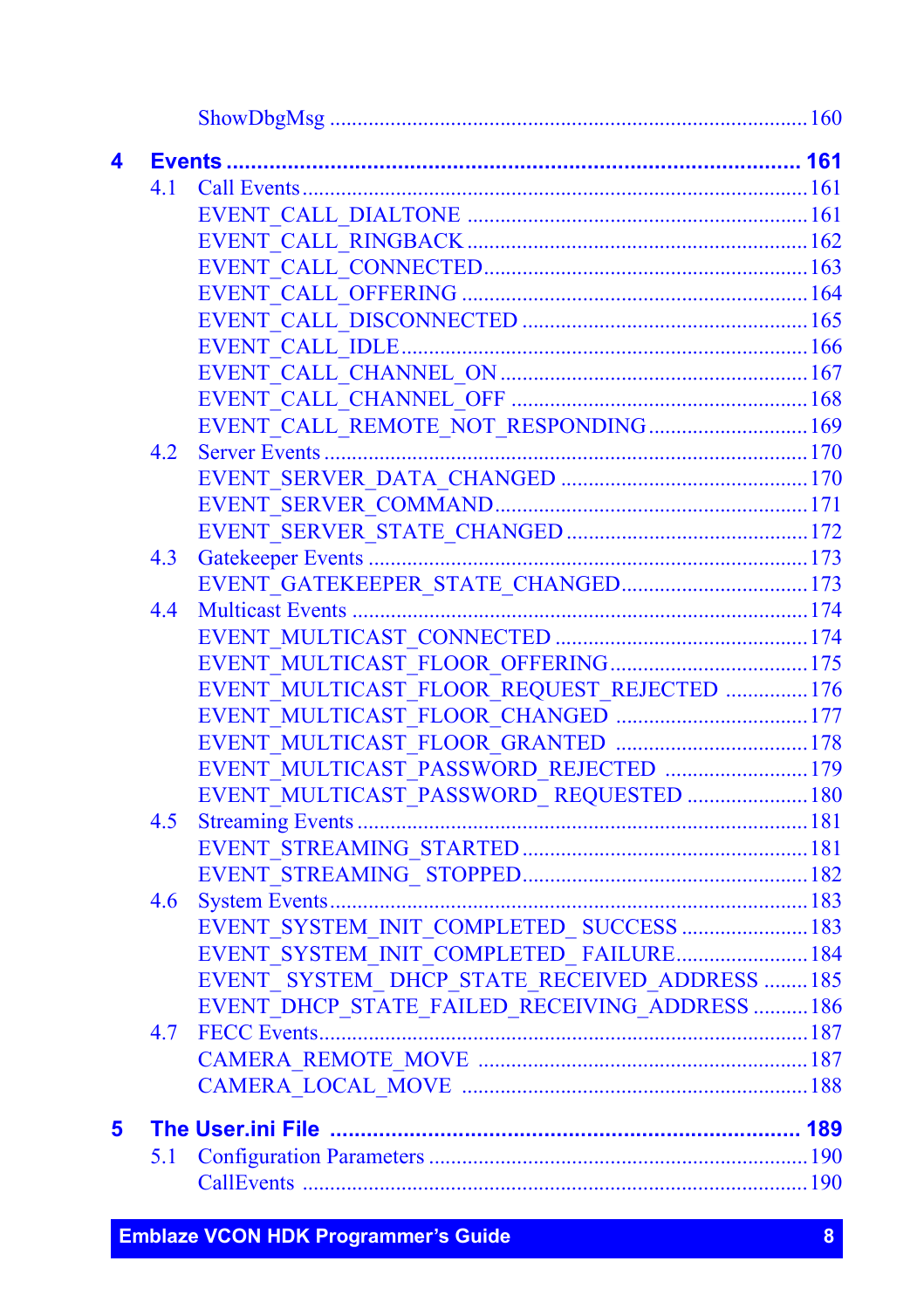| 6 |  |  |
|---|--|--|
|   |  |  |
|   |  |  |
|   |  |  |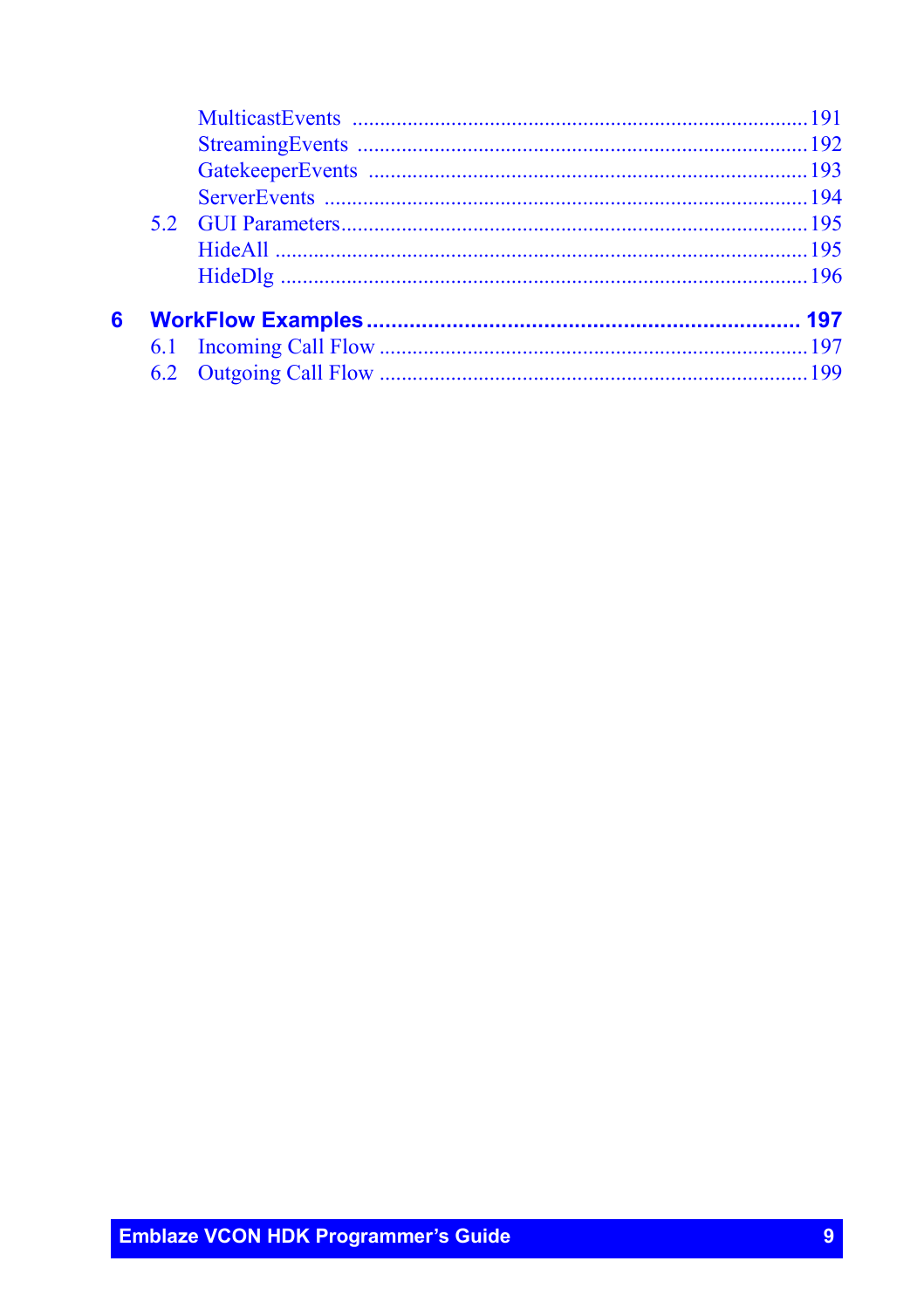## <span id="page-9-0"></span>*1 ACCESSING THE HD PROGRAMMING INTERFACE*

The HDK (High-definition Development Kit) is a set of APIs used by Emblaze Emblaze VCON's HD100, HD2000, and HD3000 to build custom applications (such as distance learning, security, or kiosks). The HDK may be implemented as a PC program, AMX, Creston, or any other programmable system.

## <span id="page-9-1"></span>*1.1 Setting Up an RS-232 Connection*

This section includes procedures for setting up an RS-232 communications session.

#### $\blacktriangleright$  To connect a PC to the HD device

- $\Box$  Connect one end of the specified communication cable to a COM port of your computer and to a connector on the HD device as follows:
- **HD100** Connect CAB42001 communication cable to the HD100's COM2 port.

**HD2000/HD3000** Connect CAB00026 serial-to-dual cable to the HD device's RS232 connector, and the cable end labelled **User Terminal** to one of the PC COM ports.

#### ³ **To start a communications session**

- 1. Set up a HyperTerminal session. In the Windows desktop, run **Start>Programs>Accessories>Communications>HyperTerminal**.
- 2. In the Connection Description dialog box, enter a **Name**. Select an icon. Click **OK**.
- 3. In the Connect To dialog box, select **COM1** from the **Connect Using** list. Click **OK**.
- 4. In the COM Properties dialog box, enter the following Port Settings:

| <b>Bits per second</b> | 9600 |
|------------------------|------|
| <b>Data Bits</b>       | 8    |
| <b>Parity</b>          | None |
| <b>Stop Bit</b>        | ı    |
| <b>Flow Control</b>    | None |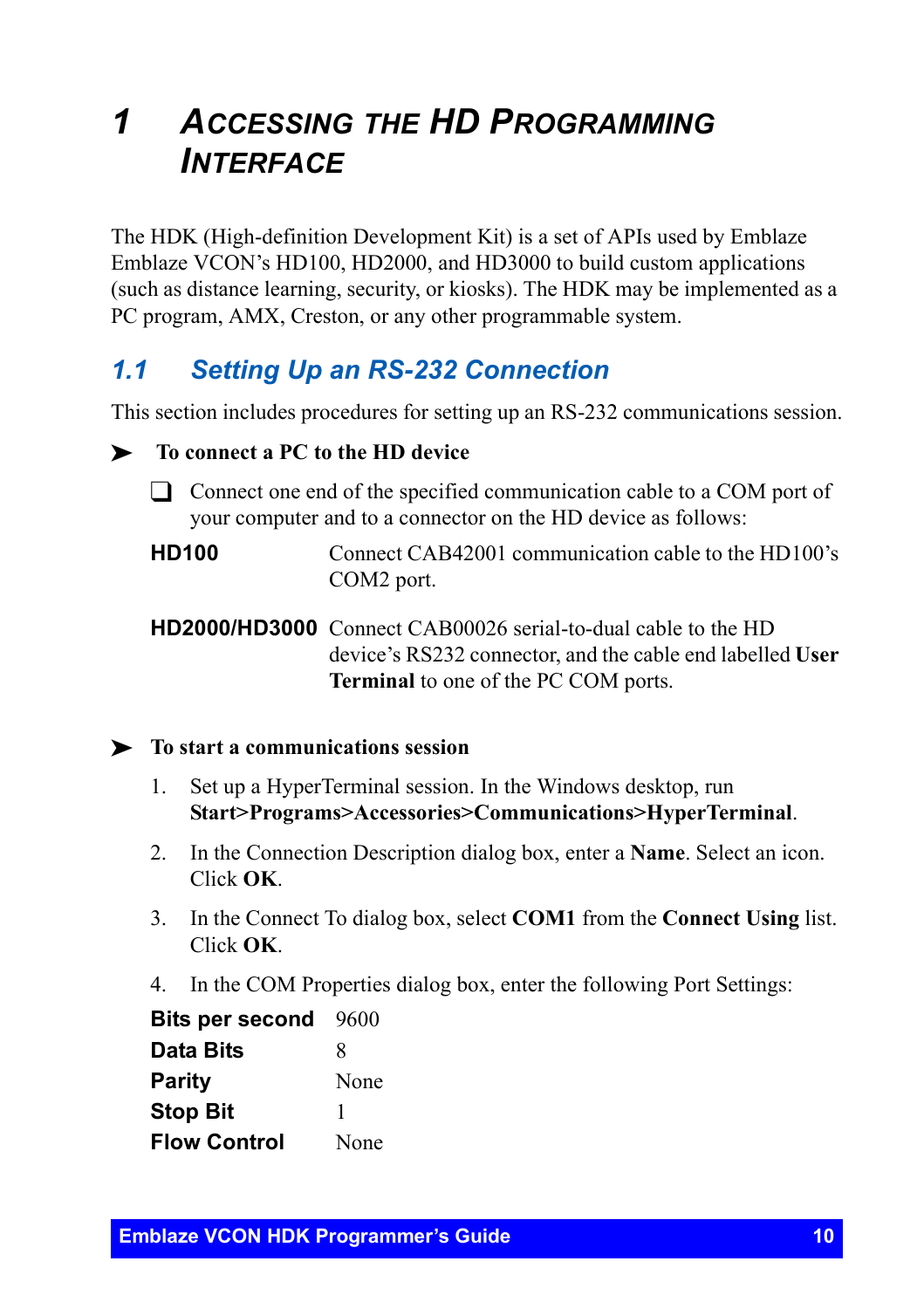- 5. Click **OK**.
- 6. Restart the HD device. After it initializes, the following prompt appears on the screen:

Welcome to HD3000: Version : 0200.M03.D03.H19 Board Type : HD3000 Board Camera Input: NTSC HD>> EVENT\_SYSTEM\_INIT\_COMPLETED\_SUCCESS HD>>

### <span id="page-10-0"></span>*1.2 Setting Up a Telnet Session*

Use standard Telnet client configured with the HD device's IP address and **port 23**.

#### ³ **To start a Telnet session from Windows**

- 1. Turn the HD device on.
- 2. From the Windows **Start** menu, open **Programs>Accessories>Communications>HyperTerminal**.
- 3. Enter a session.

| <b>Connect To</b> |                                                   |  |
|-------------------|---------------------------------------------------|--|
| <b>HDK</b>        |                                                   |  |
|                   | Enter details for the host that you want to call: |  |
| Host address:     | 172.20.2.2                                        |  |
| Port number:      | 23                                                |  |
|                   |                                                   |  |
| Connect using:    | TCP/IP (Winsock)                                  |  |
|                   | Cancel<br>OK                                      |  |

4. From the **Connect Using** list, choose **TCP/IP (Winsock)**.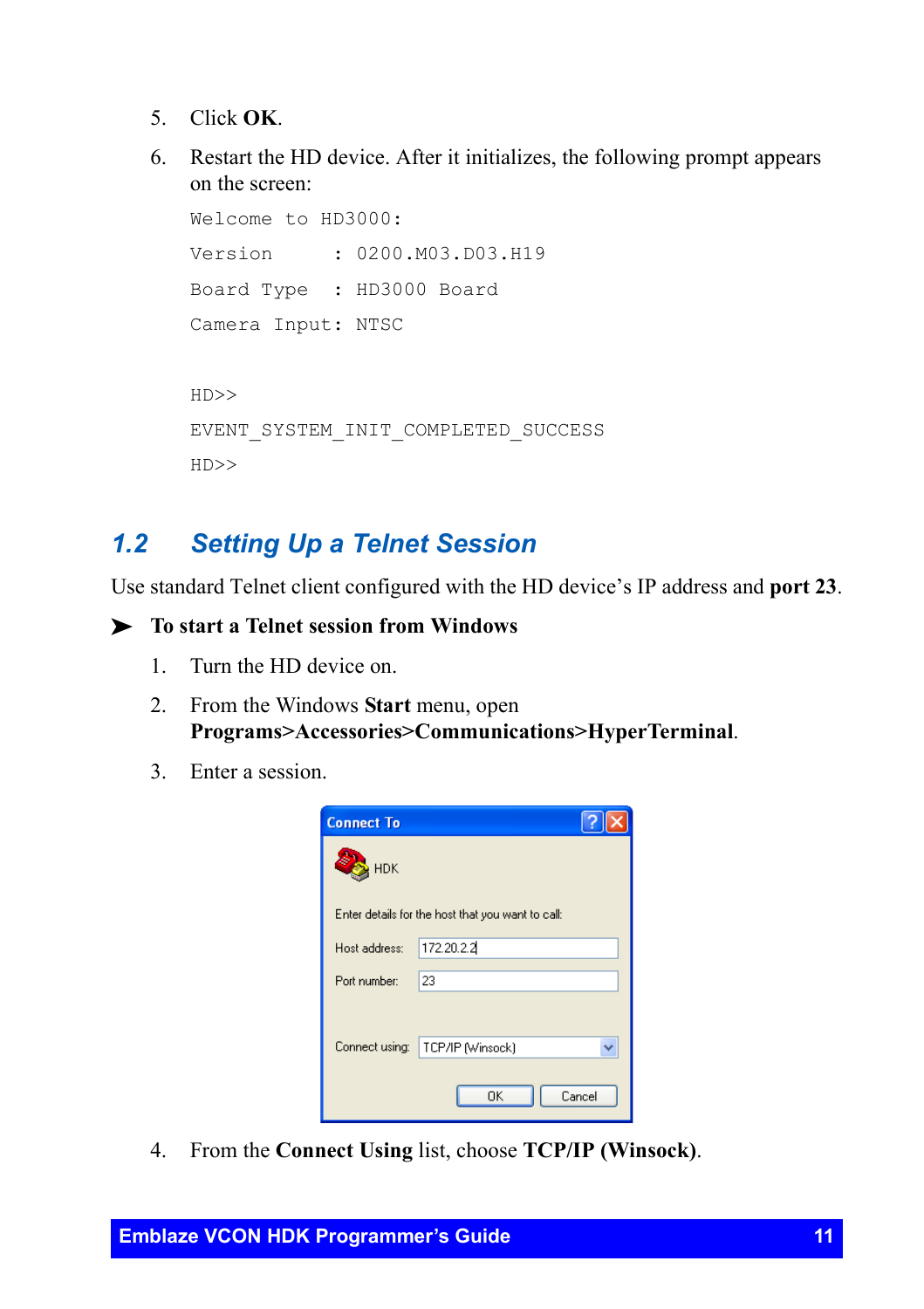- 5. Enter the HD device's IP address.
- 6. As the **Port Number**, type **23**.
- 7. Click **OK**.

You are now in an active Telnet session. Information from the HD device appears on the screen.

```
Welcome to HD3000:
Version : 0200.M03.D03.H19
Board Type : HD3000 Board
Camera Input: NTSC
HD>>
EVENT_SYSTEM_INIT_COMPLETED_SUCCESS
HD>>
```
To display the list of available API commands, type **help**.

#### <span id="page-11-0"></span>**Hiding the HD User Interface**

If you want to remove the entire user interface or only its dialog boxes from view, perform the procedures below.

- ³ **To hide the HD user interface**
	- 1. Connect to the HD device over Telnet (see ["Setting Up a Telnet Session"](#page-10-0)  [on page 11\)](#page-10-0).
	- 2. In the Telnet session screen, type **IniWrite user.ini gui hideall 1**.
- ³ **To hide only dialog boxes (icons and popup messages remain visible):**
	- 1. Connect to the HD device over Telnet (see ["Setting Up a Telnet Session"](#page-10-0)  [on page 11\)](#page-10-0).
	- 2. In the Telnet session screen, type **IniWrite user.ini gui hidedlg 1**.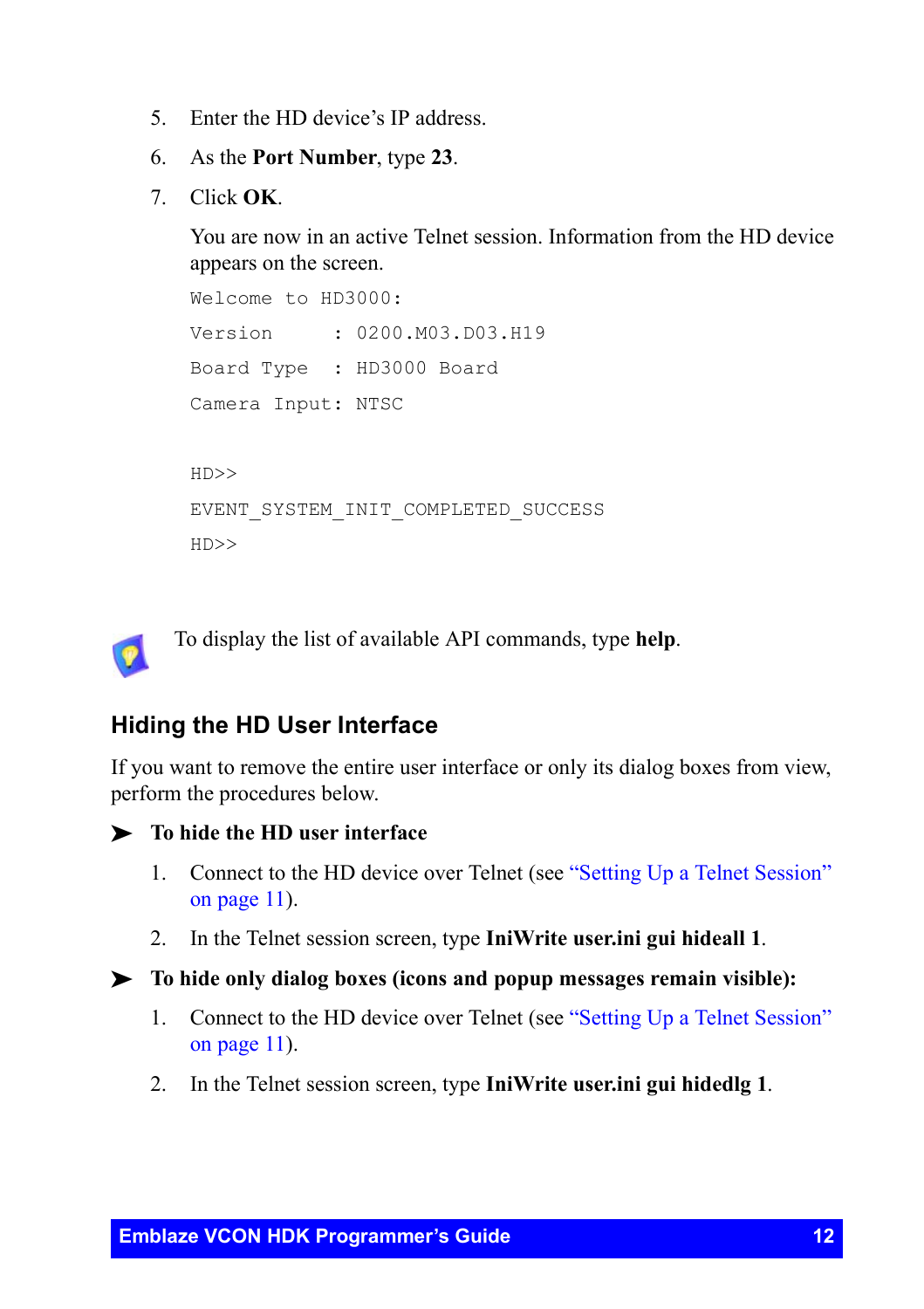# <span id="page-12-0"></span>*2 SYNTAX CONVENTIONS*

The following conventions are used for the API command syntaxes:

- $\Box$  Parameters placed between  $\leq$  are mandatory.
- □ Parameters placed between [ ] are optional.
- $\Box$  Only one of the parameters placed between  $\{\}$  and separated by  $\vert$  may be used at a single time.
- **T** Available values appear in **bold**.
- **T** Default values appear in **bold italics**.
- T Words or characters appearing in *italics* represent variable values that you must supply.
- $\Box$  Examples of text that appear on the monitor (application console) appear in Courier font.
- $\Box$  The return string for all commands is structured as follows:

<*CommandName*> < *Status*={OK|ERROR}> [*Value*]

 $\Box$  Links to other events, commands, and parameters appear in blue.



Commands are not case sensitive.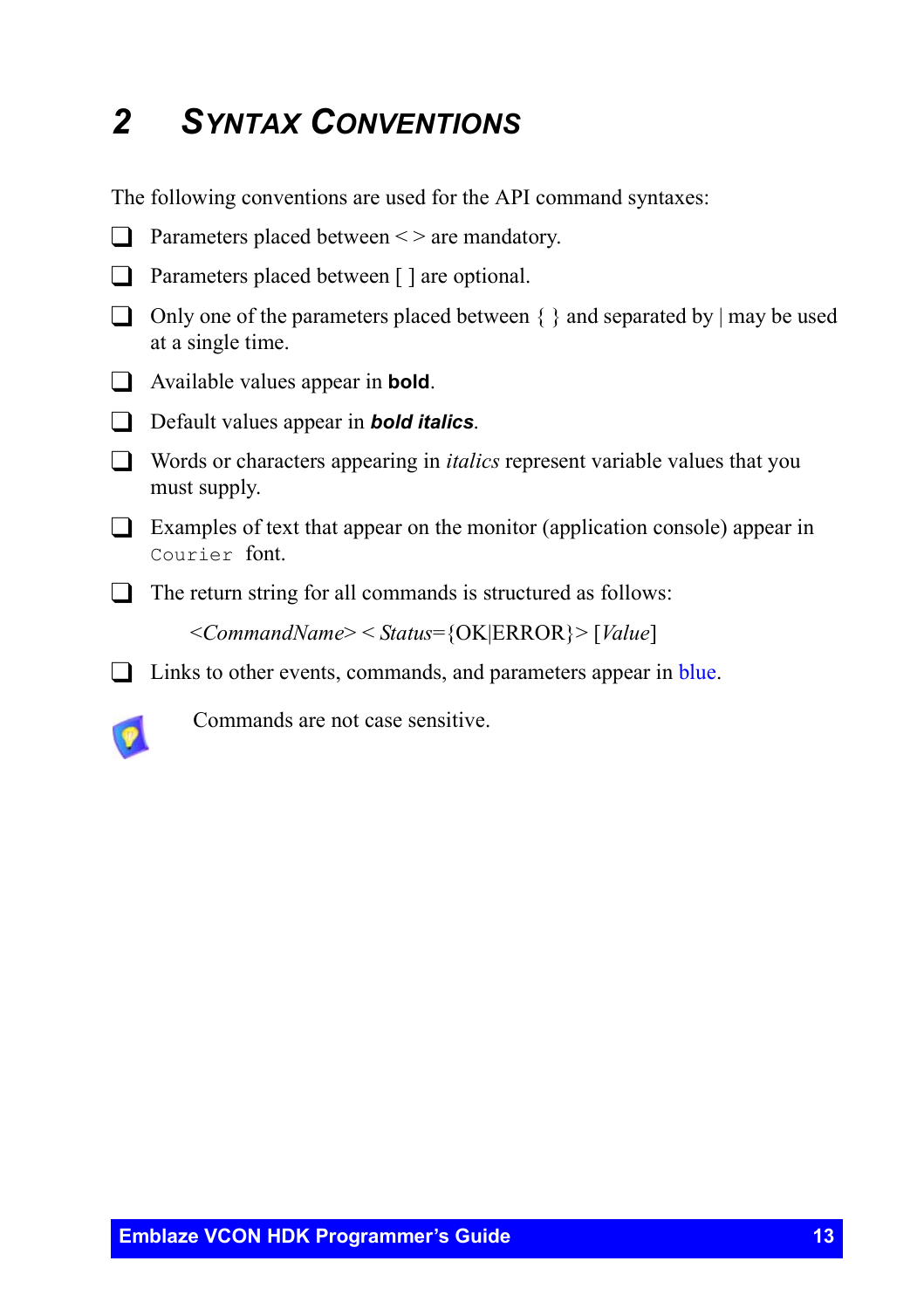# <span id="page-13-0"></span>*3 COMMANDS*

This chapter contains description, syntaxes, parameters, and examples of the HDK commands.

## <span id="page-13-1"></span>*3.1 Call Commands*

#### <span id="page-13-2"></span>**Dial**

| <b>Description</b> | Initiate a videoconference call to a remote user associated<br>with the entered address.           |
|--------------------|----------------------------------------------------------------------------------------------------|
| Format             | Dial <remoteaddress> [Bitrate=384000]</remoteaddress>                                              |
| <b>Parameters</b>  | <b>RemoteAddress</b> – The address of the remote user<br>(IP Address, DNS Name H.323-ID or E.164). |
|                    | <b>Bitrate</b> – The bitrate of the call.                                                          |
| Return             | <b>OK</b> on success together with the created call ID.                                            |
|                    | $\mathbf{ERROR}$ – with an error code.                                                             |
| <b>Example</b>     | Dial 10.0.11.25 128000<br>DIAL OK 0                                                                |
|                    | Dial danny.vcon.co.il 128000<br>DIAL OK 1                                                          |
| <b>Remarks</b>     |                                                                                                    |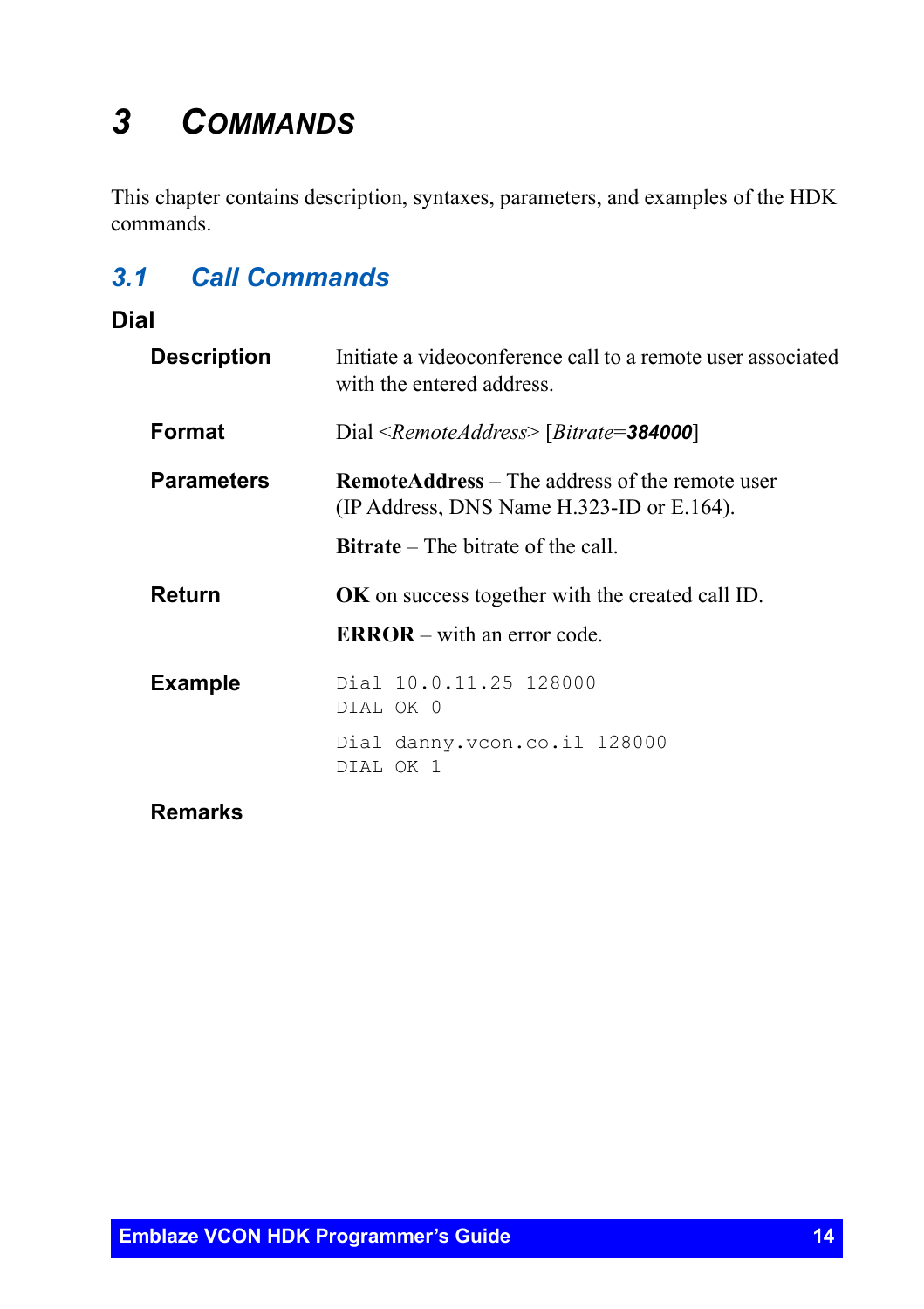### <span id="page-14-0"></span>**Hangup**

| <b>Description</b> | Disconnect an active call                   |  |
|--------------------|---------------------------------------------|--|
| <b>Format</b>      | Hangup $\lceil \text{CallID} = 0 \rceil$    |  |
| <b>Parameters</b>  | $CallID$ – The ID of the call to disconnect |  |
| Return             | <b>OK</b> on success                        |  |
|                    | $\mathbf{ERROR}$ – with an error code.      |  |
| <b>Example</b>     | Hanqup 0<br>HANGUP OK                       |  |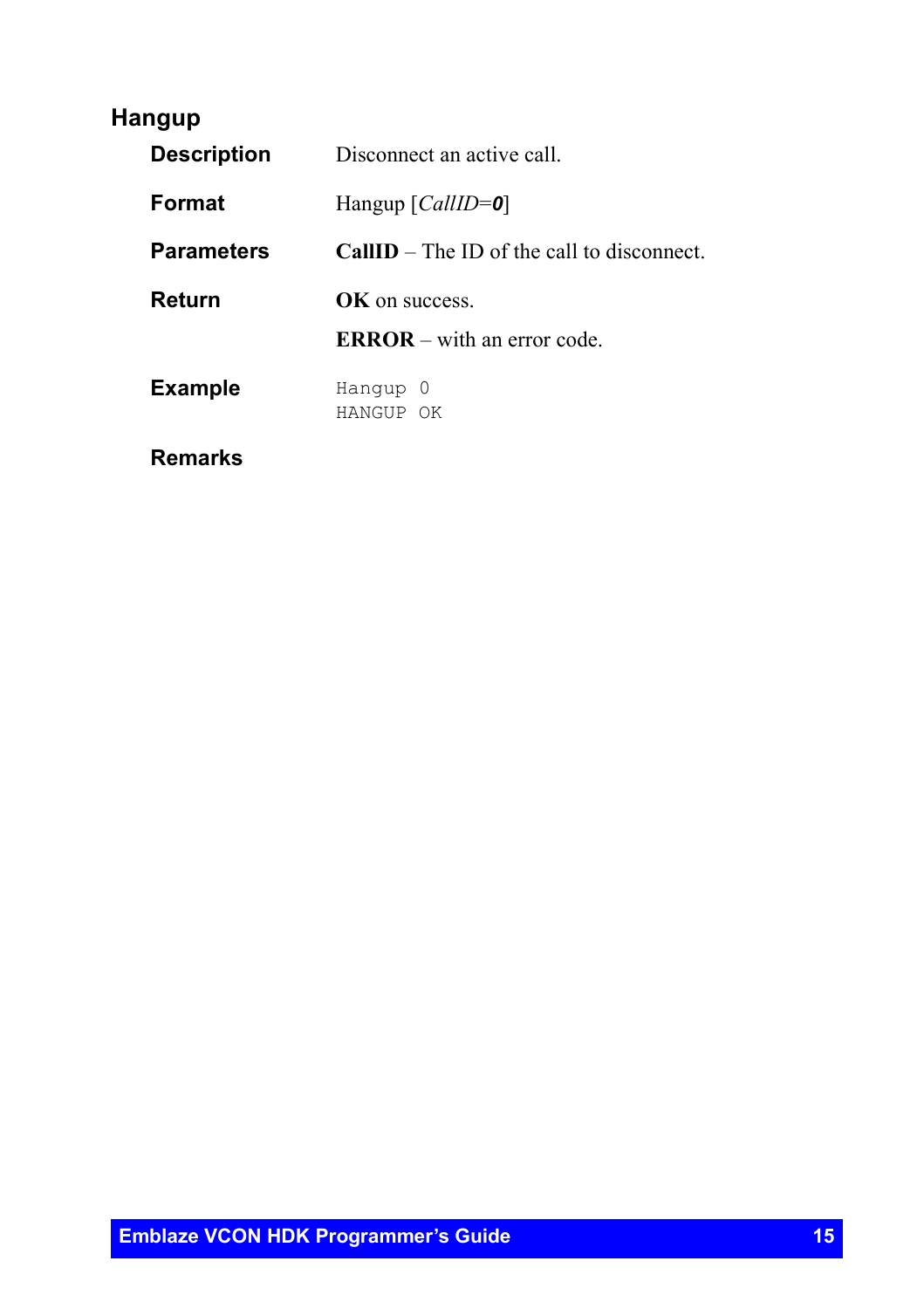#### <span id="page-15-0"></span>**CallAnswer**

| <b>Description</b> | Answer an incoming call.                                                    |
|--------------------|-----------------------------------------------------------------------------|
| <b>Format</b>      | CallAnswer [ <i>CallID</i> =0]                                              |
| <b>Parameters</b>  | $CallID$ – The ID of the incoming call.                                     |
| Return             | <b>OK</b> on success.                                                       |
|                    | $\mathbf{ERROR}$ – with an error code                                       |
| <b>Example</b>     | CallAnswer 0                                                                |
|                    | CALLANSWER OK                                                               |
| <b>Remarks</b>     | When the system is set to auto-answer mode, this<br>command is unnecessary. |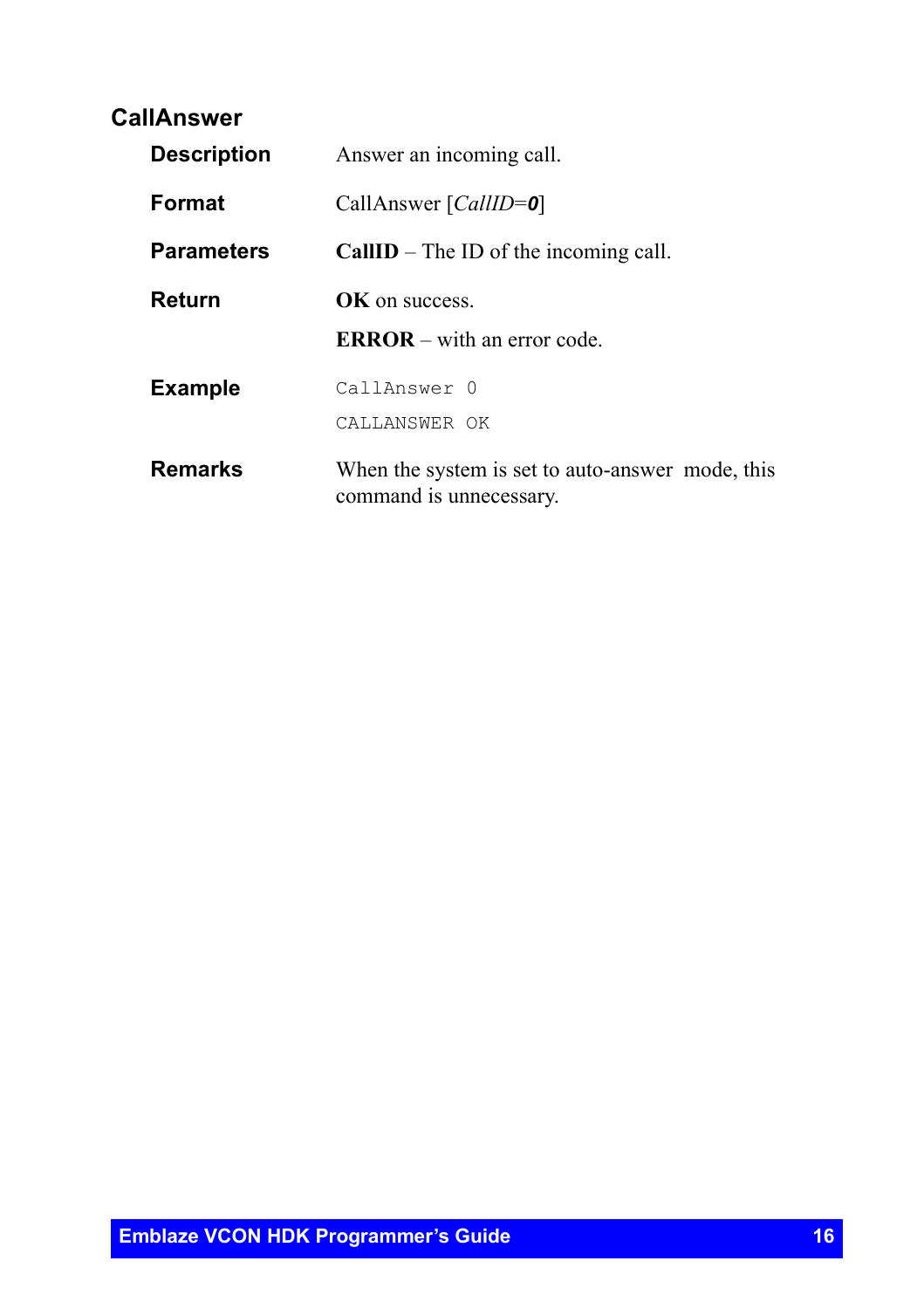### <span id="page-16-0"></span>**CallReject**

| <b>Description</b> | Reject an incoming call.                                                    |
|--------------------|-----------------------------------------------------------------------------|
| Format             | CallReject [ <i>CallID</i> =0]                                              |
| <b>Parameters</b>  | $CallID$ – The ID of the incoming call.                                     |
| Return             | <b>OK</b> on success                                                        |
|                    | $\mathbf{ERROR}$ – with an error code                                       |
| <b>Example</b>     | CallReject 0                                                                |
|                    | REJECTCALL OK                                                               |
| <b>Remarks</b>     | When the system is set to auto-answer mode, this<br>command is unnecessary. |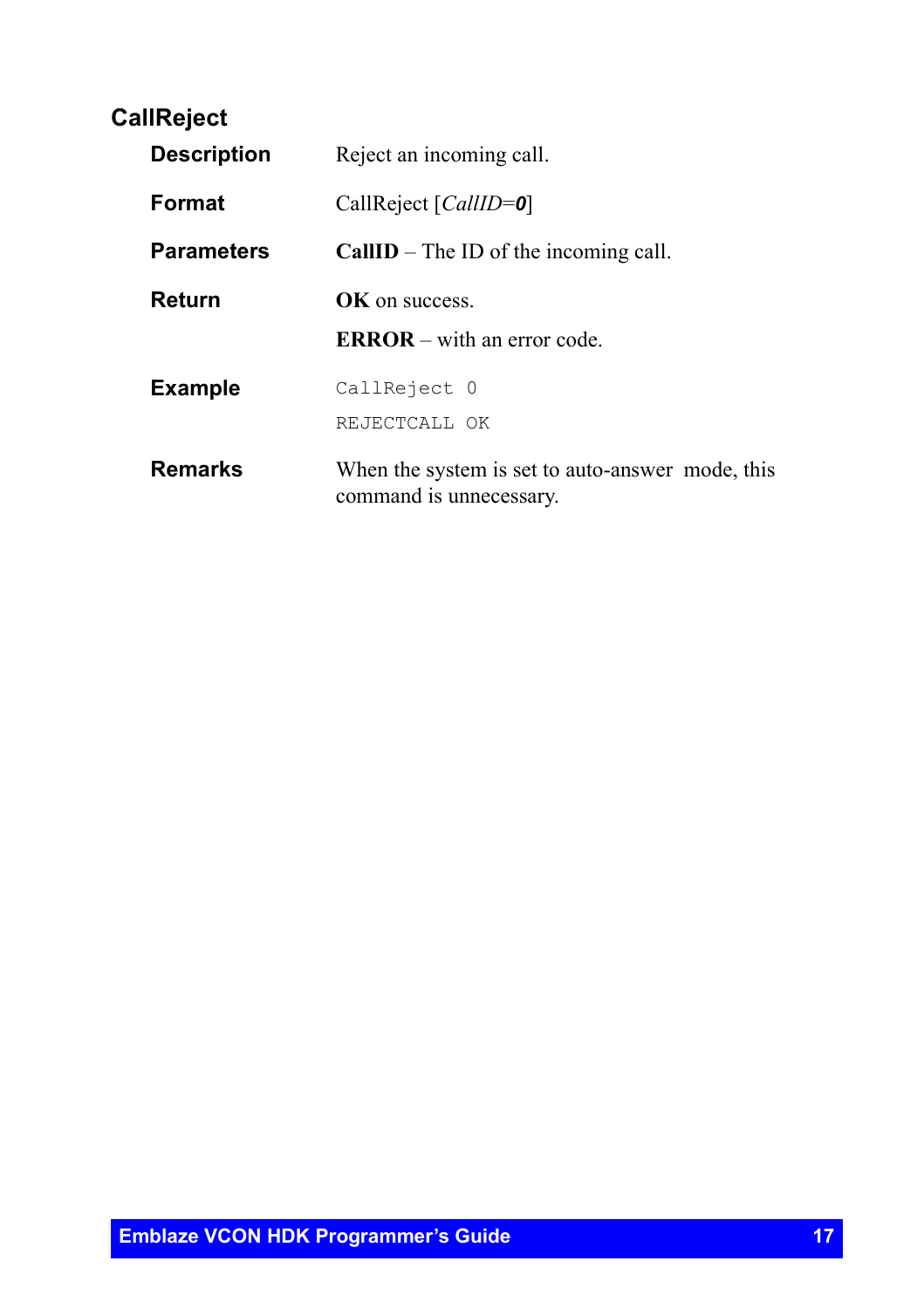<span id="page-17-0"></span>

|        | <b>CallGetParam</b> |                                                                                                        |
|--------|---------------------|--------------------------------------------------------------------------------------------------------|
|        | <b>Description</b>  | Retrieve a call parameter.                                                                             |
| Format |                     | CallGetParam [CallID=0] <callparameter></callparameter>                                                |
|        | <b>Parameters</b>   | $CallID$ – The ID of the call.<br>CallParameter - The specific call parameter.                         |
|        | Return              | OK on success together with the parameter value.<br><b>ERROR</b> on error together with an error code. |
|        | <b>Example</b>      | CallGetParam 0 REMOTE NAME<br>CALLGETPARAM OK DemoRoom                                                 |
|        | <b>Remarks</b>      | To retrieve all the Call parameters, type GetCallParam.                                                |
|        |                     | NULL string represents a null value.                                                                   |
|        |                     | Supported call parameters list:                                                                        |
|        |                     | <b>STATE</b>                                                                                           |
|        |                     | REMOTE TERMINAL TYPE                                                                                   |
|        |                     | <b>DIRECTION</b>                                                                                       |
|        |                     | <b>BITRATE</b>                                                                                         |
|        |                     | TX VIDEO CODEC                                                                                         |
|        |                     | RX VIDEO CODEC                                                                                         |
|        |                     | TX VIDEO SEC CODEC                                                                                     |
|        |                     | RX VIDEO SEC CODEC                                                                                     |
|        |                     | <b>TX AUDIO CODEC</b>                                                                                  |
|        |                     | RX AUDIO CODEC                                                                                         |
|        |                     | TX VIDEO BITRATE                                                                                       |
|        |                     | RX VIDEO BITRATE                                                                                       |
|        |                     | TX VIDEO SEC BITRATE                                                                                   |
|        |                     | RX VIDEO SEC BITRATE                                                                                   |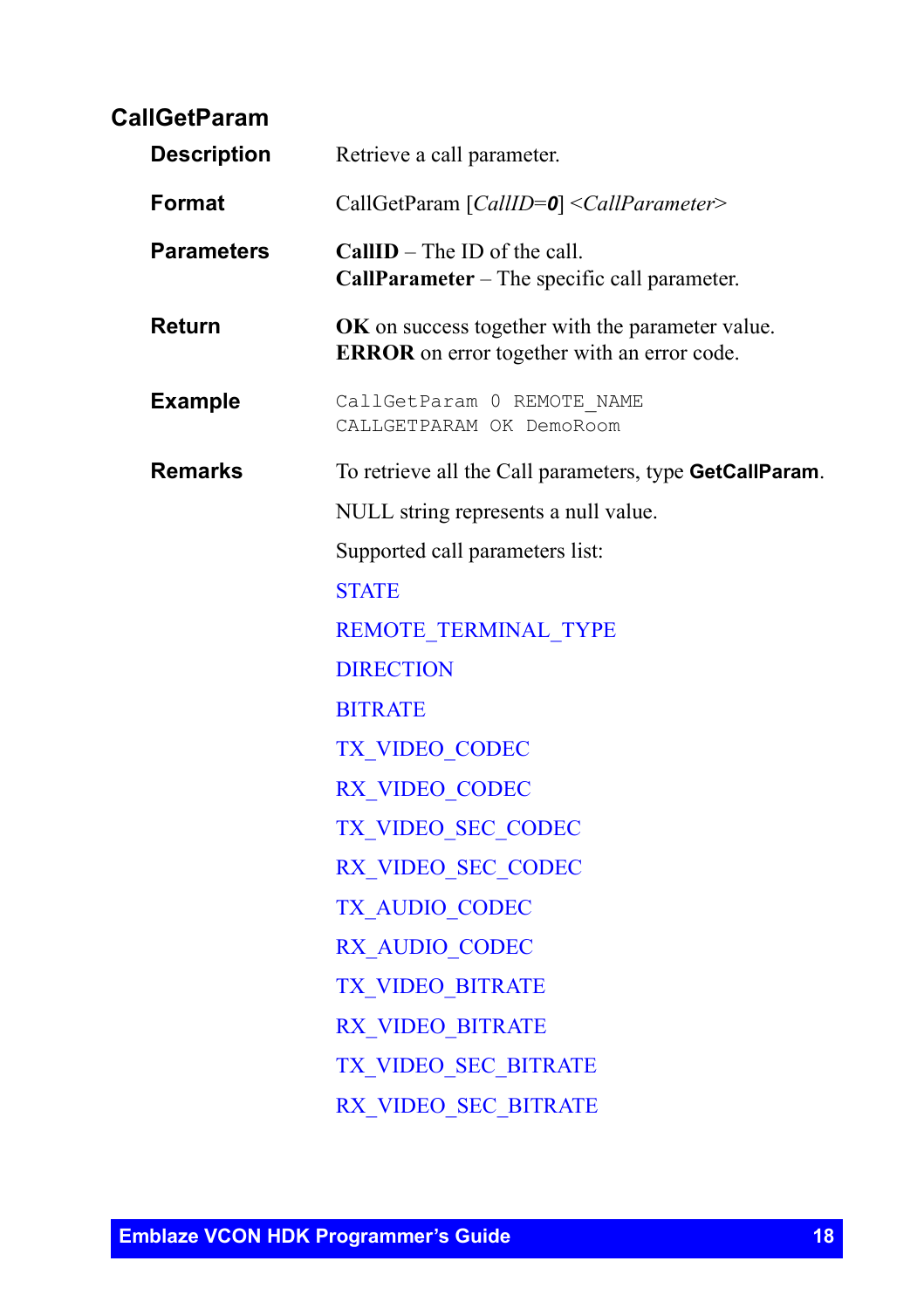| Remarks | <b>TX AUDIO BITRATE</b>     |
|---------|-----------------------------|
| (cont.) | RX AUDIO BITRATE            |
|         | TX VIDEO HANDLE             |
|         | RX VIDEO HANDLE             |
|         | TX VIDEO SEC HANDLE         |
|         | RX_VIDEO_SEC_HANDLE         |
|         | TX AUDIO_HANDLE             |
|         | RX AUDIO HANDLE             |
|         | TX VIDEO_FRAMERATE          |
|         | RX VIDEO FRAMERATE          |
|         | TX VIDEO SEC FRAMERATE      |
|         | RX VIDEO SEC FRAMERATE      |
|         | <b>DURATION</b>             |
|         | <b>REMOTE NAME</b>          |
|         | <b>REMOTE ADDRESS</b>       |
|         | <b>AUDIO_TO_VIDEO_DELAY</b> |
|         | <b>JITTER BUFFER SIZE</b>   |
|         | TX VIDEO RESOLUTION         |
|         | RX VIDEO RESOLUTION         |
|         | TX VIDEO SEC RESOLUTION     |
|         | RX VIDEO SEC RESOLUTION     |

Descriptions for the parameters listed above appear on the following pages.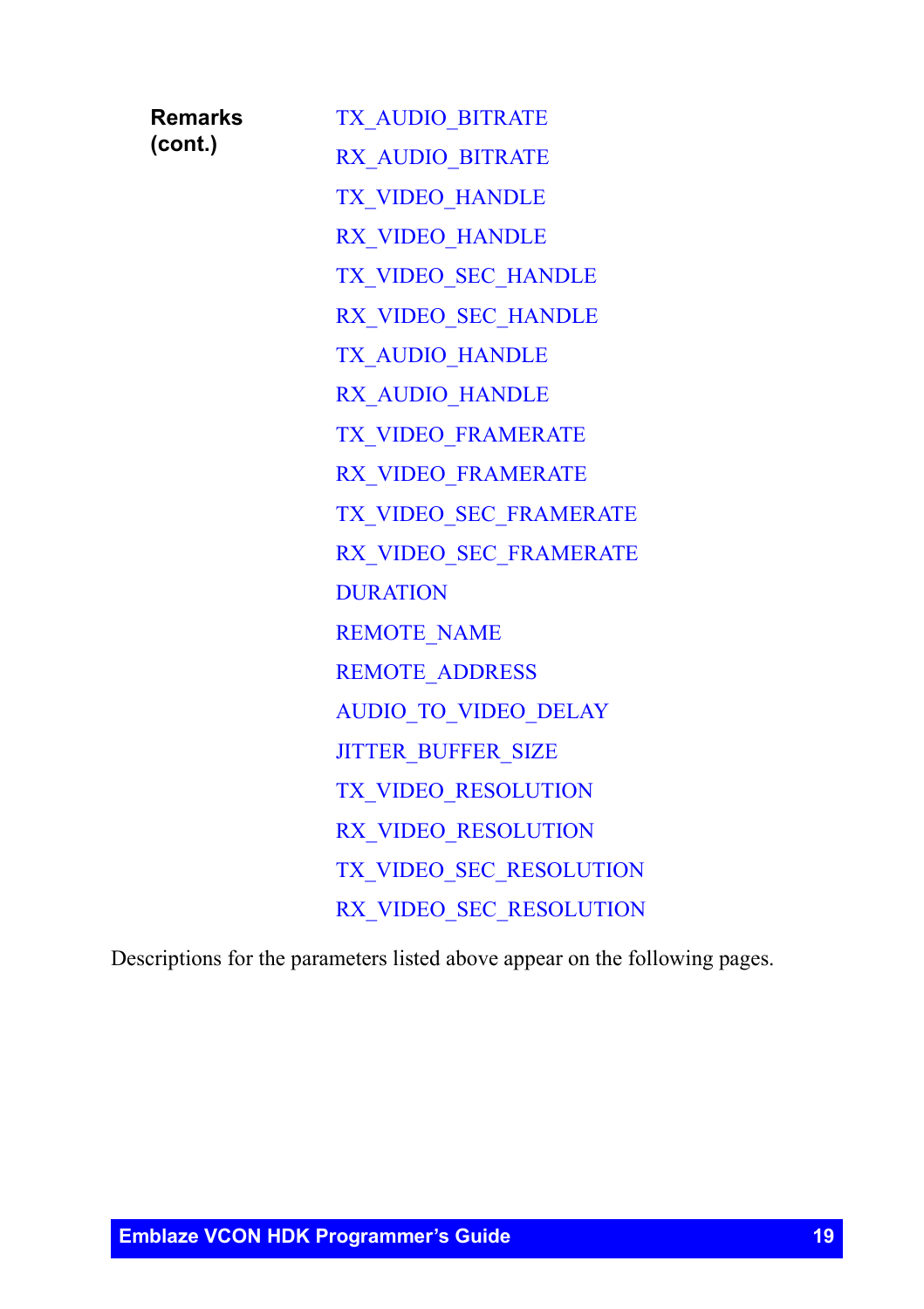### <span id="page-19-0"></span>**STATE**

| <b>Description</b> | Start or stop sending call event to the console.                                              |
|--------------------|-----------------------------------------------------------------------------------------------|
|                    | Type of call event to the console.                                                            |
|                    | Current call state.                                                                           |
| <b>Valid Value</b> | <b>DIALTONE</b> - A dialtone state followed dialing.                                          |
|                    | <b>DISCONNECTED</b> - A call was disconnected.                                                |
|                    | <b>RINGBACK</b> - An "Alerting" or "Proceeding" message<br>was received from the remote side. |
|                    | <b>CONNECTED</b> - A call connected successfully.                                             |
|                    | <b>IDLE</b> - A call was disconnected, and its resources are no<br>longer valid.              |
|                    | <b>OFFERING</b> - An incoming call indication was received.                                   |
| <b>Access</b>      | Read only.                                                                                    |
| <b>Remarks</b>     |                                                                                               |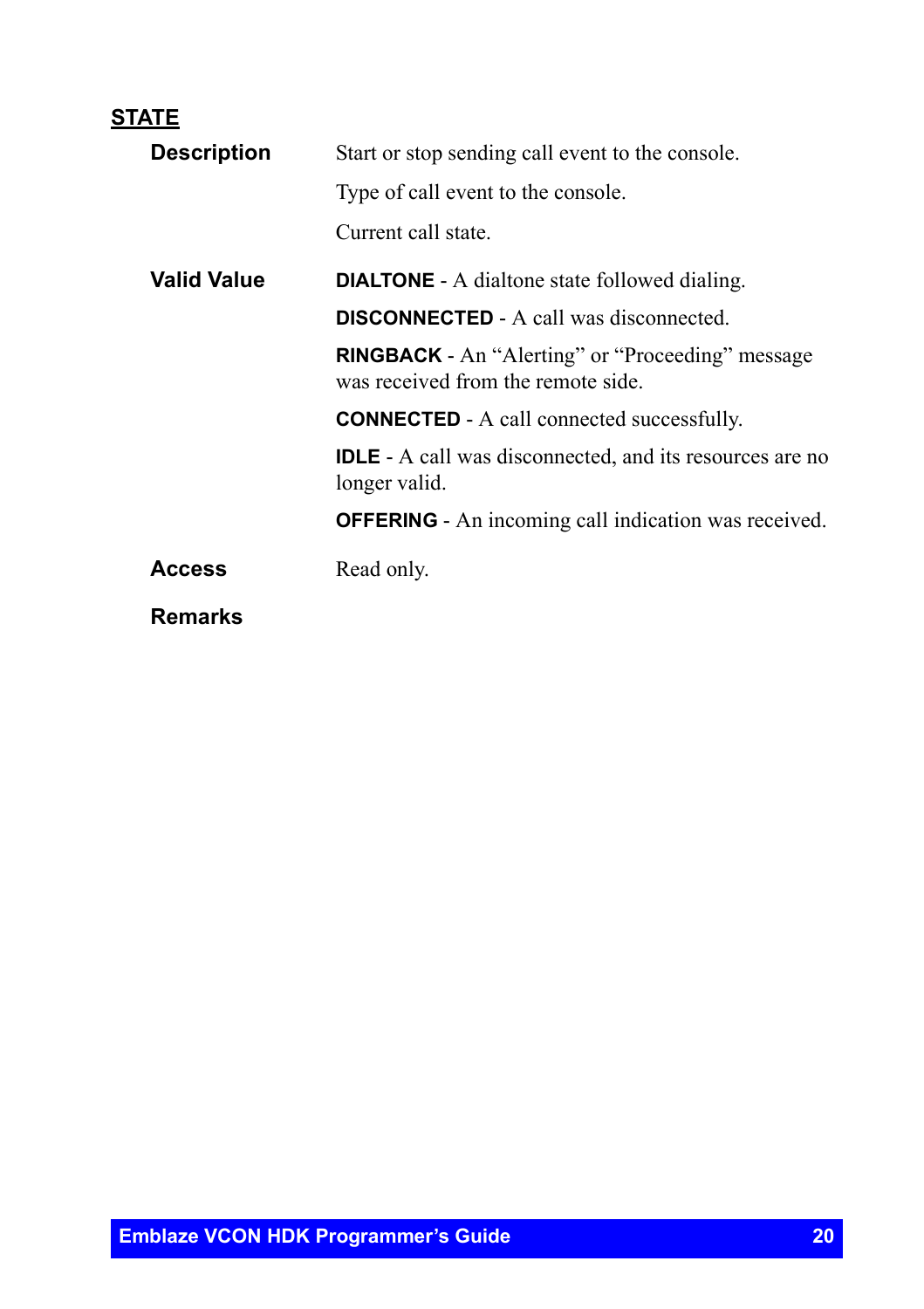### <span id="page-20-0"></span>**REMOTE\_TERMINAL\_TYPE**

| <b>Description</b> | Type of remote H.323 terminal. |
|--------------------|--------------------------------|
| <b>Valid Value</b> | <b>TERMINAL</b>                |
|                    | <b>GATEWAY</b>                 |
|                    | <b>MCU</b>                     |
|                    | <b>GATEKEEPER</b>              |
| <b>Access</b>      | Read only.                     |
|                    |                                |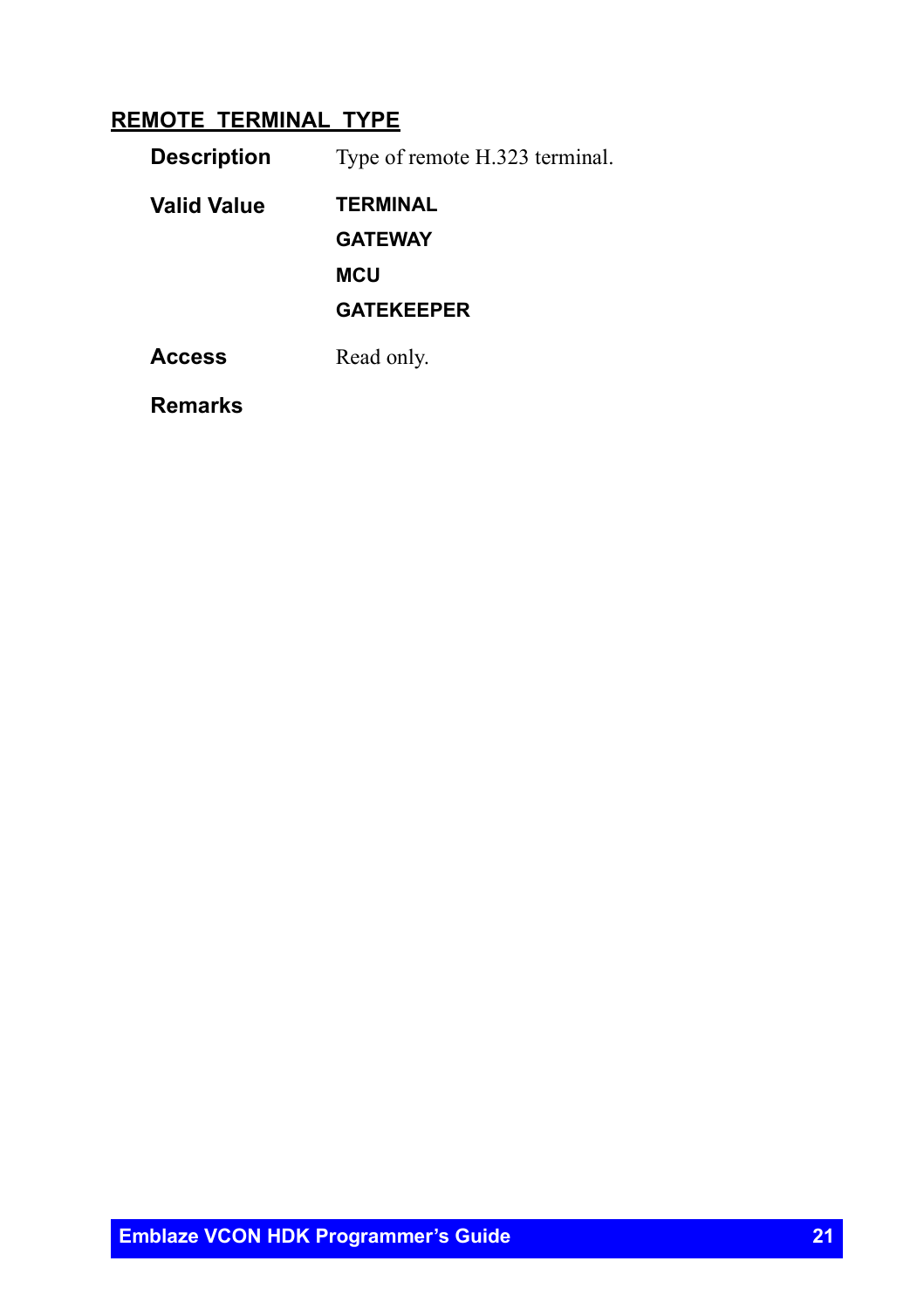#### <span id="page-21-0"></span>**DIRECTION**

| <b>Description</b> | The direction of call. |
|--------------------|------------------------|
| <b>Valid Value</b> | $RX - incoming$ .      |
|                    | <b>TX</b> - outgoing.  |
| <b>Access</b>      | Read only.             |
| Remarks            |                        |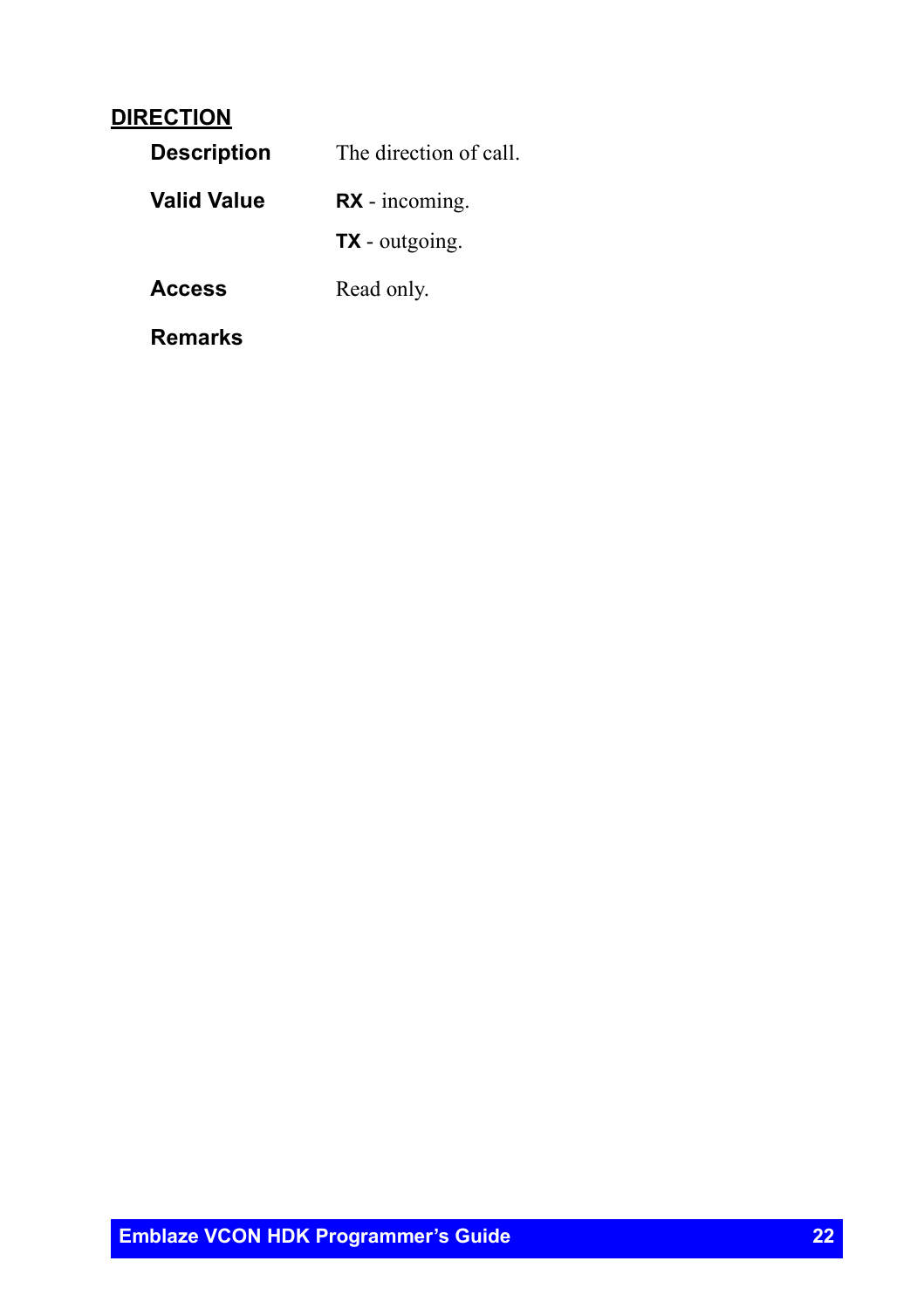#### <span id="page-22-0"></span>**BITRATE**

| <b>Description</b> | Current call bit rate.                          |
|--------------------|-------------------------------------------------|
| <b>Valid Value</b> | From <b>0</b> to <b>max</b> supported bit rate. |
| <b>Access</b>      | Read only.                                      |
| Remarks            |                                                 |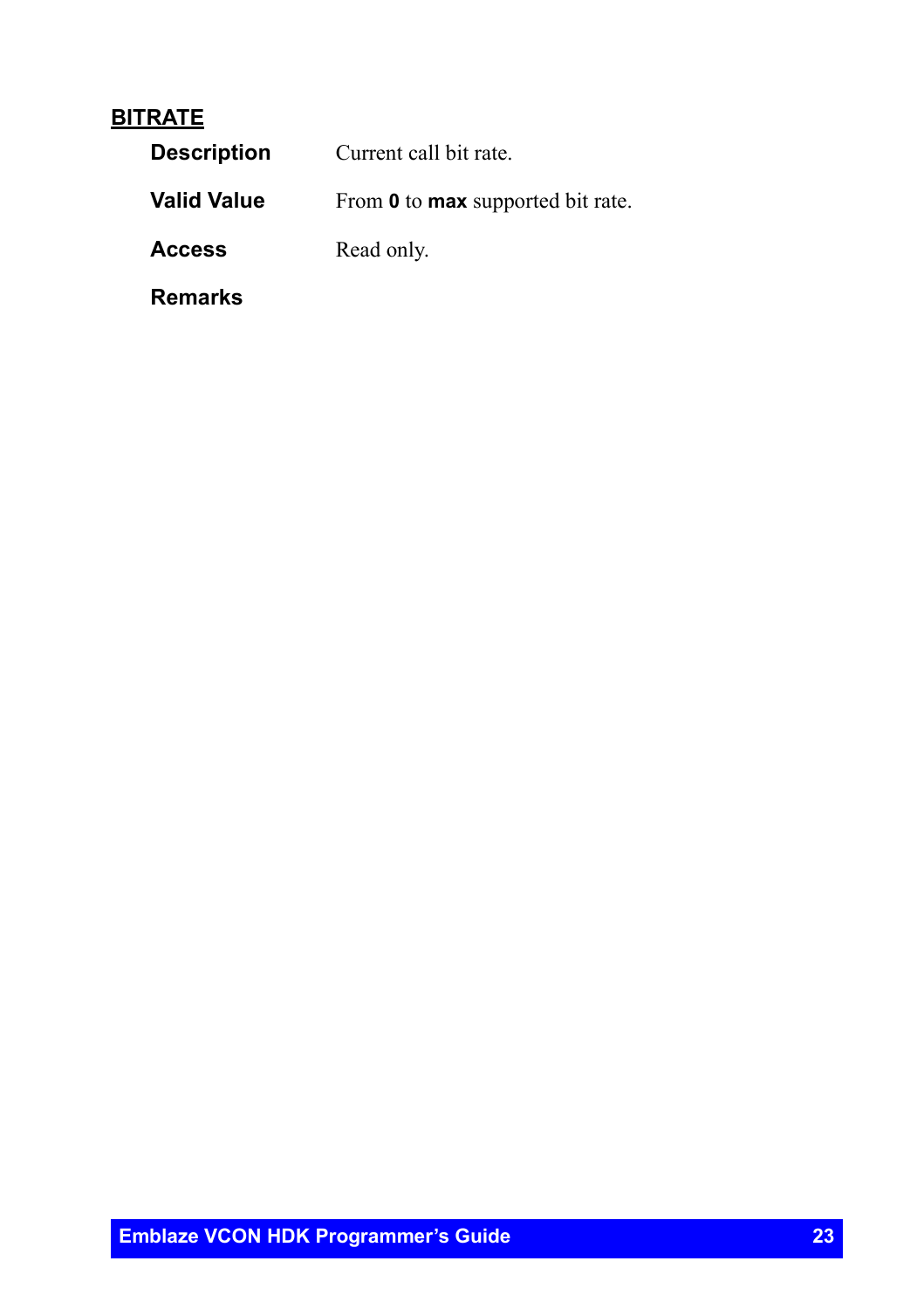#### <span id="page-23-0"></span>**TX\_VIDEO\_CODEC**

| <b>Description</b> | The call's main outgoing video codec. |
|--------------------|---------------------------------------|
| <b>Valid Value</b> | <b>OFF</b>                            |
|                    | H <sub>261</sub>                      |
|                    | H <sub>263</sub>                      |
| <b>Access</b>      | Read only.                            |
| <b>Remarks</b>     |                                       |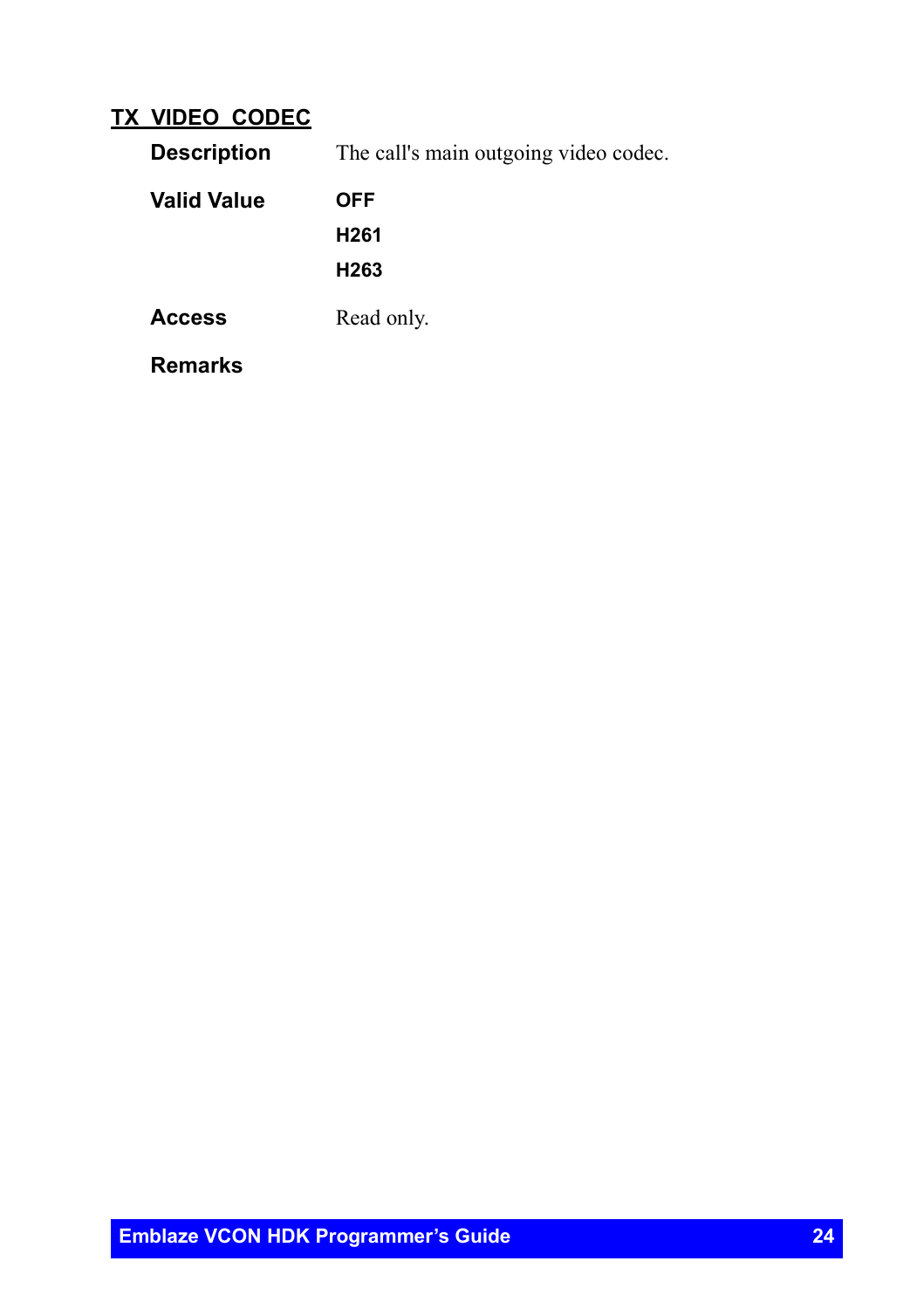#### <span id="page-24-0"></span>**RX\_VIDEO\_CODEC**

| <b>Description</b> | The call's main incoming video codec. |
|--------------------|---------------------------------------|
| <b>Valid Value</b> | OFF                                   |
|                    | H <sub>261</sub>                      |
|                    | H <sub>263</sub>                      |
| <b>Access</b>      | Read only.                            |
| <b>Remarks</b>     |                                       |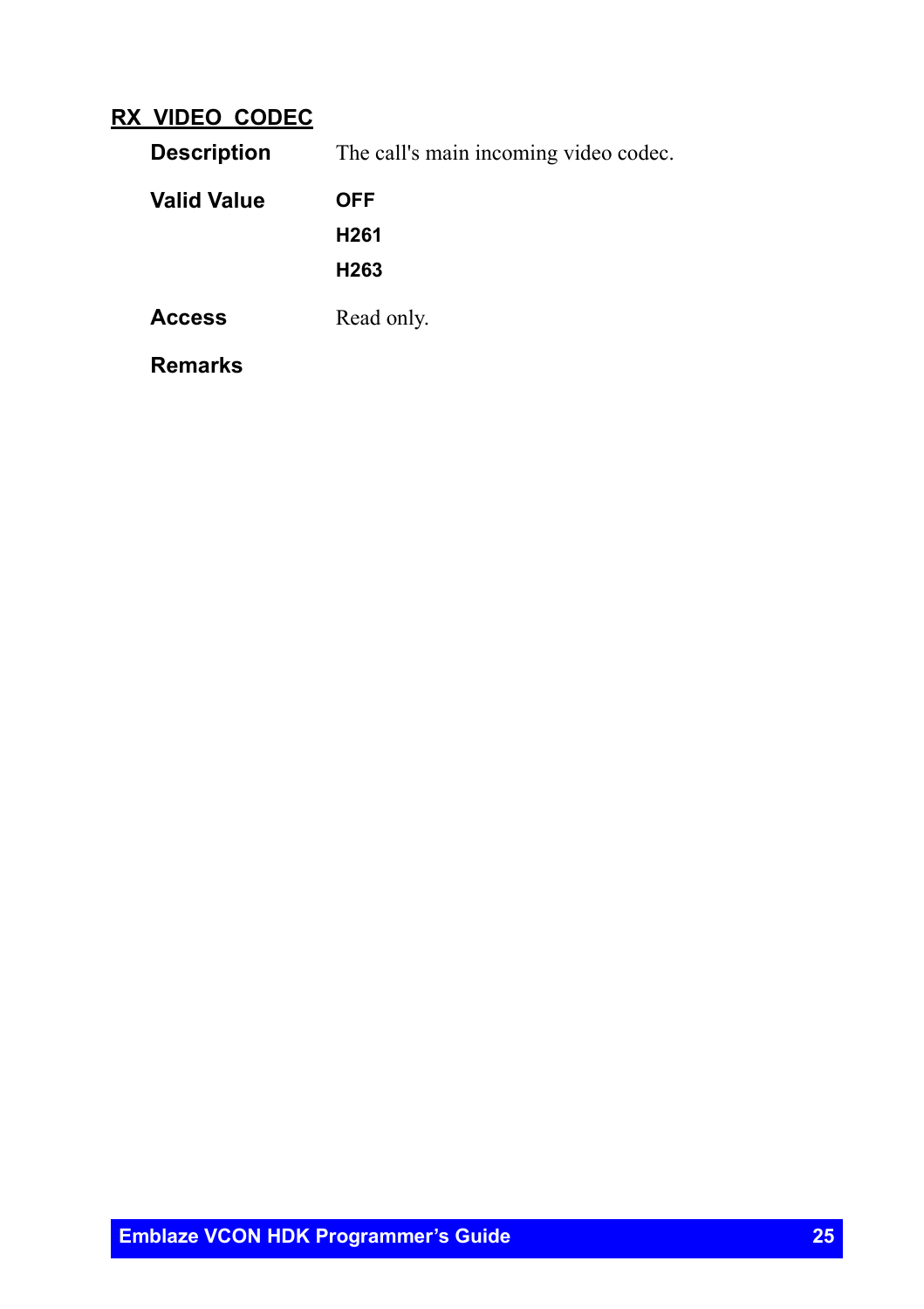#### <span id="page-25-0"></span>**TX\_VIDEO\_SEC\_CODEC**

| <b>Description</b> | The call's secondary outgoing video codec. |
|--------------------|--------------------------------------------|
| <b>Valid Value</b> | <b>OFF</b>                                 |
|                    | H <sub>261</sub>                           |
|                    | H <sub>263</sub>                           |
| <b>Access</b>      | Read only.                                 |
| <b>Remarks</b>     |                                            |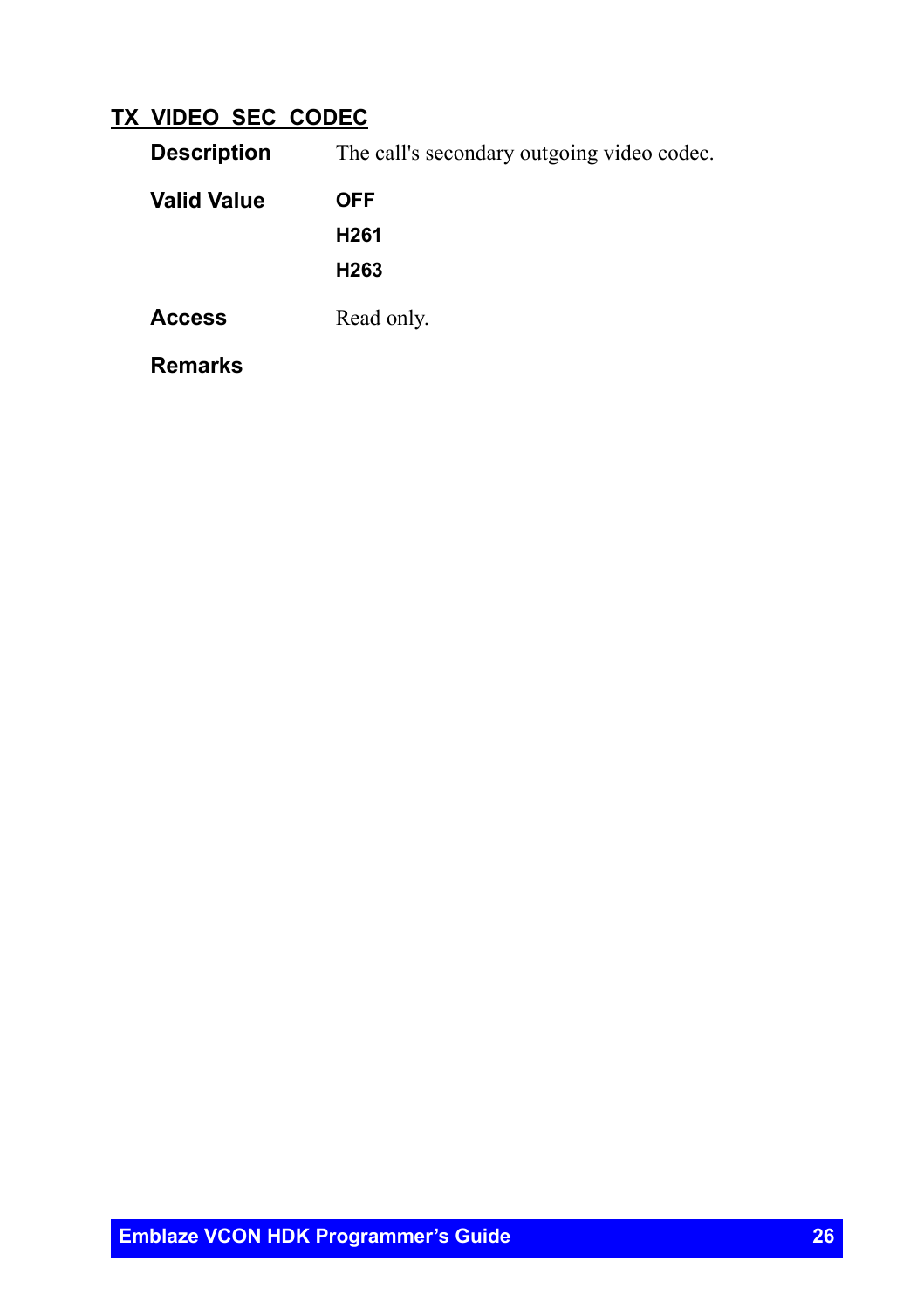#### <span id="page-26-0"></span>**RX\_VIDEO\_SEC\_CODEC**

| The call's secondary incoming video codec.<br><b>Description</b> |                  |
|------------------------------------------------------------------|------------------|
| <b>Valid Value</b>                                               | <b>OFF</b>       |
|                                                                  | H <sub>261</sub> |
|                                                                  | H <sub>263</sub> |
| <b>Access</b>                                                    | Read only.       |
| <b>Remarks</b>                                                   |                  |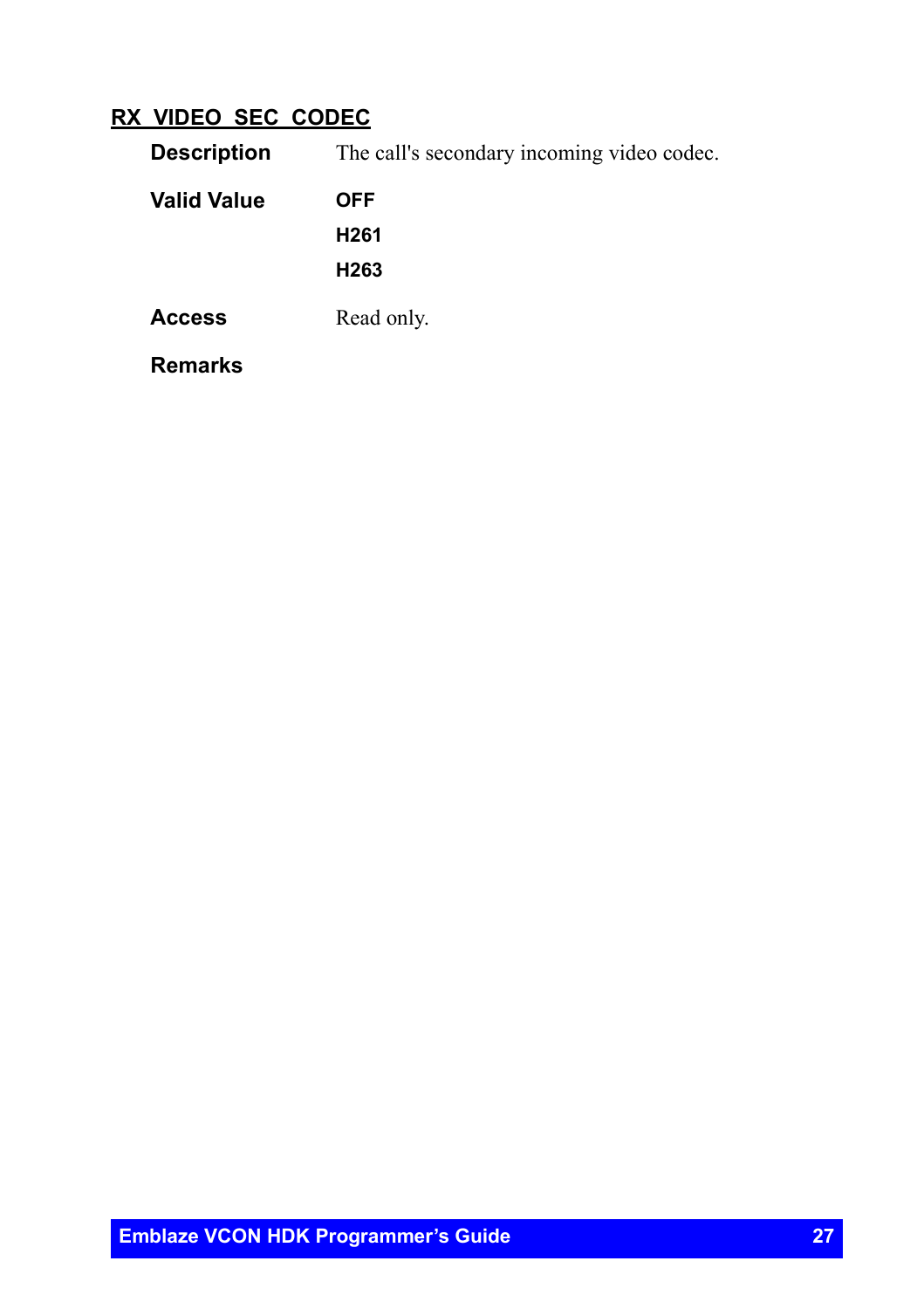#### <span id="page-27-0"></span>**TX\_AUDIO\_CODEC**

**Description** The call's outgoing audio codec.

| <b>Valid Value</b> | <b>OFF</b> |
|--------------------|------------|
|                    | G711A      |
|                    | G711U      |
|                    | G722       |
|                    | G723       |
|                    | G728       |
|                    | G729       |
| <b>Access</b>      | Read only. |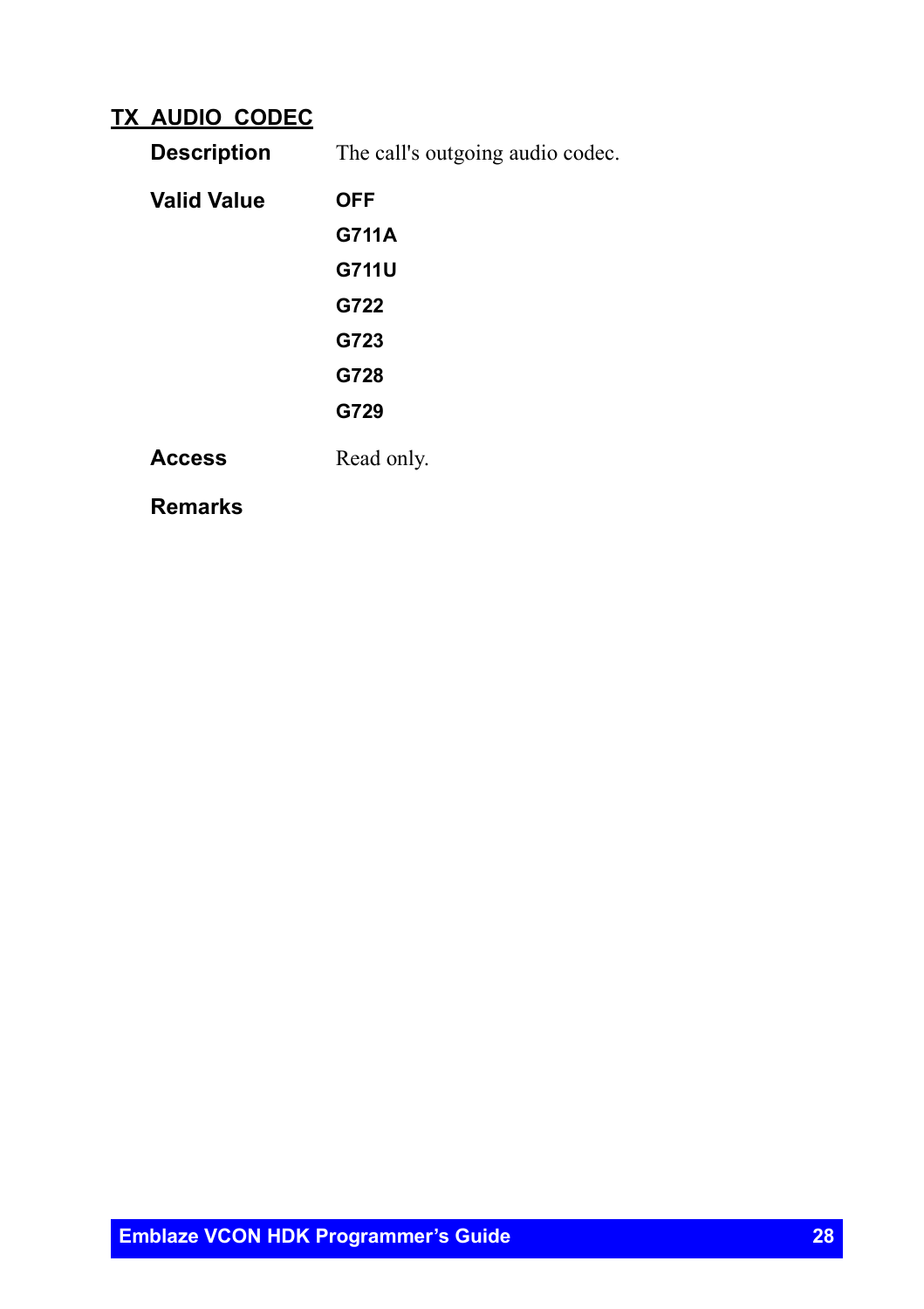#### <span id="page-28-0"></span>**RX\_AUDIO\_CODEC**

**Description** The call's incoming audio codec.

| Valid Value | <b>OFF</b> |
|-------------|------------|
|             | G711A      |
|             | G711U      |
|             | G722       |
|             | G723       |
|             | G728       |
|             | G729       |
| Access      | Read only. |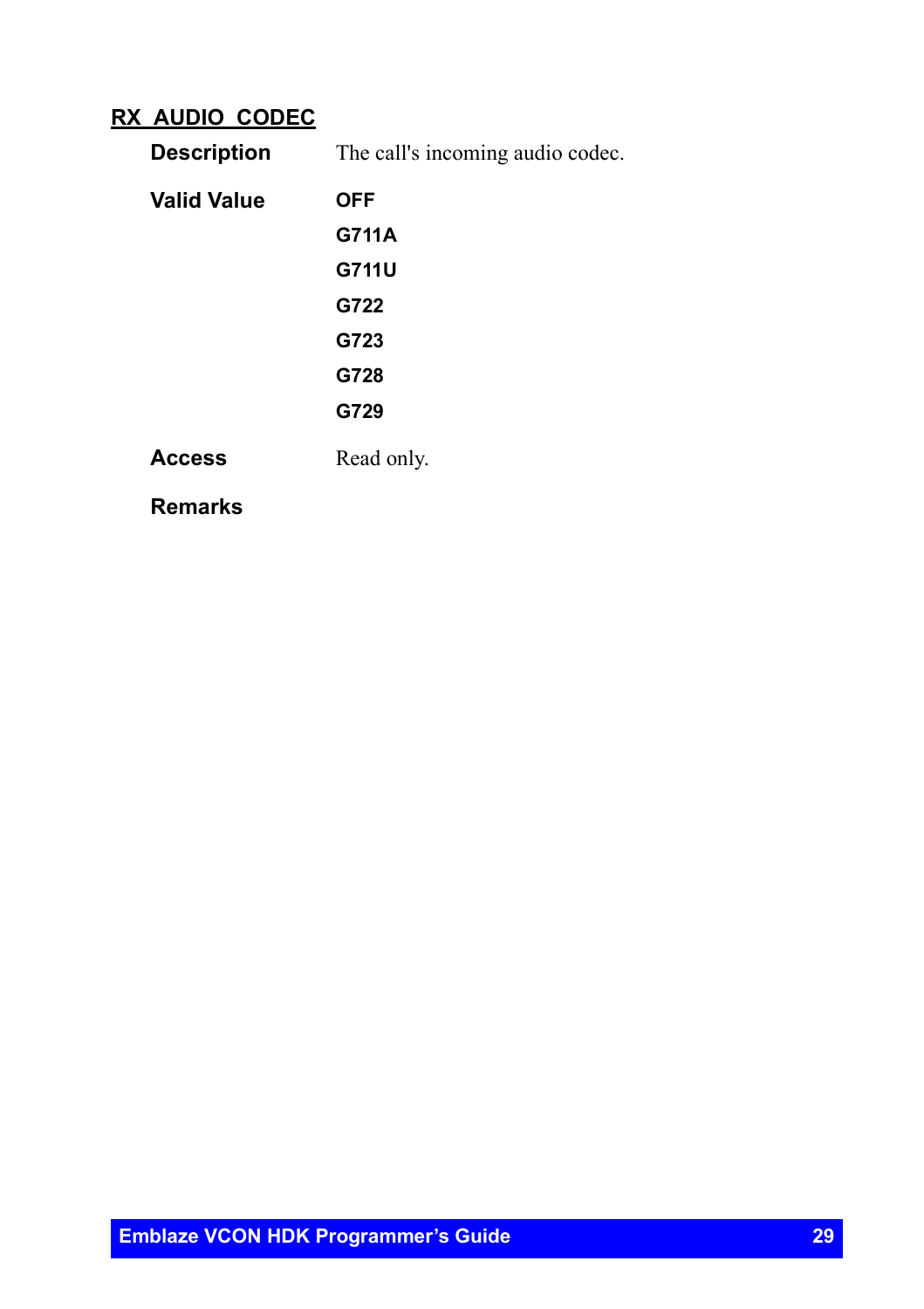#### <span id="page-29-0"></span>**TX\_VIDEO\_BITRATE**

| <b>Description</b> | Actual main outgoing video bit rate.            |
|--------------------|-------------------------------------------------|
| <b>Valid Value</b> | From <b>0</b> to <b>max</b> supported bit rate. |
| <b>Access</b>      | Read only.                                      |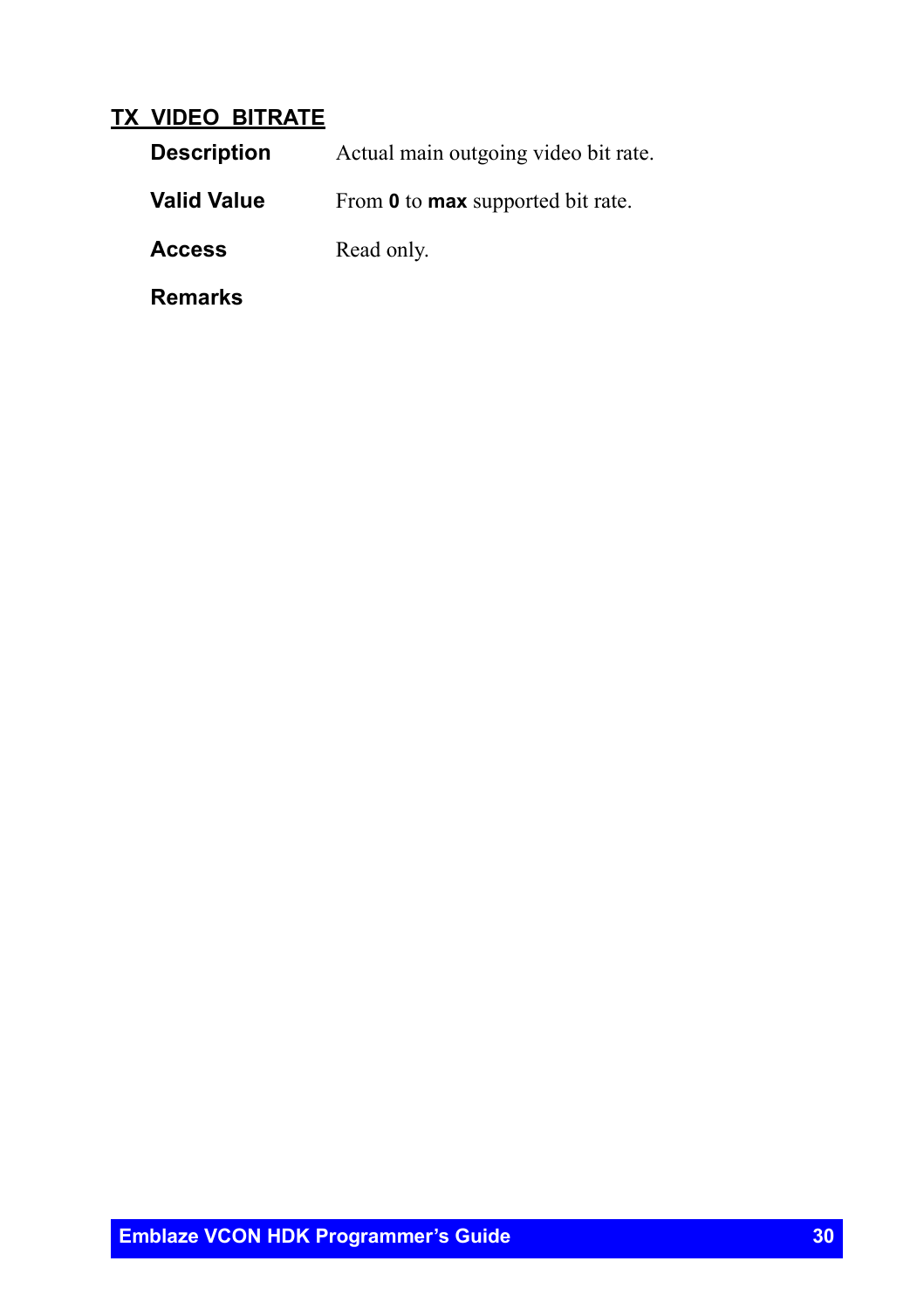#### <span id="page-30-0"></span>**RX\_VIDEO\_BITRATE**

| <b>Description</b> | Actual main incoming video bit rate.            |
|--------------------|-------------------------------------------------|
| <b>Valid Value</b> | From <b>0</b> to <b>max</b> supported bit rate. |
| <b>Access</b>      | Read only.                                      |
| <b>Remarks</b>     |                                                 |

**Emblaze VCON HDK Programmer's Guide 31**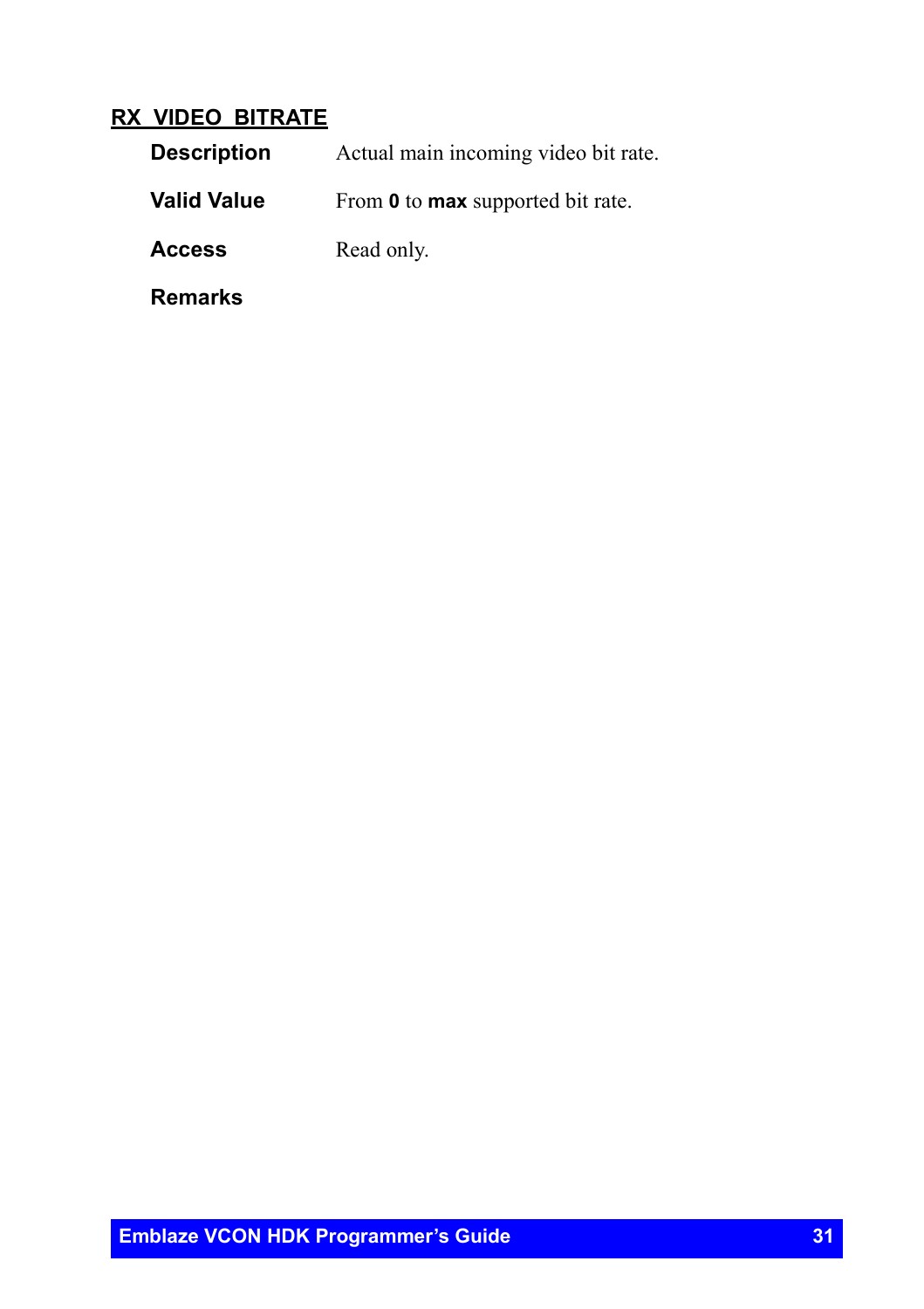#### <span id="page-31-0"></span>**TX\_VIDEO\_SEC\_BITRATE**

| <b>Description</b> | Actual secondary outgoing video bit rate.       |
|--------------------|-------------------------------------------------|
| <b>Valid Value</b> | From <b>0</b> to <b>max</b> supported bit rate. |
| <b>Access</b>      | Read only.                                      |
| <b>Remarks</b>     |                                                 |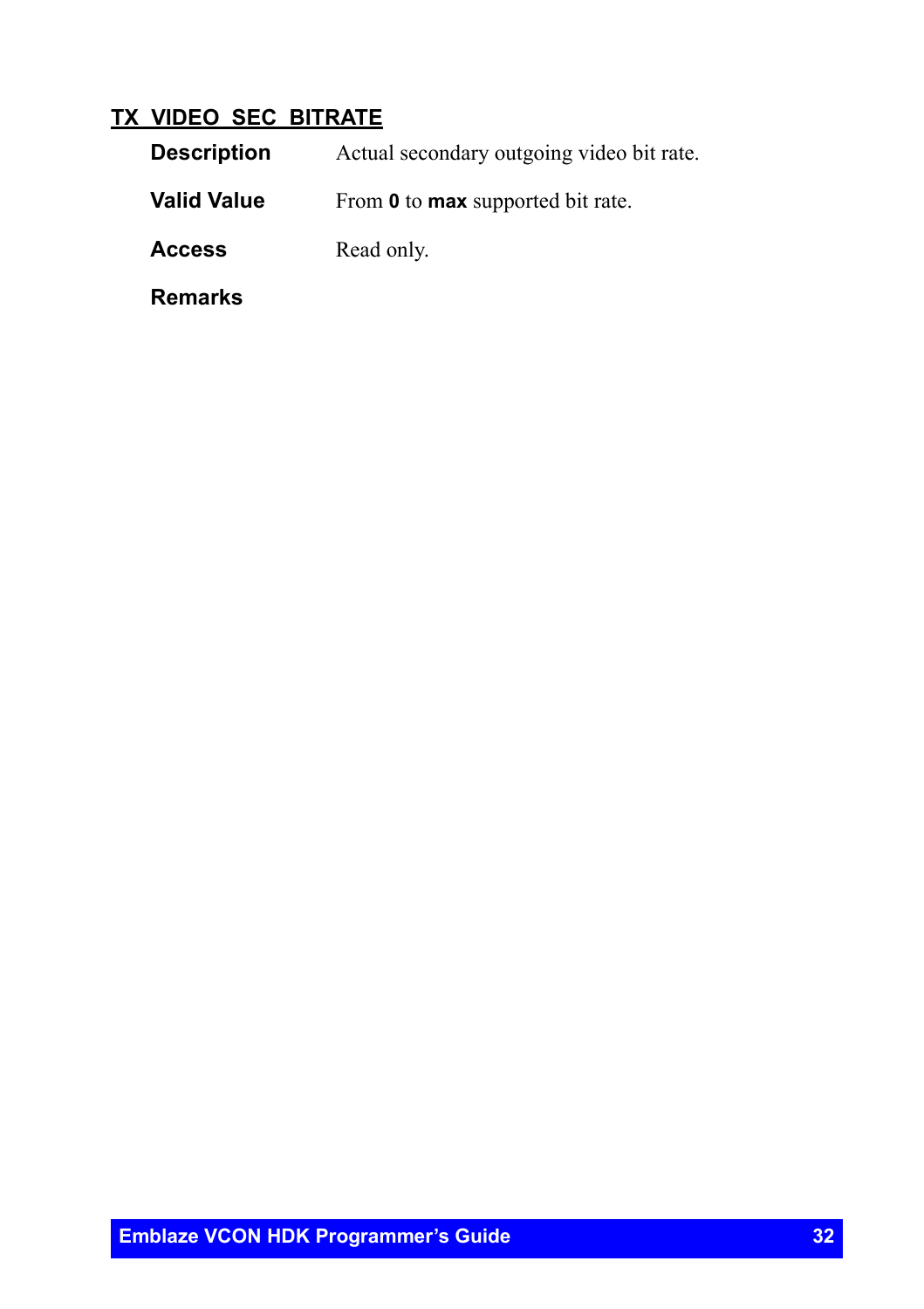#### <span id="page-32-0"></span>**RX\_VIDEO\_SEC\_BITRATE**

| <b>Description</b> | Actual secondary incoming video bit rate.       |
|--------------------|-------------------------------------------------|
| <b>Valid Value</b> | From <b>0</b> to <b>max</b> supported bit rate. |
| <b>Access</b>      | Read only.                                      |
| <b>Remarks</b>     |                                                 |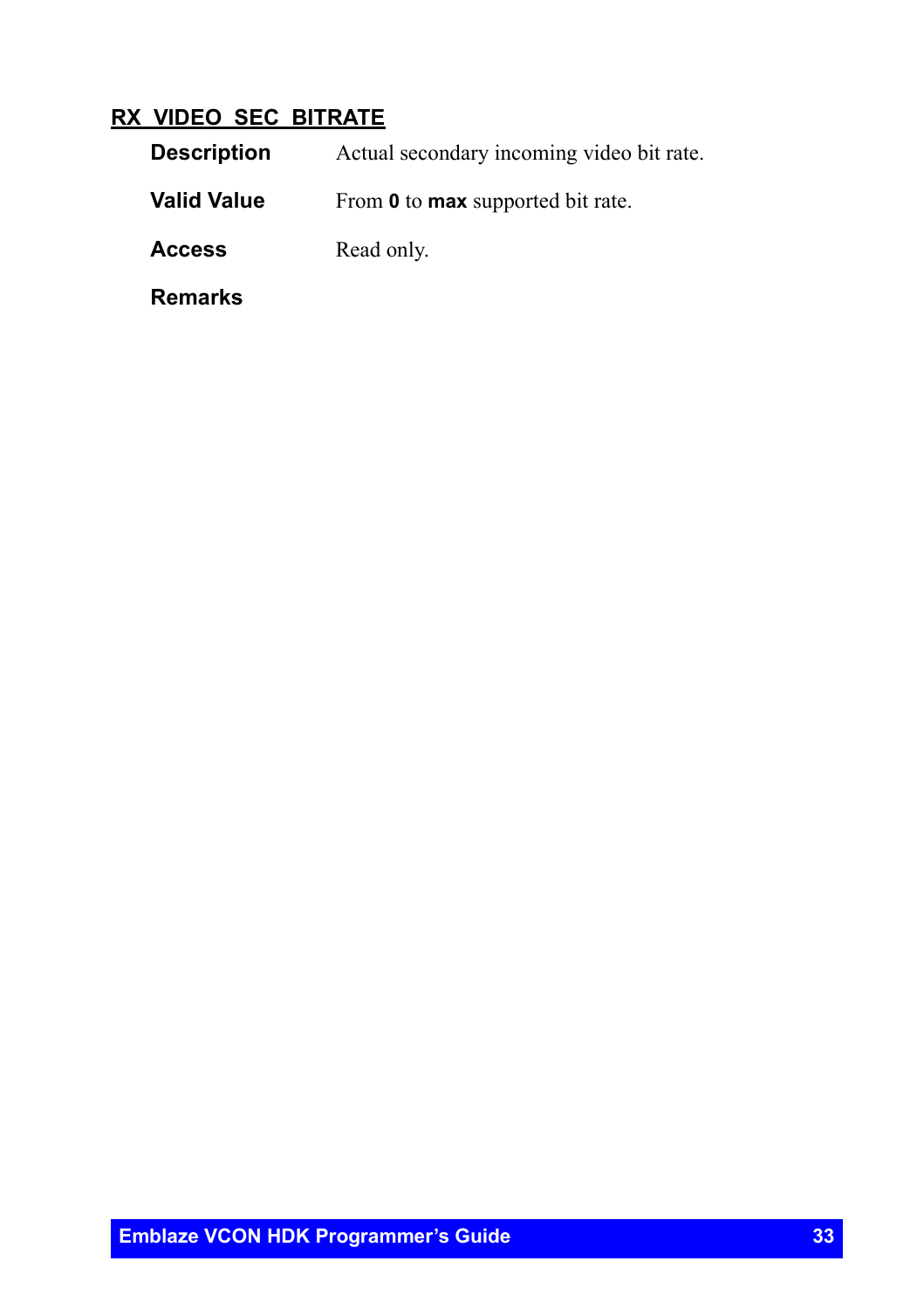#### <span id="page-33-0"></span>**TX\_AUDIO\_BITRATE**

**Valid Value** From **0** to **64** Kb.

Access Read only.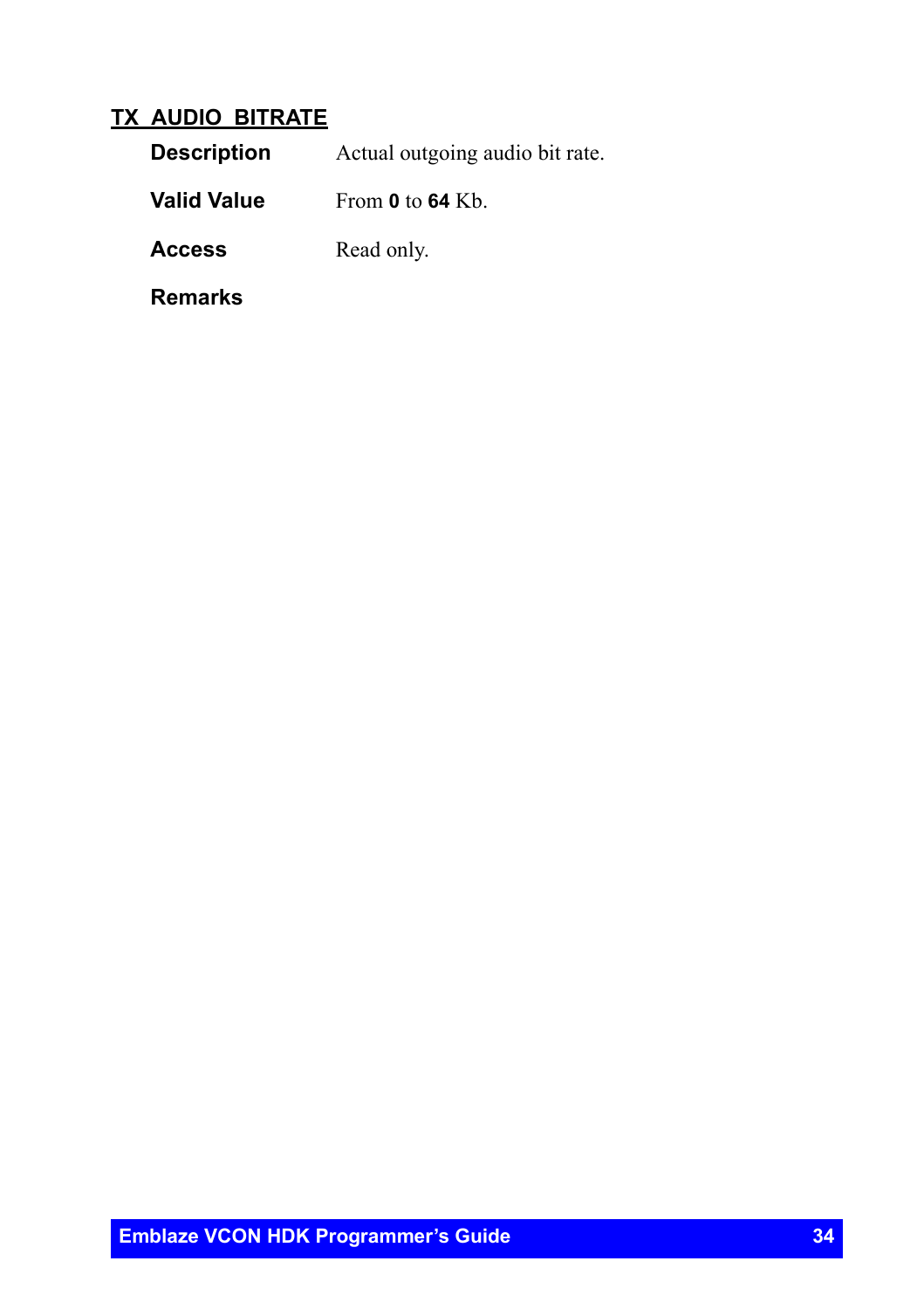#### <span id="page-34-0"></span>**RX\_AUDIO\_BITRATE**

| <b>Description</b> | Actual incoming audio bit rate. |
|--------------------|---------------------------------|
| <b>Valid Value</b> | From 0 to 64 Kb                 |
| <b>Access</b>      | Read only.                      |
| Remarks            |                                 |

**Emblaze VCON HDK Programmer's Guide 35**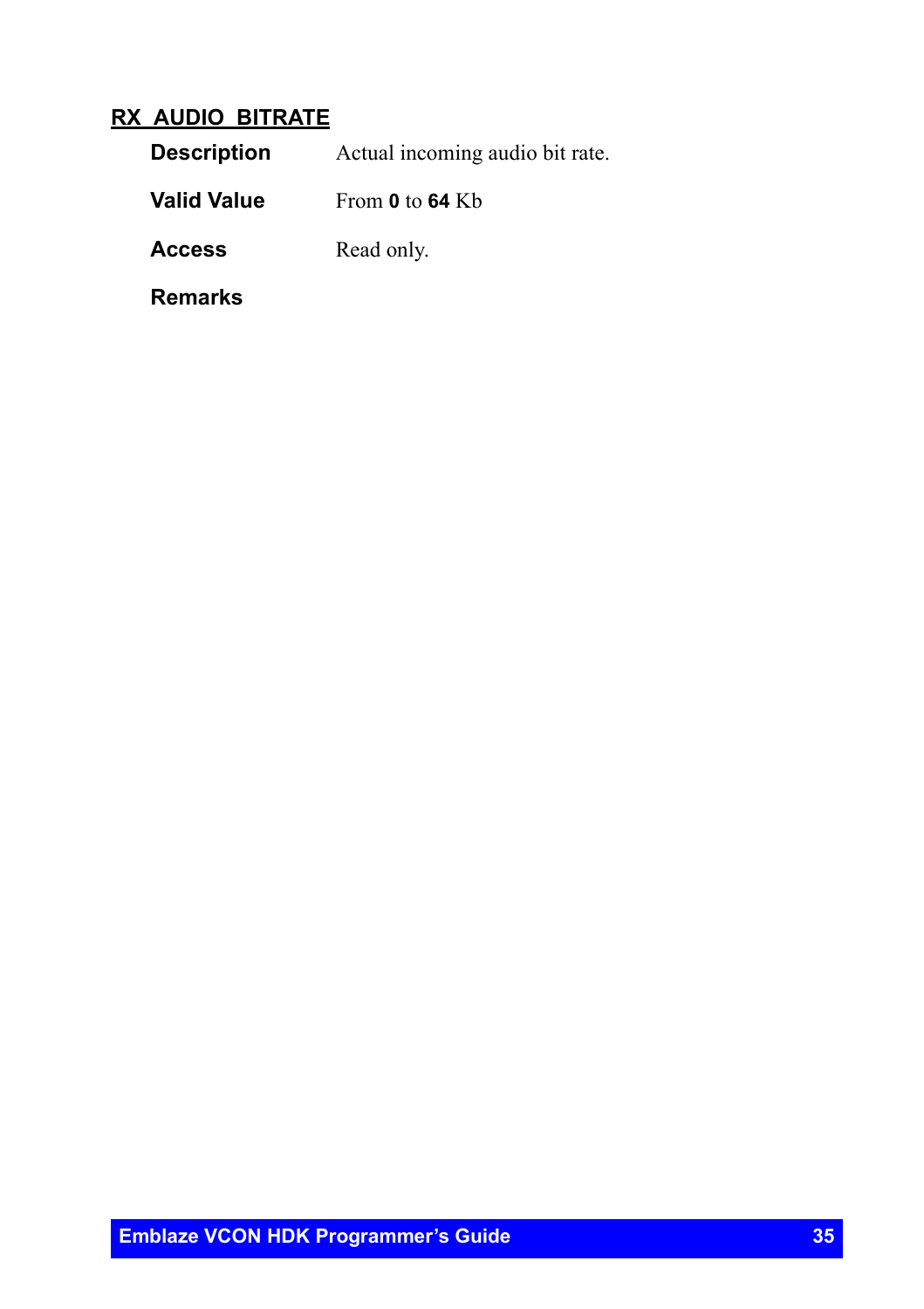#### <span id="page-35-0"></span>**TX\_VIDEO\_HANDLE**

**Description** The main outgoing video codec handle.

**Valid Value** Any value.

Access Read only.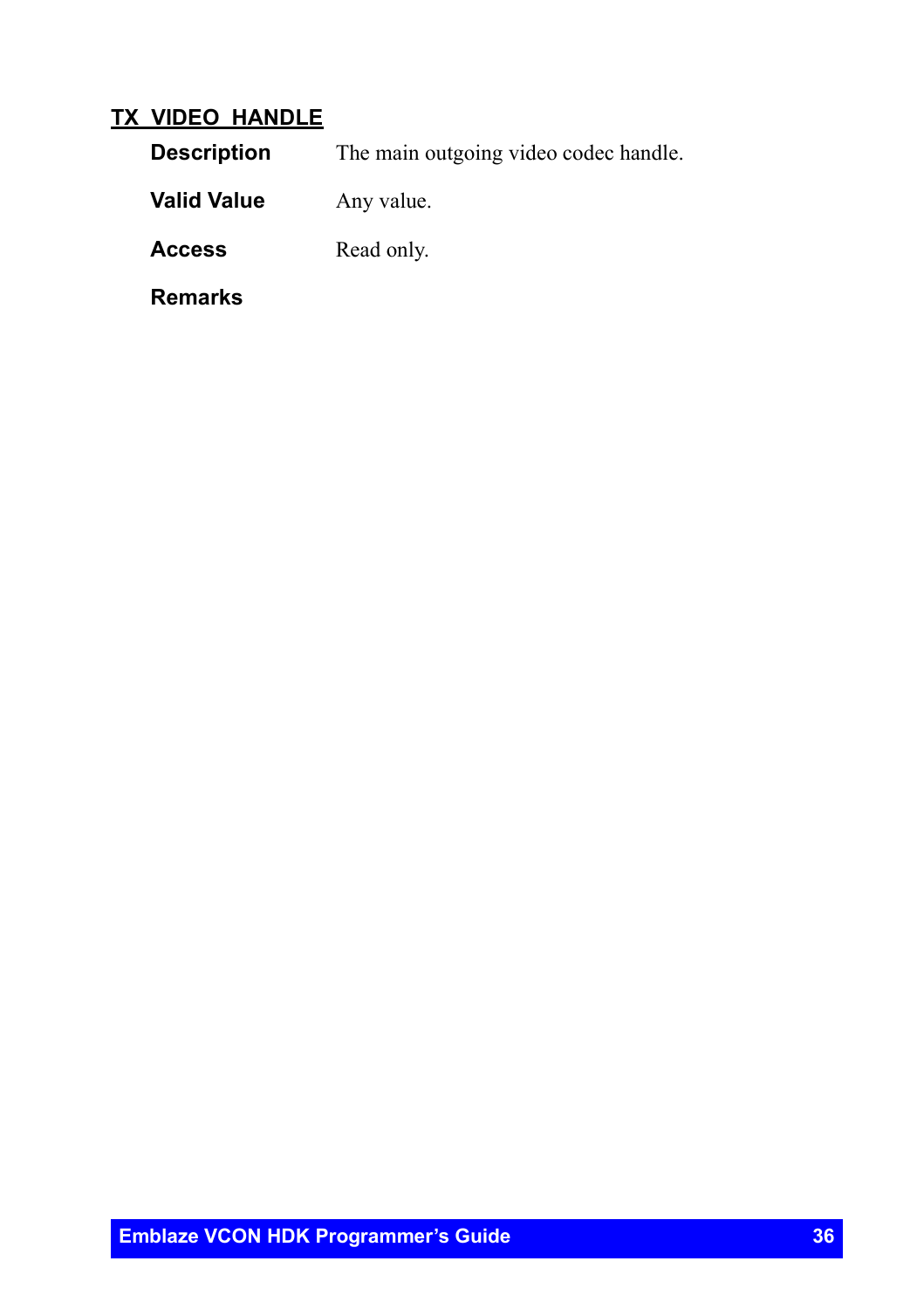### **RX\_VIDEO\_HANDLE**

**Description** The main incoming video codec handle.

**Valid Value** Any value.

Access Read only.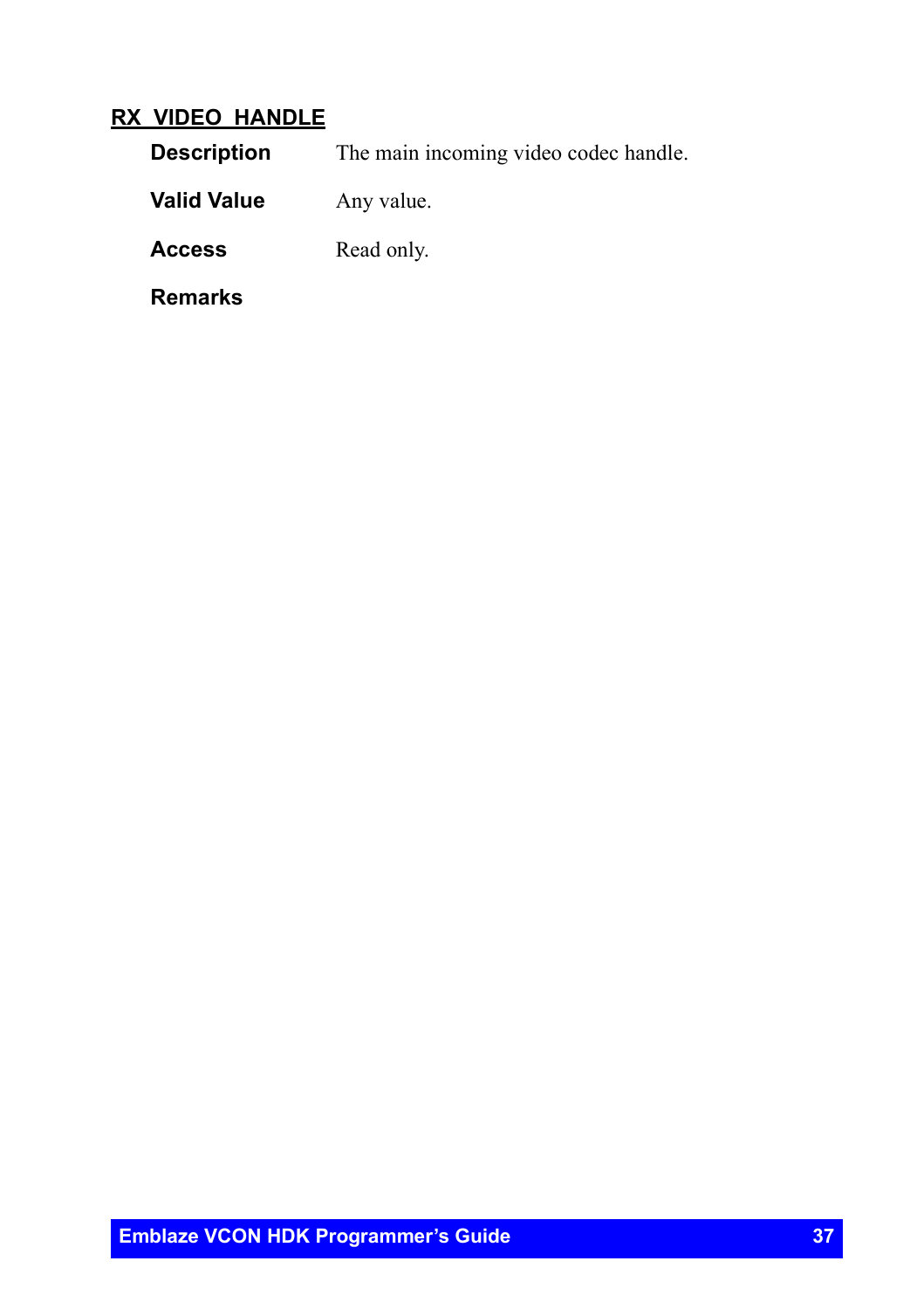# **TX\_VIDEO\_SEC\_HANDLE**

| <b>Description</b> | The secondary outgoing video codec handle. |
|--------------------|--------------------------------------------|
| <b>Valid Value</b> | Any value.                                 |
| <b>Access</b>      | Read only.                                 |
| <b>Remarks</b>     |                                            |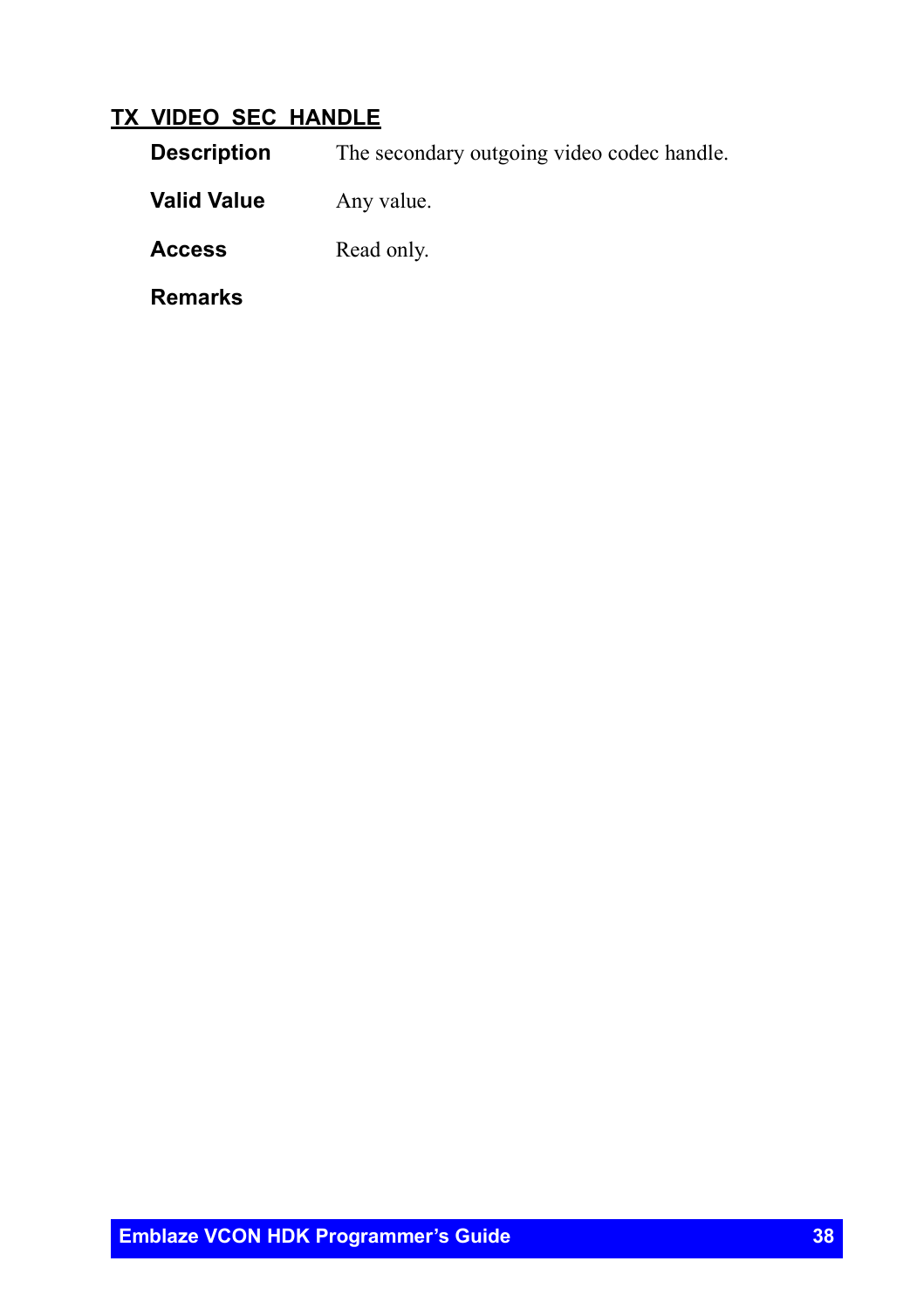## **RX\_VIDEO\_SEC\_HANDLE**

| <b>Description</b> | The secondary incoming video codec handle. |
|--------------------|--------------------------------------------|
| <b>Valid Value</b> | Any value.                                 |
| <b>Access</b>      | Read only.                                 |
| <b>Remarks</b>     |                                            |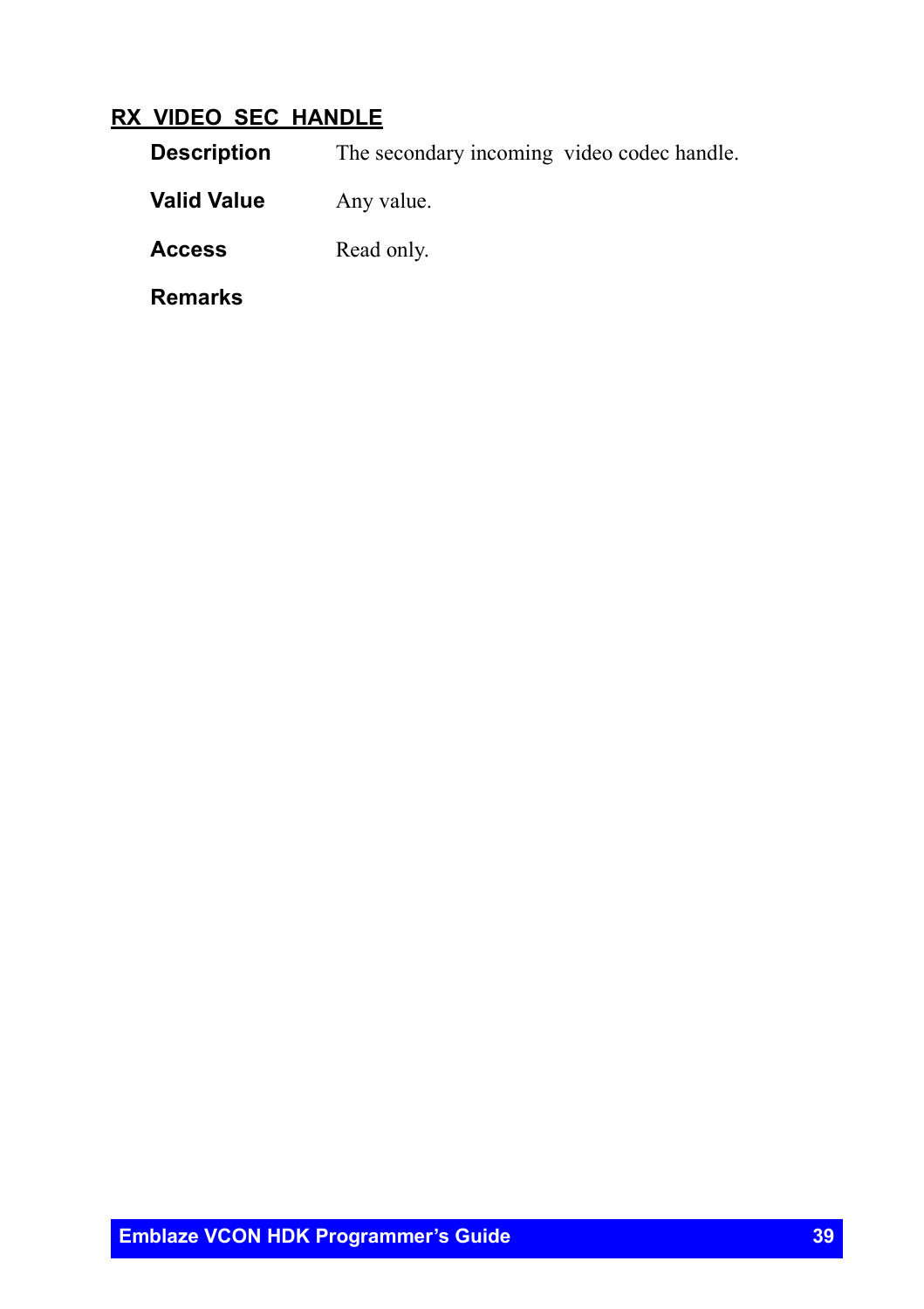### **TX\_AUDIO\_HANDLE**

**Description** The outgoing audio codec handle.

**Valid Value** Any value.

Access Read only.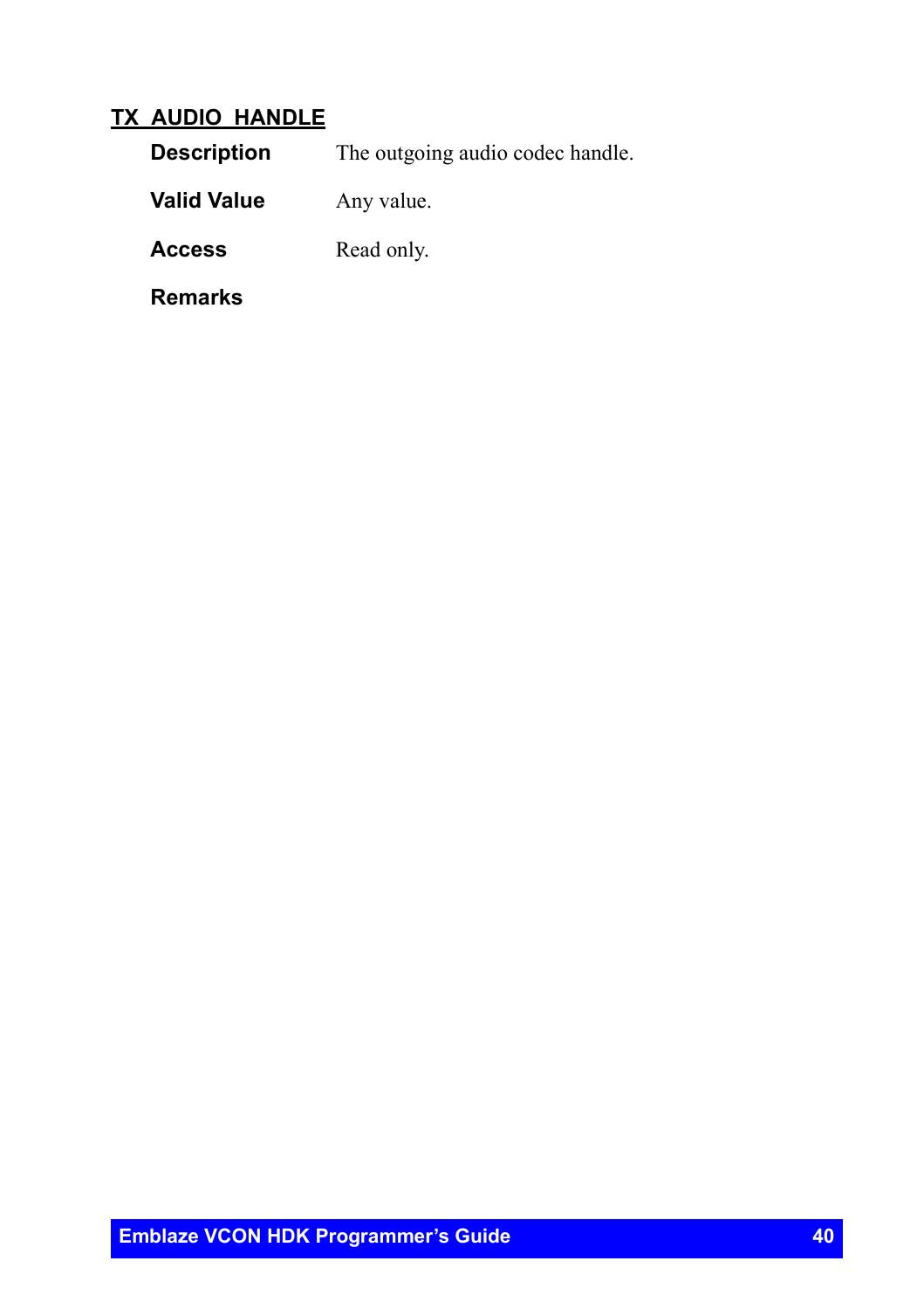### **RX\_AUDIO\_HANDLE**

**Description** The incoming audio codec handle.

**Valid Value** Any value.

Access Read only.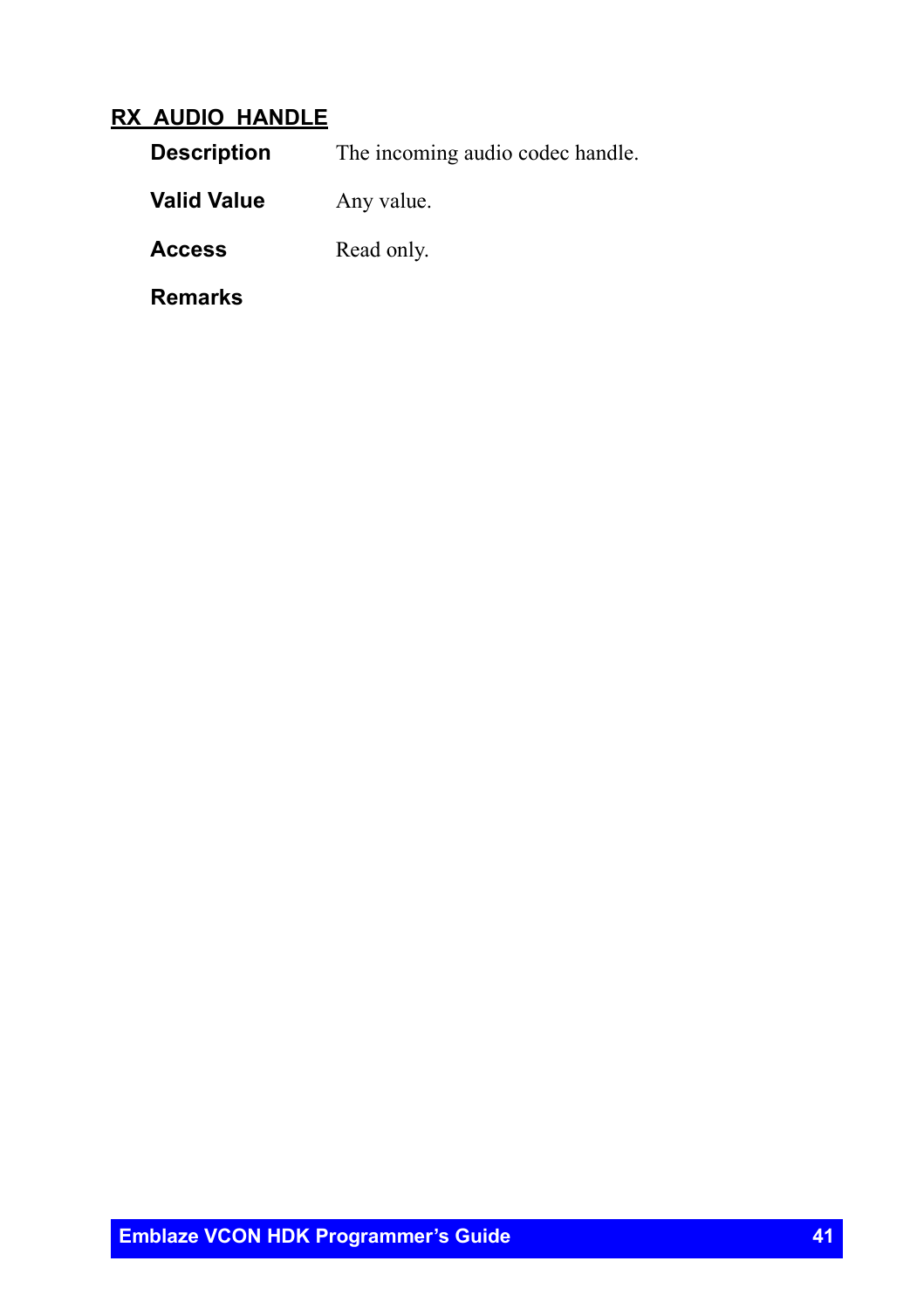#### **TX\_VIDEO\_FRAMERATE**

**Description** The main outgoing video codec frame rate.

**Valid Value 0** – **60** frames per second.

Access Read only.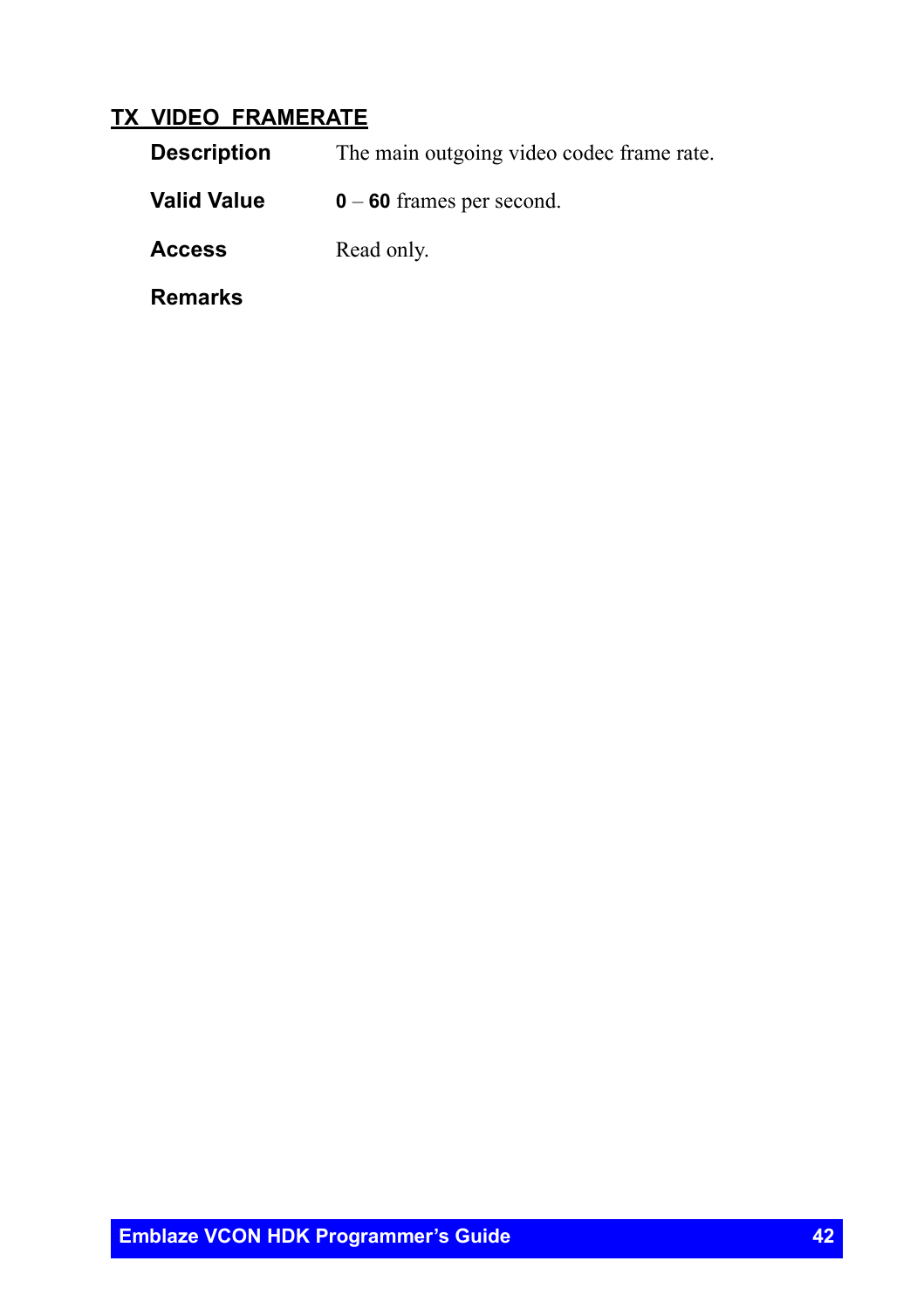## **RX\_VIDEO\_FRAMERATE**

| <b>Description</b> | The main incoming video codec frame rate. |
|--------------------|-------------------------------------------|
| <b>Valid Value</b> | $0 - 60$ frames per second.               |
| <b>Access</b>      | Read only.                                |
| Remarks            |                                           |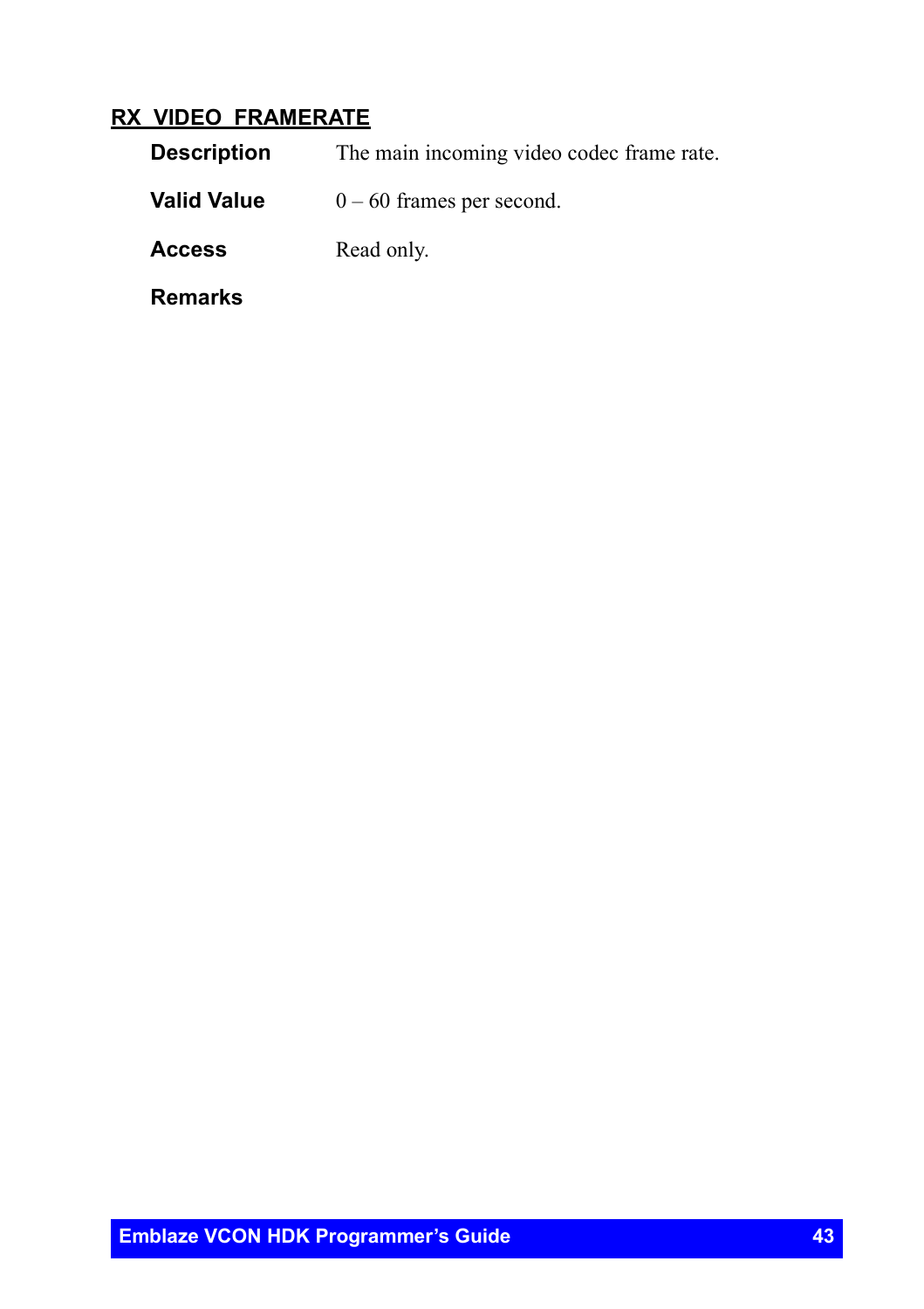# **TX\_VIDEO\_SEC\_FRAMERATE**

**Description** The secondary outgoing video codec frame rate. **Valid Value 0** – **60** frames per second. Access Read only. **Remarks**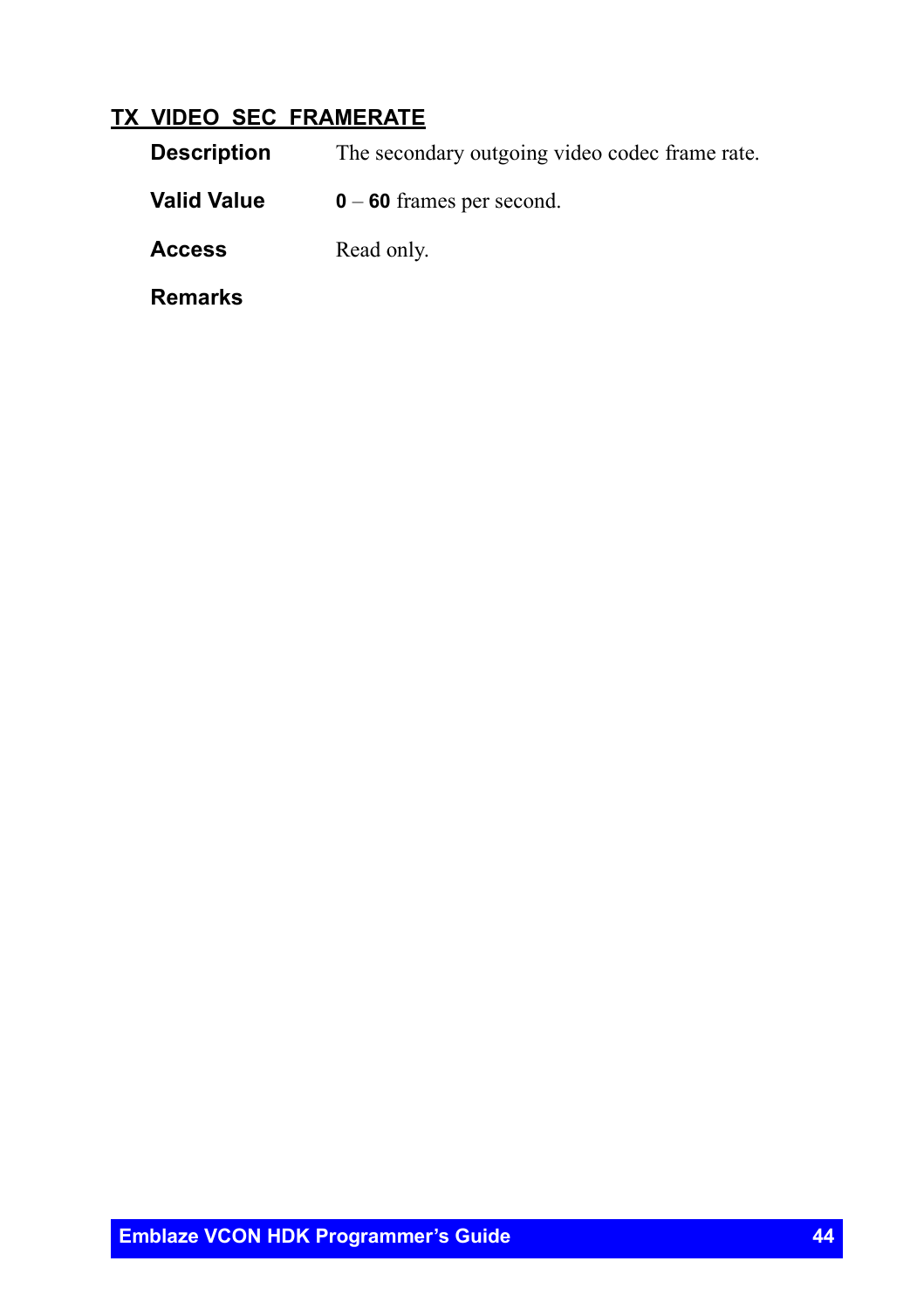# **RX\_VIDEO\_SEC\_FRAMERATE**

**Description** The secondary incoming video codec frame rate. **Valid Value 0** – **60** frames per second. Access Read only. **Remarks**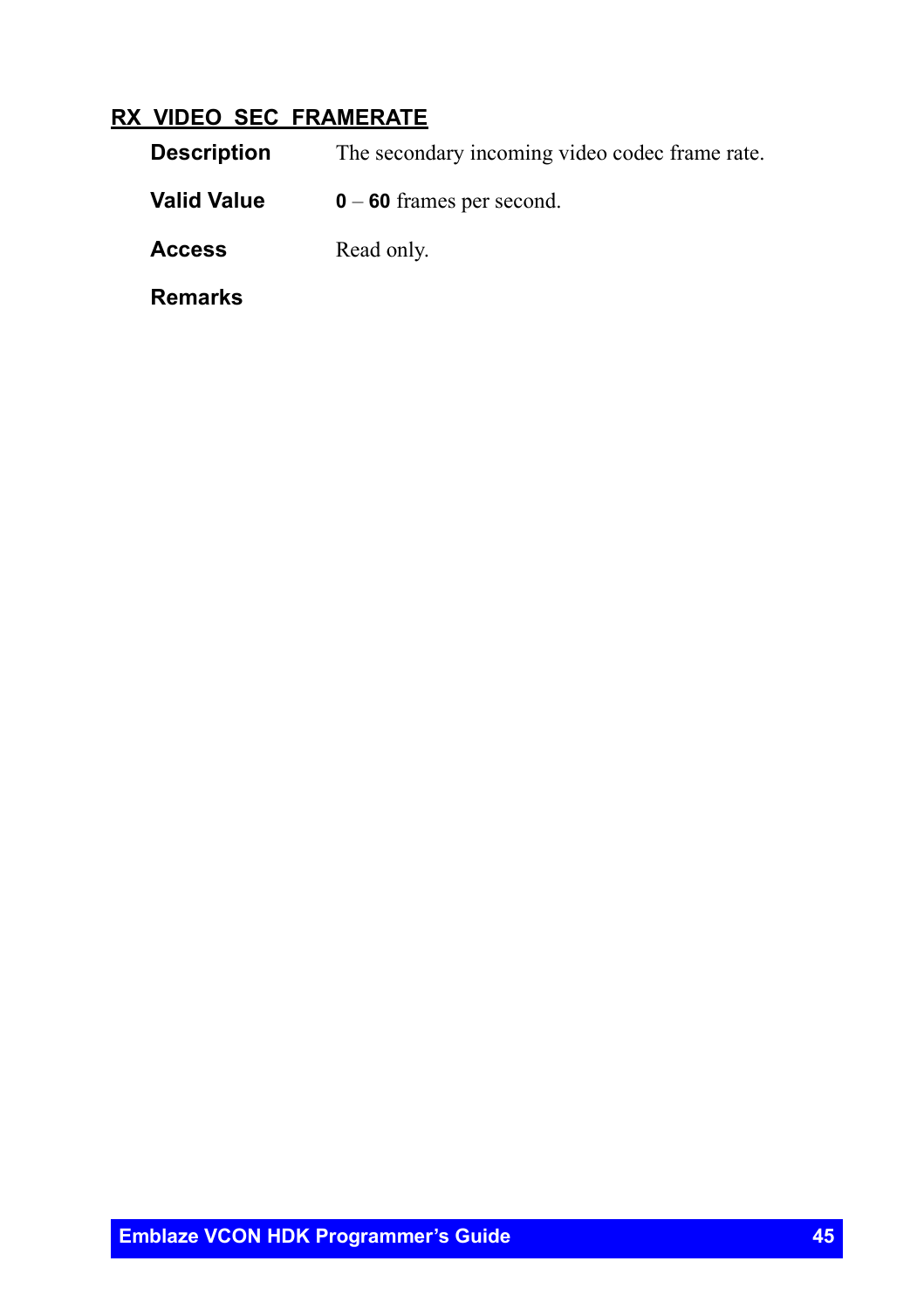### **DURATION**

| <b>Description</b> | Call duration in seconds. |
|--------------------|---------------------------|
| <b>Valid Value</b> | value $> 0$ .             |
| <b>Access</b>      | Read only.                |
| Remarks            |                           |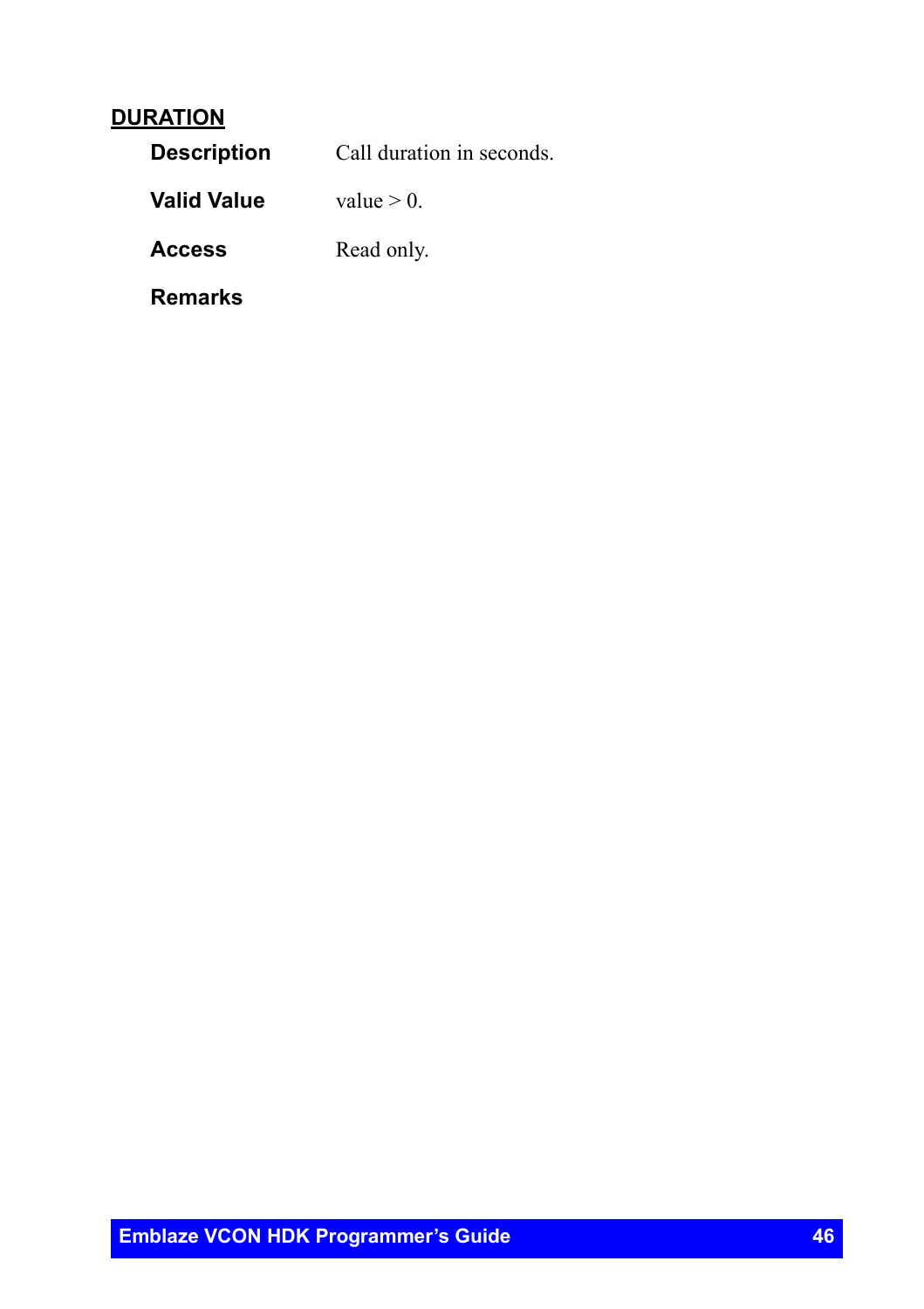#### **REMOTE\_NAME**

| <b>Description</b> | Name of remote endpoint. |
|--------------------|--------------------------|
| <b>Valid Value</b> | Any value.               |
| <b>Access</b>      | Read only.               |
| Remarks            |                          |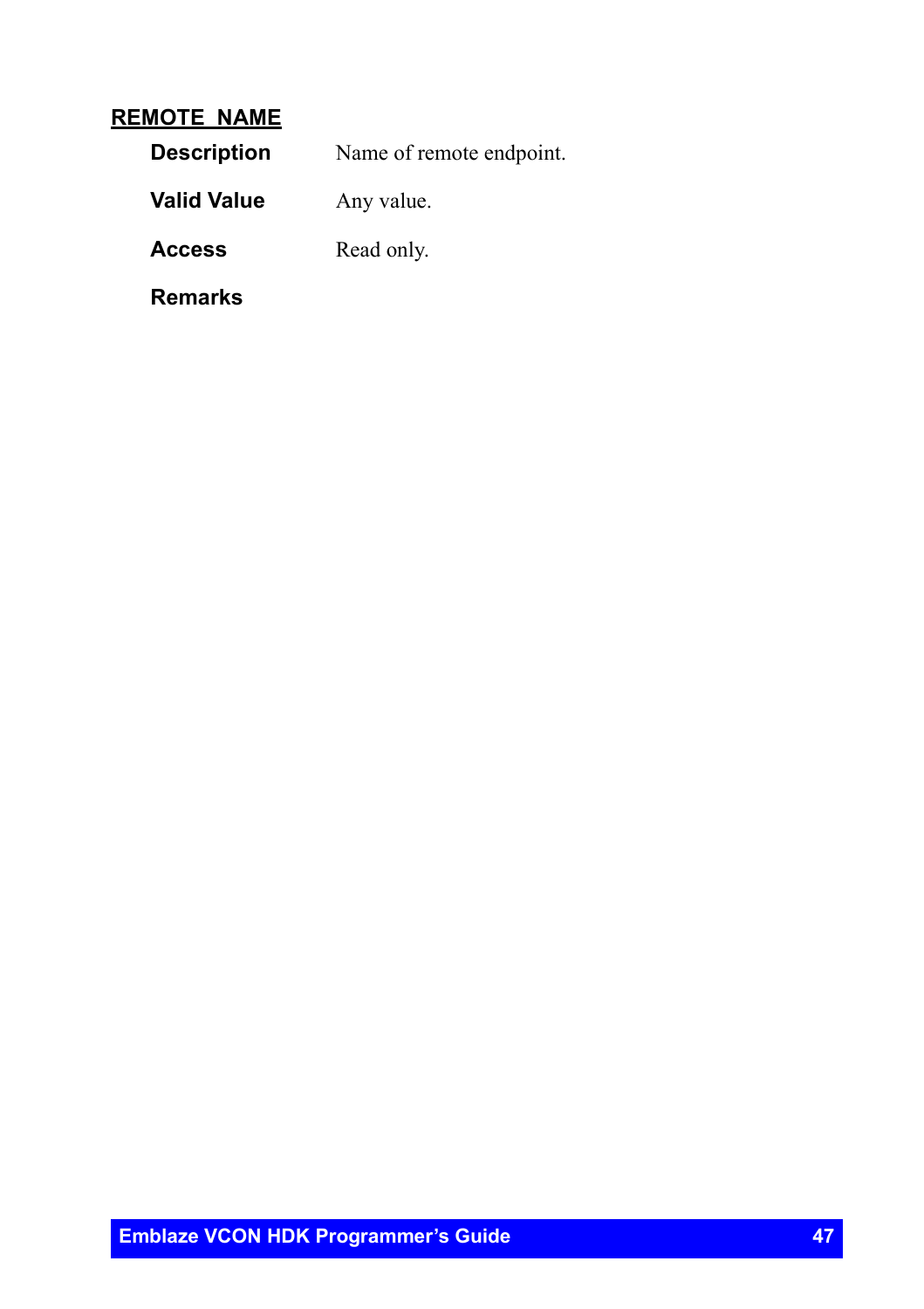### **REMOTE\_ADDRESS**

| <b>Description</b> | IP address of remote endpoint. |
|--------------------|--------------------------------|
| <b>Valid Value</b> | A valid IP address.            |
| <b>Access</b>      | Read only.                     |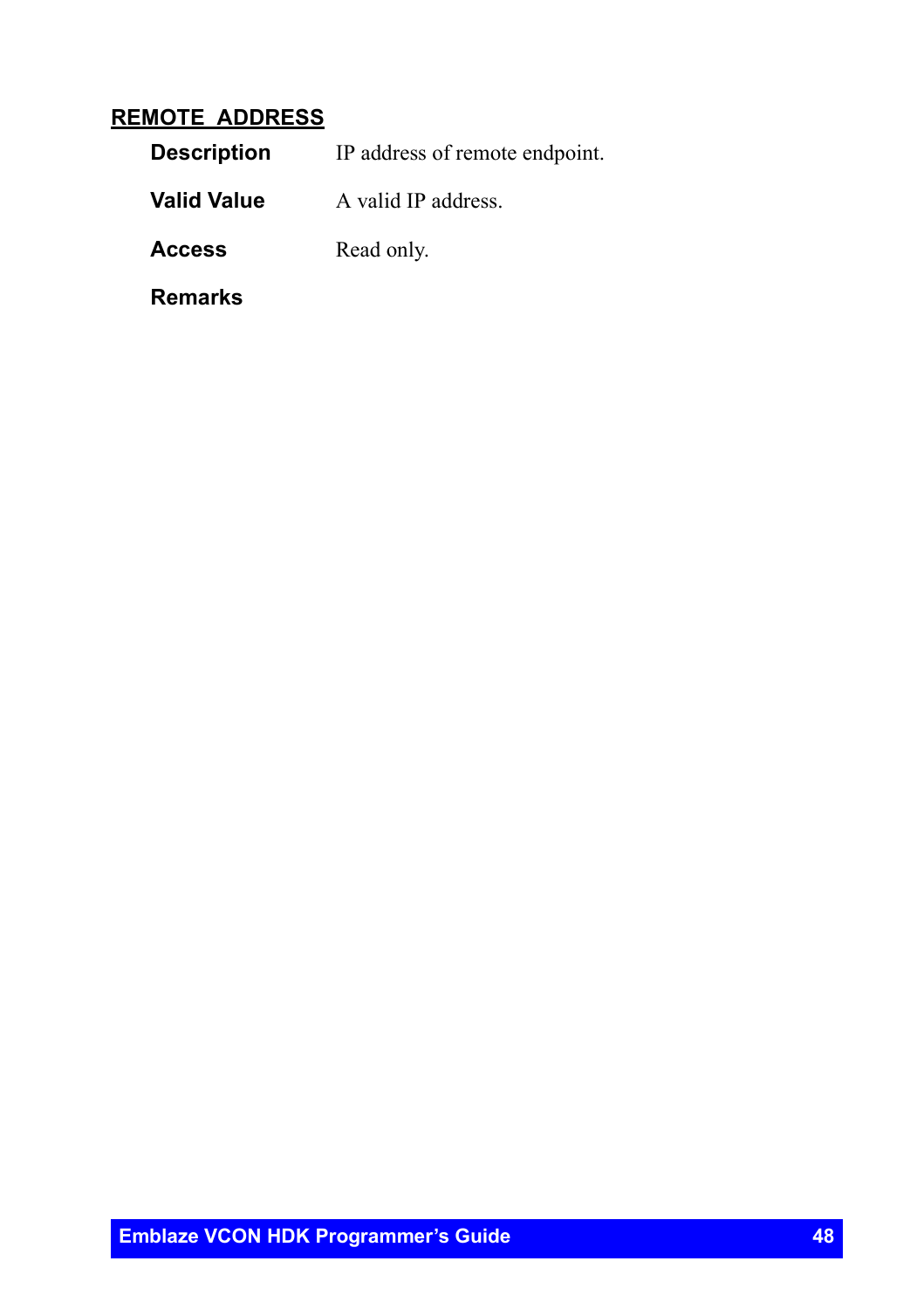## **AUDIO\_TO\_VIDEO\_DELAY**

| <b>Description</b> | The delay between the incoming video and audio streams<br>(in percent). |
|--------------------|-------------------------------------------------------------------------|
| <b>Valid Value</b> | $0 - 100$ percent                                                       |
| Access             | Read/Write.                                                             |
| <b>Remarks</b>     |                                                                         |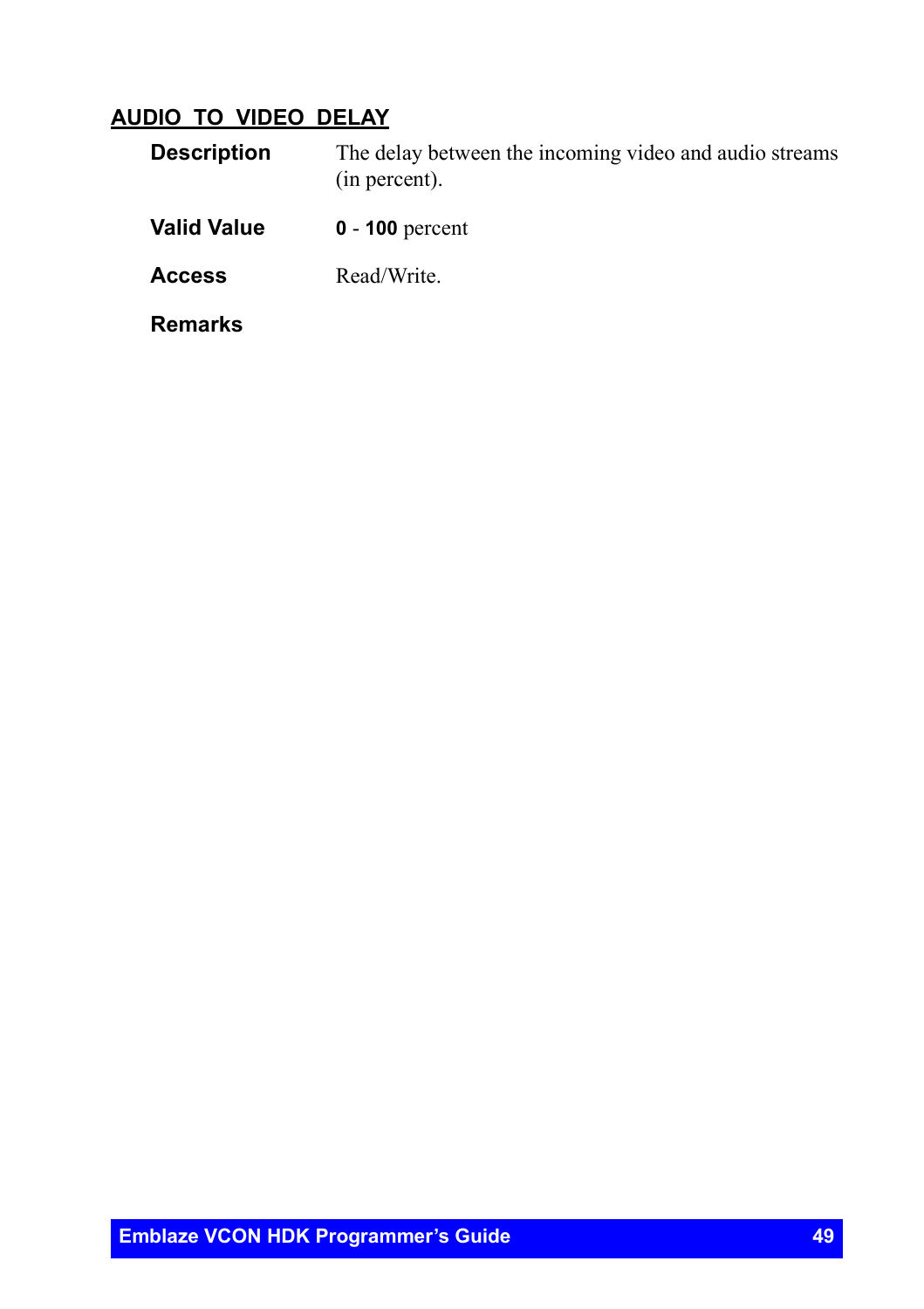### **JITTER\_BUFFER\_SIZE**

| <b>Description</b> | Returns the size of the used jitter buffer (in percent). |
|--------------------|----------------------------------------------------------|
| <b>Valid Value</b> | $0 - 100$ percent                                        |
| <b>Access</b>      | Read / Write.                                            |
| <b>Remarks</b>     | Relevant only when AUTO JITTER ENABLE = $\theta$         |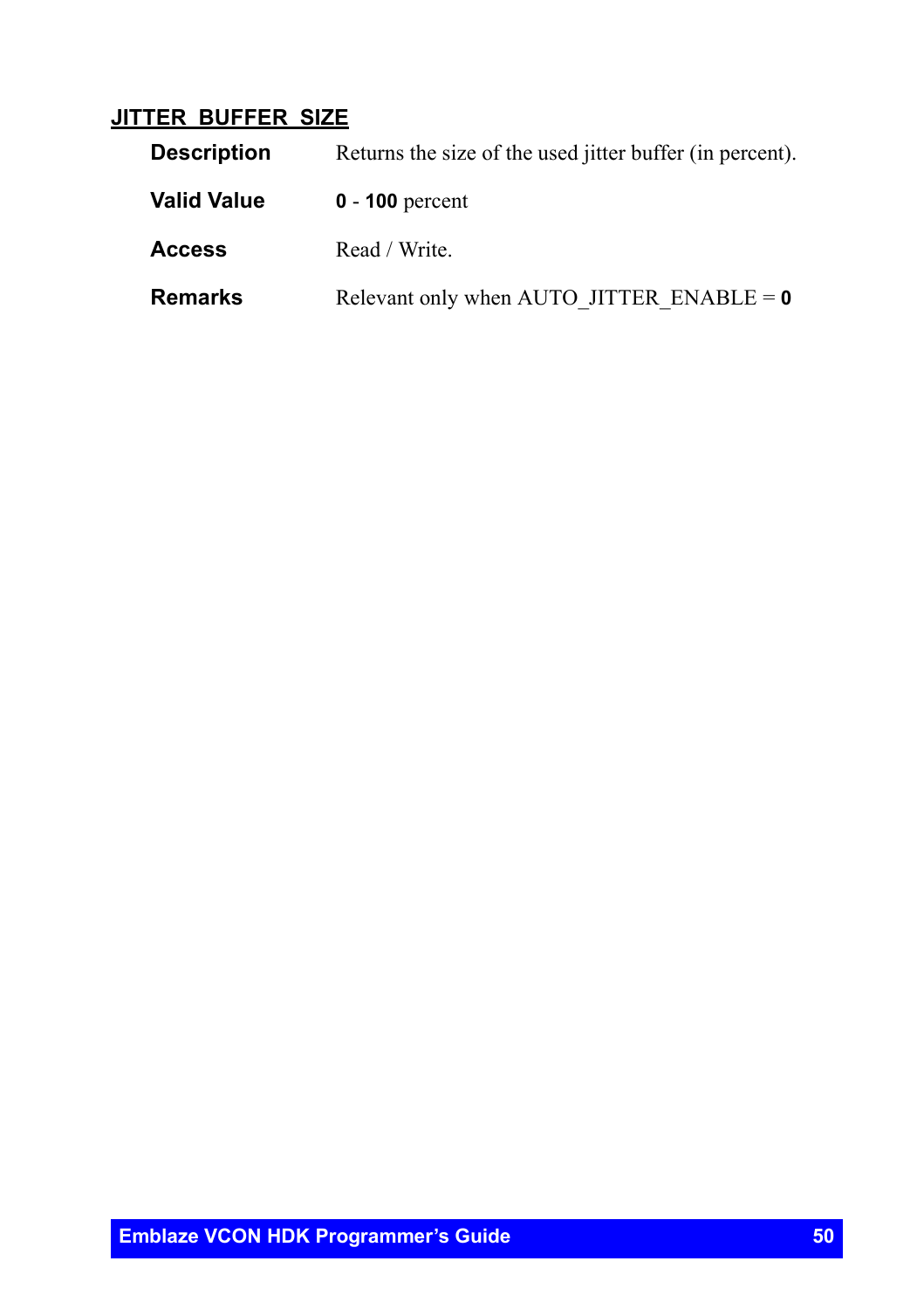# **TX\_VIDEO\_RESOLUTION**

| <b>Description</b> | The outgoing video resolution of the current codec. |
|--------------------|-----------------------------------------------------|
| <b>Valid Value</b> | QCIF - 176x144                                      |
|                    | $CIF - 352x288$                                     |
|                    | $4CIF - 704x576$                                    |
|                    | ICIF - 704x288                                      |
|                    | OSIF - 176x120                                      |
|                    | $SIF - 352x240$                                     |
|                    | ISIF - 704x240                                      |
| <b>Access</b>      | Read only.                                          |
| <b>Remarks</b>     |                                                     |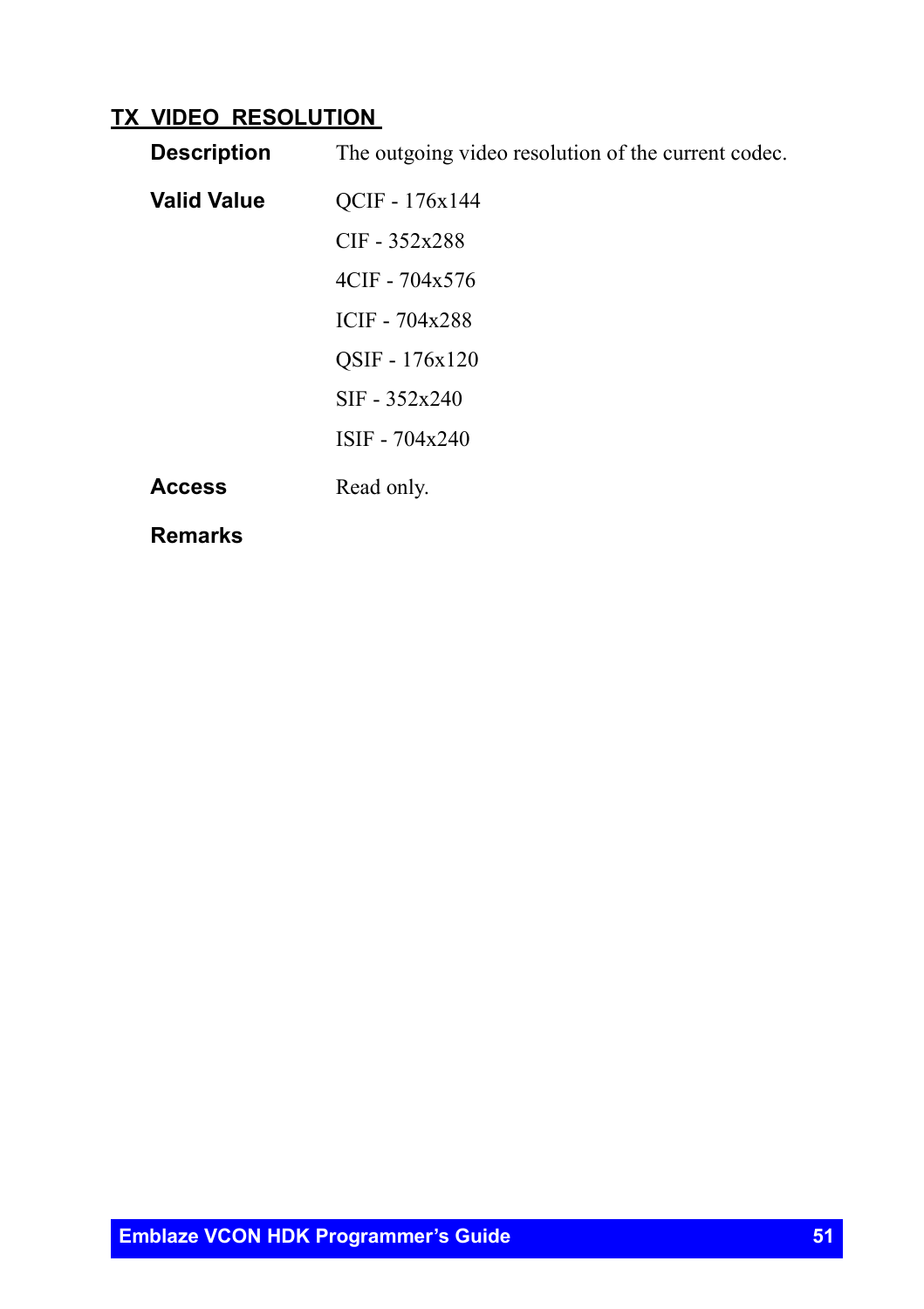# **RX\_VIDEO\_RESOLUTION**

| <b>Description</b> | The incoming video resolution of the current codec. |
|--------------------|-----------------------------------------------------|
| <b>Valid Value</b> | QCIF - 176x144                                      |
|                    | $CIF - 352x288$                                     |
|                    | $4CIF - 704x576$                                    |
|                    | ICIF - 704x288                                      |
|                    | OSIF - 176x120                                      |
|                    | $SIF - 352x240$                                     |
|                    | ISIF - 704x240                                      |
| <b>Access</b>      | Read only.                                          |
| <b>Remarks</b>     |                                                     |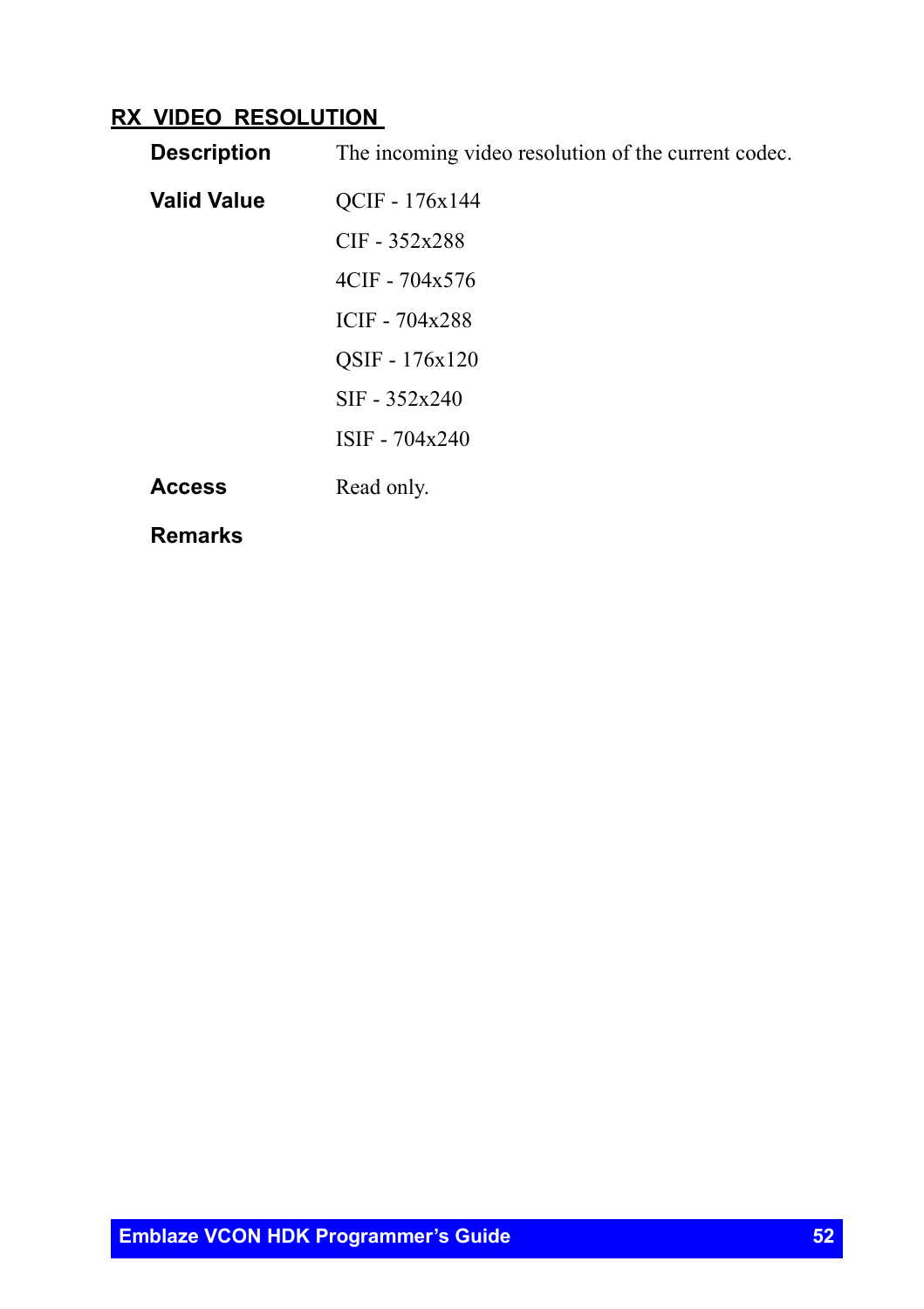## **TX\_VIDEO\_SEC\_RESOLUTION**

| <b>Description</b> | The secondary outgoing video resolution of the current<br>codec. |
|--------------------|------------------------------------------------------------------|
| <b>Valid Value</b> | OCIF - 176x144                                                   |
|                    | $CIF - 352x288$                                                  |
|                    | $4CIF - 704x576$                                                 |
|                    | ICIF - 704x288                                                   |
|                    | QSIF - 176x120                                                   |
|                    | $SIF - 352x240$                                                  |
|                    | ISIF - 704x240                                                   |
| <b>Access</b>      | Read only.                                                       |
|                    |                                                                  |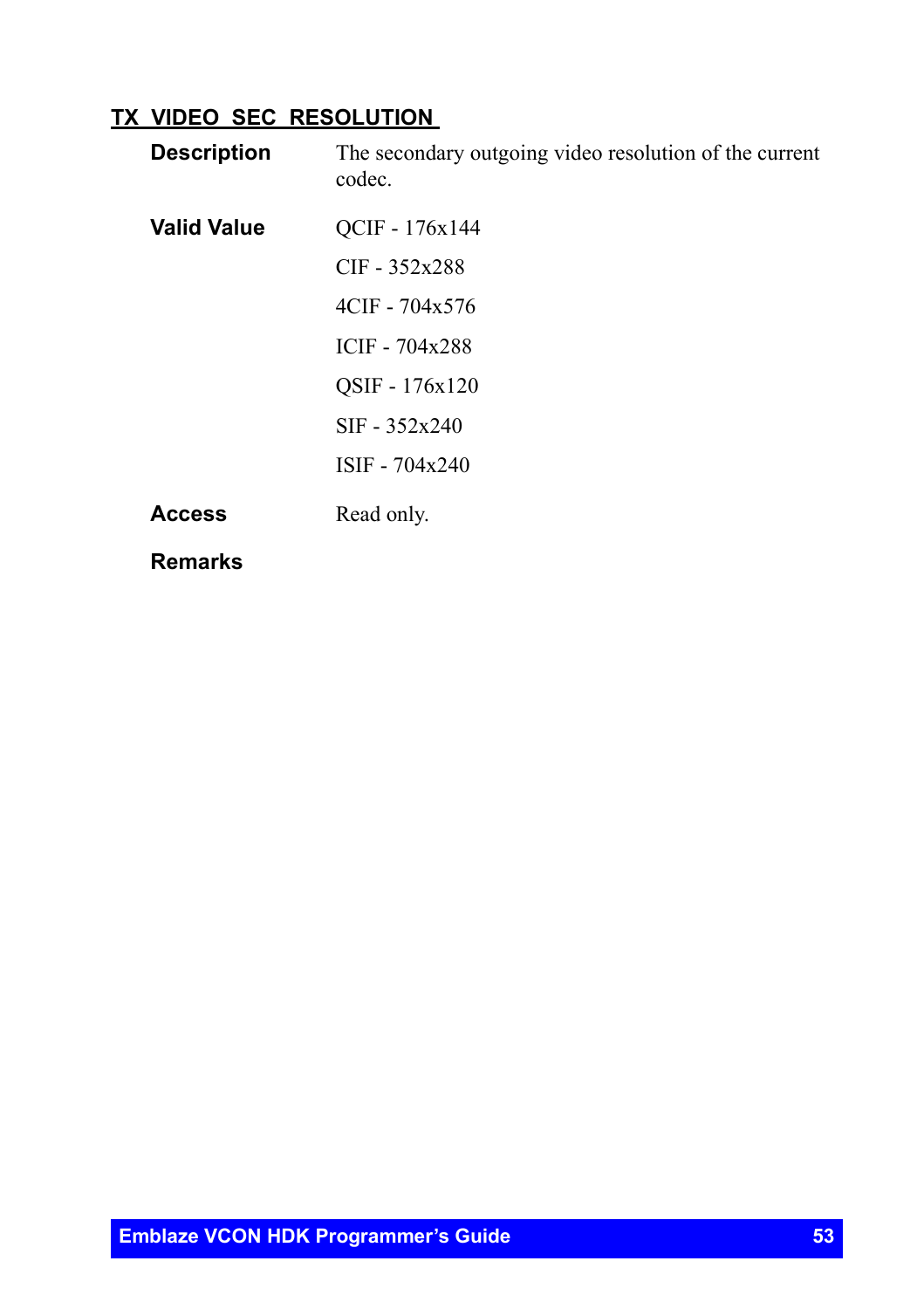## **RX\_VIDEO\_SEC\_RESOLUTION**

| <b>Description</b> | The secondary incoming video resolution of the current<br>codec. |
|--------------------|------------------------------------------------------------------|
| <b>Valid Value</b> | QCIF - 176x144                                                   |
|                    | $CIF - 352x288$                                                  |
|                    | 4CIF - 704x576                                                   |
|                    | ICIF $-704x288$                                                  |
|                    | QSIF - 176x120                                                   |
|                    | $SIF - 352x240$                                                  |
|                    | $ISIF - 704x240$                                                 |
| <b>Access</b>      | Read only.                                                       |
|                    |                                                                  |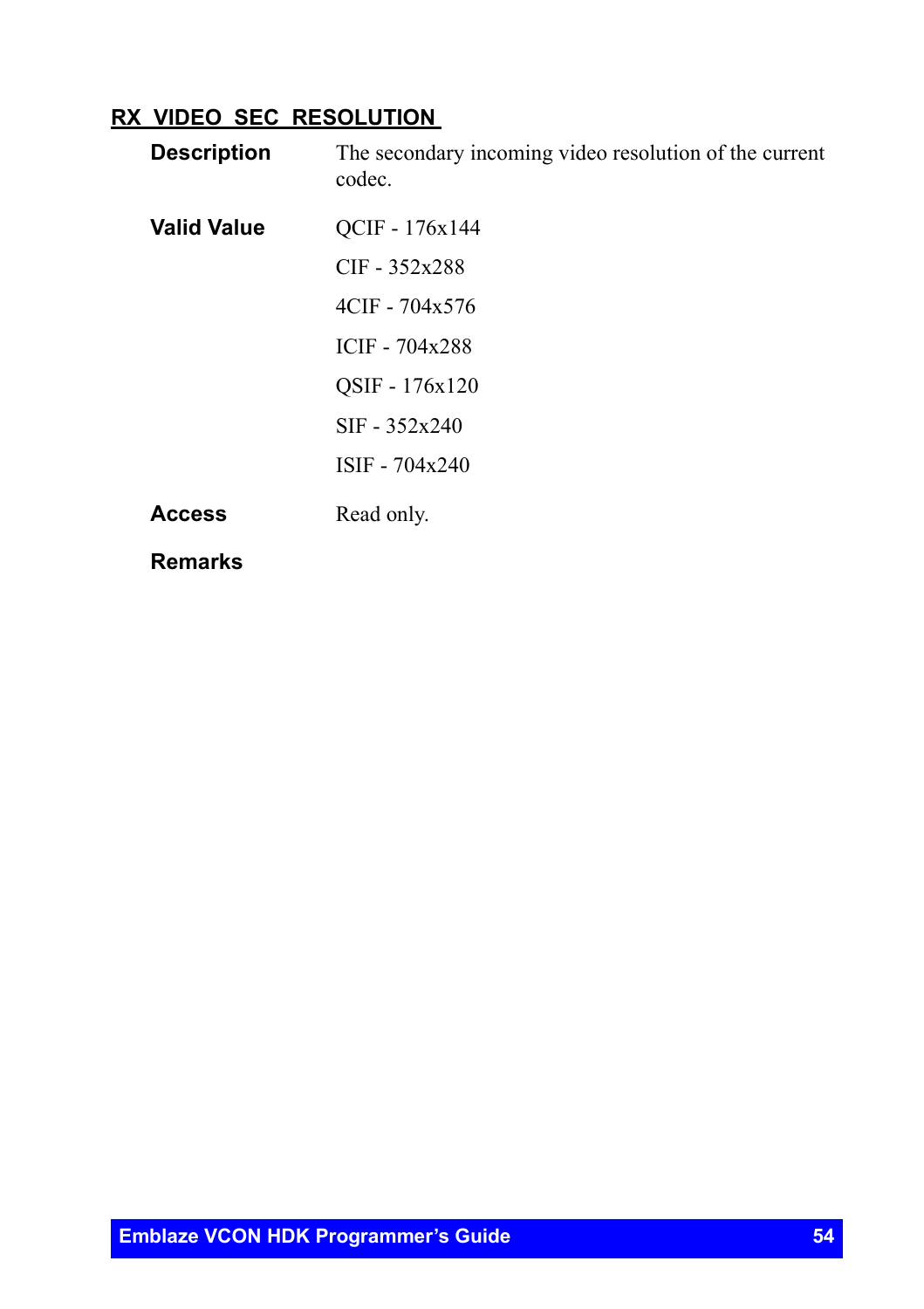# **CallSetBitrate**

| <b>Description</b> | Set the video transmission rate for a specific call.     |
|--------------------|----------------------------------------------------------|
| <b>Format</b>      | CallSetBitrate $\left[CallID=0\right]$ < Bitrate=384000> |
| <b>Parameters</b>  | <b>CallID</b> – The ID of the call                       |
|                    | <b>Bitrate</b> – The new call bit per seconds.           |
| Return             | <b>OK</b> on success                                     |
|                    | <b>ERROR</b> on error together with an error code.       |
| <b>Example</b>     | CallSetBitrate 0 192000<br>CALLSETBITRATE OK             |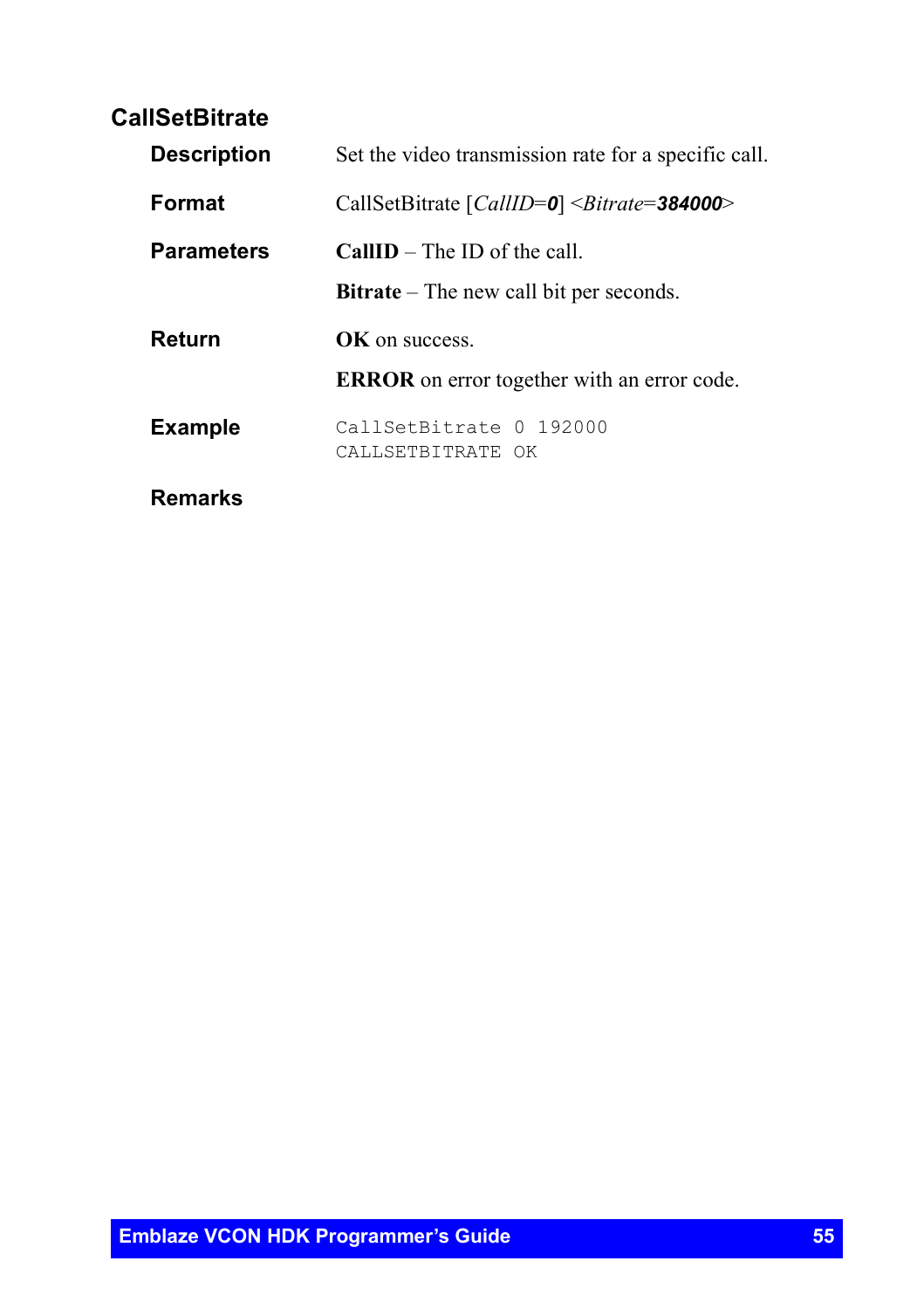# **CallSendIntra**

| <b>Description</b> | Send an intra frame to the remote party during a specific<br>call. |
|--------------------|--------------------------------------------------------------------|
| Format             | CallSendIntra [CallID=0]                                           |
| <b>Parameters</b>  | <b>CallID</b> – The ID of the call                                 |
| Return             | <b>OK</b> on success                                               |
|                    | <b>ERROR</b> on error together with an error code.                 |
| <b>Example</b>     | CallSendIntra 0<br>CALLSENDINTRA OK                                |
| Remarks            |                                                                    |

**Emblaze VCON HDK Programmer's Guide 56**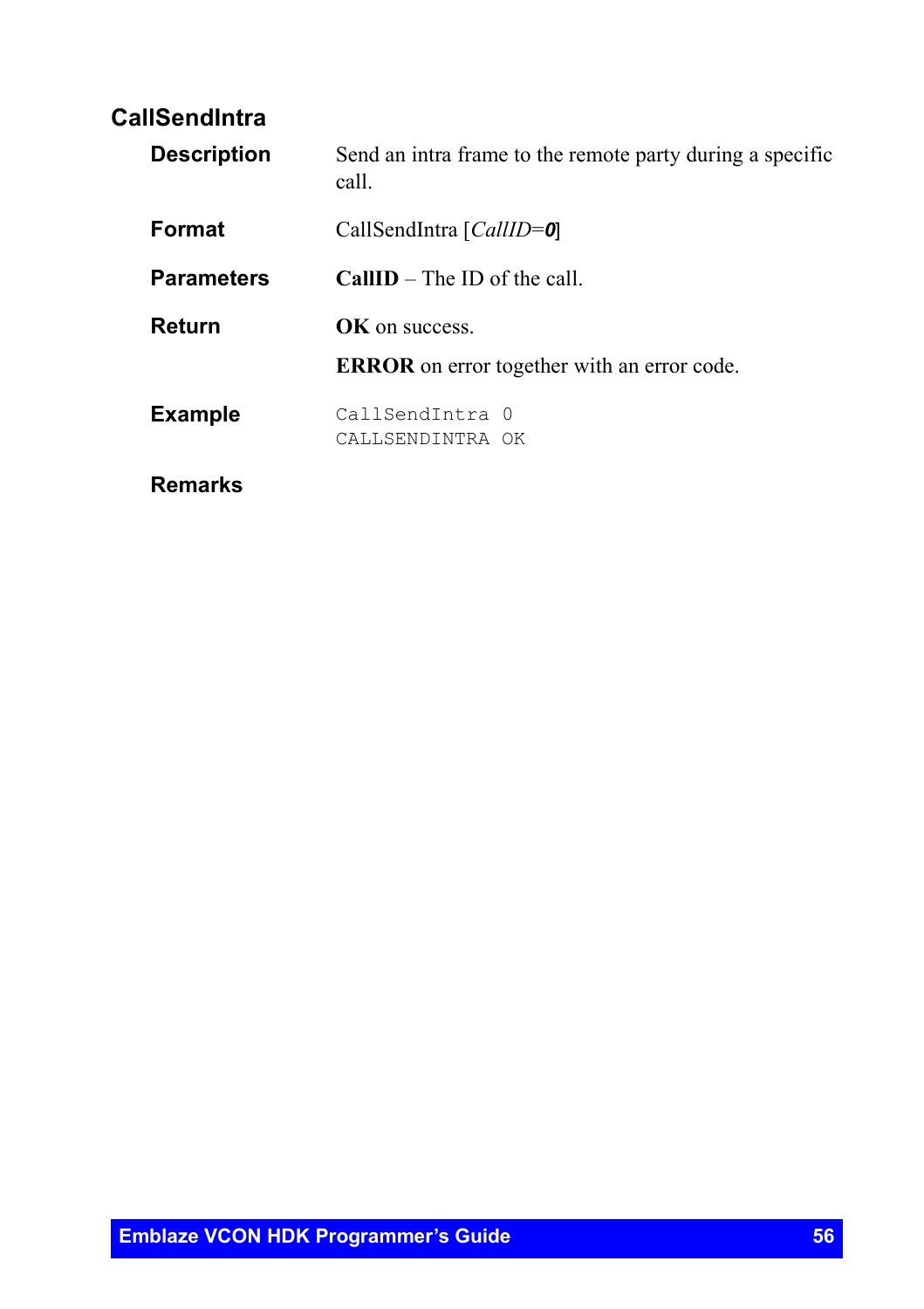# **CallRequestIntra**

| <b>Description</b> | Request an intra frame from the remote party during a<br>specific call. |
|--------------------|-------------------------------------------------------------------------|
| Format             | CallRequestIntra [CallID=0]                                             |
| <b>Parameters</b>  | <b>CallID</b> – The ID of the call                                      |
| Return             | <b>OK</b> on success.                                                   |
|                    | <b>ERROR</b> on error together with an error code.                      |
| <b>Example</b>     | CallRequestIntra 0<br>CALLREQUESTINTRA OK                               |
| Remarks            |                                                                         |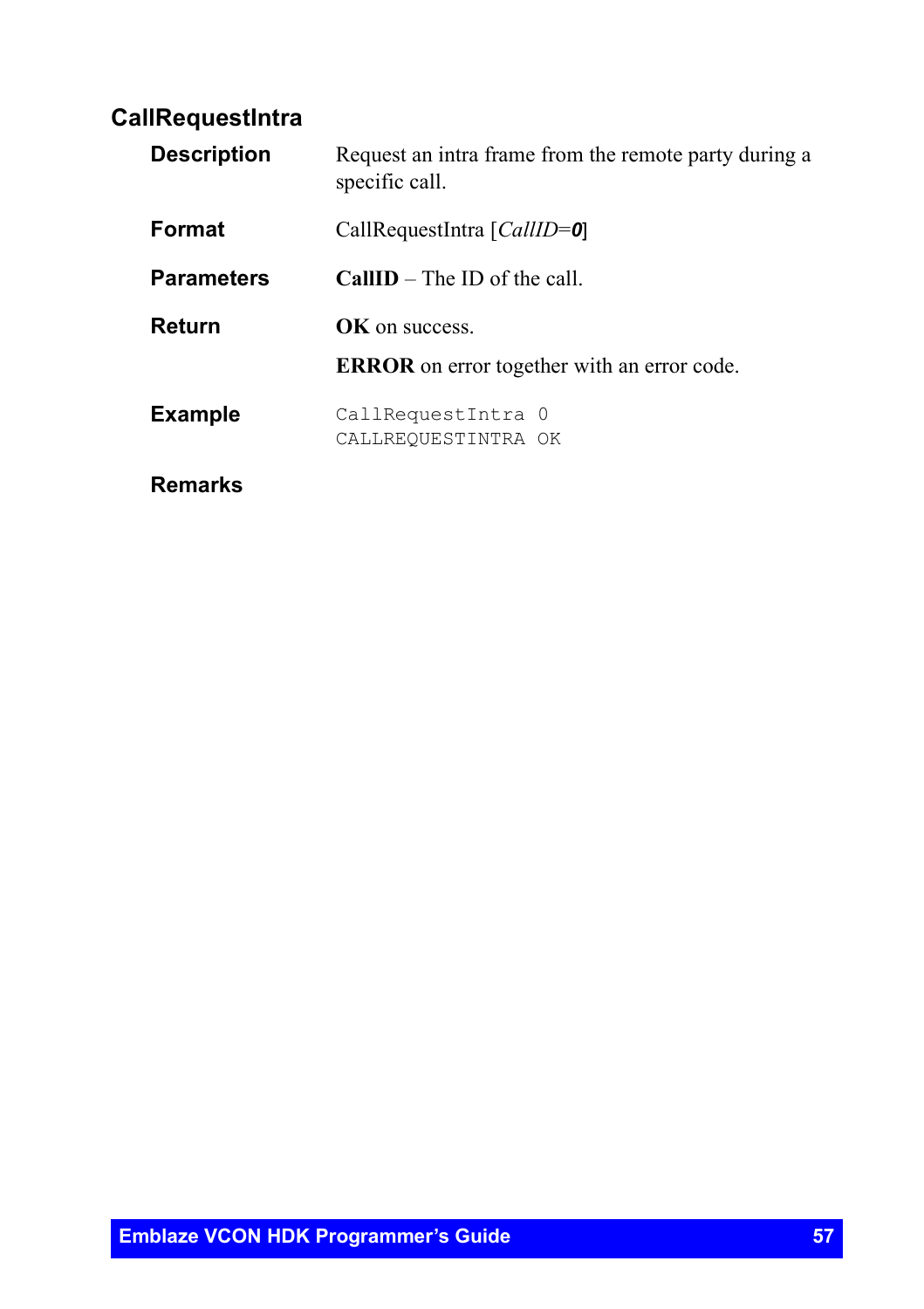# **CallSendDTMF**

| <b>Description</b> | Send a DTMF tone to the remote party for a specific call. |
|--------------------|-----------------------------------------------------------|
| Format             | CallSendDTMF $\le$ CallID=0> $\le$ DTMF>                  |
| <b>Parameters</b>  | <b>CallID</b> – The ID of the call                        |
|                    | <b>DTMF</b> – The DTMF tone to send                       |
|                    | $\{09 \mid # \mid * \}$                                   |
| Return             | <b>OK</b> on success.                                     |
|                    | <b>ERROR</b> on error together with an error code.        |
| <b>Example</b>     | CallSendDTMF 0 3                                          |
|                    | CALLSENDDTMF OK                                           |
| Remarks            |                                                           |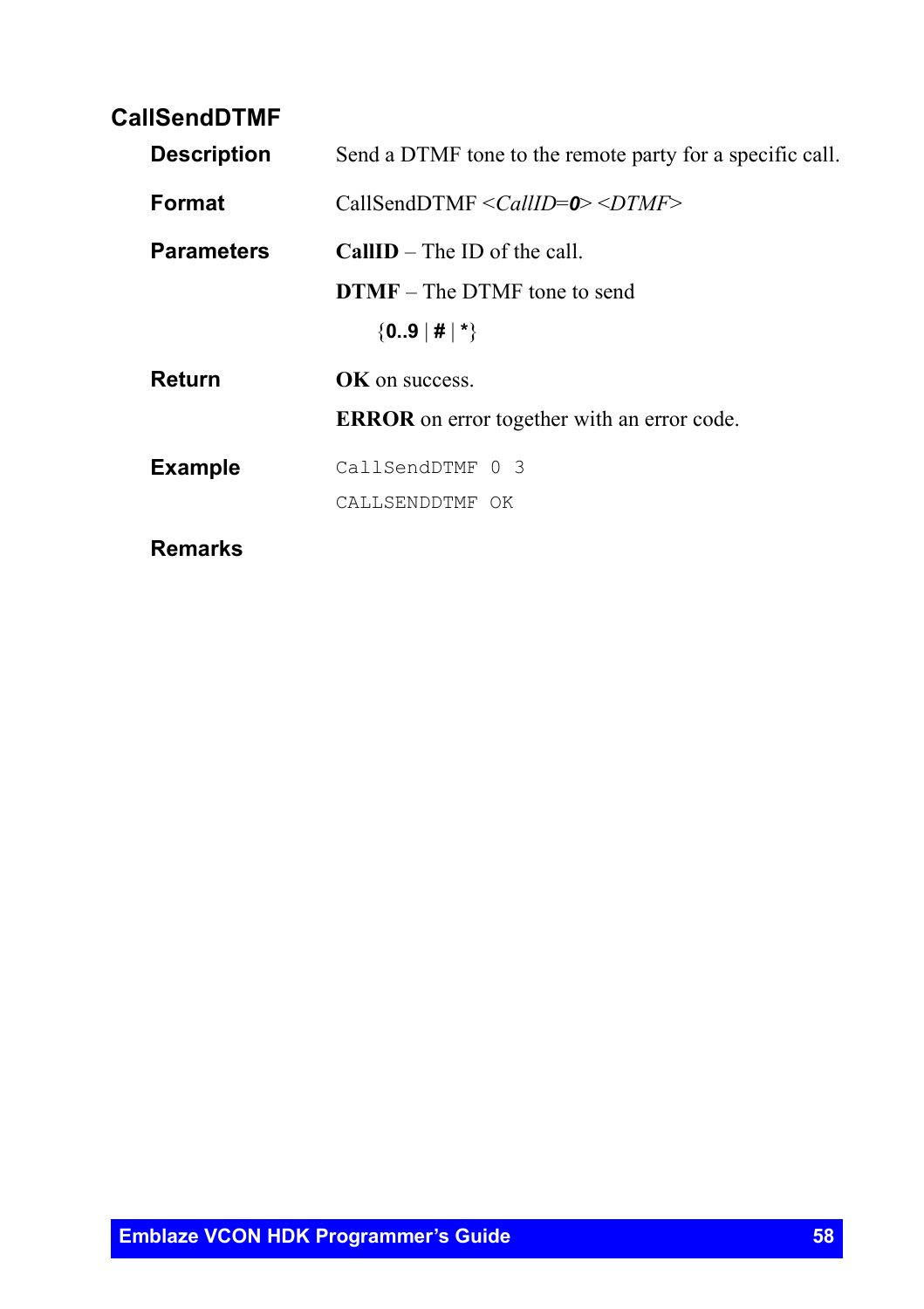# **CallEvents**

| <b>Description</b> | Start or stop sending call event to the console.                                                                                                                                                                                                                                                                                                                                                                                                                                                                                                                                                                                                                                                 |
|--------------------|--------------------------------------------------------------------------------------------------------------------------------------------------------------------------------------------------------------------------------------------------------------------------------------------------------------------------------------------------------------------------------------------------------------------------------------------------------------------------------------------------------------------------------------------------------------------------------------------------------------------------------------------------------------------------------------------------|
| Format             | CallEvents [IsEnable=1]                                                                                                                                                                                                                                                                                                                                                                                                                                                                                                                                                                                                                                                                          |
| <b>Parameters</b>  | IsEnable – $\{0   1\}$<br><b>0</b> - Stop sending call event to the console.<br><b>1</b> - Start sending call event to the console.                                                                                                                                                                                                                                                                                                                                                                                                                                                                                                                                                              |
| <b>Return</b>      | <b>OK</b> on success.<br><b>ERROR</b> on error together with an error code.                                                                                                                                                                                                                                                                                                                                                                                                                                                                                                                                                                                                                      |
| <b>Example</b>     | CallEvents 1<br>CALLEVENTS OK                                                                                                                                                                                                                                                                                                                                                                                                                                                                                                                                                                                                                                                                    |
| <b>Remarks</b>     | Supported call events:<br>EVENT CALL DIALTONE < CallID><br>EVENT CALL RINGBACK < CallID><br>EVENT CALL CONNECTED <callid><br/>EVENT CALL OFFERING &lt; CallID&gt;<br/><remoteaddress> <remotename><br/>EVENT CALL DISCONNECTED <callid><br/><disconnectionreason><br/>EVENT CALL IDLE <callid><br/>EVENT CALL CHANNEL ON &lt; CallID&gt;<br/><math>&lt;</math>ChannelID&gt;<math>&lt;</math>Dir&gt;<math>&lt;</math>Type&gt;<br/>EVENT CALL CHANNEL OFF &lt; CallID&gt; &lt;<br/><math>ChannelID \ge <dir> \le Type</dir></math><br/>EVENT CALL REMOTE NOT RESPONDING<br/><math>\langle\text{CallID}\rangle</math></callid></disconnectionreason></callid></remotename></remoteaddress></callid> |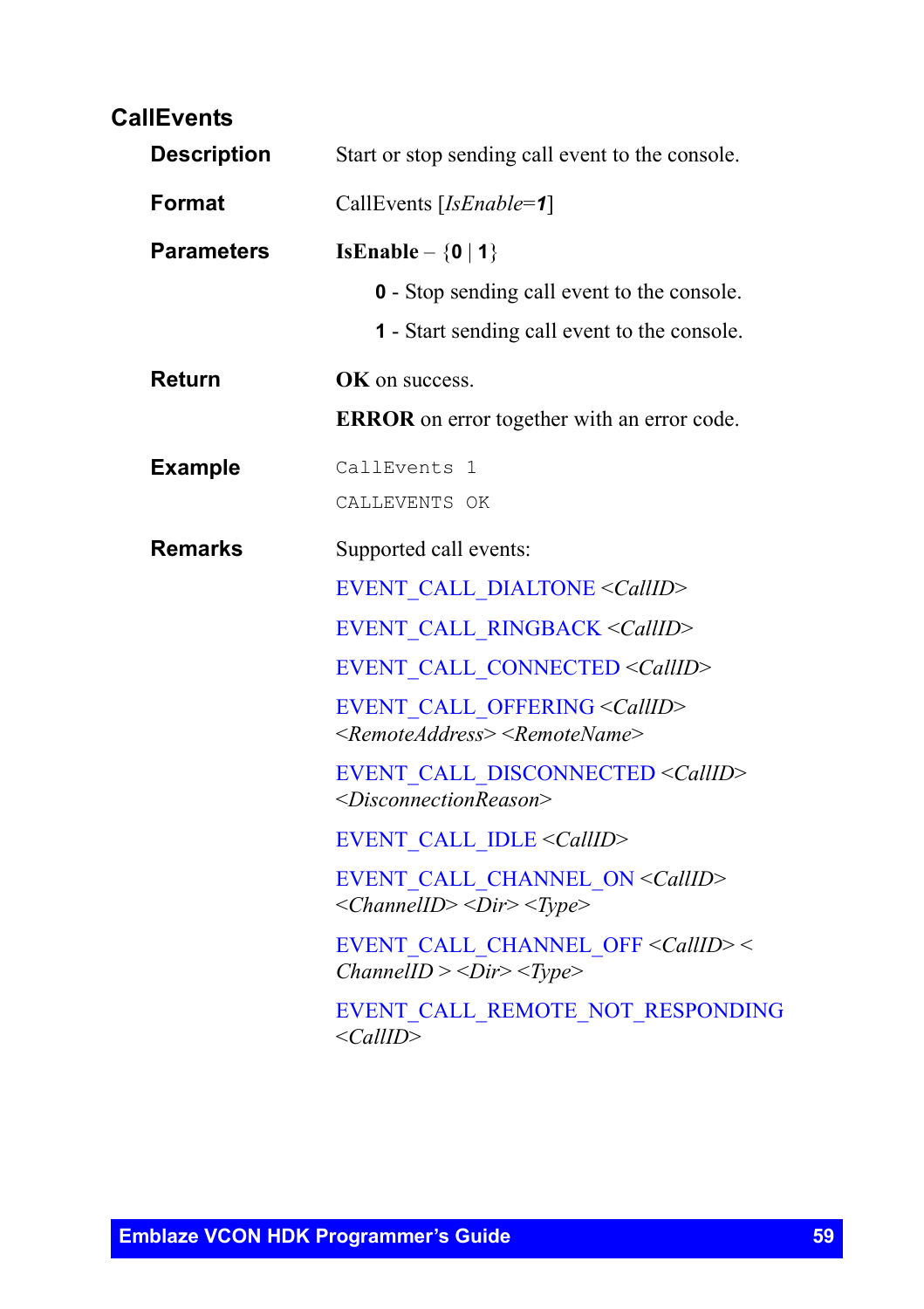# *3.2 LAN Commands*

# **GetParam**

| <b>Description</b> | Retrieve the value of a specific LAN configuration<br>parameter. |
|--------------------|------------------------------------------------------------------|
| Format             | GetParam <lanparameter></lanparameter>                           |
| <b>Parameters</b>  | <b>LANParameter</b> – The name of the LAN parameter.             |
| <b>Return</b>      | OK on success together with the LAN parameter value.             |
|                    | <b>ERROR</b> on error together with an error code.               |
| <b>Example</b>     | GetParam IP ADDRESS                                              |
|                    | GETPARAM OK 10.0.11.25                                           |
| <b>Remarks</b>     | To retrieve all the LAN parameters, type GetParam.               |
|                    | NULL string represents a null value.                             |
|                    | Supported LAN parameters:                                        |
|                    | <b>GATEKEEPER LOGIN STATE</b>                                    |
|                    | <b>GATEKEEPER ADDRESS</b>                                        |
|                    | <b>STATION NUMBER</b>                                            |
|                    | <b>STATION NAME</b>                                              |
|                    | <b>SERVER LOGIN STATE</b>                                        |
|                    | <b>SERVER ADDRESS</b>                                            |
|                    | <b>AUTO ADDRESS</b>                                              |
|                    | <b>MAC ADDRESS</b>                                               |
|                    | <b>IP ADDRESS</b>                                                |
|                    | <b>SUBNET MASK</b>                                               |
|                    | <b>DEFAULT GATEWAY</b>                                           |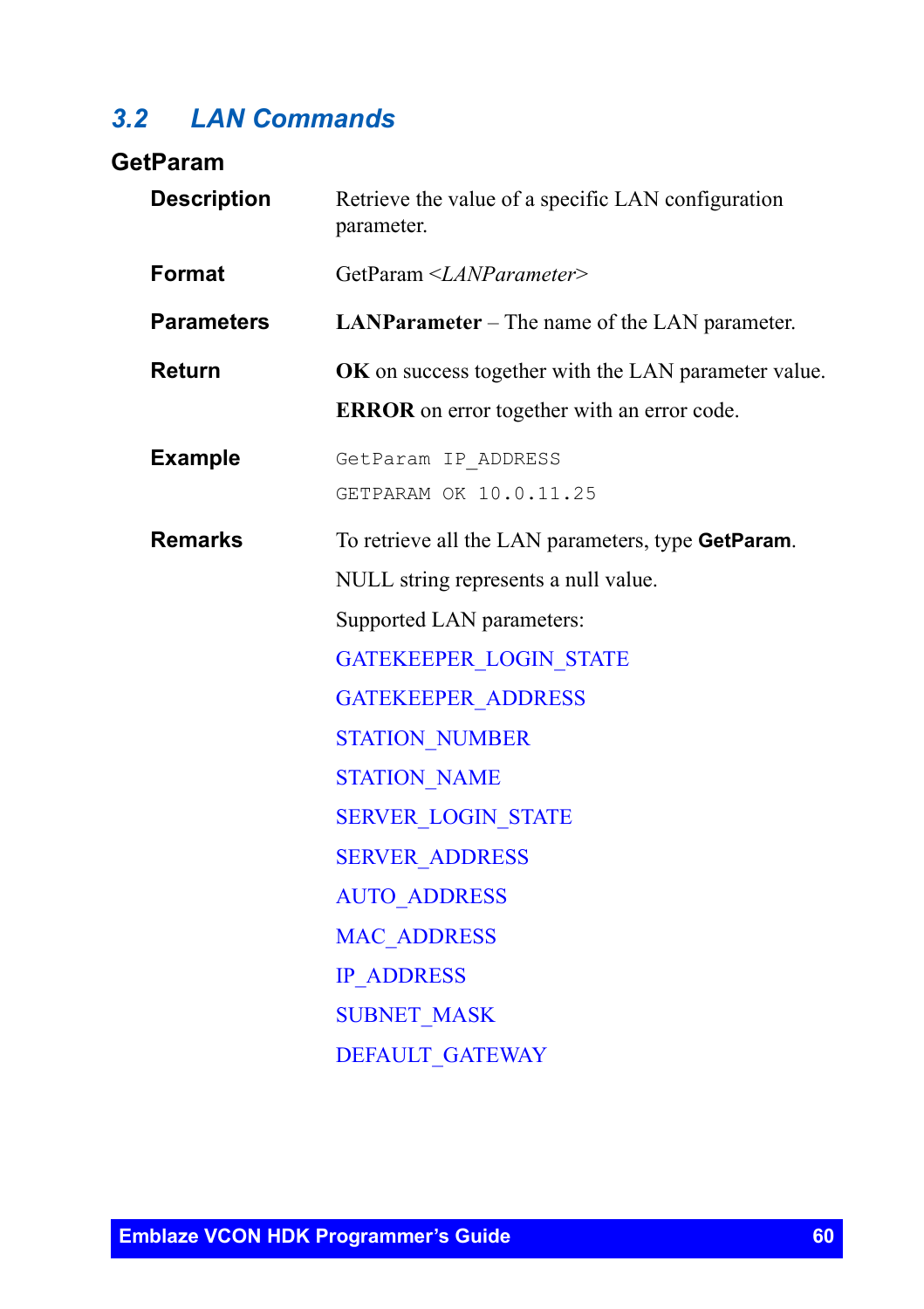| <b>Remarks</b> |  |
|----------------|--|
| (cont.)        |  |

[DNS\\_SERVER\\_ADDRESS](#page-73-0) [WINS\\_SERVER\\_ADDRESS](#page-74-0) [DOMAIN\\_NAME](#page-75-0) [NAT\\_ADDRESS](#page-76-0) [AUTO\\_ANSWER](#page-77-0) [LIPSYNC\\_ENABLE](#page-78-0) [AUTO\\_JITTER\\_ENABLE](#page-79-0) [ABA\\_ENABLE](#page-80-0) [MAX\\_BITRATE](#page-81-0) [MIN\\_BITRATE](#page-82-0) [DEF\\_BITRATE](#page-83-0) [USE\\_GATEKEEPER](#page-84-0) [USE\\_SERVER](#page-85-0) [MIN\\_UDP\\_PORT](#page-86-0) [MAX\\_UDP\\_PORT](#page-87-0) [MIN\\_TCP\\_PORT](#page-88-0) [MAX\\_TCP\\_PORT](#page-89-0) [AUDIO\\_QOS](#page-90-0) [VIDEO\\_QOS](#page-91-0) [RTCP\\_QOS](#page-92-0) [QOS\\_TYPE](#page-93-0) [AUTO\\_ACCEPT\\_MULTICAST\\_FLOOR](#page-94-0) [DHCP\\_STATE](#page-95-0) [WINS\\_LOGIN\\_STATE](#page-96-0) [STREAMING\\_ENABLE](#page-97-0) [STREAMING\\_ADDRESS](#page-98-0) [STREAMING\\_VIDEO\\_PORT](#page-99-0)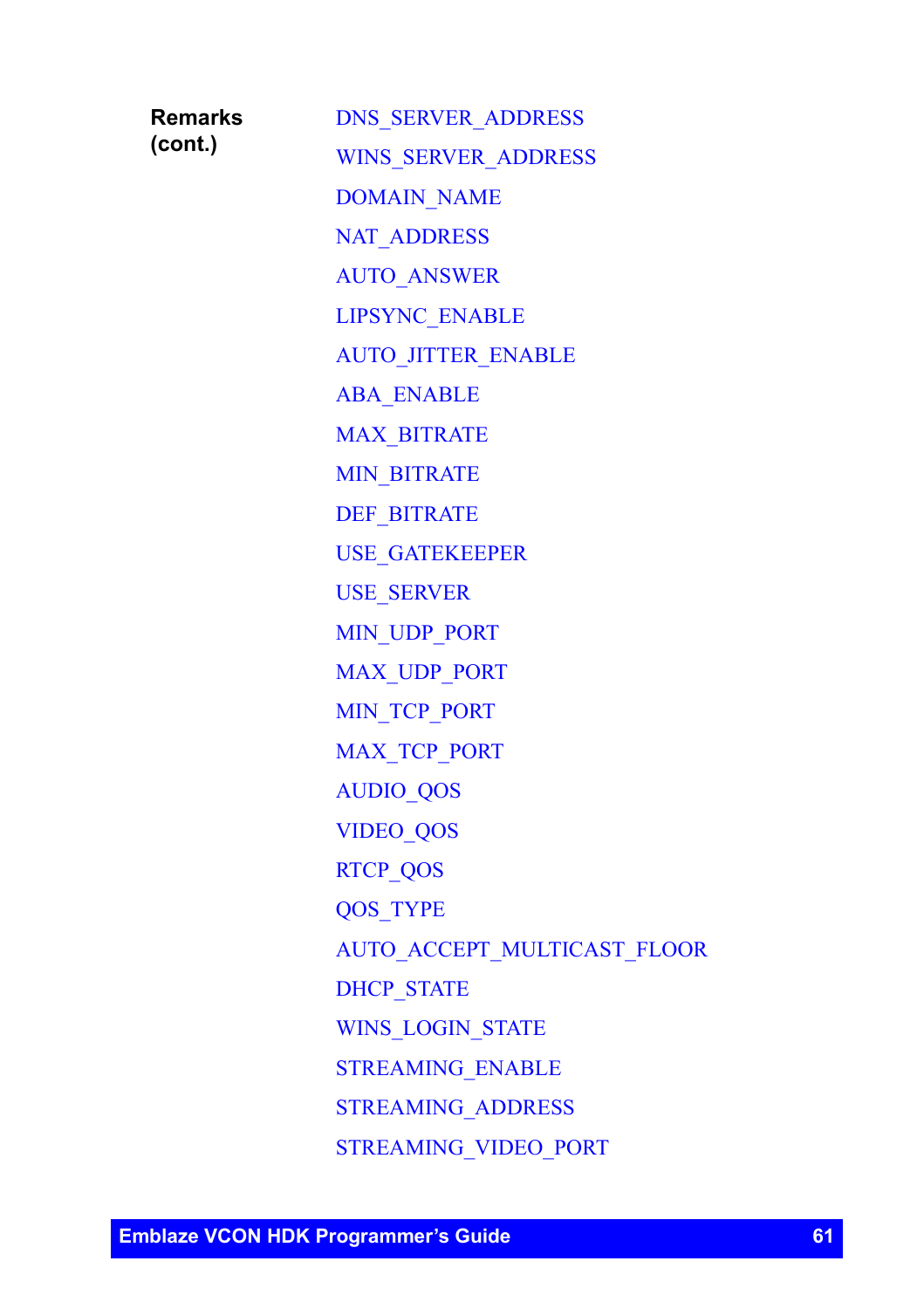| Remarks<br>(cont.) | <b>STREAMING AUDIO PORT</b>   |
|--------------------|-------------------------------|
|                    | <b>STREAMING BITRATE</b>      |
|                    | <b>STREAMING TTL</b>          |
|                    | <b>STREAMING TIMEOUT</b>      |
|                    | STREAMING ENABLE ANNOUNCEMENT |
|                    | ETHERNET NIC STATUS           |
|                    | ETHERNET NIC SETTINGS         |
|                    | <b>MAX ACTIVE CALLS</b>       |
|                    | <b>ACTIVE CALLS</b>           |
|                    | <b>FECC ALLOWED</b>           |
|                    | <b>ANSWER MODE P2P</b>        |
|                    | ANSWER MODE MULTIPOINT        |
|                    | <b>BAN OUTGOING CALLS</b>     |
|                    | <b>CRYPTO ALGORITHM</b>       |
|                    |                               |

Descriptions for the parameters listed above appear on the following pages.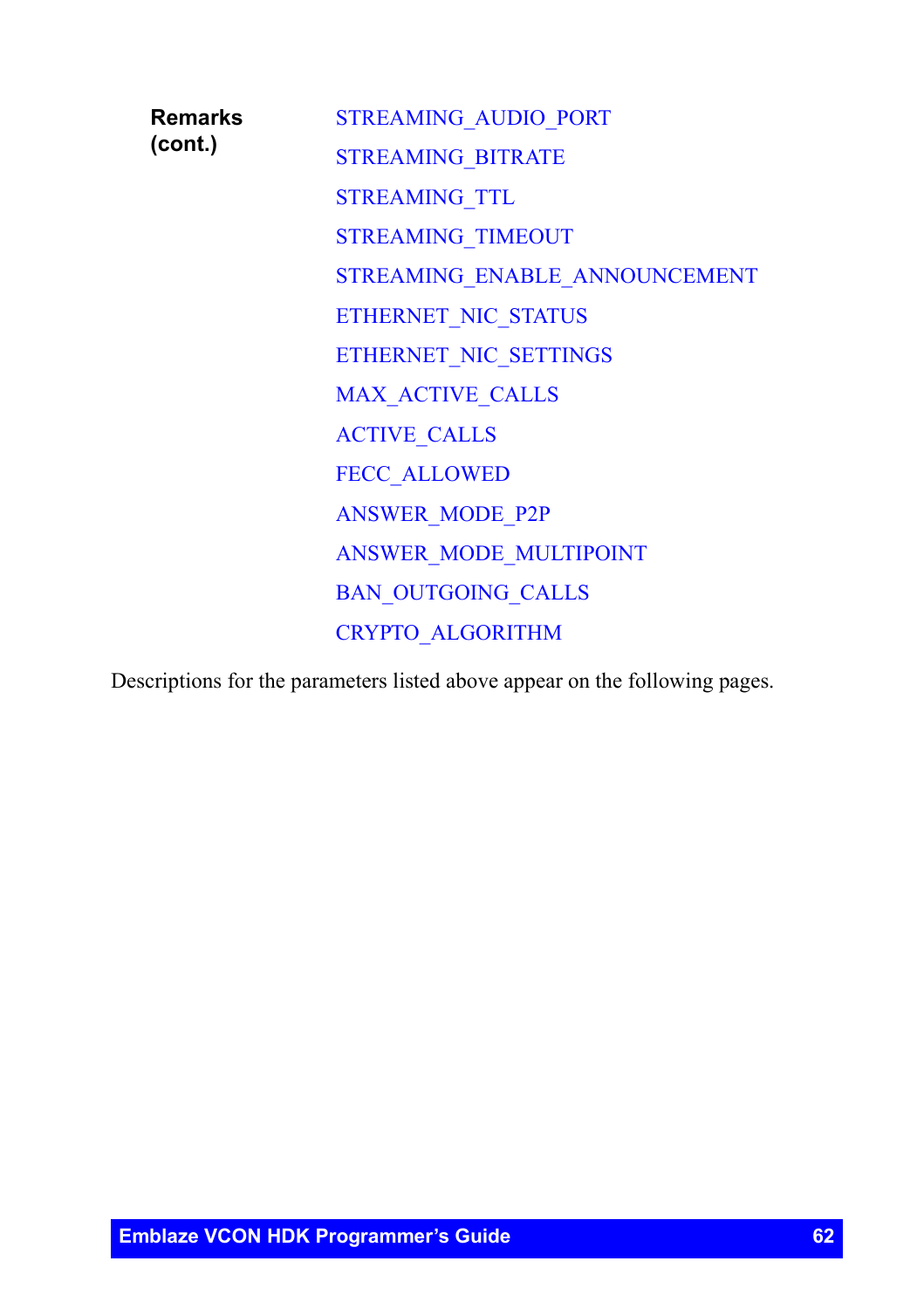# <span id="page-62-0"></span>**GATEKEEPER\_LOGIN\_STATE**

| <b>Description</b>   | Login state of the gate keeper.                                                                     |
|----------------------|-----------------------------------------------------------------------------------------------------|
| <b>Valid Value</b>   | <b>LOGGED IN</b><br>LOGIN_FAILED_DUPLICATE_ALIAS<br>LOGIN_FAILED_GENERAL_ERROR<br><b>LOGGED OFF</b> |
| <b>Default Value</b> | <b>LOGGED OFF</b>                                                                                   |
| <b>Access</b>        | Read only.                                                                                          |
| <b>Set Effect</b>    | N/A                                                                                                 |
| Remarks              |                                                                                                     |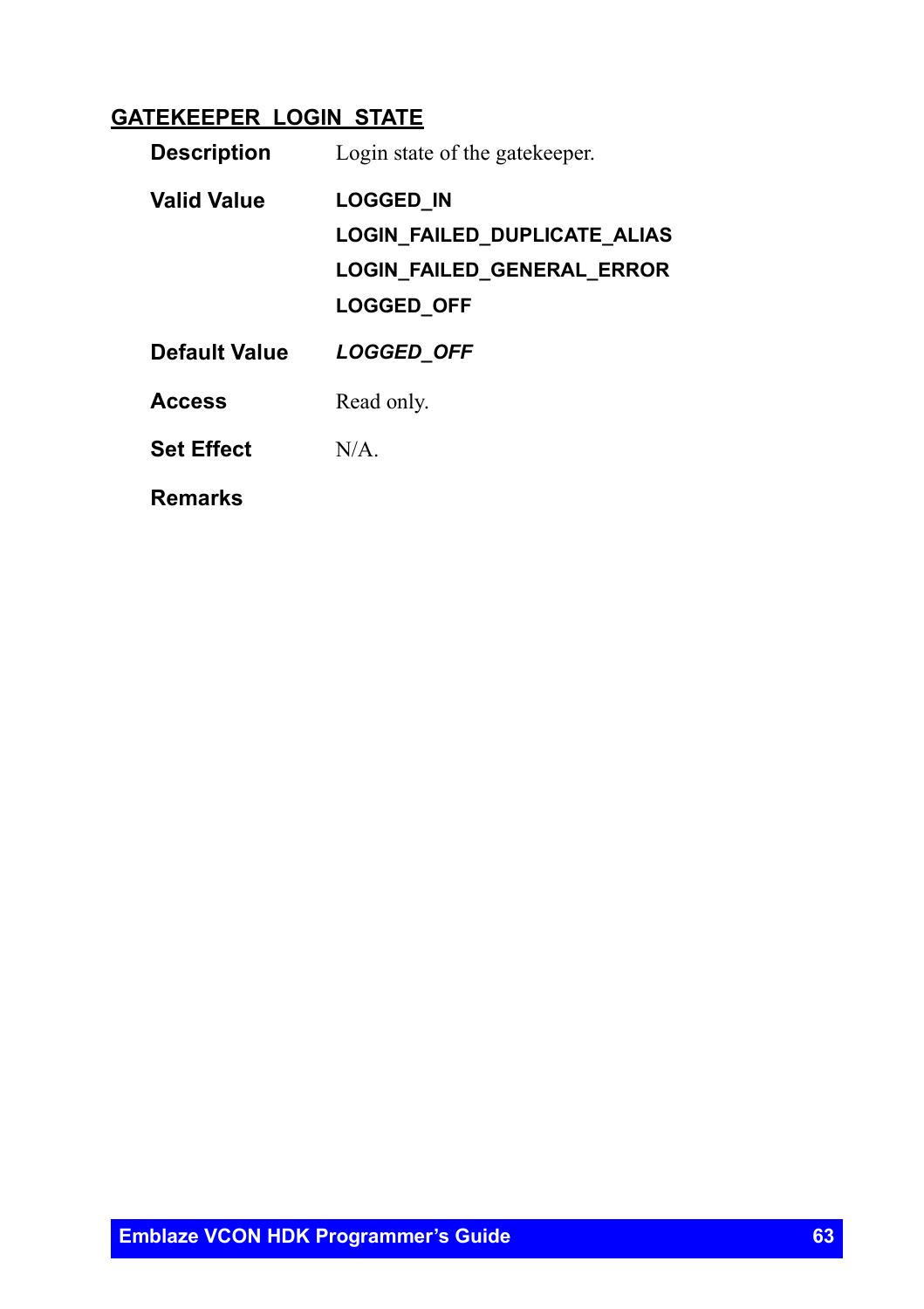# <span id="page-63-0"></span>**GATEKEEPER\_ADDRESS**

| <b>Description</b> | IP address of the gate keeper.                                                    |
|--------------------|-----------------------------------------------------------------------------------|
| <b>Valid Value</b> | Should match IP addressing conventions<br>$(x.x.x.x \text{ where } x = 0 - 255).$ |
| Default Value      | NULL                                                                              |
| <b>Access</b>      | Read / Write.                                                                     |
| <b>Set effect</b>  | Reboot                                                                            |
| <b>Remarks</b>     |                                                                                   |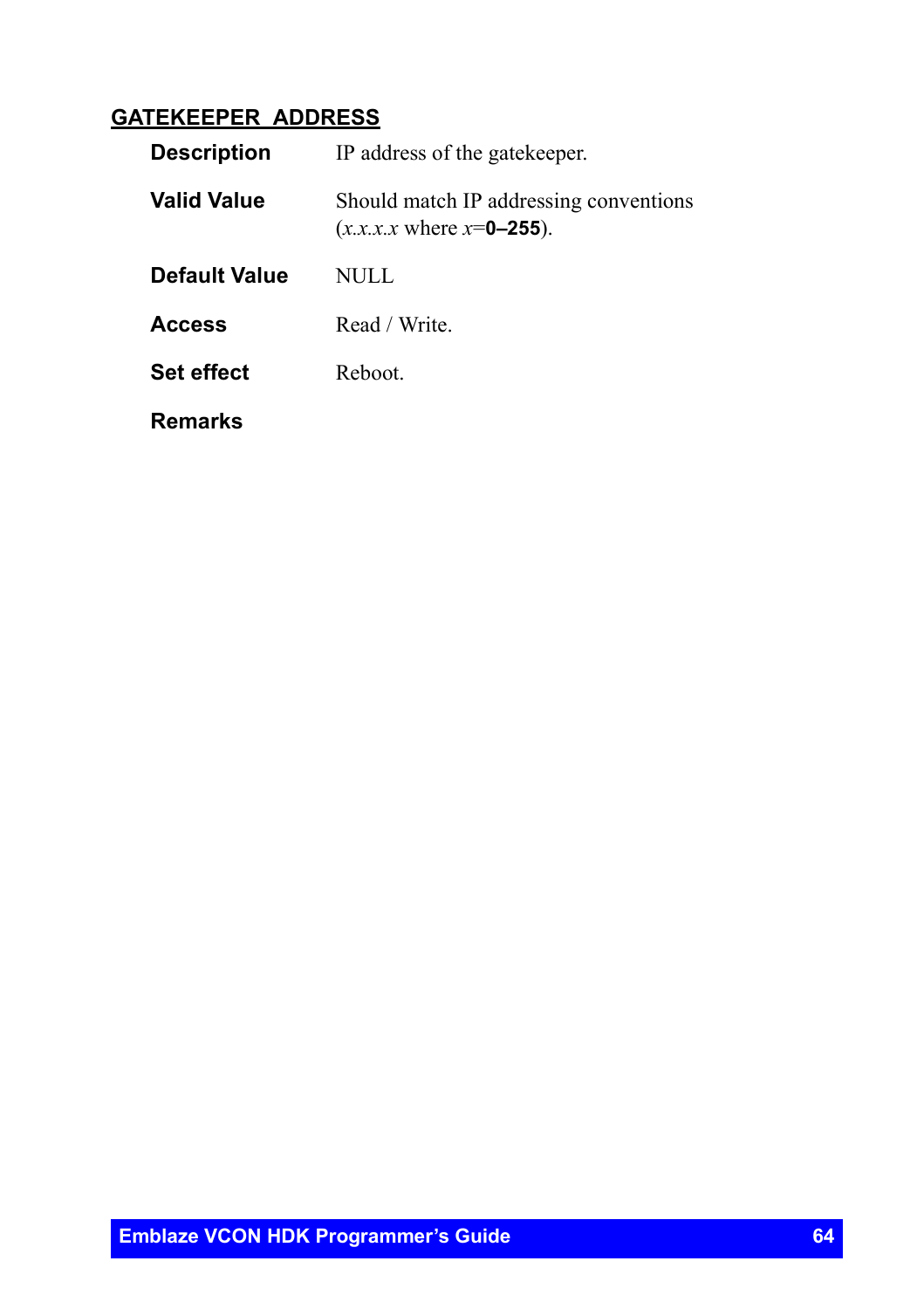### <span id="page-64-0"></span>**STATION\_NUMBER**

| <b>Description</b> | E.164 alias of a H.323 station.                                                                                            |
|--------------------|----------------------------------------------------------------------------------------------------------------------------|
| <b>Valid Value</b> | A string of digits.                                                                                                        |
| Default Value      | NULL.                                                                                                                      |
| <b>Access</b>      | Read / Write.                                                                                                              |
| <b>Set effect</b>  | Reboot.                                                                                                                    |
| <b>Remarks</b>     | Dialing a STATION NUMBER as a remote address is<br>only relevant when endpoint is configured to work with a<br>gatekeeper. |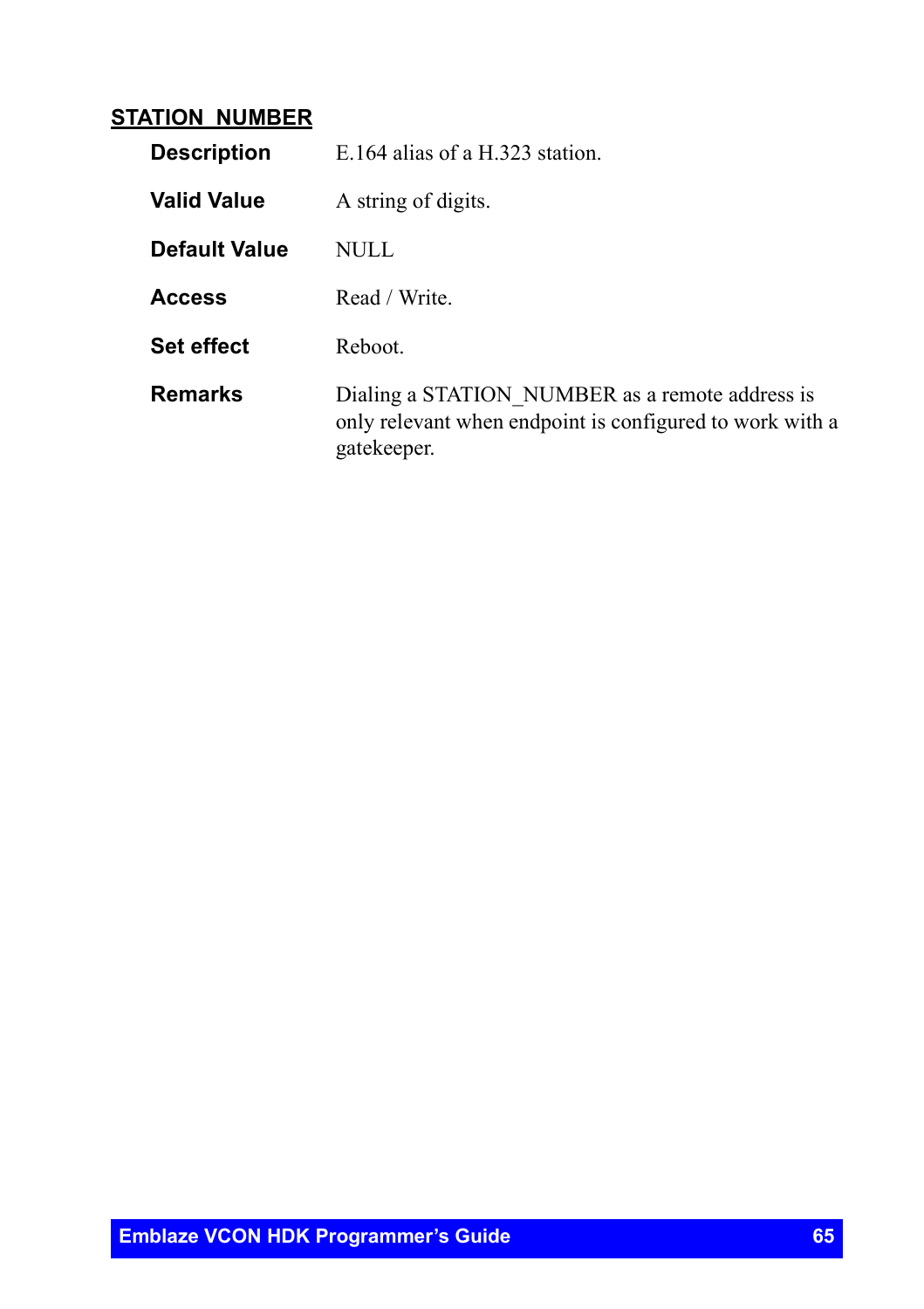### <span id="page-65-0"></span>**STATION\_NAME**

| <b>Description</b> | Name of the endpoint.                                                                                                    |
|--------------------|--------------------------------------------------------------------------------------------------------------------------|
| <b>Valid Value</b> | String of characters, with a letter as the first character.                                                              |
| Default Value      | NULL                                                                                                                     |
| <b>Access</b>      | Read / Write.                                                                                                            |
| <b>Set effect</b>  | Reboot                                                                                                                   |
| <b>Remarks</b>     | Dialing a STATION NAME as a remote address is only<br>relevant when endpoint is configured to work with a<br>gatekeeper. |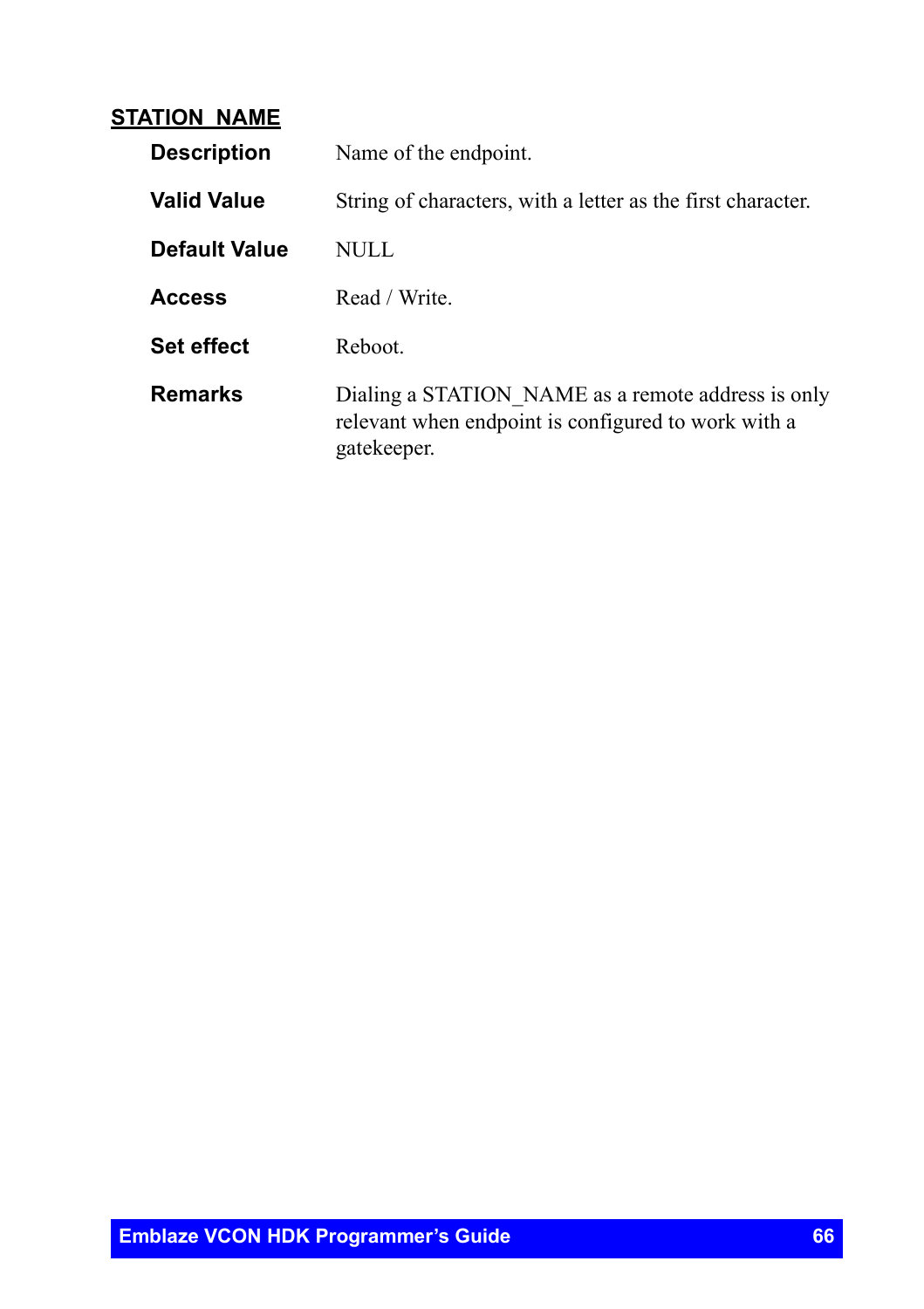# <span id="page-66-0"></span>**SERVER\_LOGIN\_STATE**

| <b>Description</b> | The endpoint's login state in the MXM server. |
|--------------------|-----------------------------------------------|
| <b>Valid Value</b> | <b>LOGGED IN</b>                              |
|                    | LOGIN_FAILED_DUPLICATE_ALIAS                  |
|                    | <b>LOGIN FAILED LICENSE VIOLATION</b>         |
|                    | LOGIN_FAILED_UNSUPPORTED_VERSION              |
|                    | <b>LOGIN FAILED TIME OUT</b>                  |
|                    | LOGIN_FAILED_WAIT_FOR_GRANT                   |
|                    | LOGIN_FAILED_GENERAL_ERROR                    |
|                    | LOGGED_OFF                                    |
| Default Value      | LOGGED_OFF                                    |
| <b>Access</b>      | Read only.                                    |
| <b>Set effect</b>  | $N/A$ .                                       |
| <b>Remarks</b>     |                                               |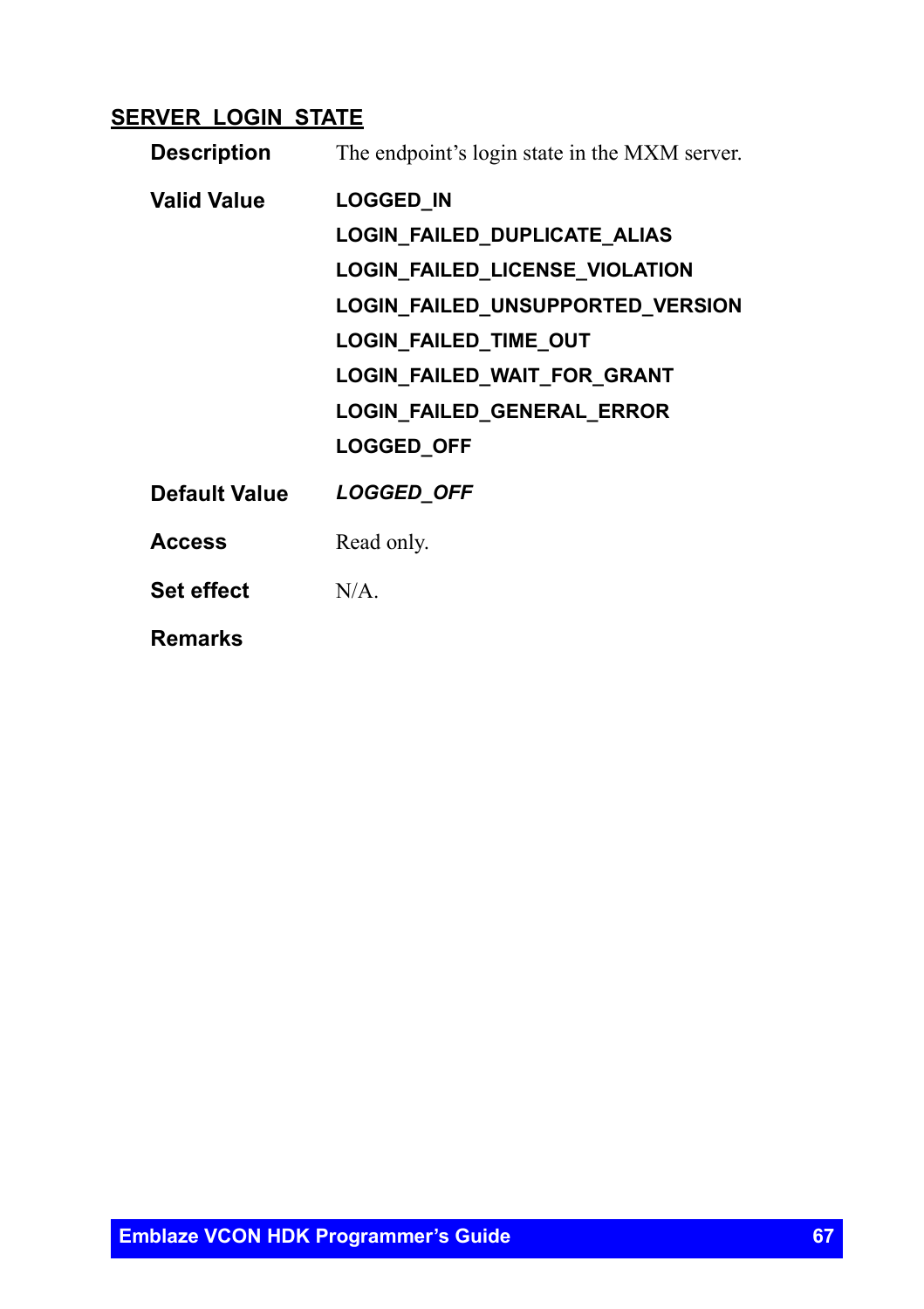### <span id="page-67-0"></span>**SERVER\_ADDRESS**

| <b>Description</b> | The IP address of the MXM server.                                                 |
|--------------------|-----------------------------------------------------------------------------------|
| <b>Valid Value</b> | Should match IP addressing conventions<br>$(x.x.x.x \text{ where } x = 0 - 255).$ |
| Default Value      | NULL                                                                              |
| <b>Access</b>      | Read / Write.                                                                     |
| <b>Set effect</b>  | Reboot                                                                            |
| <b>Remarks</b>     |                                                                                   |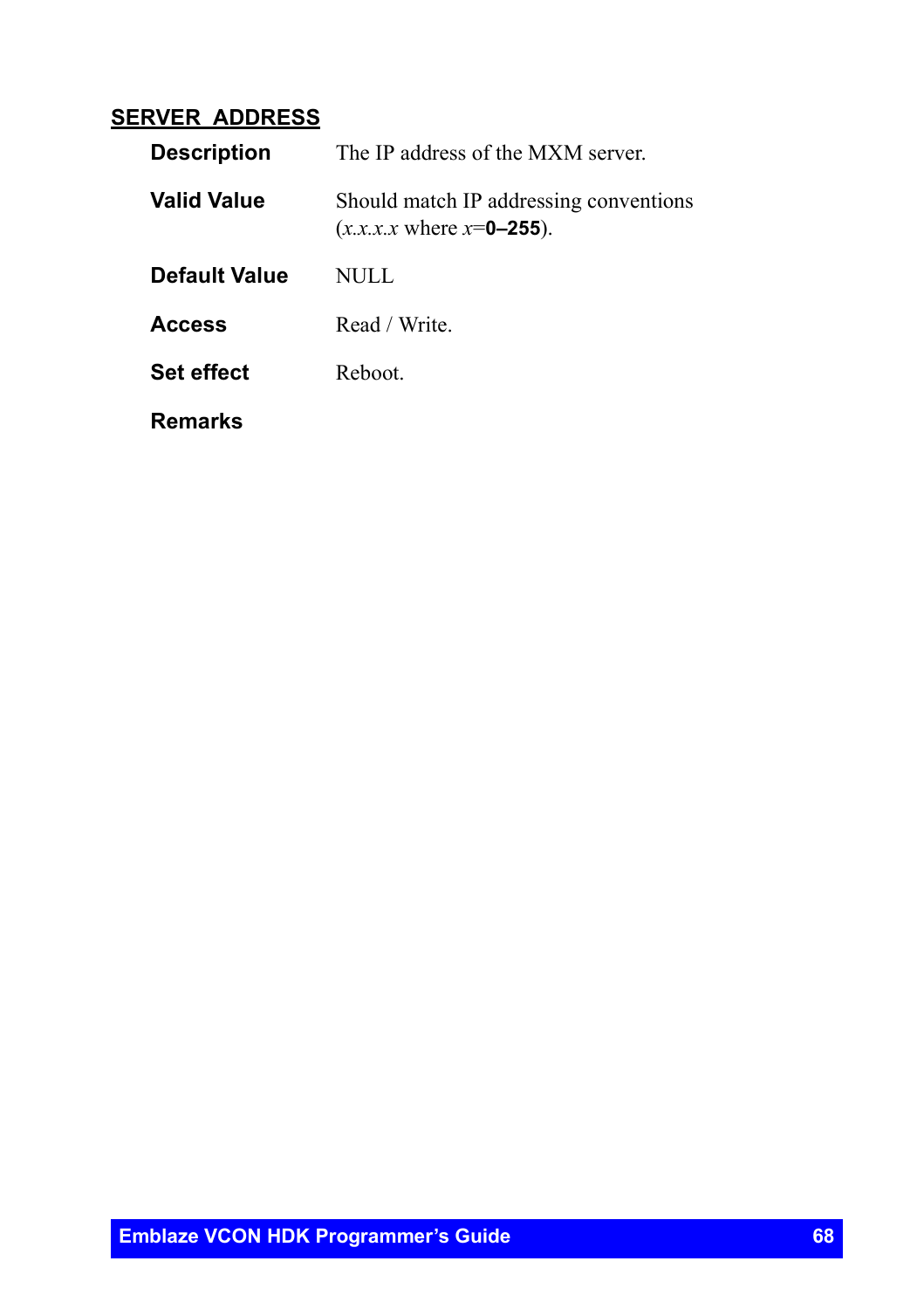# <span id="page-68-0"></span>**AUTO\_ADDRESS**

| <b>Description</b> | Enable or disable automatic get of IP address from DHCP<br>server. |
|--------------------|--------------------------------------------------------------------|
| <b>Valid Value</b> | ${0 1}$                                                            |
|                    | $0$ – Disable.                                                     |
|                    | $1 -$ Enable.                                                      |
| Default Value      | 0                                                                  |
| <b>Access</b>      | Read / Write.                                                      |
| <b>Set effect</b>  | Reboot.                                                            |
| <b>Remarks</b>     |                                                                    |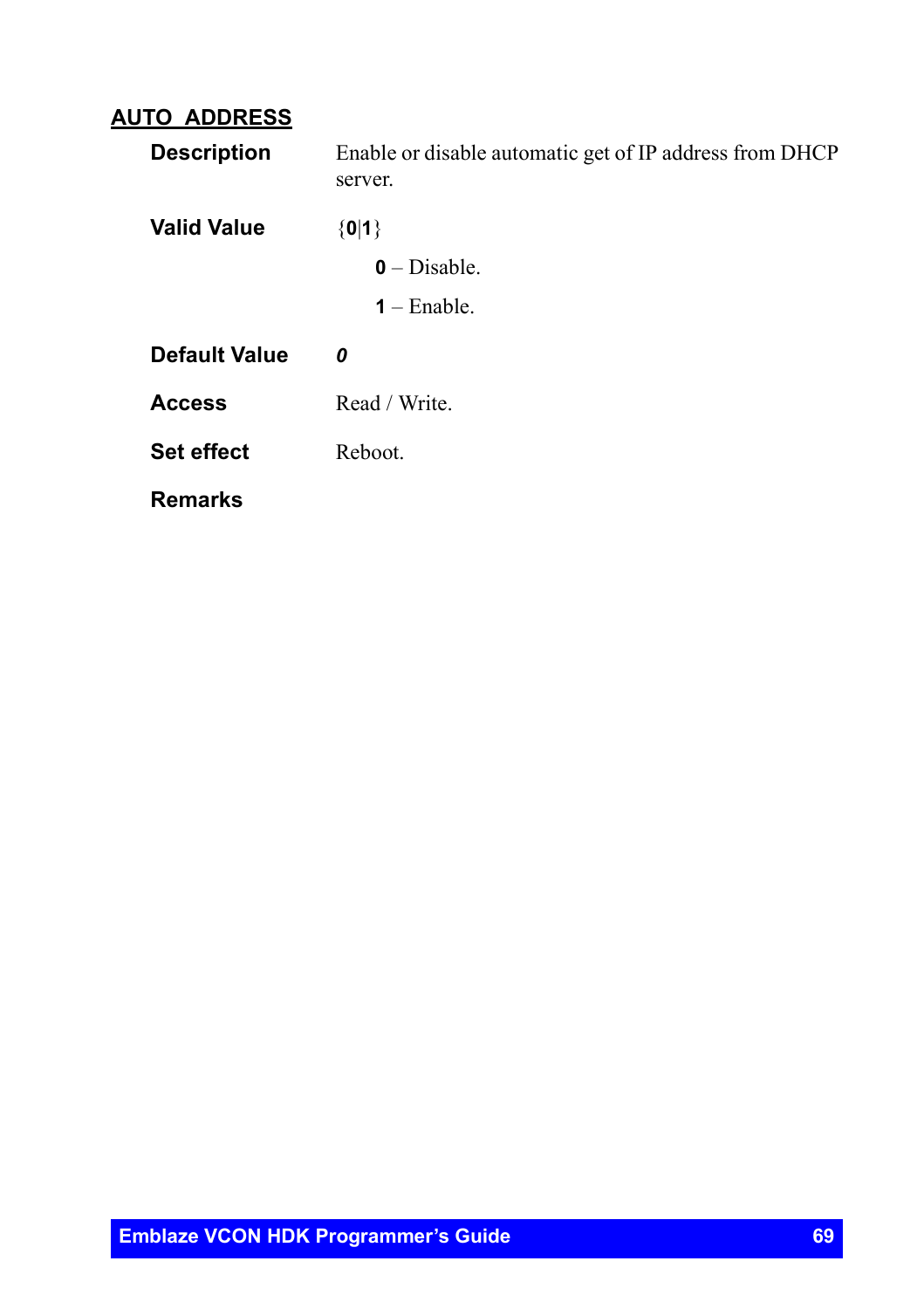## <span id="page-69-0"></span>**MAC\_ADDRESS**

| <b>Description</b> | Returns the MAC address of the endpoint.                                                                                              |
|--------------------|---------------------------------------------------------------------------------------------------------------------------------------|
| <b>Valid Value</b> | A string in the following format XX:XX:XX:XX:XX<br>where $X$ can be either a digit OR<br>a letter in the following range <b>A-F</b> . |
| Default Value      | N/A                                                                                                                                   |
| <b>Access</b>      | Read only.                                                                                                                            |
| <b>Set effect</b>  | $N/A$ .                                                                                                                               |
| Remarks            |                                                                                                                                       |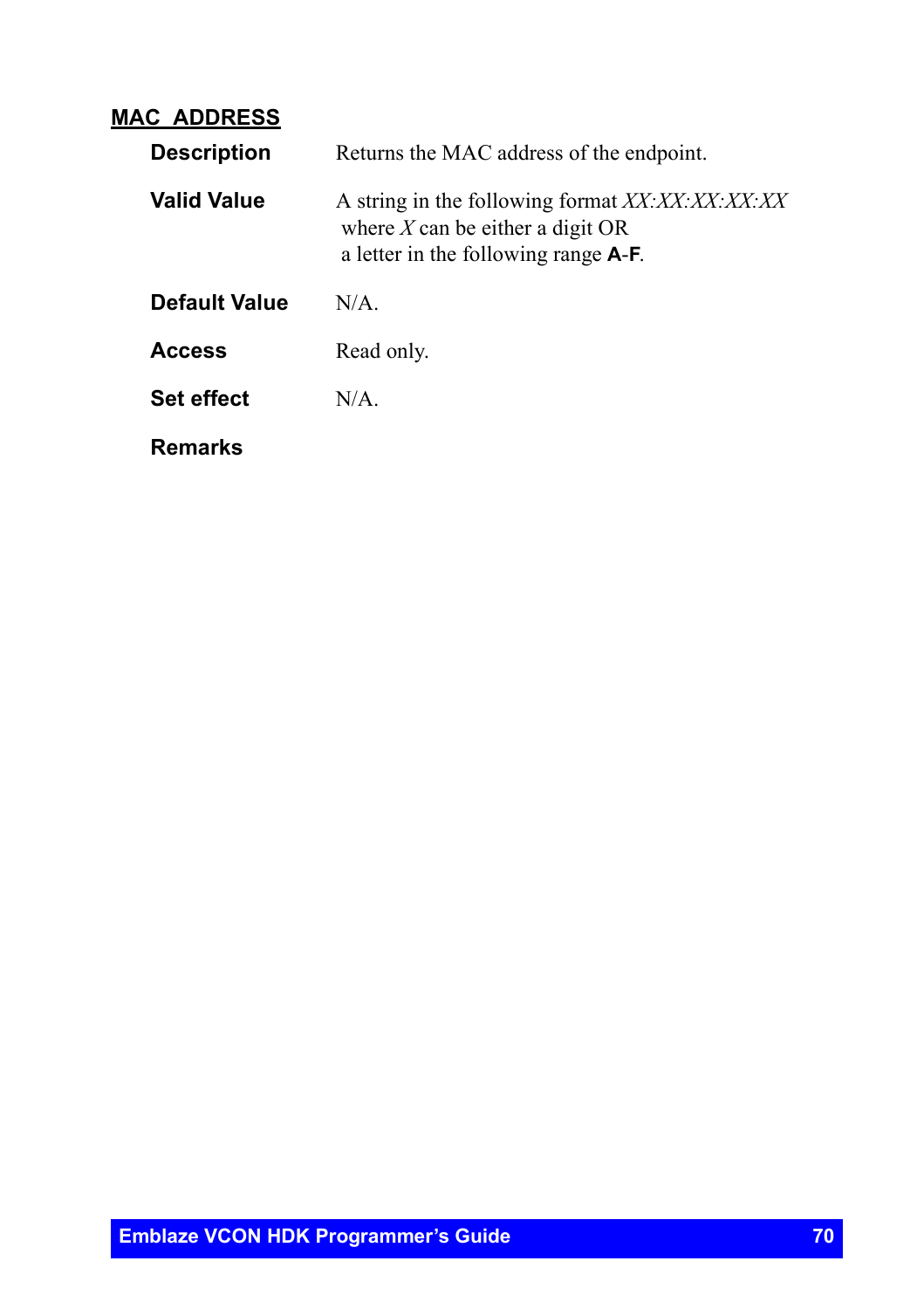### <span id="page-70-0"></span>**IP\_ADDRESS**

| <b>Description</b> | Local endpoint IP address.                                                        |
|--------------------|-----------------------------------------------------------------------------------|
| Valid Value        | Should match IP addressing conventions<br>$(x.x.x.x \text{ where } x = 0 - 255).$ |
| Default Value      | N/A                                                                               |
| <b>Access</b>      | Read / Write.                                                                     |
| <b>Set effect</b>  | Reboot.                                                                           |
| <b>Remarks</b>     |                                                                                   |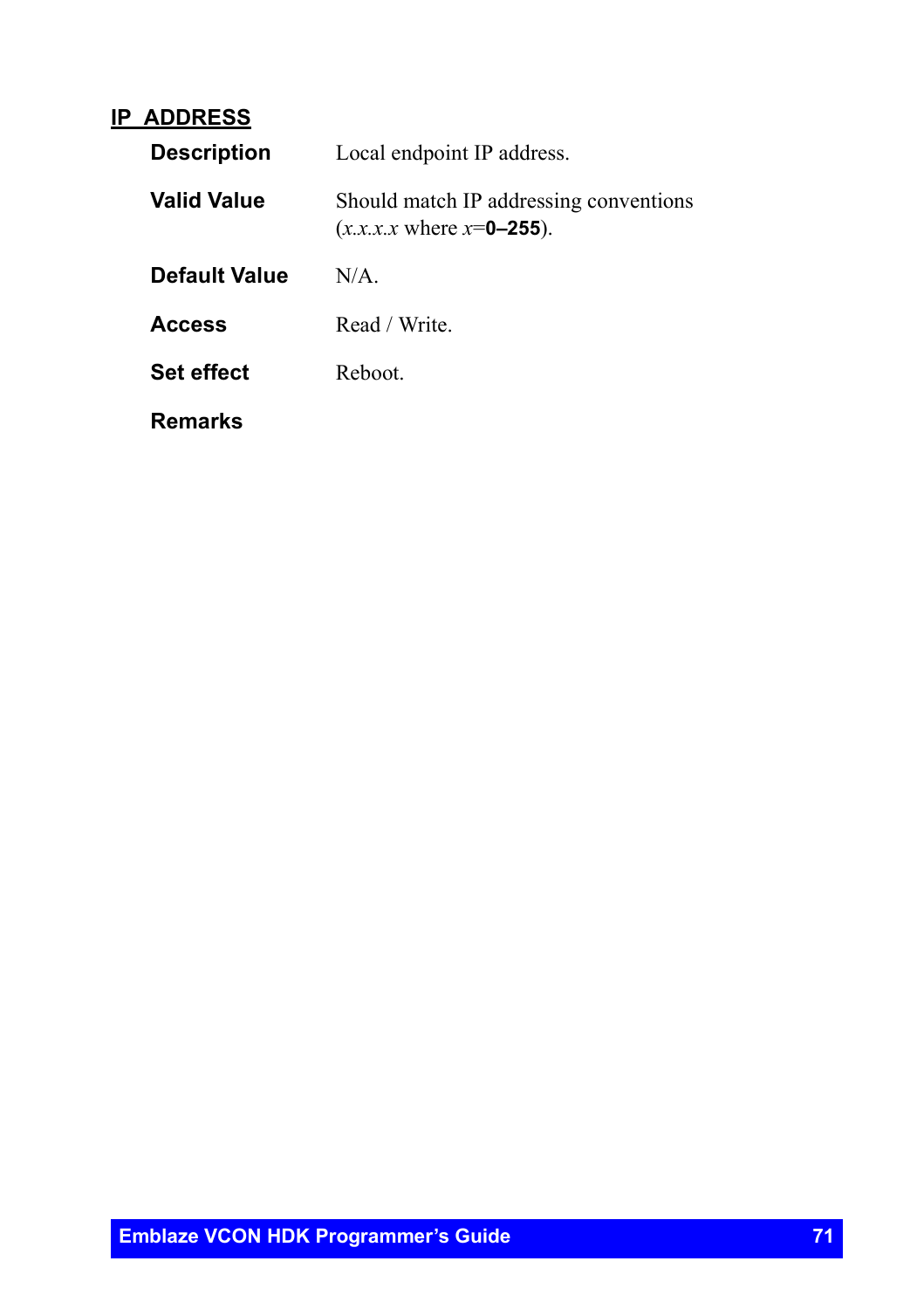### <span id="page-71-0"></span>**SUBNET\_MASK**

| <b>Description</b> | Subnet mask of the local endpoint.                                                |
|--------------------|-----------------------------------------------------------------------------------|
| <b>Valid Value</b> | Should match IP addressing conventions<br>$(x.x.x.x \text{ where } x = 0 - 255).$ |
| Default Value      | N/A                                                                               |
| <b>Access</b>      | Read / Write.                                                                     |
| <b>Set effect</b>  | Reboot.                                                                           |
| Remarks            |                                                                                   |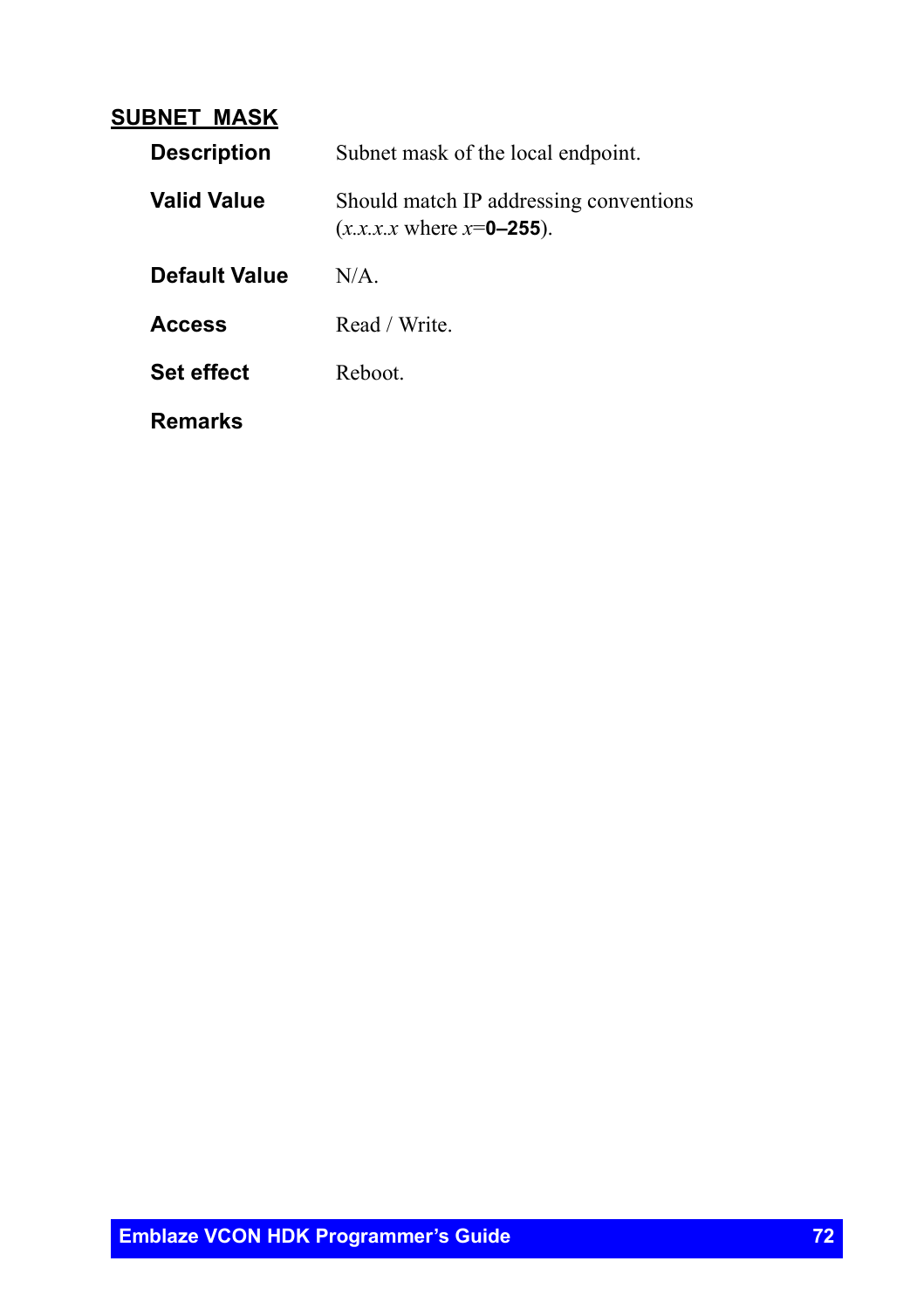### **DEFAULT\_GATEWAY**

| <b>Description</b> | The network's default gateway.                                                |
|--------------------|-------------------------------------------------------------------------------|
| <b>Valid Value</b> | Should match IP addressing conventions<br>$(x.x.x.x \text{ where } x=0-255).$ |
| Default Value      | N/A                                                                           |
| <b>Access</b>      | Read / Write.                                                                 |
| <b>Set effect</b>  | Reboot                                                                        |
| <b>Remarks</b>     |                                                                               |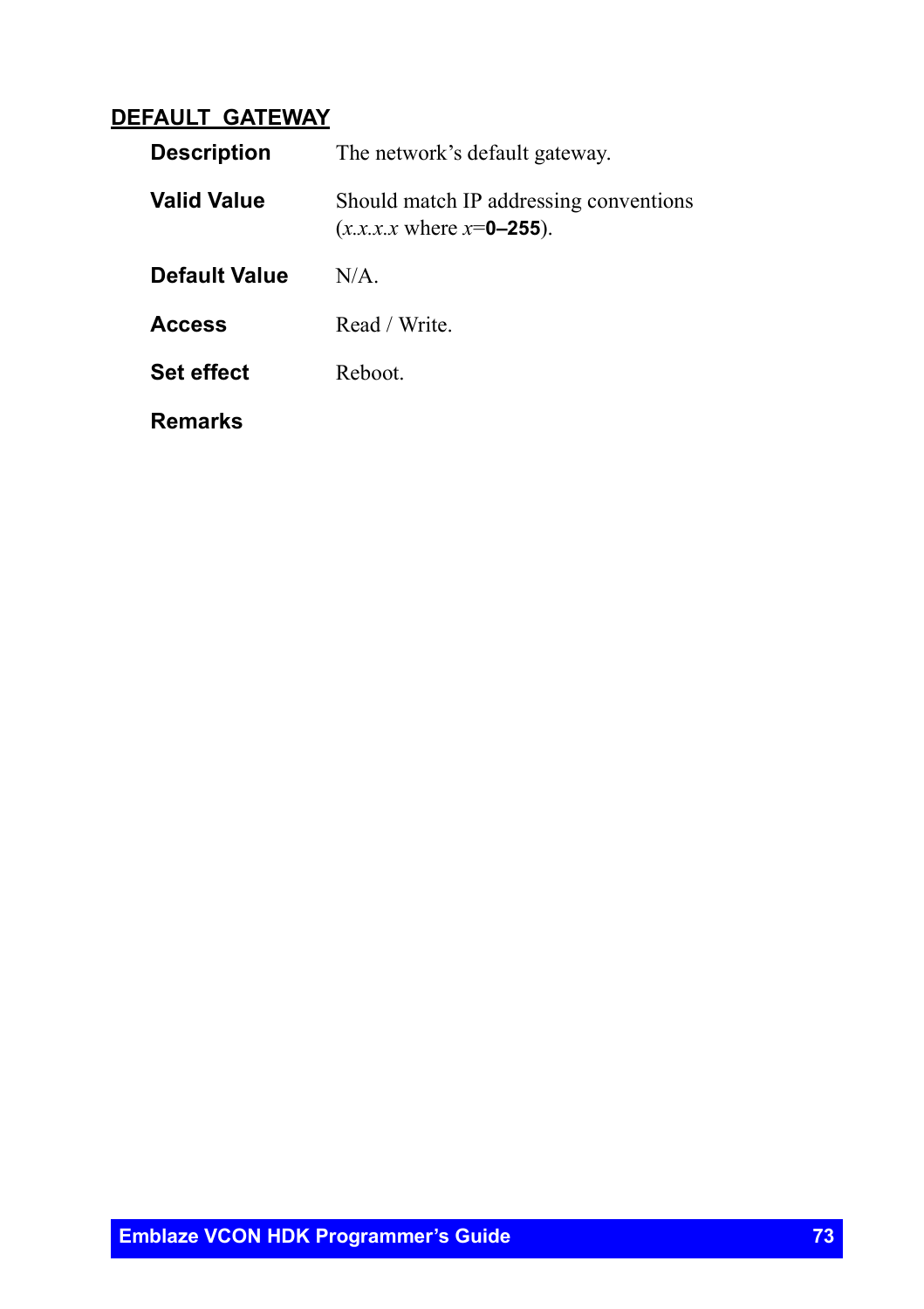### **DNS\_SERVER\_ADDRESS**

| <b>Description</b>   | IP Address of network's DNS Server.                                               |
|----------------------|-----------------------------------------------------------------------------------|
| <b>Valid Value</b>   | Should match IP addressing conventions<br>$(x.x.x.x \text{ where } x = 0 - 255).$ |
| <b>Default Value</b> | NULL.                                                                             |
| <b>Access</b>        | Read / Write.                                                                     |
| <b>Set effect</b>    | Reboot.                                                                           |
| Remarks              |                                                                                   |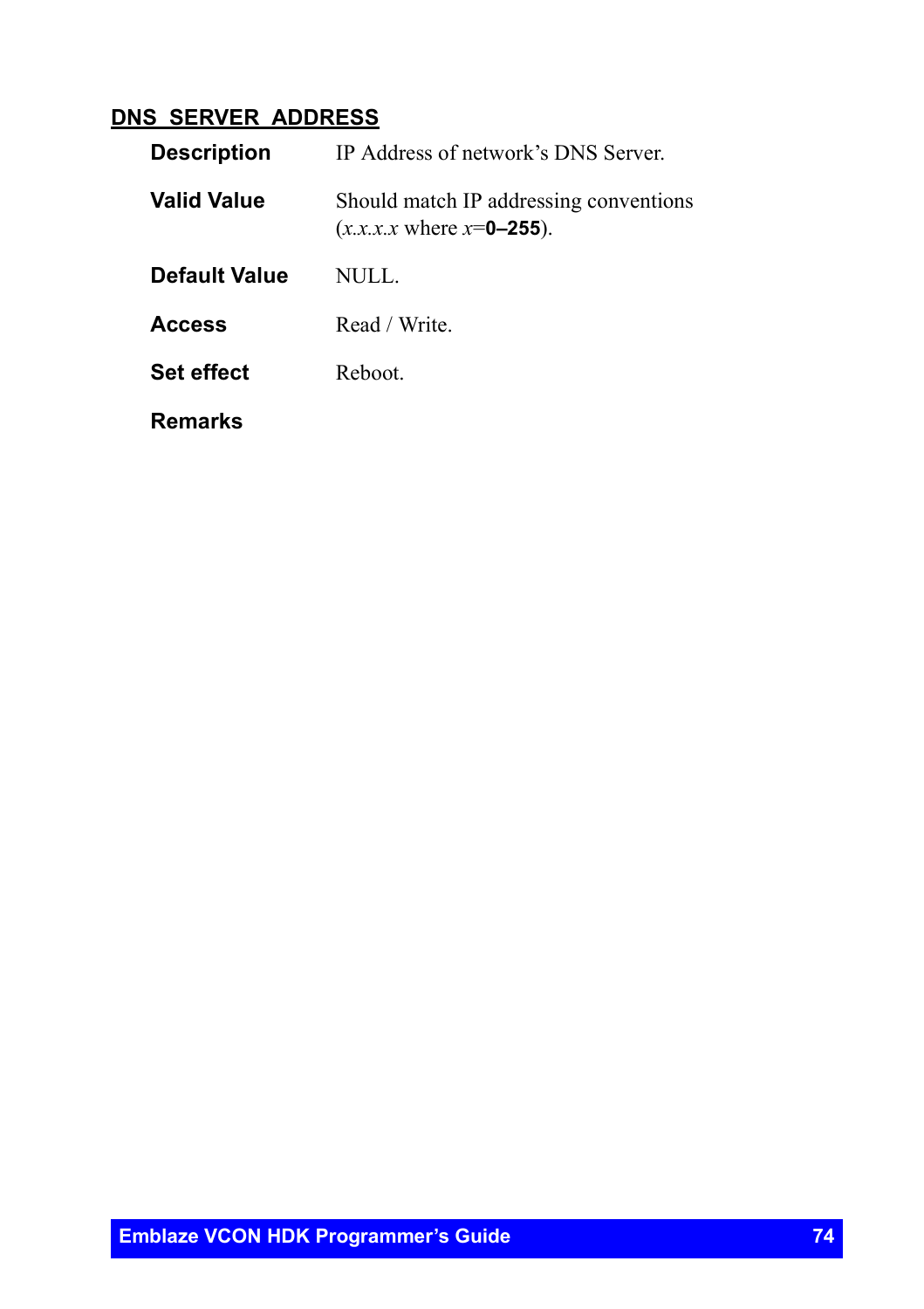### **WINS\_SERVER\_ADDRESS**

| <b>Description</b>   | IP Address of network's WINS Server.                                              |
|----------------------|-----------------------------------------------------------------------------------|
| Valid Value          | Should match IP addressing conventions<br>$(x.x.x.x \text{ where } x = 0 - 255).$ |
| <b>Default Value</b> | NULL.                                                                             |
| <b>Access</b>        | Read / Write.                                                                     |
| <b>Set effect</b>    | Reboot                                                                            |
| Remarks              |                                                                                   |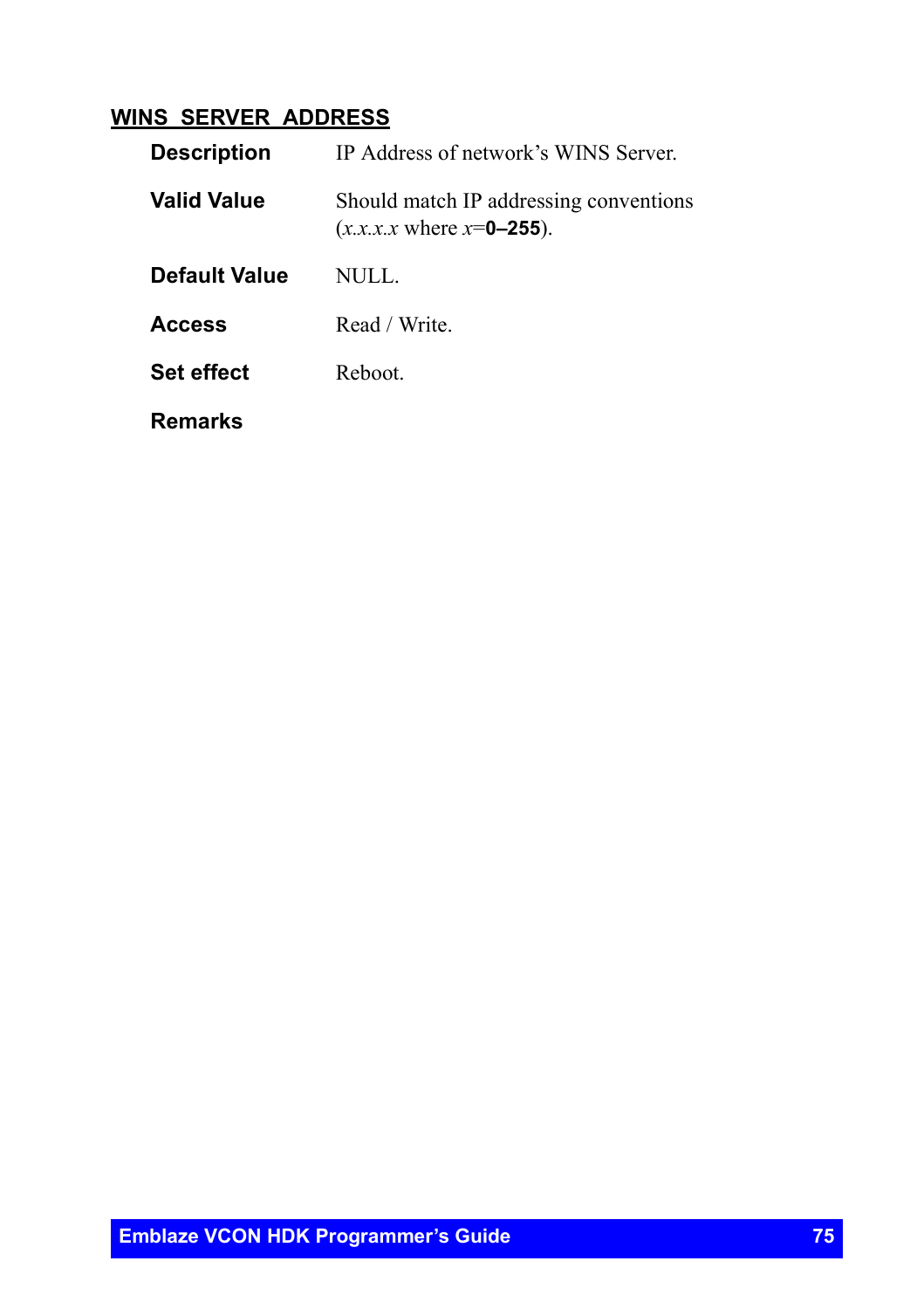#### **DOMAIN\_NAME**

| <b>Description</b>   | The name of the domain in which the endpoint is located. |
|----------------------|----------------------------------------------------------|
| <b>Valid Value</b>   | String of dot-separated name elements.                   |
| <b>Default Value</b> | NULL.                                                    |
| <b>Access</b>        | Read / Write.                                            |
| <b>Set effect</b>    | Reboot.                                                  |
| <b>Remarks</b>       |                                                          |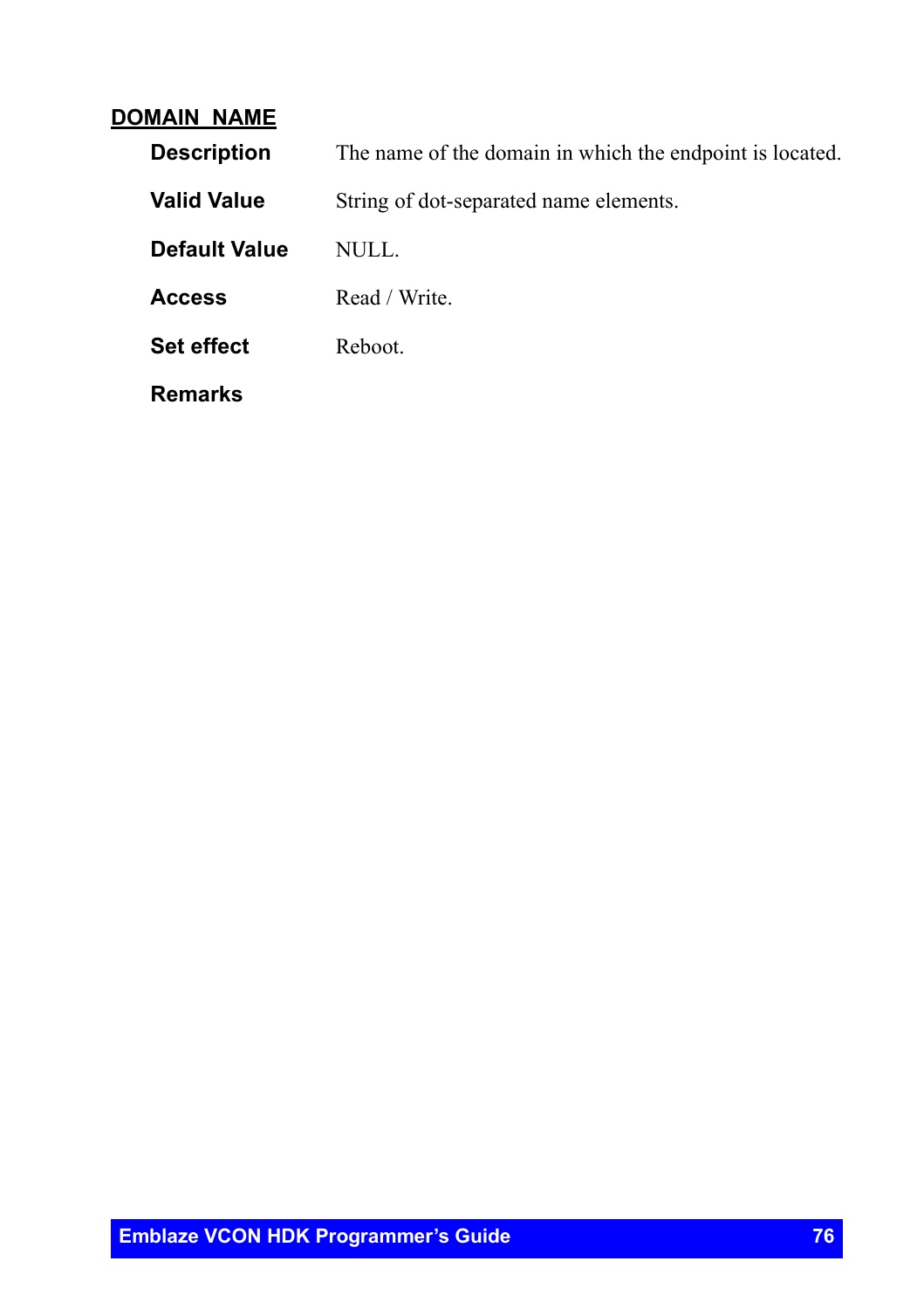#### **NAT\_ADDRESS**

| <b>Description</b> | The NAT IP address of the endpoint.                                                |
|--------------------|------------------------------------------------------------------------------------|
| <b>Valid Value</b> | Should match IP addressing conventions<br>$(x.x.x.x \text{ where } x = 0 - 255)$ . |
| Default Value      | NULL.                                                                              |
| <b>Access</b>      | Read / Write.                                                                      |
| <b>Set effect</b>  | Next Call                                                                          |
| Remarks            |                                                                                    |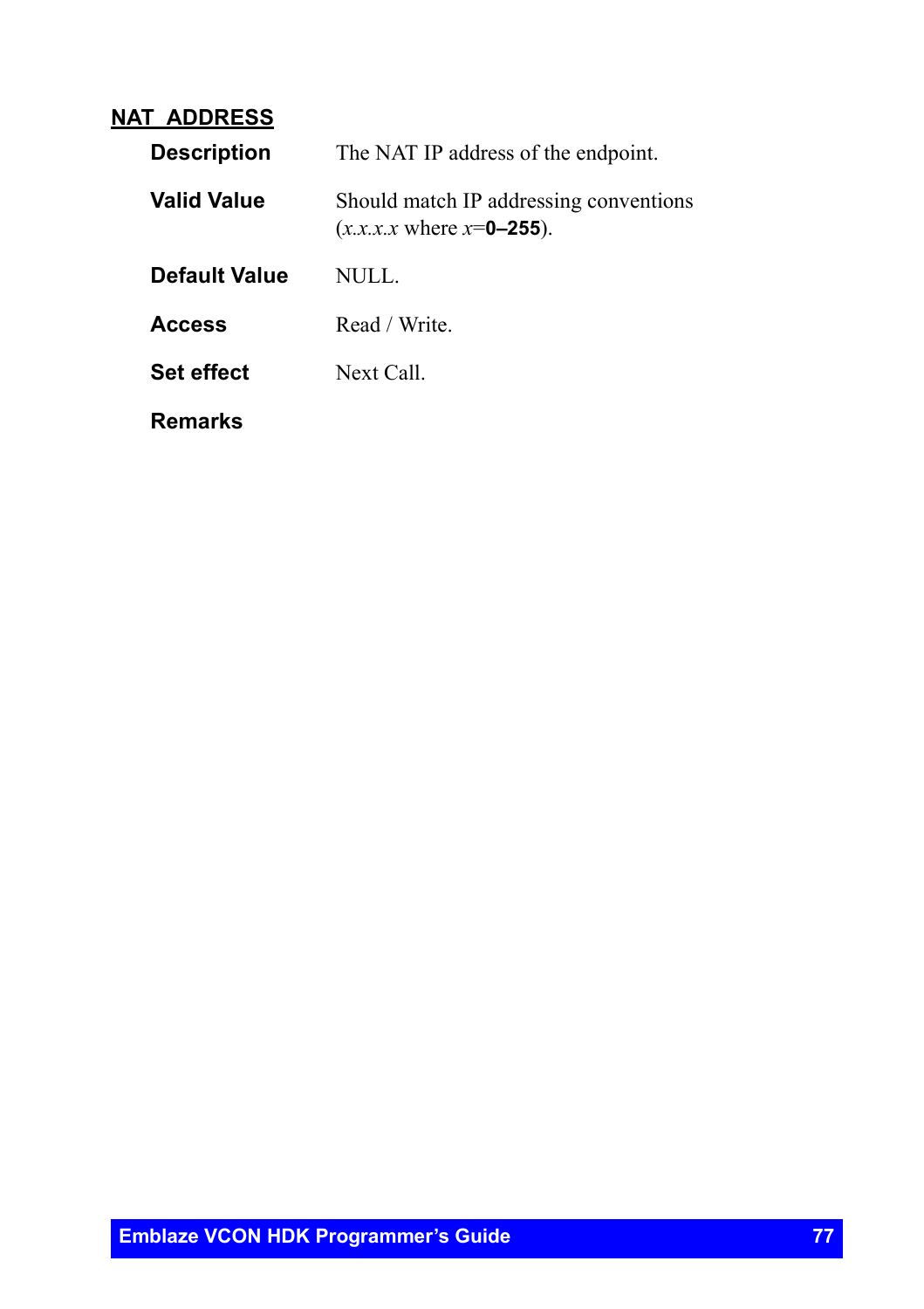#### **AUTO\_ANSWER**

| <b>Description</b>   | Enable/disable automatic answer of incoming call. |
|----------------------|---------------------------------------------------|
| <b>Valid Value</b>   | ${0 1}$                                           |
|                      | $0$ –Disable                                      |
|                      | 1 - Enable                                        |
| <b>Default Value</b> | 1                                                 |
| <b>Access</b>        | Read / Write.                                     |
| <b>Set effect</b>    | Next Call.                                        |
|                      |                                                   |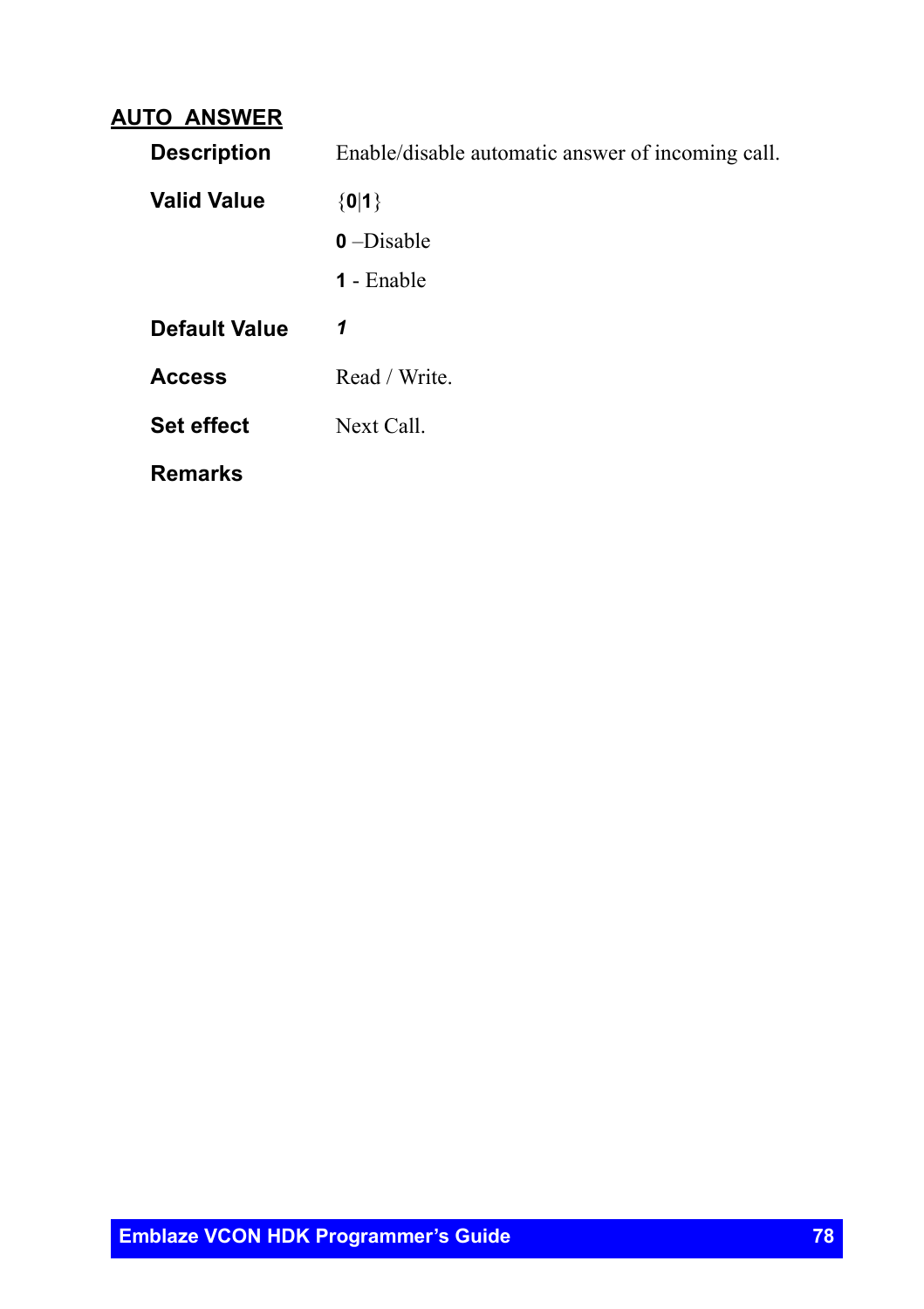#### **LIPSYNC\_ENABLE**

| <b>Description</b>   | Enable/disable lip synchronization mechanism. |
|----------------------|-----------------------------------------------|
| Valid Value          | ${0 1}$                                       |
|                      | $0$ –Disable                                  |
|                      | 1 - Enable                                    |
| <b>Default Value</b> | 1                                             |
| <b>Access</b>        | Read / Write.                                 |
| <b>Set effect</b>    | Next Call                                     |
| <b>Remarks</b>       |                                               |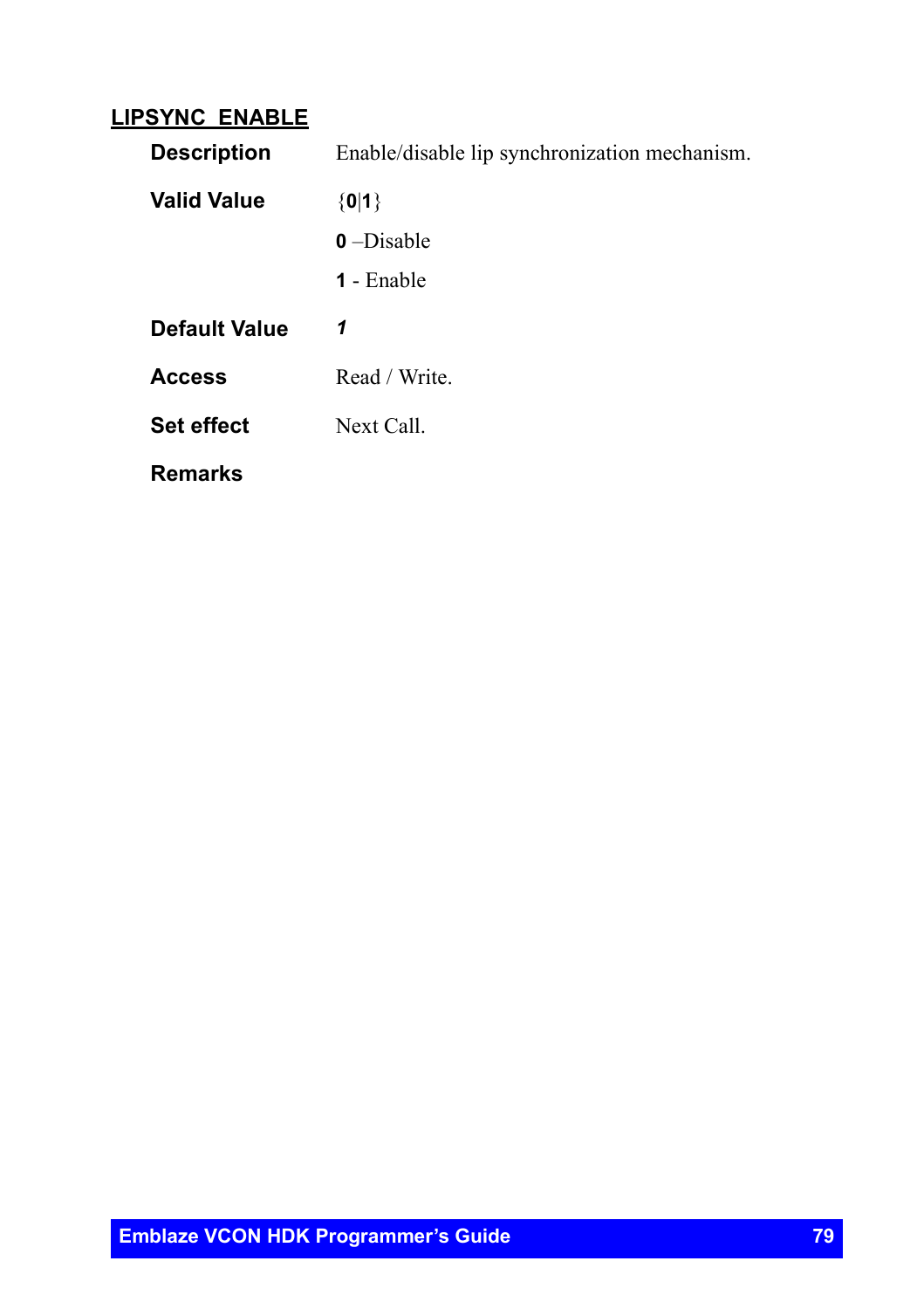### **AUTO\_JITTER\_ENABLE**

| <b>Description</b>   | Enable/disable automatic buffering control, which allows<br>manual or automatic control over delay and picture<br>smoothness. |
|----------------------|-------------------------------------------------------------------------------------------------------------------------------|
| <b>Valid Value</b>   | ${0 1}$                                                                                                                       |
|                      | $0$ –Disable                                                                                                                  |
|                      | <b>1</b> - Enable                                                                                                             |
| <b>Default Value</b> | 1                                                                                                                             |
| <b>Access</b>        | Read / Write.                                                                                                                 |
| <b>Set effect</b>    | Next Call.                                                                                                                    |
| <b>Remarks</b>       |                                                                                                                               |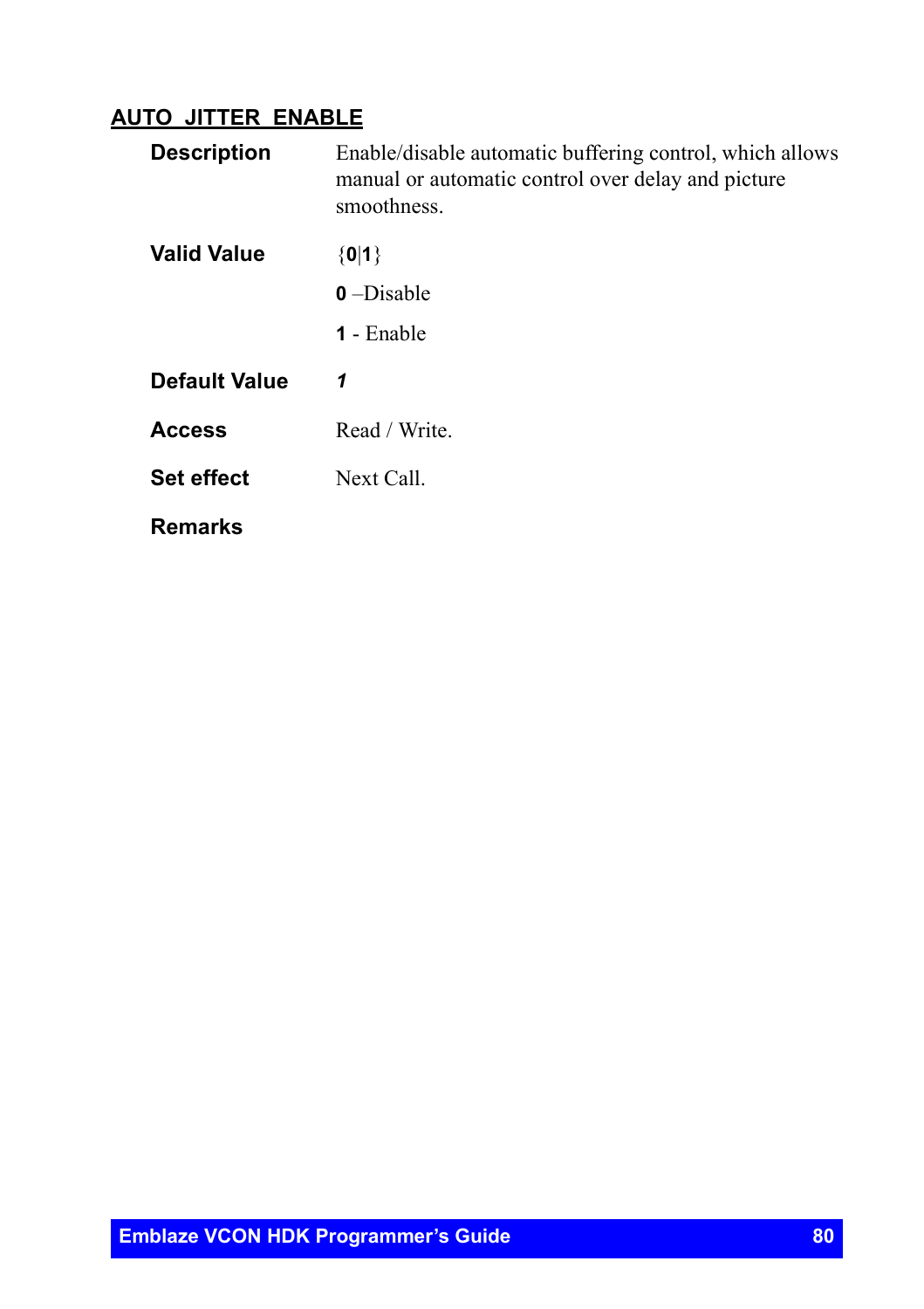#### **ABA\_ENABLE**

| <b>Description</b> | Enable/disable Adaptive Bandwidth Adjustment<br>mechanism for overcoming network congestion<br>problems. |
|--------------------|----------------------------------------------------------------------------------------------------------|
| <b>Valid Value</b> | ${0 1}$                                                                                                  |
|                    | $0$ –Disable                                                                                             |
|                    | <b>1</b> - Enable                                                                                        |
| Default Value      | 1                                                                                                        |
| <b>Access</b>      | Read / Write.                                                                                            |
| <b>Set effect</b>  | Next Call                                                                                                |
| <b>Remarks</b>     |                                                                                                          |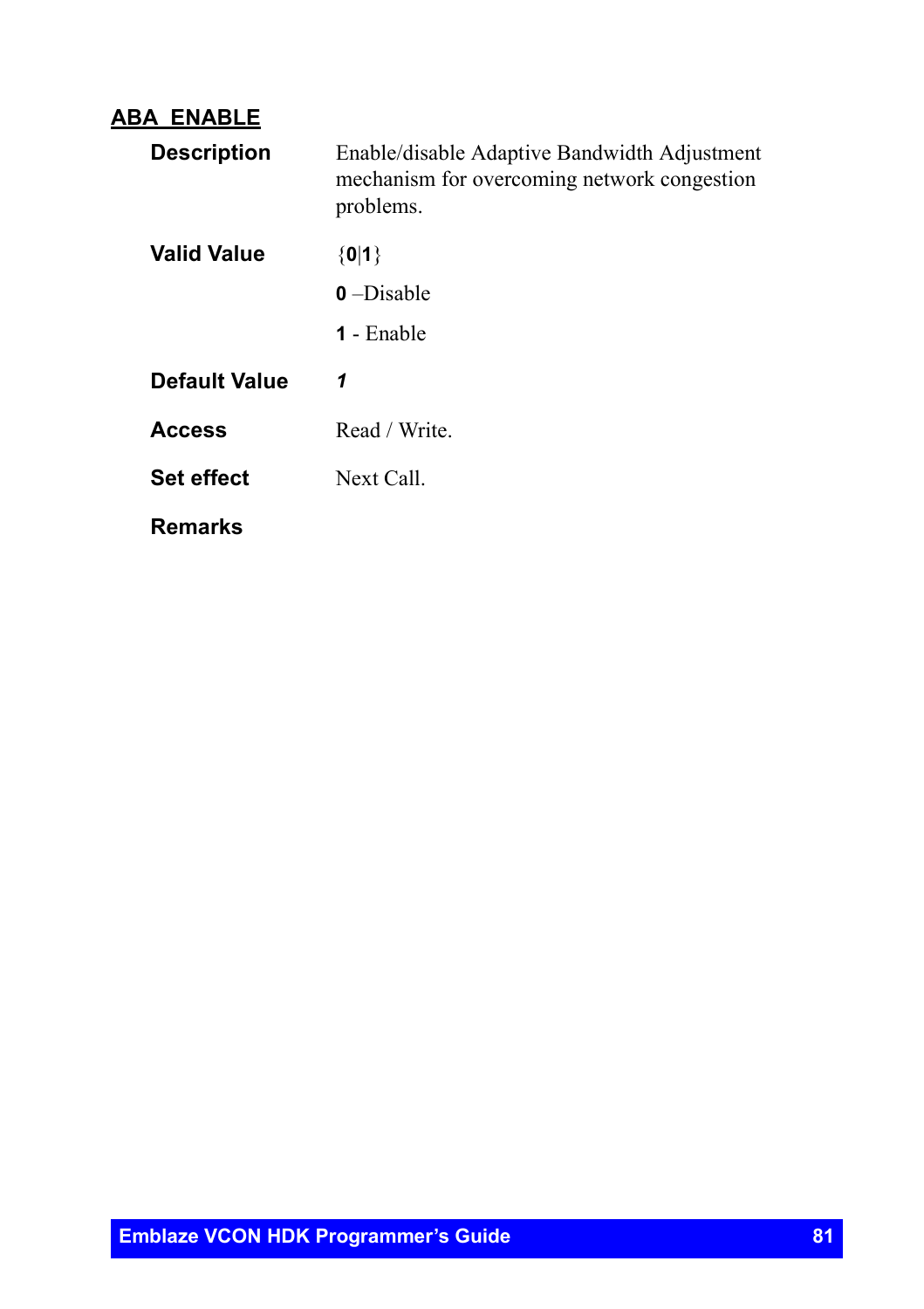### **MAX\_BITRATE**

| <b>Description</b> | Maximum bandwidth the system can allocate to initiate a<br>call, according to its capabilities and/or license<br>permissions. |
|--------------------|-------------------------------------------------------------------------------------------------------------------------------|
| Valid Value        | $0 - 2048000$                                                                                                                 |
| Default Value      | 2048000                                                                                                                       |
| <b>Access</b>      | Read / Write.                                                                                                                 |
| <b>Set effect</b>  | Next Call                                                                                                                     |
| Remarks            |                                                                                                                               |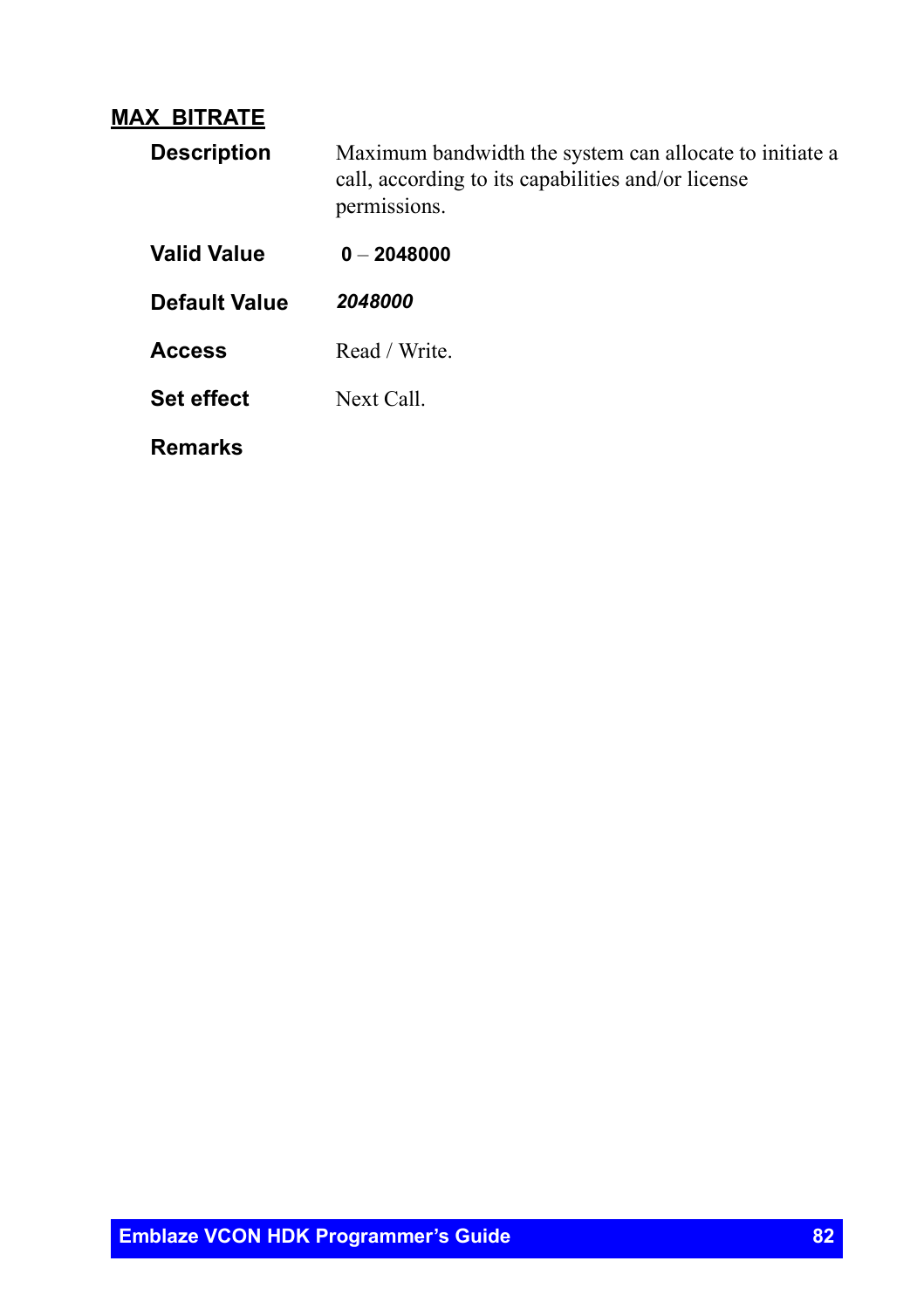#### **MIN\_BITRATE**

| <b>Description</b> | Minimum bandwidth the system can allocate to initiate a<br>call, according to its capabilities and/or license<br>permissions. |
|--------------------|-------------------------------------------------------------------------------------------------------------------------------|
| <b>Valid Value</b> | $0 - 2048000$                                                                                                                 |
| Default Value      | 64000                                                                                                                         |
| <b>Access</b>      | Read / Write.                                                                                                                 |
| <b>Set effect</b>  | Next Call                                                                                                                     |
| Remarks            |                                                                                                                               |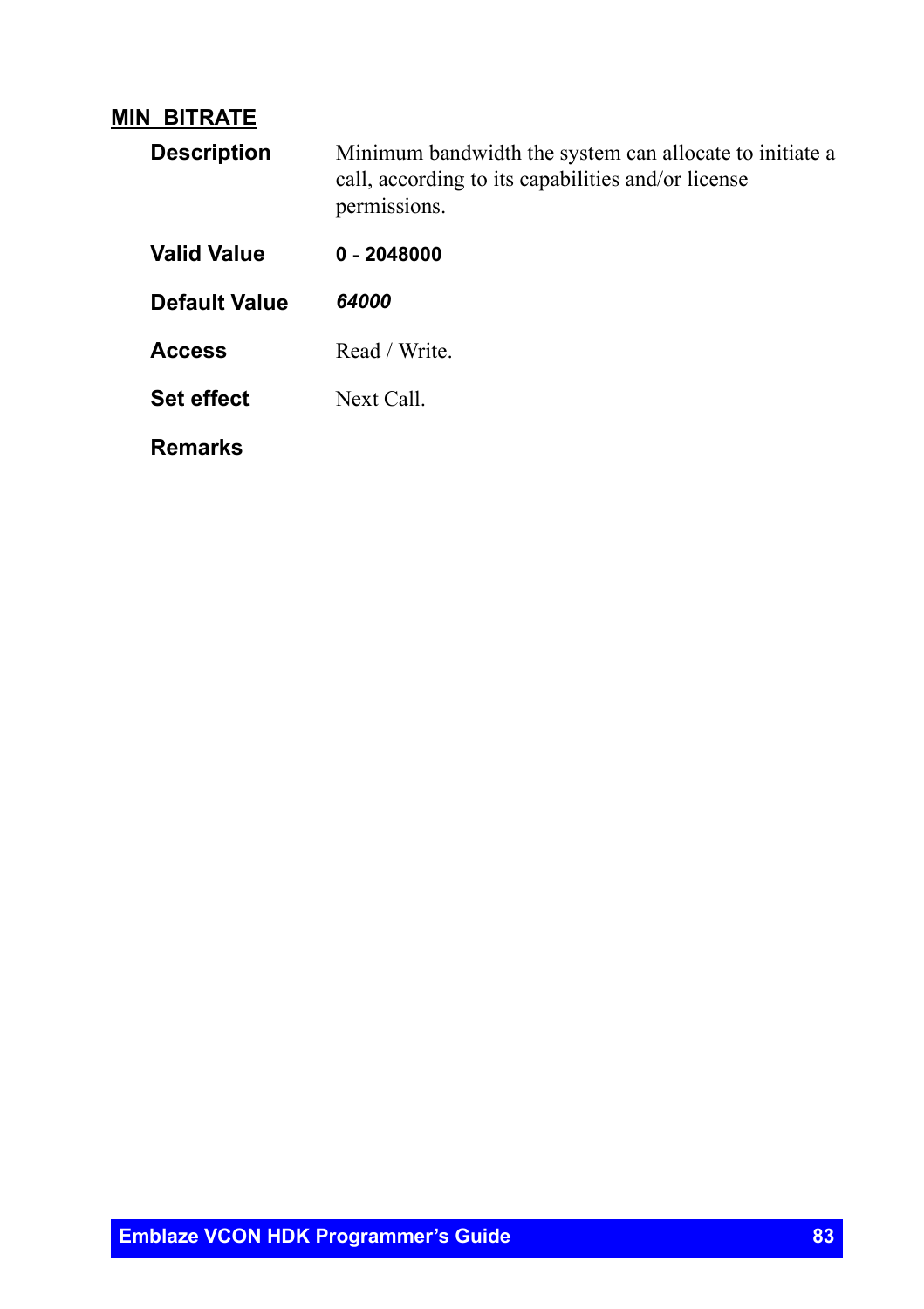#### **DEF\_BITRATE**

| <b>Description</b> | Default bandwidth the system can allocate to initiate a<br>call, according to its capabilities and/or license<br>permissions. |
|--------------------|-------------------------------------------------------------------------------------------------------------------------------|
| Valid Value        | $0 - 2048000$                                                                                                                 |
| Default Value      | 768000                                                                                                                        |
| <b>Access</b>      | Read / Write.                                                                                                                 |
| <b>Set effect</b>  | Next Call                                                                                                                     |
| Remarks            |                                                                                                                               |

**Emblaze VCON HDK Programmer's Guide 84**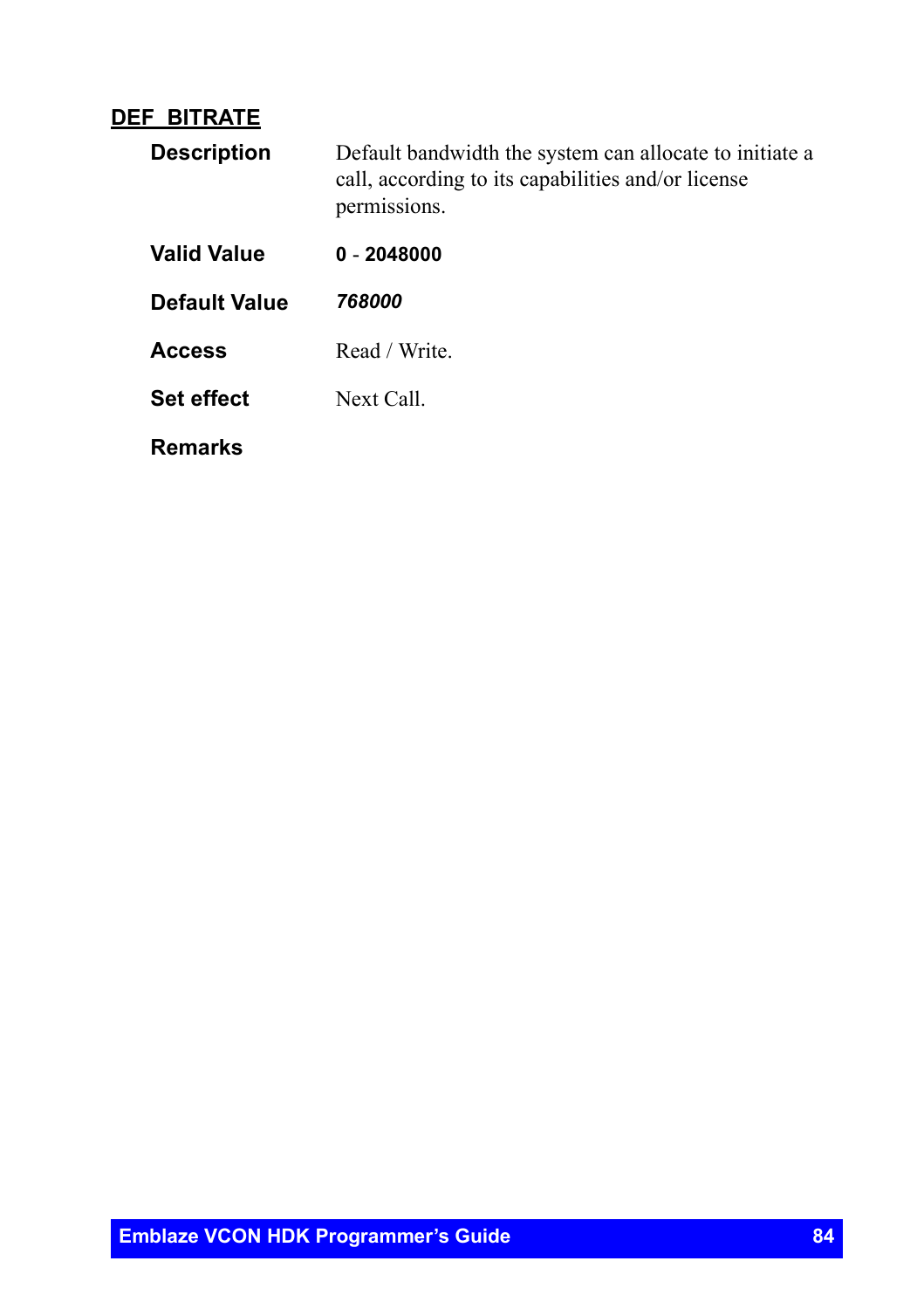#### **USE\_GATEKEEPER**

| <b>Description</b>   | Enable or disable usage of gatekeeper management and<br>services. |
|----------------------|-------------------------------------------------------------------|
| <b>Valid Value</b>   | ${0 1}$                                                           |
|                      | $0$ –Disable                                                      |
|                      | <b>1</b> - Enable                                                 |
|                      |                                                                   |
| <b>Default Value</b> | 0                                                                 |
| <b>Access</b>        | Read / Write.                                                     |
| <b>Set effect</b>    | Next Reboot.                                                      |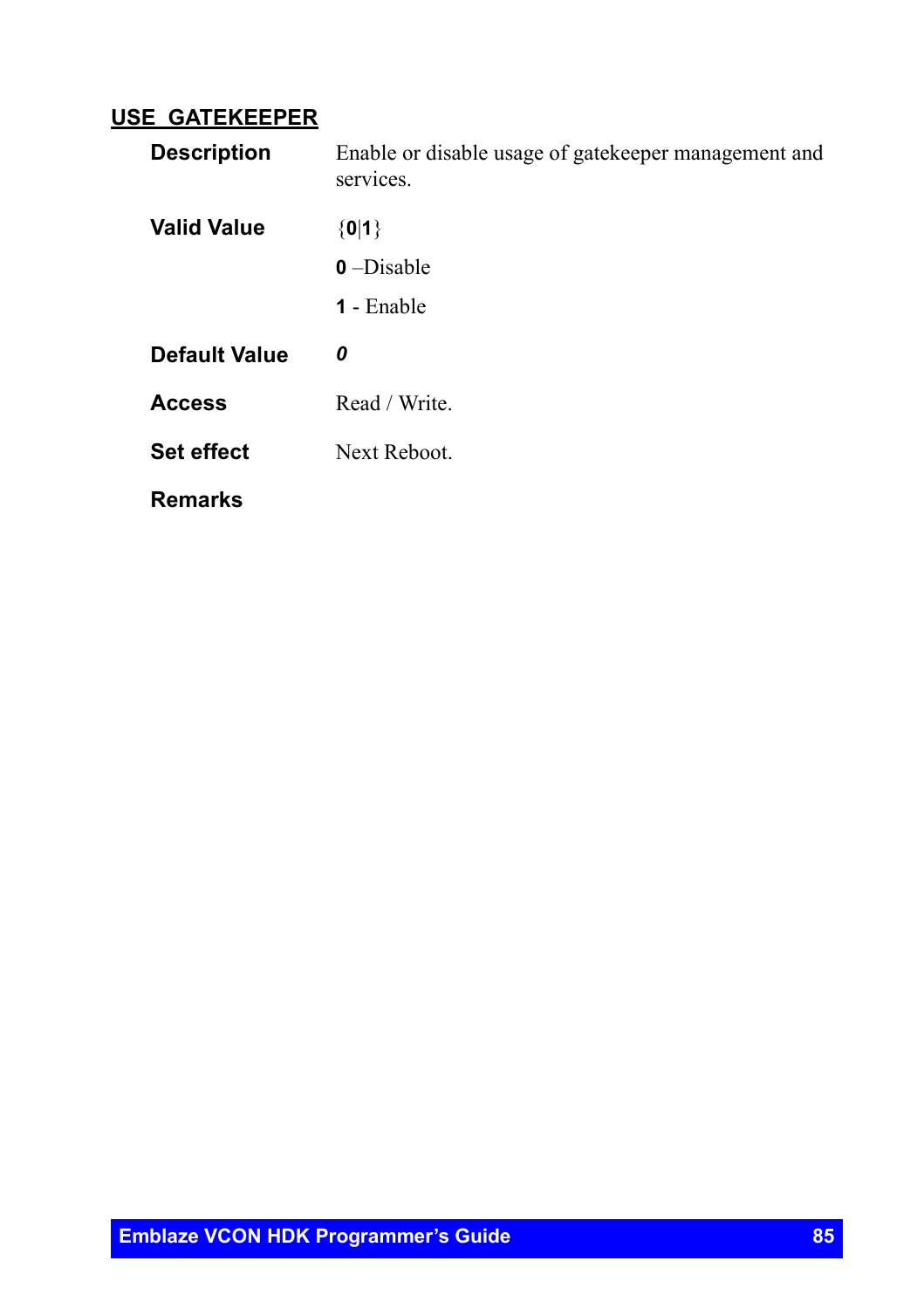#### **USE\_SERVER**

| <b>Description</b>   | Enable/disable usage of VCON Server management and<br>services. |
|----------------------|-----------------------------------------------------------------|
| <b>Valid Value</b>   | ${0 1}$<br>$0$ –Disable                                         |
|                      |                                                                 |
|                      | 1 - Enable                                                      |
|                      |                                                                 |
| <b>Default Value</b> | 0                                                               |
| <b>Access</b>        | Read / Write.                                                   |
| <b>Set effect</b>    | Next Reboot.                                                    |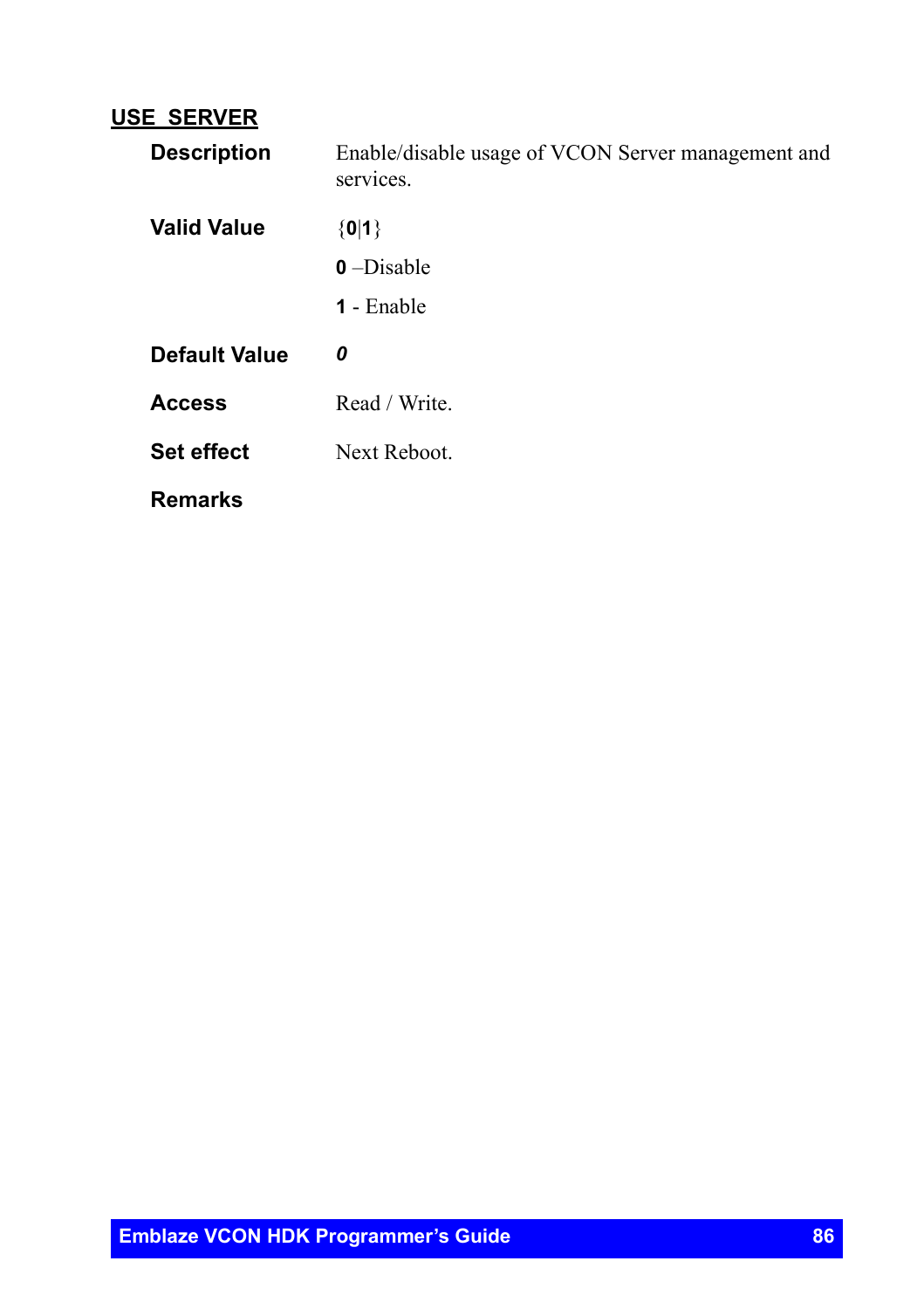#### **MIN\_UDP\_PORT**

| <b>Description</b> | Lowest UDP port allowed. |
|--------------------|--------------------------|
| <b>Valid Value</b> | 1024 - 65536             |
| Default Value      | 5004                     |
| <b>Access</b>      | Read / Write.            |
| <b>Set effect</b>  | Next Call                |
| Remarks            |                          |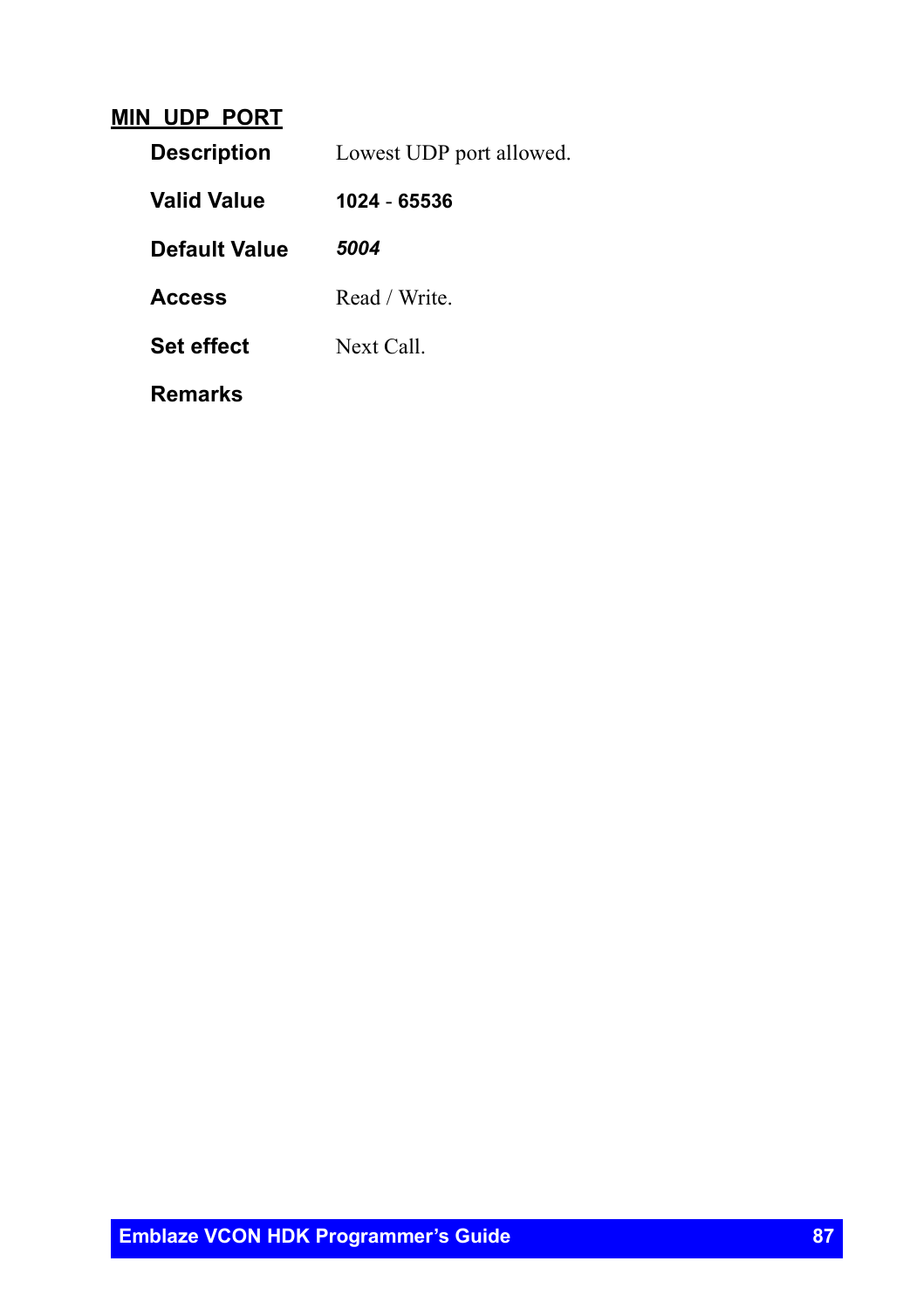#### **MAX\_UDP\_PORT**

| <b>Description</b>   | Highest UDP port allowed. |
|----------------------|---------------------------|
| <b>Valid Value</b>   | 1024 - 65536              |
| <b>Default Value</b> | 6004                      |
| <b>Access</b>        | Read / Write.             |
| <b>Set effect</b>    | Next Call.                |
| Remarks              |                           |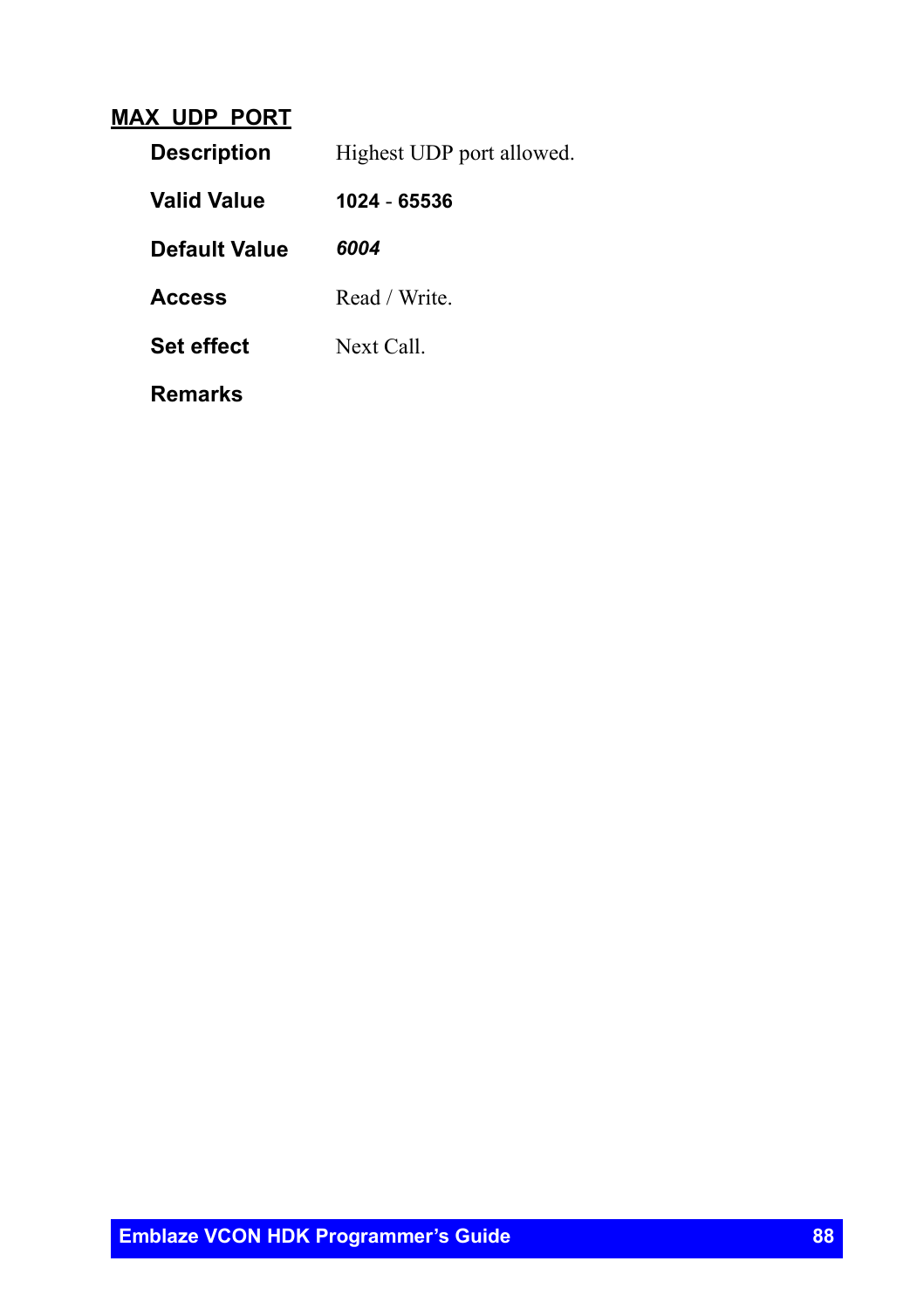#### **MIN\_TCP\_PORT**

| <b>Description</b>   | Lowest TCP port allowed. |
|----------------------|--------------------------|
| Valid Value          | 1024 - 65536             |
| <b>Default Value</b> | 5004                     |
| <b>Access</b>        | Read / Write.            |
| <b>Set effect</b>    | Next Call                |
| Remarks              |                          |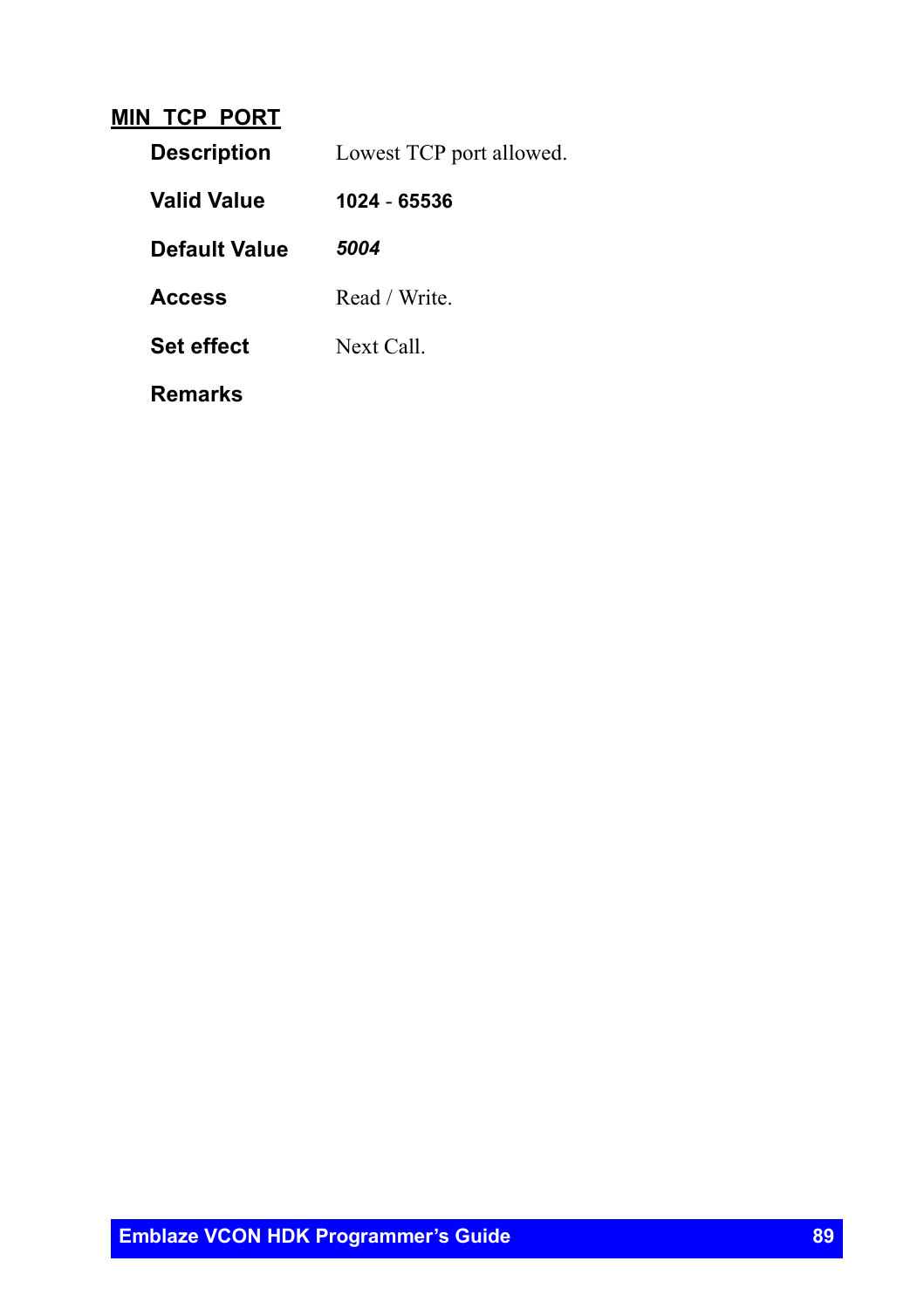#### **MAX\_TCP\_PORT**

| <b>Description</b>   | Highest TCP port allowed. |
|----------------------|---------------------------|
| <b>Valid Value</b>   | 1024 - 65536              |
| <b>Default Value</b> | 6004                      |
| <b>Access</b>        | Read / Write.             |
| <b>Set effect</b>    | Next Call                 |
| Remarks              |                           |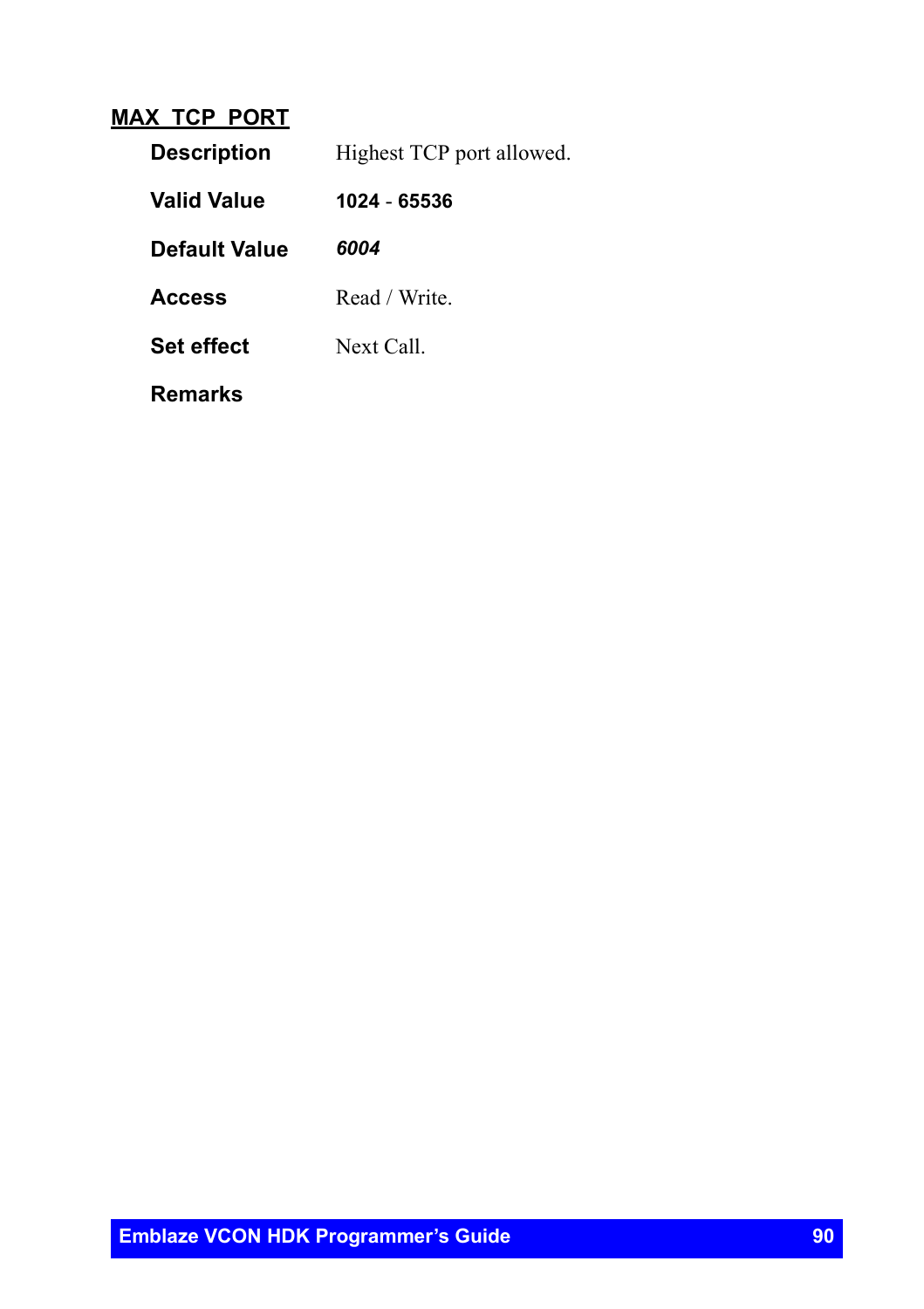## **AUDIO\_QOS**

| <b>Description</b>   | The QOS value appended to each audio packet. |
|----------------------|----------------------------------------------|
| <b>Valid Value</b>   | $0 - 255$                                    |
| <b>Default Value</b> | 160                                          |
| <b>Access</b>        | Read / Write.                                |
| <b>Set effect</b>    | Next Call.                                   |
| <b>Remarks</b>       |                                              |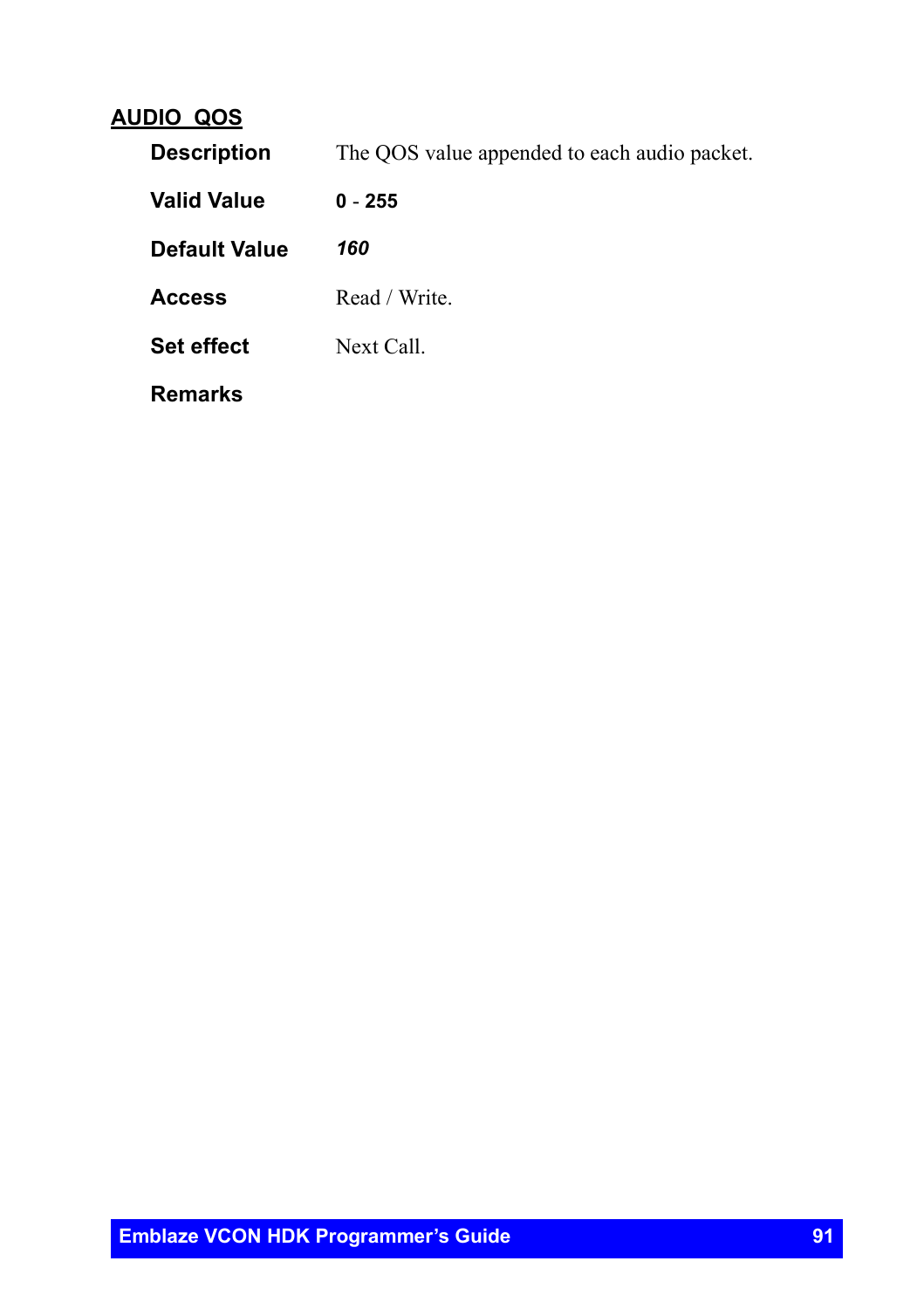### **VIDEO\_QOS**

| <b>Description</b>   | The QOS value appended to each video packet. |
|----------------------|----------------------------------------------|
| <b>Valid Value</b>   | $0 - 255$                                    |
| <b>Default Value</b> | 128                                          |
| <b>Access</b>        | Read / Write.                                |
| <b>Set effect</b>    | Next Call.                                   |
| <b>Remarks</b>       |                                              |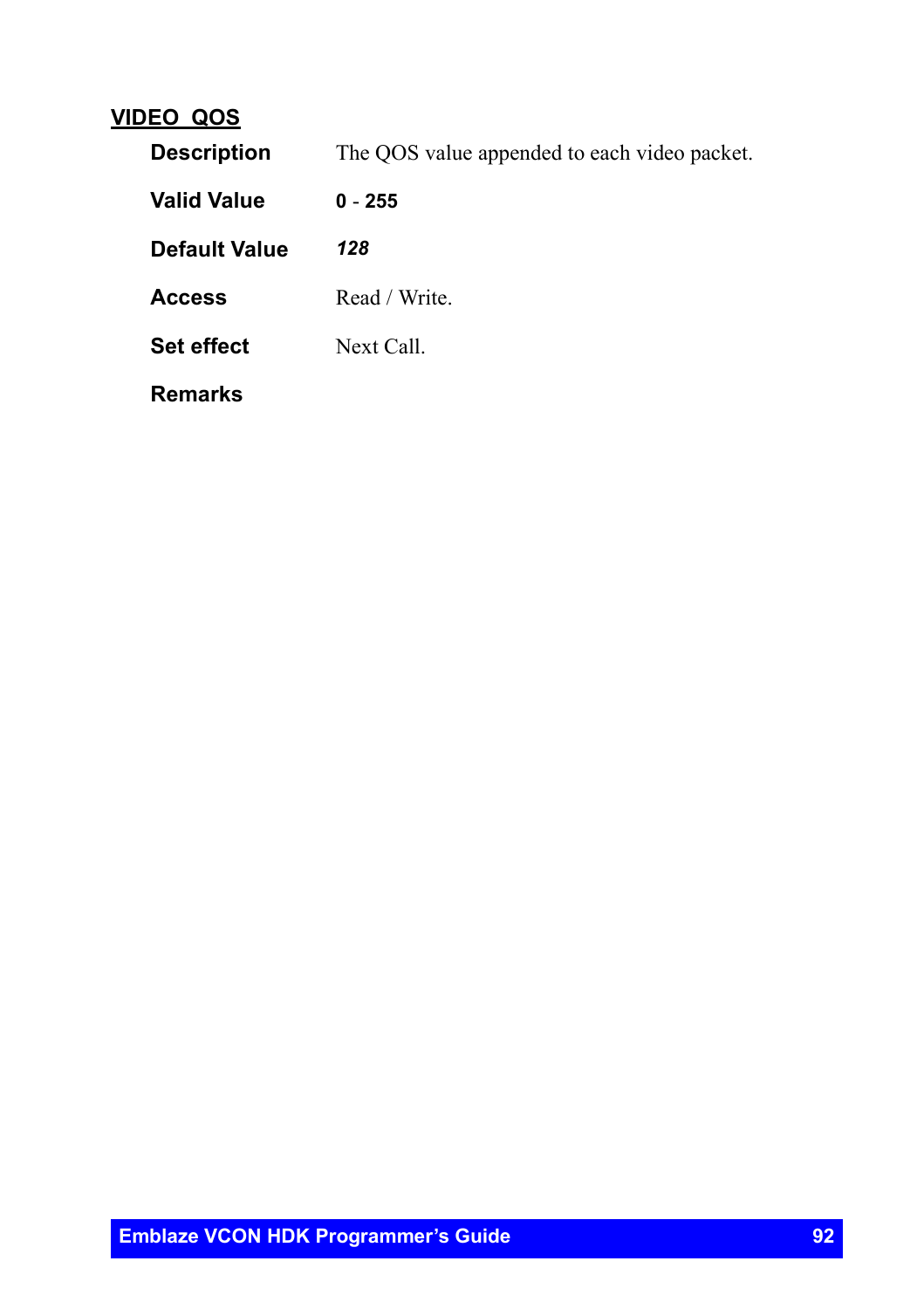### **RTCP\_QOS**

| <b>Description</b>   | The QOS value appended to each RTCP packet. |
|----------------------|---------------------------------------------|
| <b>Valid Value</b>   | $0 - 255$                                   |
| <b>Default Value</b> | 192                                         |
| <b>Access</b>        | Read / Write.                               |
| <b>Set effect</b>    | Next Call.                                  |
| <b>Remarks</b>       |                                             |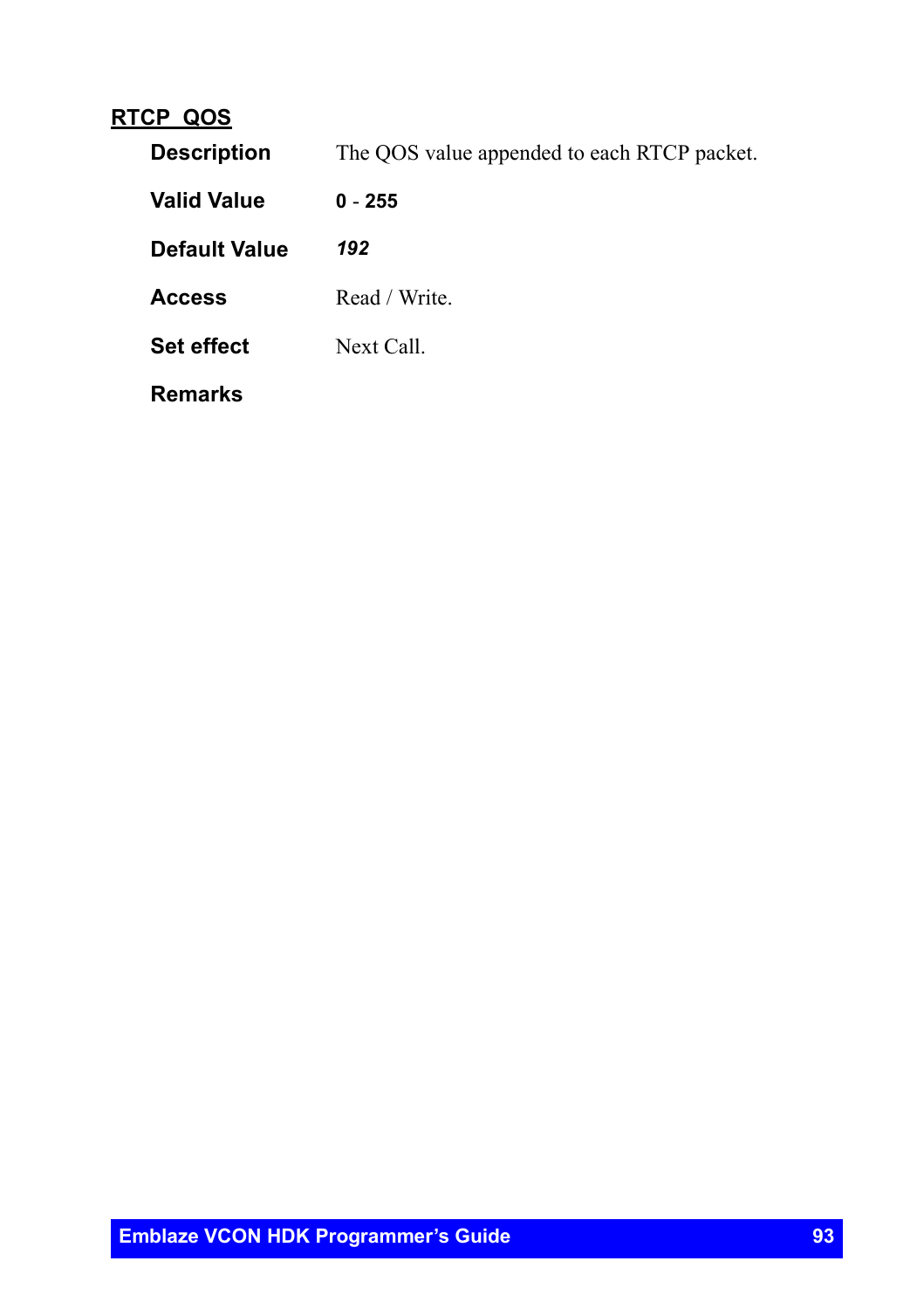## **QOS\_TYPE**

| <b>Description</b> | Type of QOS which is currently used during the<br>endpoint's calls. |
|--------------------|---------------------------------------------------------------------|
| <b>Valid Value</b> | <b>NONE</b><br><b>IPPRECEDENCE</b><br><b>DIFFSERV</b>               |
| Default Value      | <b>IPPRECEDENCE</b>                                                 |
| <b>Access</b>      | Read / Write                                                        |
| <b>Set effect</b>  | Next Call                                                           |
| Remarks            |                                                                     |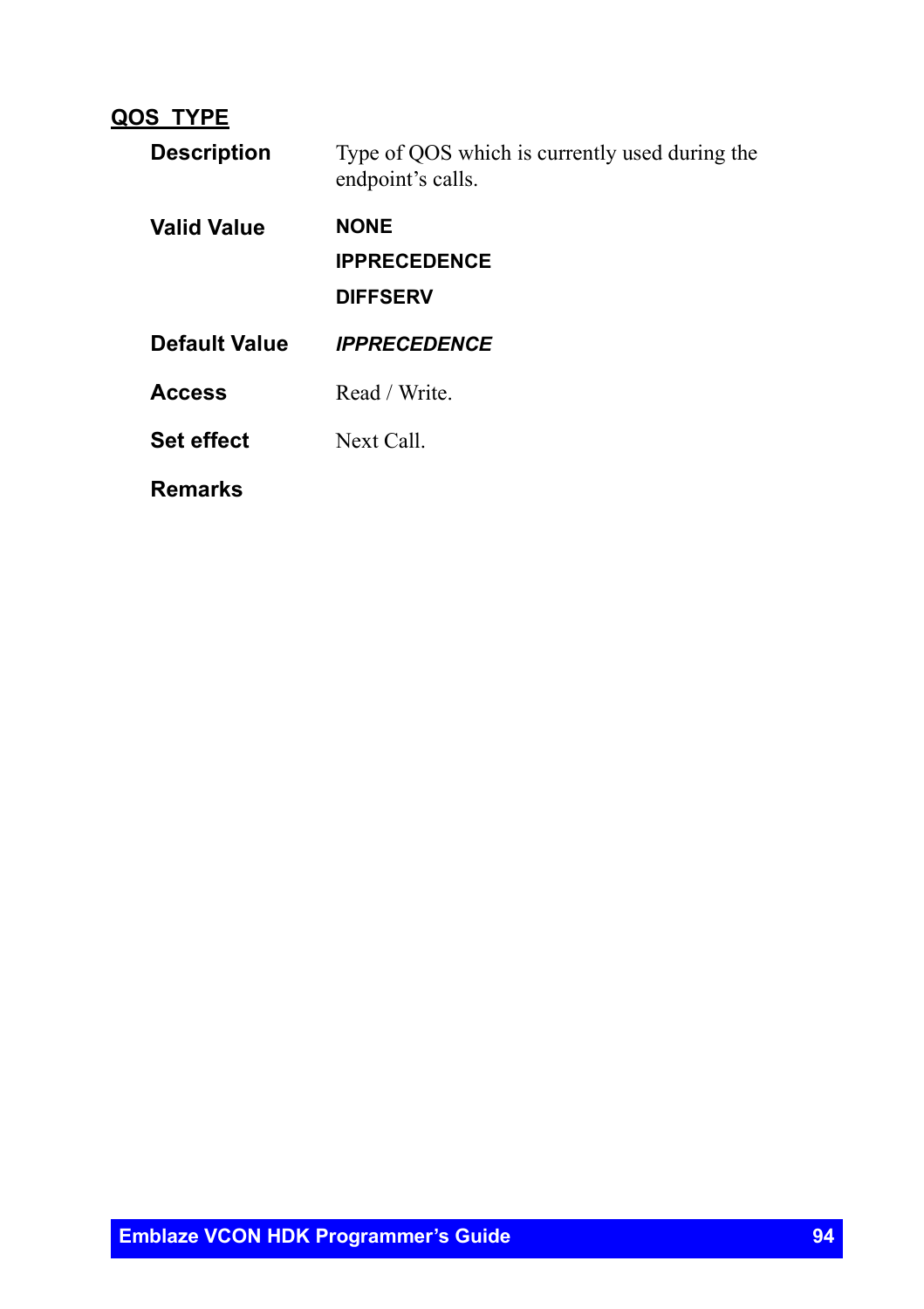## **AUTO\_ACCEPT\_MULTICAST\_FLOOR**

| <b>Description</b>   | Automatically accept a multicast floor grant from the<br>chair. |
|----------------------|-----------------------------------------------------------------|
| <b>Valid Value</b>   | ${0 1}$                                                         |
|                      | $0$ –Disable                                                    |
|                      | 1 - Enable                                                      |
| <b>Default Value</b> | 1                                                               |
| <b>Access</b>        | Read / Write.                                                   |
| <b>Set effect</b>    | Next Call.                                                      |
| <b>Remarks</b>       |                                                                 |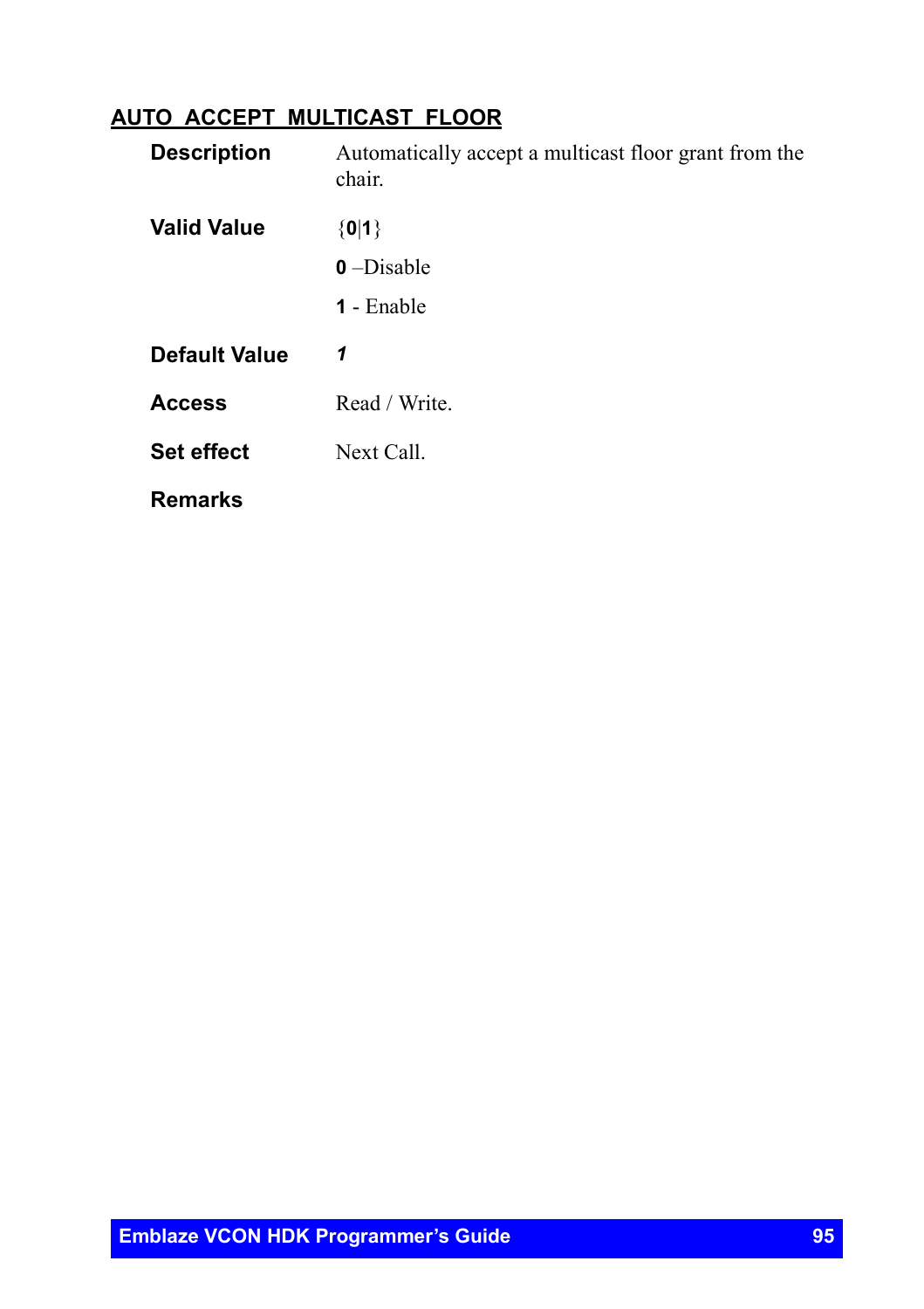#### **DHCP\_STATE**

| <b>Description</b> | The endpoint received or did not receive IP address from<br>the DHCP server.    |
|--------------------|---------------------------------------------------------------------------------|
| <b>Valid Value</b> | <b>NOT IN USE</b><br><b>RECEIVED ADDRESS</b><br><b>FAILED RECEIVING ADDRESS</b> |
| Default Value      | <b>NOT IN USE</b>                                                               |
| <b>Access</b>      | Read only.                                                                      |
| <b>Set effect</b>  | N/A                                                                             |
| <b>Remarks</b>     |                                                                                 |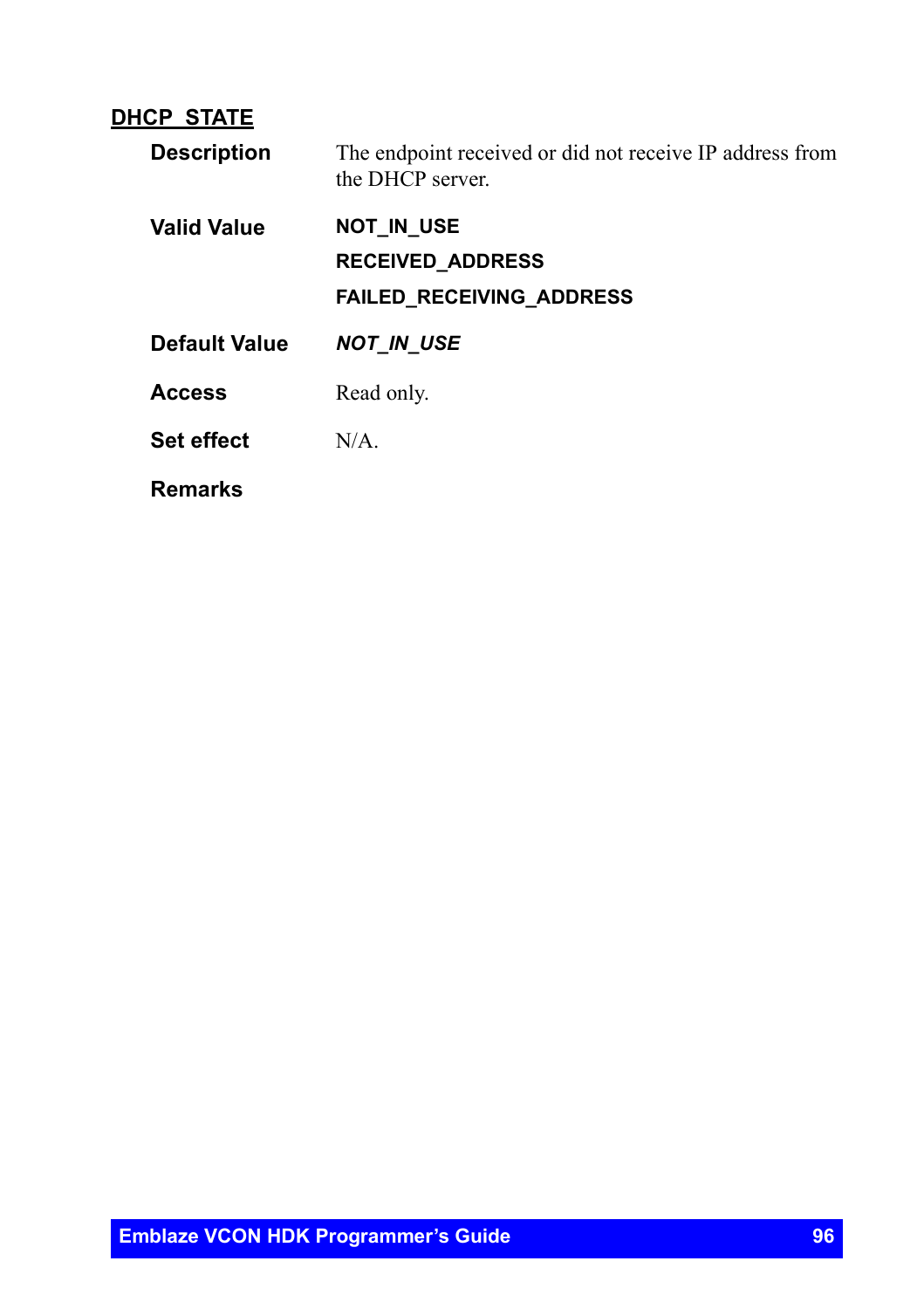### **WINS\_LOGIN\_STATE**

| <b>Description</b> | The endpoint's login state in the WINS server. |
|--------------------|------------------------------------------------|
| <b>Valid Value</b> | <b>LOGGED_OFF</b>                              |
|                    | LOGIN_IN                                       |
|                    | LOGIN_FAILED_NAME_FORMAT_ERROR                 |
|                    | LOGIN_FAILED_GENERAL_ERROR                     |
|                    | <b>LOGIN FAILED NAME ALREADY USED</b>          |
|                    | LOGIN_FAILED_SERVER_NOT_RESPONDING             |
| Default Value      | <b>LOGGED OFF</b>                              |
| <b>Access</b>      | Read only.                                     |
| <b>Set effect</b>  | $N/A$ .                                        |
| Remarks            |                                                |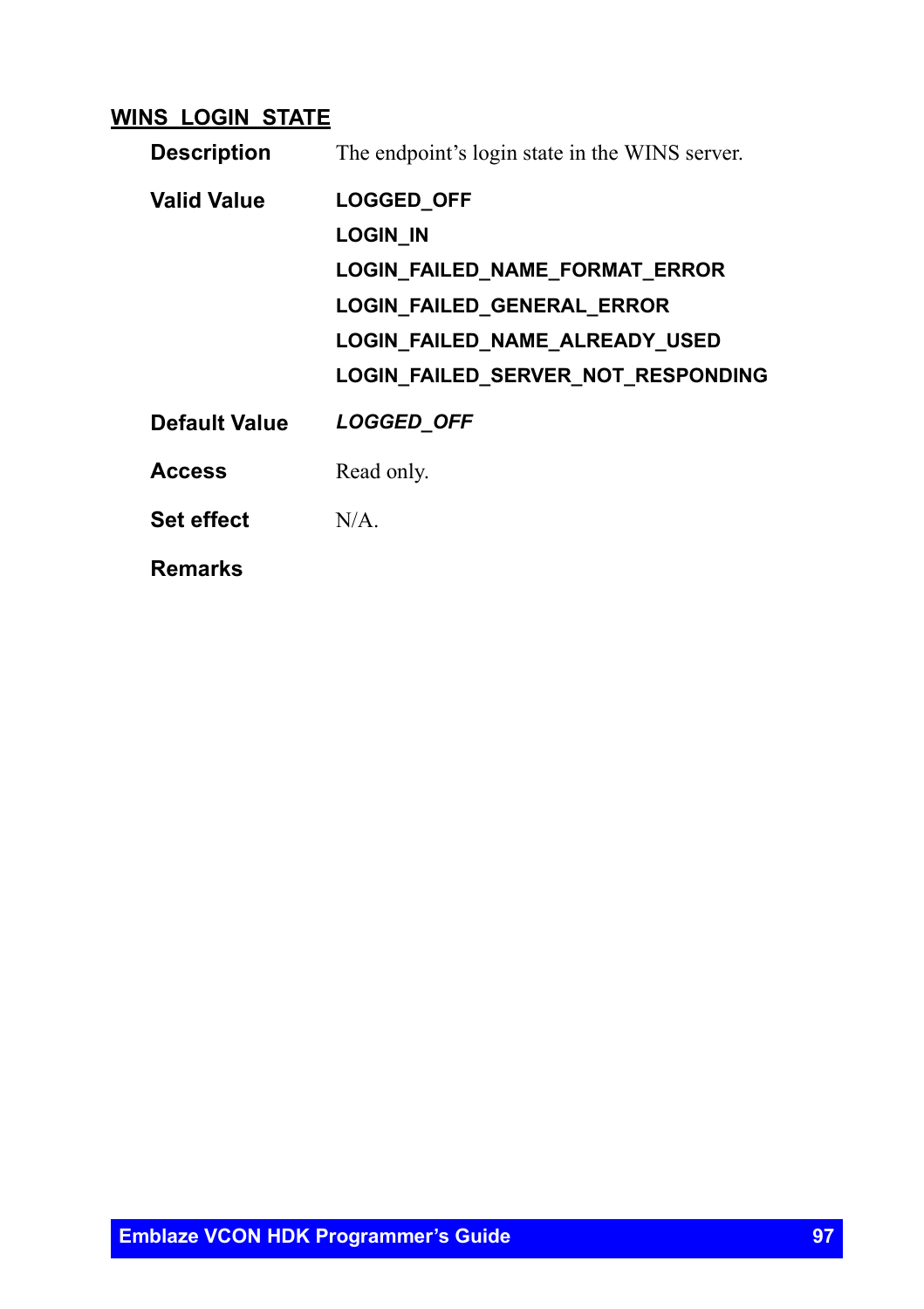### **STREAMING\_ENABLE**

| <b>Description</b> | The streaming option is enabled or disabled. |
|--------------------|----------------------------------------------|
| <b>Valid Value</b> | ${0 1}$                                      |
|                    | $0$ –Disable                                 |
|                    | <b>1</b> - Enable                            |
| Default Value      | 1                                            |
| <b>Access</b>      | $Read \setminus Write$ .                     |
| <b>Set effect</b>  | Next Call.                                   |
| Remarks            |                                              |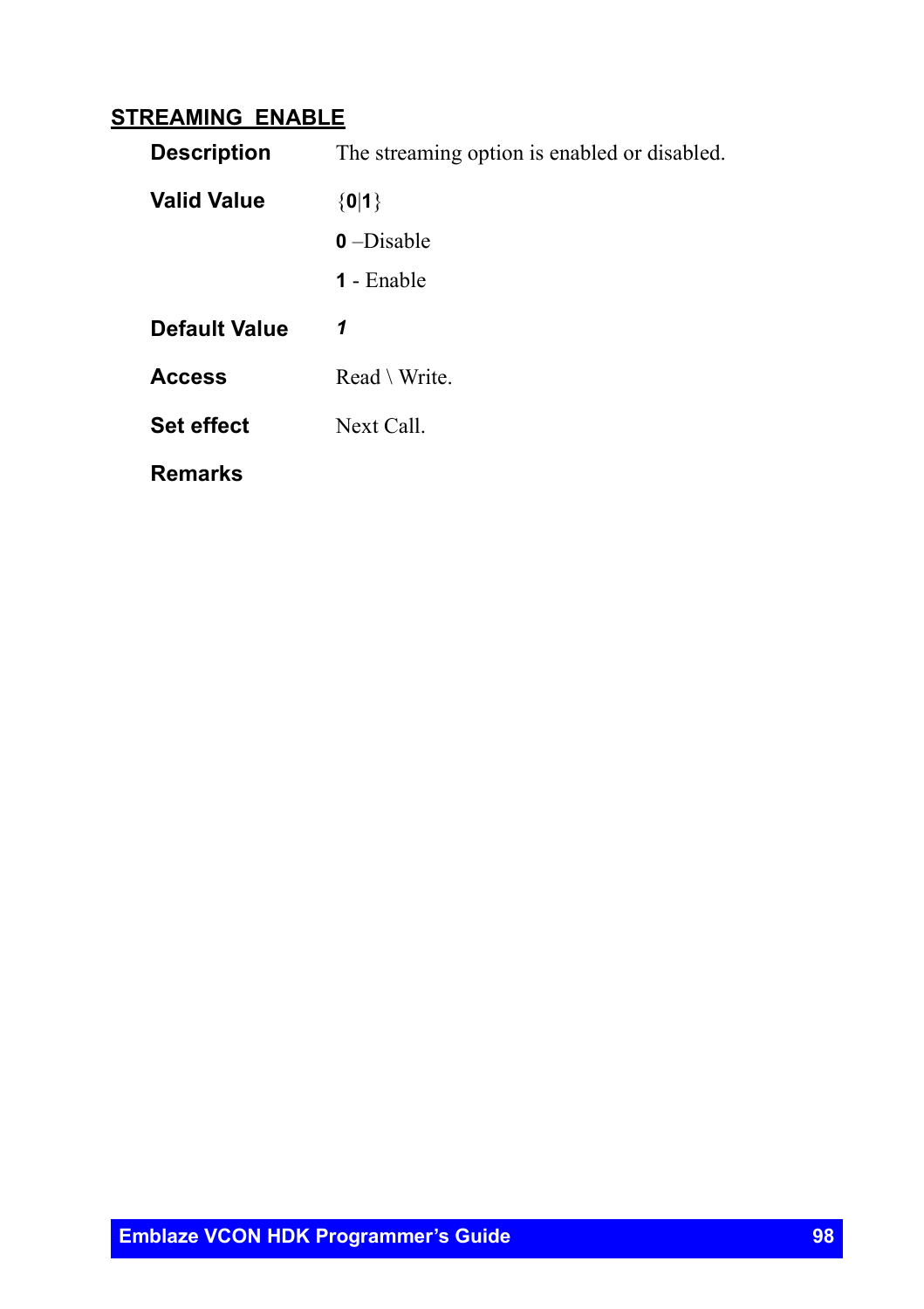# **STREAMING\_ADDRESS**

| <b>Description</b> | The destination multicast address for streaming video and<br>audio.                |
|--------------------|------------------------------------------------------------------------------------|
| <b>Valid Value</b> | Should match IP addressing conventions<br>$(x.x.x.x \text{ where } x = 0 - 255)$ . |
| Default Value      | <b>239</b> XXX YYY ZZZ                                                             |
| <b>Access</b>      | $Read \setminus Write$                                                             |
| <b>Set effect</b>  | Next Call.                                                                         |
| Remarks            |                                                                                    |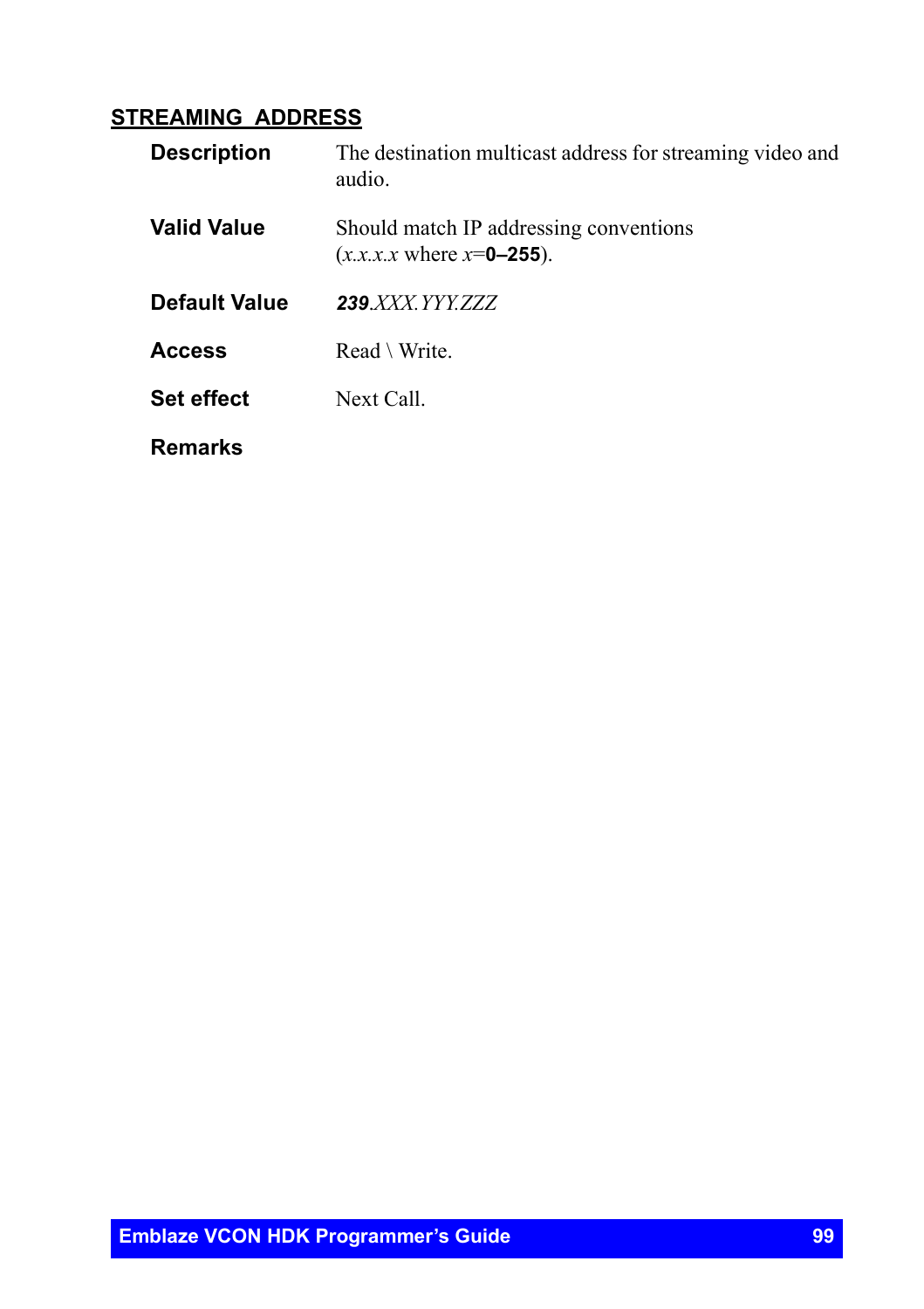## **STREAMING\_VIDEO\_PORT**

| <b>Description</b>   | The destination port for the streaming video. |
|----------------------|-----------------------------------------------|
| <b>Valid Value</b>   | $1024 - 65536$                                |
| <b>Default Value</b> | 36100                                         |
| <b>Access</b>        | $Read \setminus Write$ .                      |
| <b>Set effect</b>    | Next Call.                                    |
| <b>Remarks</b>       |                                               |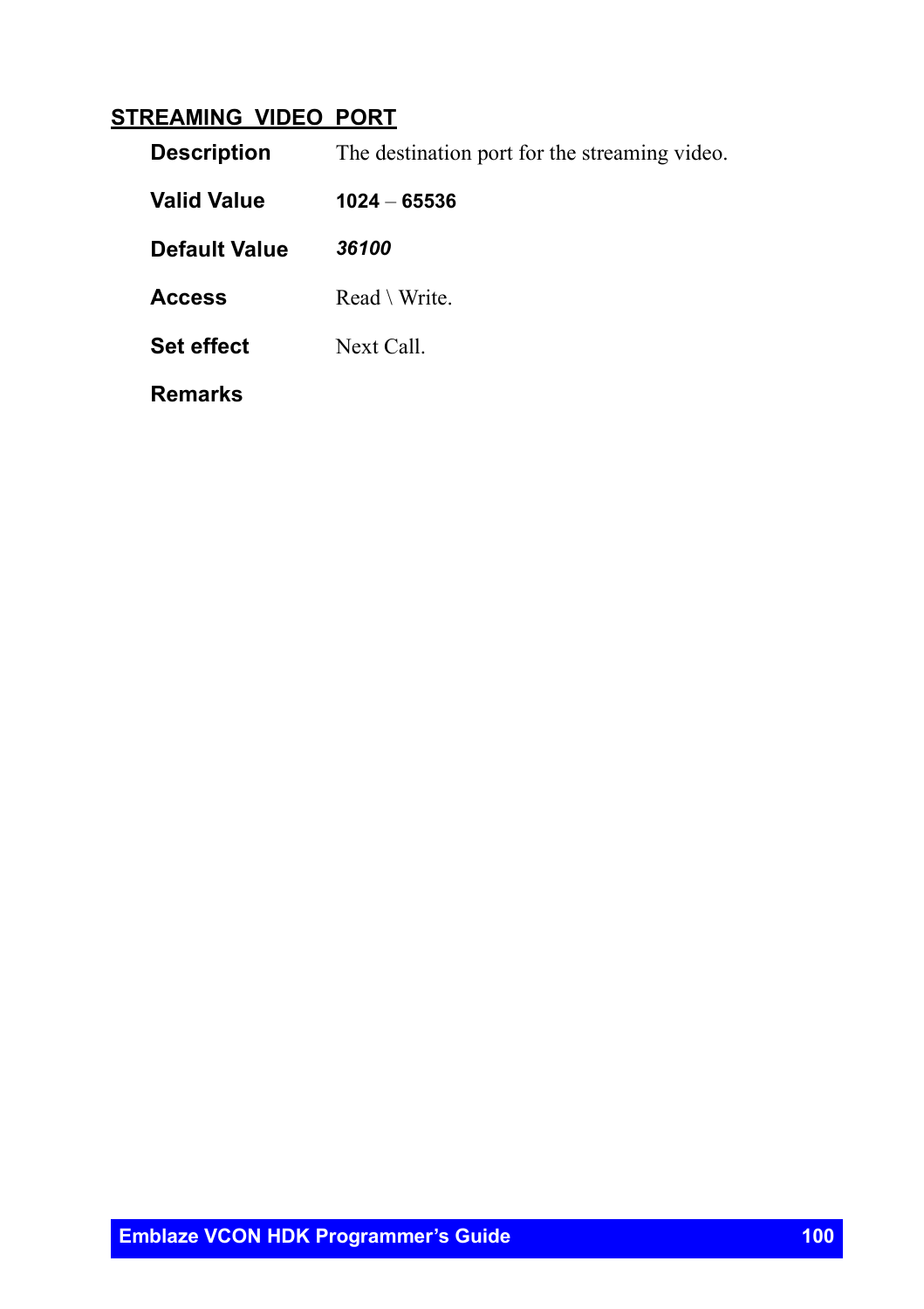## **STREAMING\_AUDIO\_PORT**

| <b>Description</b>   | The destination port for the streaming audio. |
|----------------------|-----------------------------------------------|
| <b>Valid Value</b>   | $1024 - 65536$                                |
| <b>Default Value</b> | 18100                                         |
| <b>Access</b>        | $Read \setminus Write$ .                      |
| <b>Set effect</b>    | Next Call.                                    |
| <b>Remarks</b>       |                                               |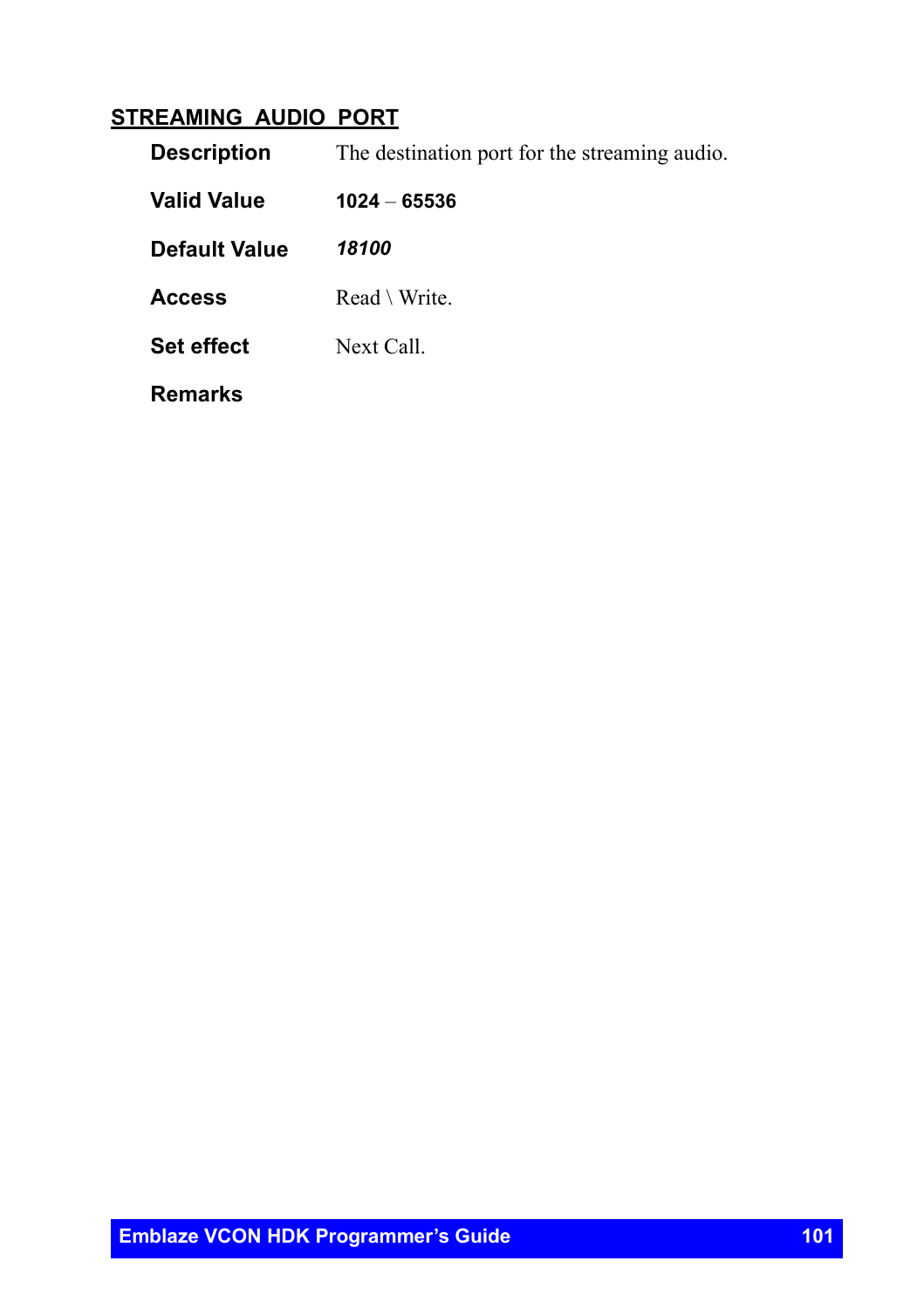# **STREAMING\_BITRATE**

| <b>Description</b>   | The bit rate of the streaming session. |
|----------------------|----------------------------------------|
| <b>Valid Value</b>   | $0 - 2048000$                          |
| <b>Default Value</b> | 384000                                 |
| <b>Access</b>        | $Read \setminus Write$ .               |
| <b>Set effect</b>    | Next Call.                             |
| Remarks              |                                        |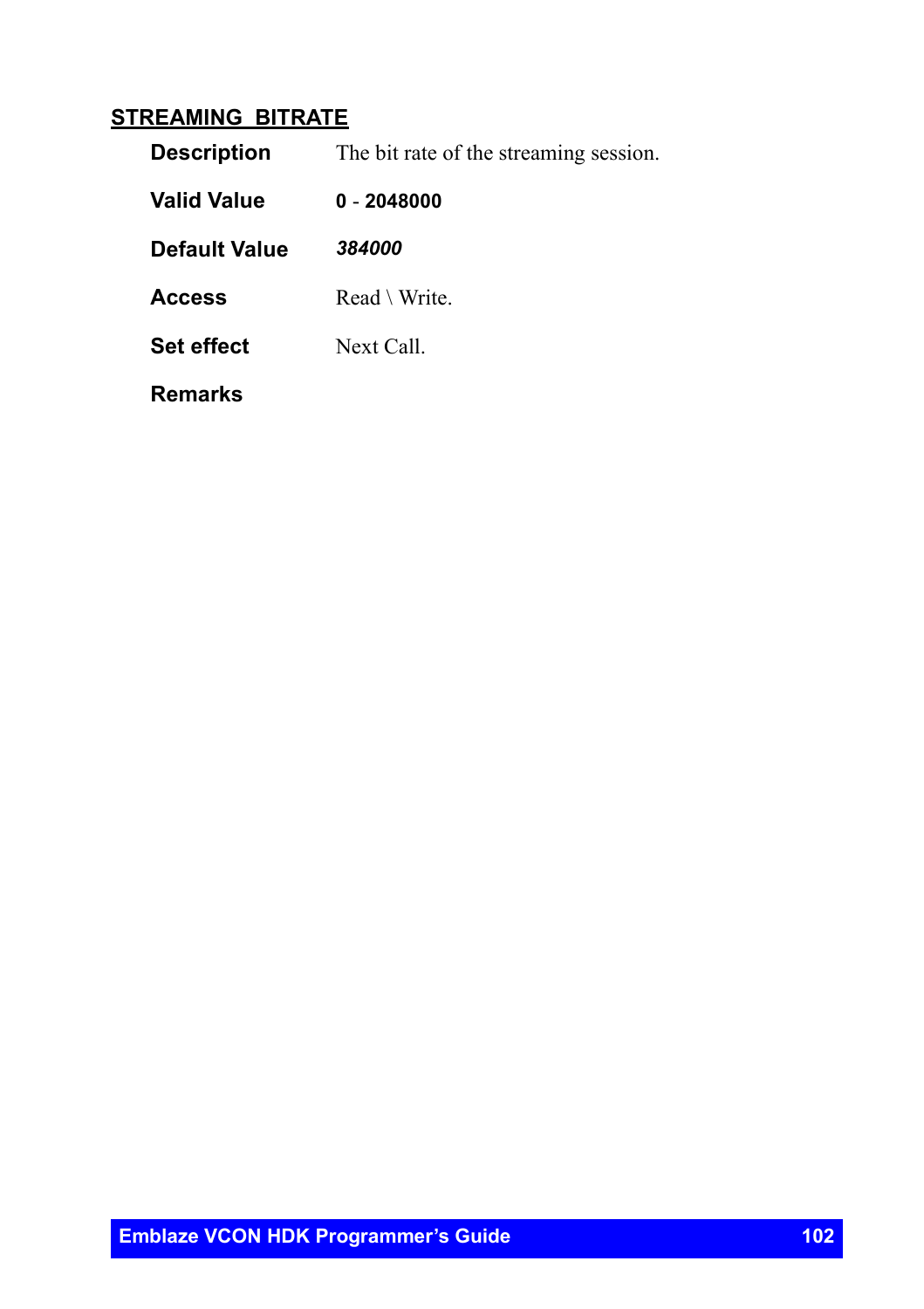### **STREAMING\_TTL**

| <b>Description</b>   | The time-to-live value appended to each multicast<br>streaming packet. |
|----------------------|------------------------------------------------------------------------|
| <b>Valid Value</b>   | $0 - 255$                                                              |
| <b>Default Value</b> | 1                                                                      |
| <b>Access</b>        | $Read \setminus Write$                                                 |
| <b>Set effect</b>    | Next Call.d                                                            |
| Remarks              |                                                                        |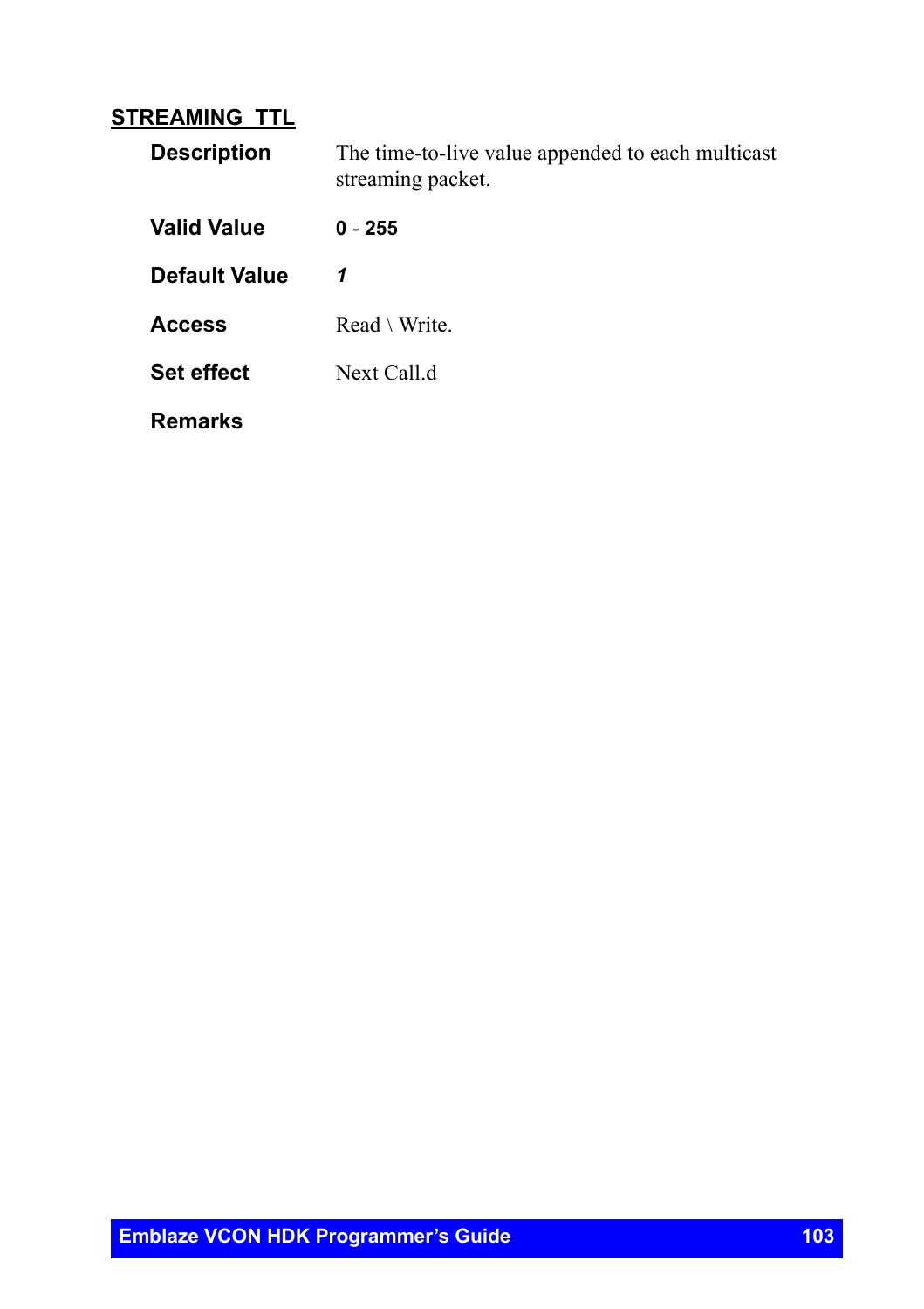#### **STREAMING\_TIMEOUT**

| <b>Description</b>   | Unicast streaming stops automatically if the remote<br>viewer has not requested resume-streaming within this<br>time value. |
|----------------------|-----------------------------------------------------------------------------------------------------------------------------|
| <b>Valid Value</b>   | <i>value</i> $> 0$ (in milliseconds)                                                                                        |
| <b>Default Value</b> | 1800000                                                                                                                     |
| <b>Access</b>        | $Read \setminus Write$                                                                                                      |
| <b>Set effect</b>    | Next Call.                                                                                                                  |
| <b>Remarks</b>       | Relevant to unicast streaming sessions only.                                                                                |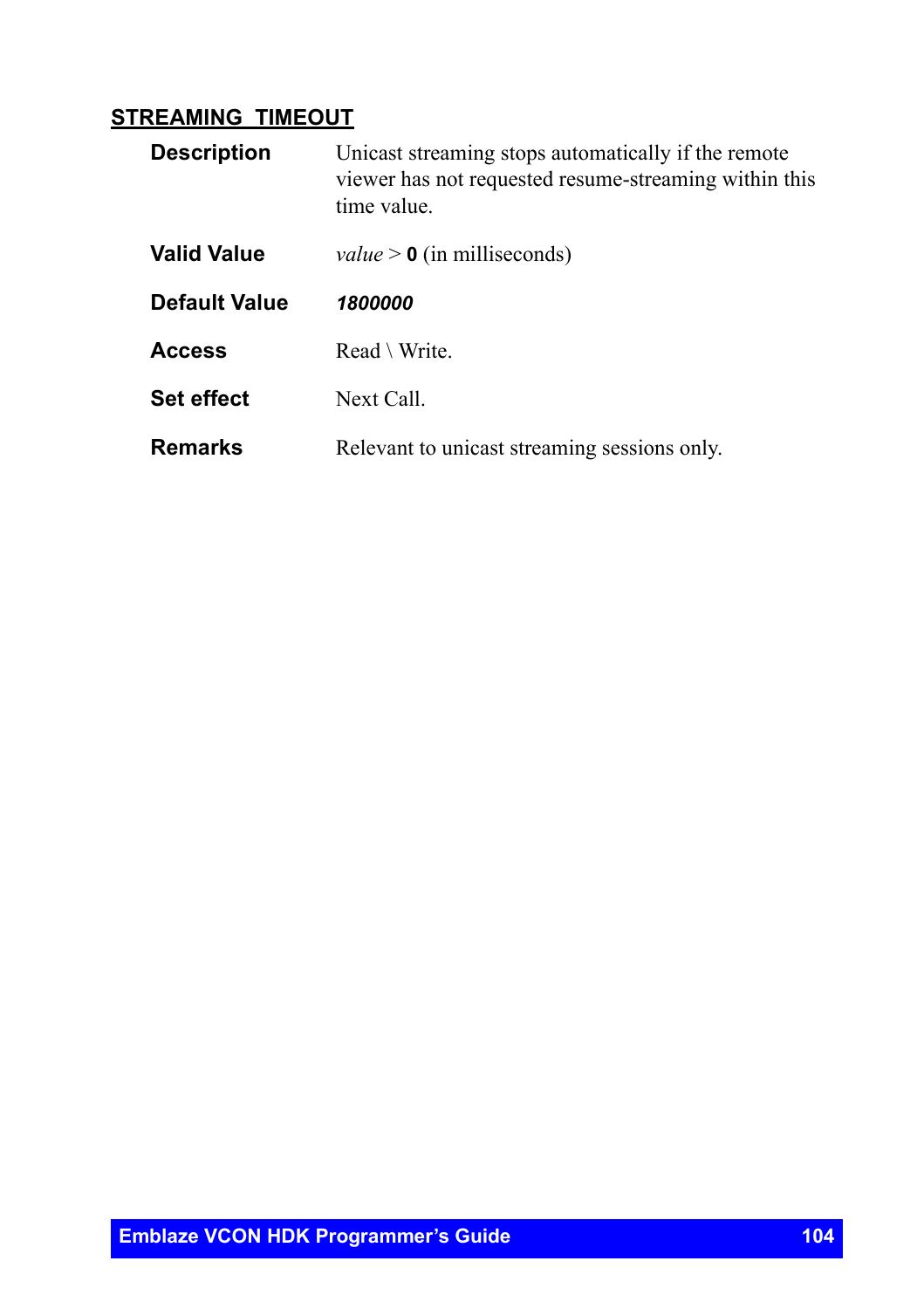### **STREAMING\_ENABLE\_ANNOUNCEMENT**

| <b>Description</b>   | Send SDP announcement for a multicast streaming<br>session. |
|----------------------|-------------------------------------------------------------|
| <b>Valid Value</b>   | ${0 1}$                                                     |
|                      | $0$ –Disable                                                |
|                      | <b>1</b> - Enable                                           |
| <b>Default Value</b> | 1                                                           |
| <b>Access</b>        | $Read \setminus Write$                                      |
| <b>Set effect</b>    | Next Call.                                                  |
| <b>Remarks</b>       |                                                             |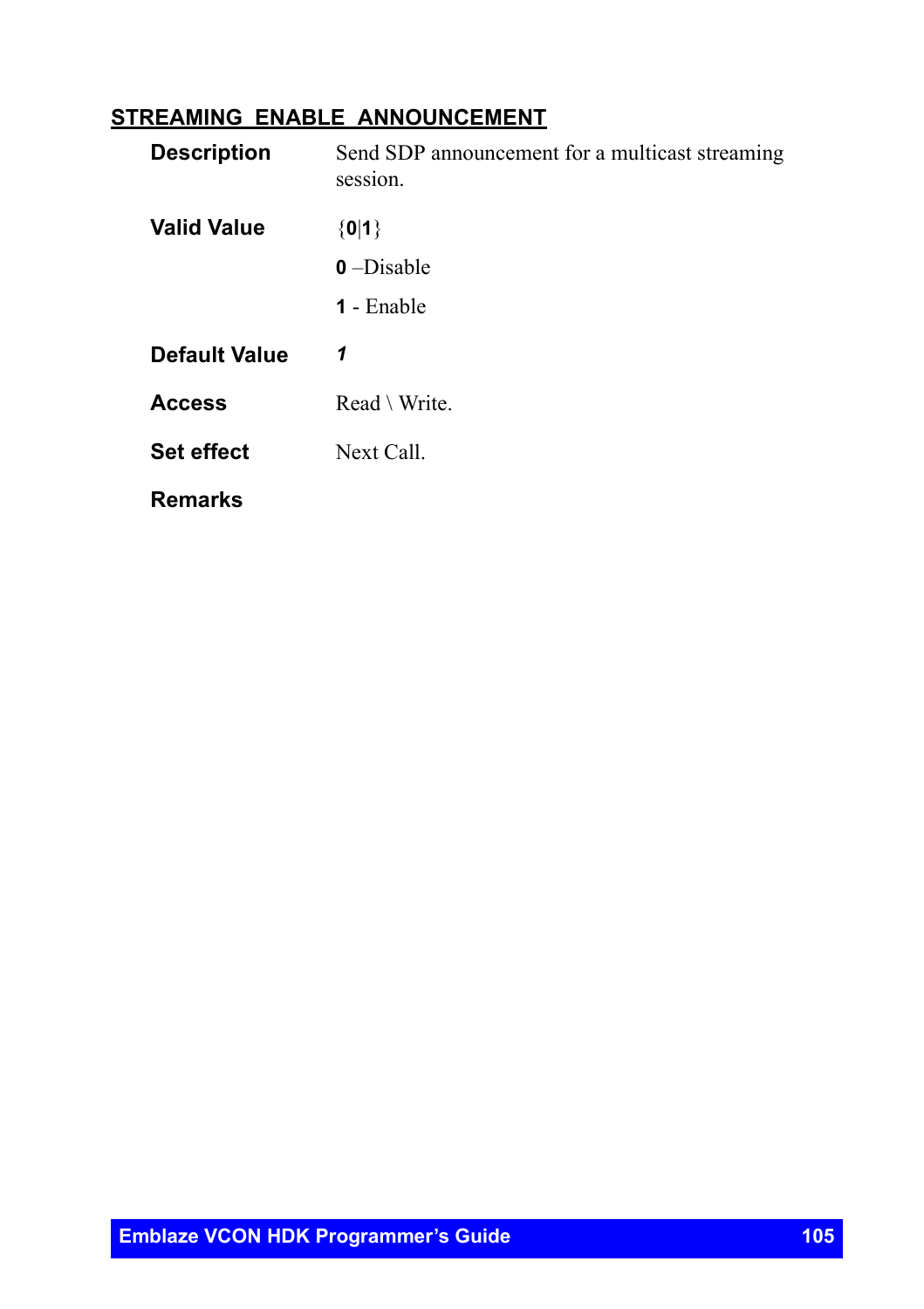## **ETHERNET\_NIC\_STATUS**

| <b>Description</b> | The resulting link speed |
|--------------------|--------------------------|
| Valid Value        | 10HD                     |
|                    | 10FD                     |
|                    | 100HD                    |
|                    | 100FD                    |
| Default Value      | N/A                      |
| Access             | Read only.               |
| <b>Set effect</b>  |                          |
| Remarks            | $HD = Half Duplex$       |
|                    | $FD = Full Duplex$       |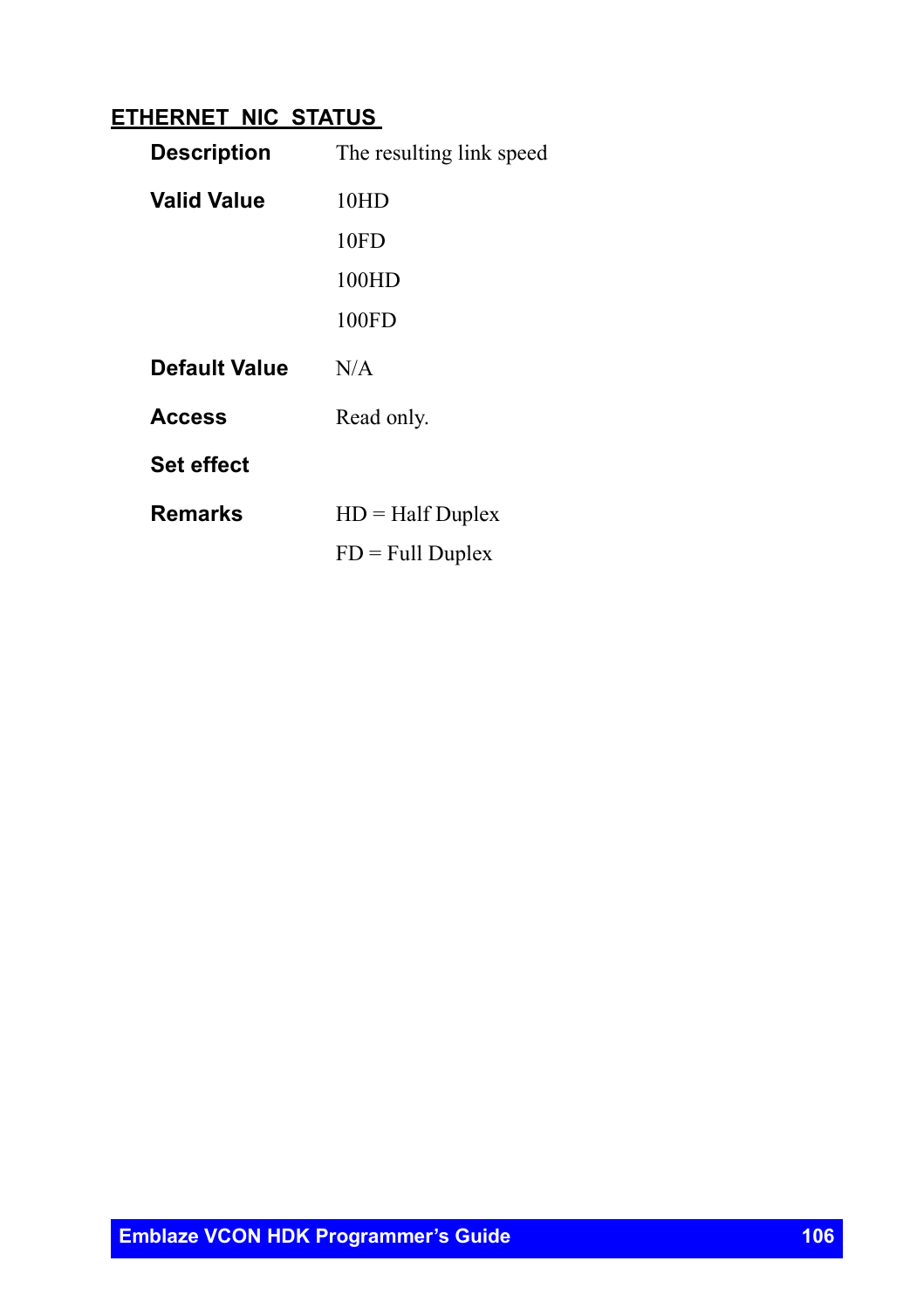### **ETHERNET\_NIC\_SETTINGS**

| <b>Description</b>   | Get the current speed at which the HD is configured to<br>work. |
|----------------------|-----------------------------------------------------------------|
| <b>Valid Value</b>   | 10HD                                                            |
|                      | 10FD                                                            |
|                      | 100HD                                                           |
|                      | 100FD                                                           |
|                      | AUTO - Auto negotiation                                         |
| <b>Default Value</b> | N/A                                                             |
| <b>Access</b>        | Read/write.                                                     |
| <b>Set effect</b>    | Reboot                                                          |
| <b>Remarks</b>       | $HD = Half Duplex$                                              |
|                      | $FD = Full Duplex$                                              |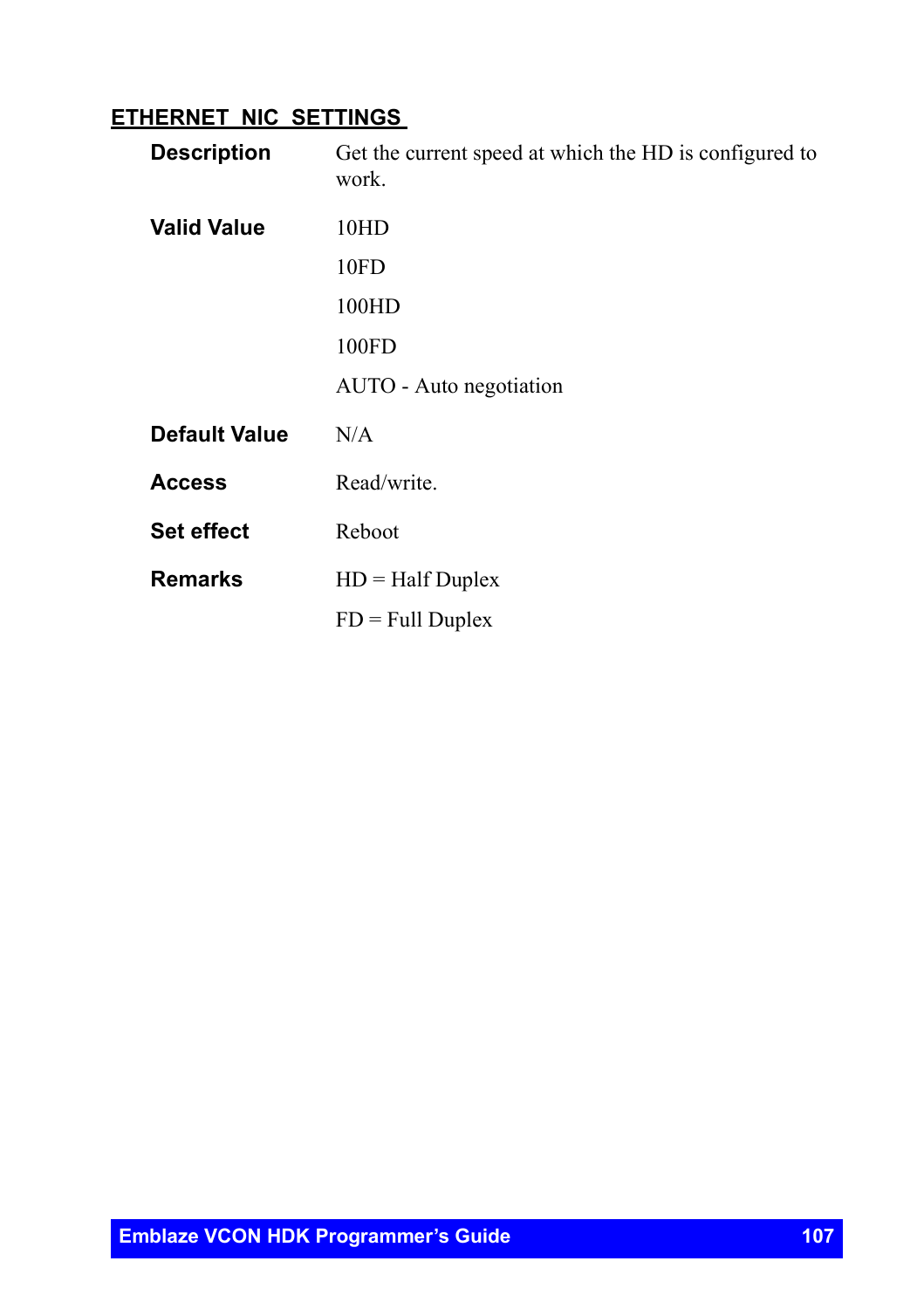## **MAX\_ACTIVE\_CALLS**

| <b>Description</b>   | Get the maximum number of concurrent calls supported. |
|----------------------|-------------------------------------------------------|
| <b>Valid Value</b>   | value > 0                                             |
| <b>Default Value</b> | 3                                                     |
| <b>Access</b>        | Read only.                                            |
| <b>Set effect</b>    | $N/A$ .                                               |
| <b>Remarks</b>       |                                                       |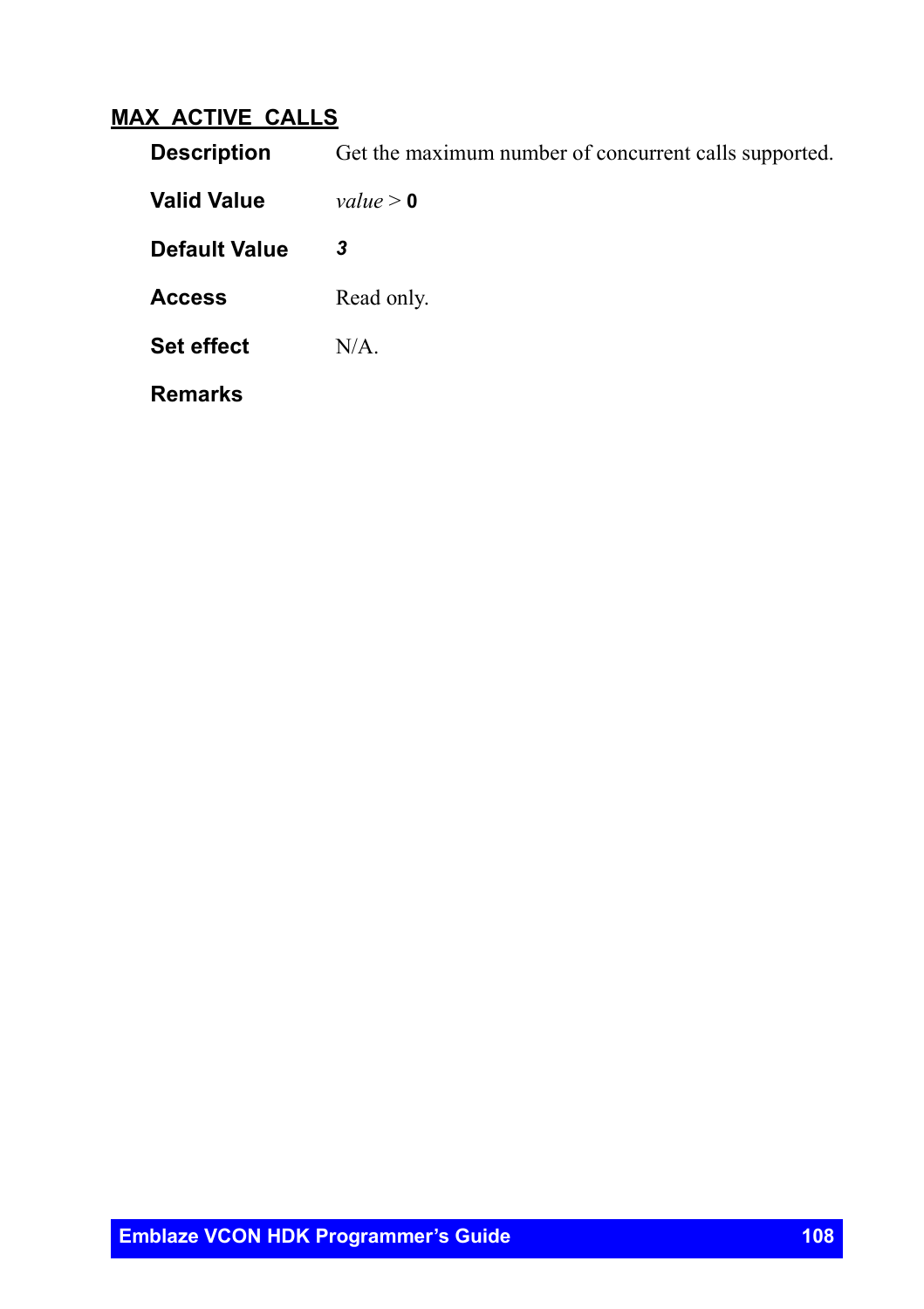#### **ACTIVE\_CALLS**

| <b>Description</b>   | Get the set of active CallIDs.                                                    |
|----------------------|-----------------------------------------------------------------------------------|
| <b>Valid Value</b>   | See Remarks section.                                                              |
| <b>Default Value</b> | NULL.                                                                             |
| <b>Access</b>        | Read only.                                                                        |
| <b>Set effect</b>    | $N/A$ .                                                                           |
| <b>Remarks</b>       | For example:                                                                      |
|                      | If the endpoint is running two active calls with IDs $1 \& 2$ ,<br>the result is: |
|                      | SetParam ACTIVE CALLS                                                             |
|                      | SETPARAM OK 1 2                                                                   |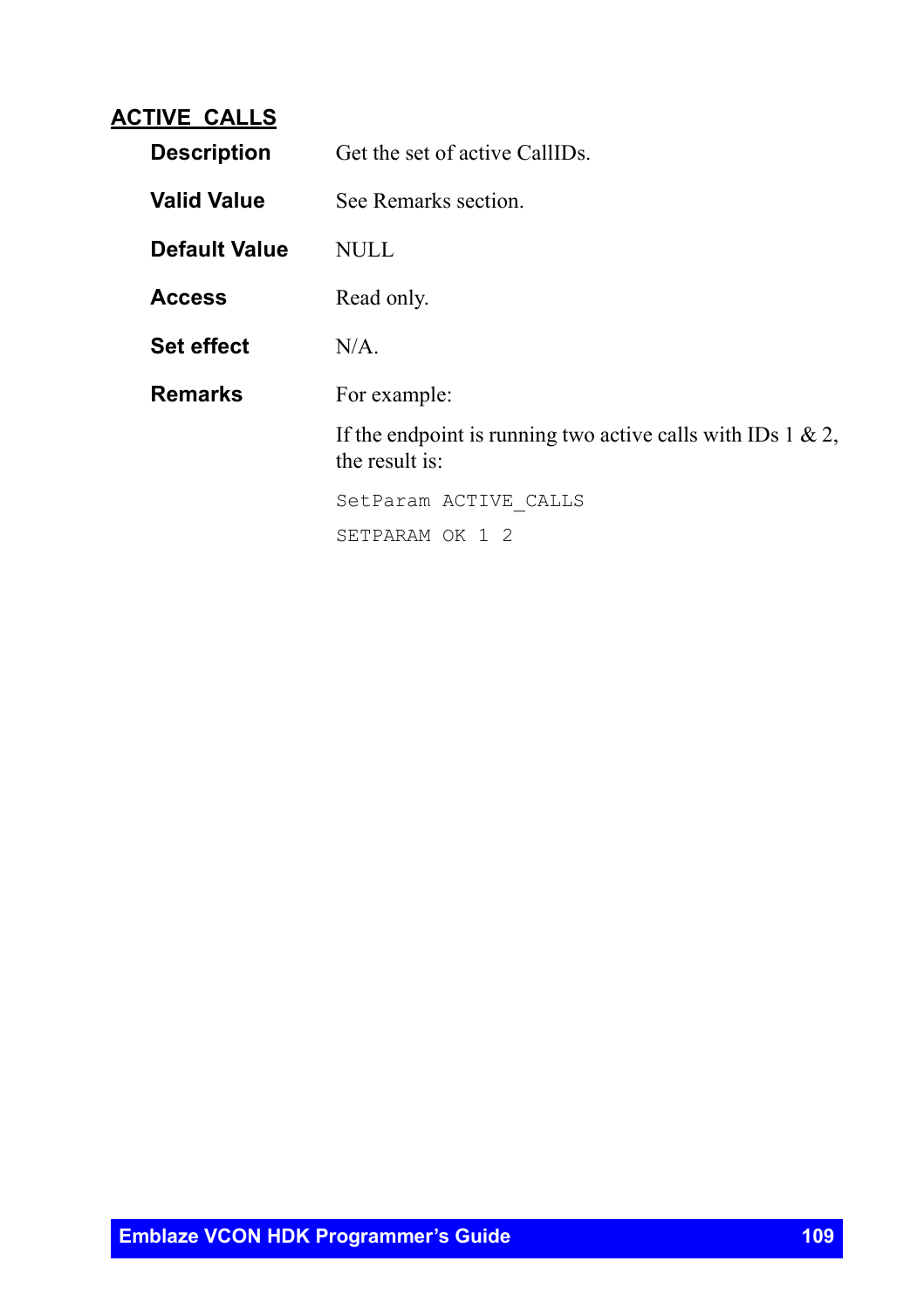#### **FECC\_ALLOWED**

| <b>Description</b>   | Enable remote party to control the local camera. |
|----------------------|--------------------------------------------------|
| <b>Valid Value</b>   | ${0 1}$                                          |
|                      | $0$ –Disable                                     |
|                      | <b>1</b> - Enable                                |
| <b>Default Value</b> | 1                                                |
| <b>Access</b>        | $Read \setminus Write$ .                         |
| <b>Set effect</b>    | Next Call.                                       |
| <b>Remarks</b>       | SetParam FECC ALLOWED 1                          |
|                      | SETPARAM OK                                      |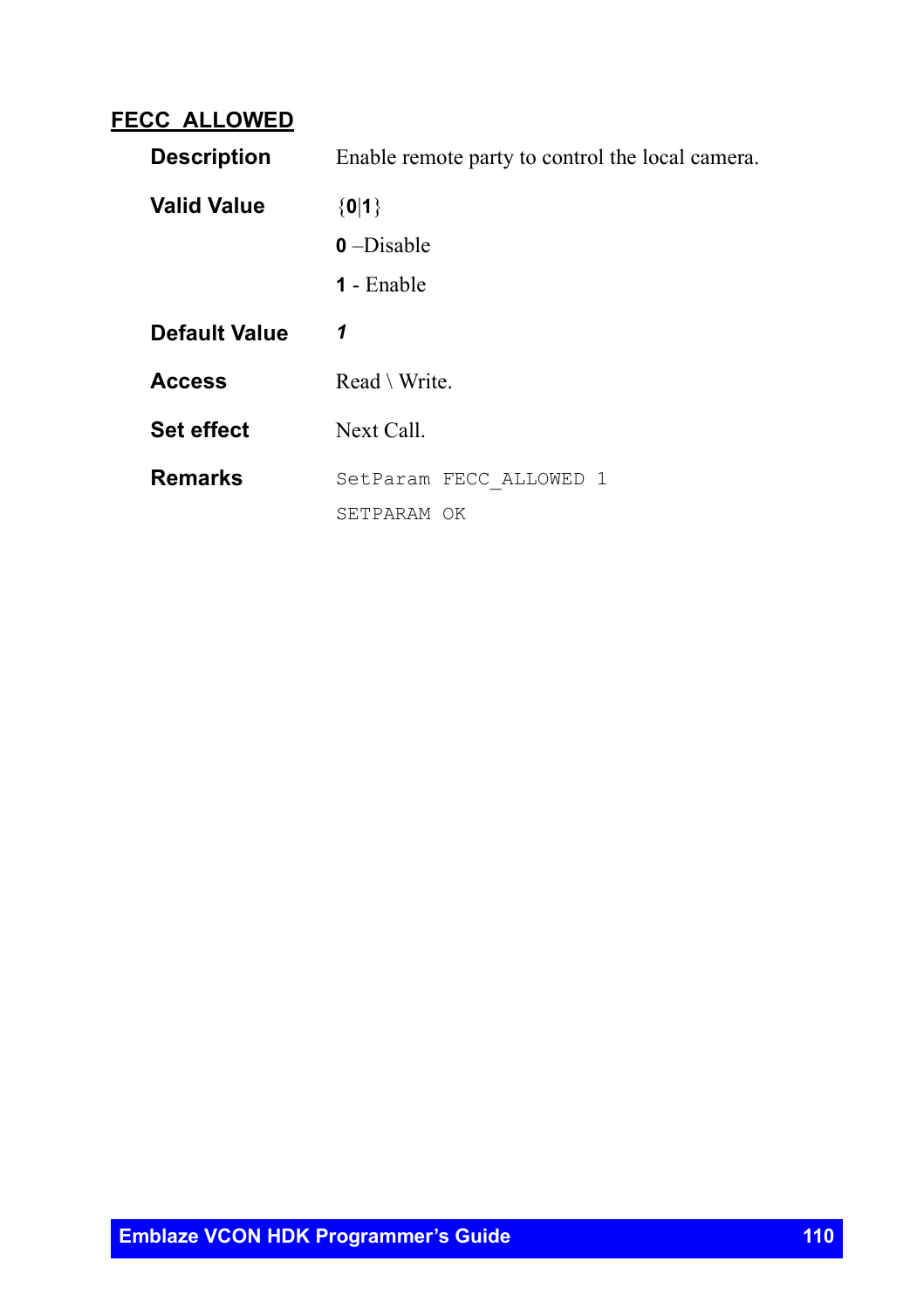#### **ANSWER\_MODE\_P2P**

| <b>Description</b> | Set the point-to-point answer mode |
|--------------------|------------------------------------|
| Valid Value        | <b>MANUAL ANSWER</b>               |
|                    | <b>AUTO ANSWER</b>                 |
|                    | AUTO ANSWER MUTE MIC               |
|                    | <b>AUTO REJECT</b>                 |
| Default Value      | N/A                                |
| <b>Access</b>      | $Read \setminus Write$             |
| <b>Set effect</b>  | Next Call.                         |
| Remarks            |                                    |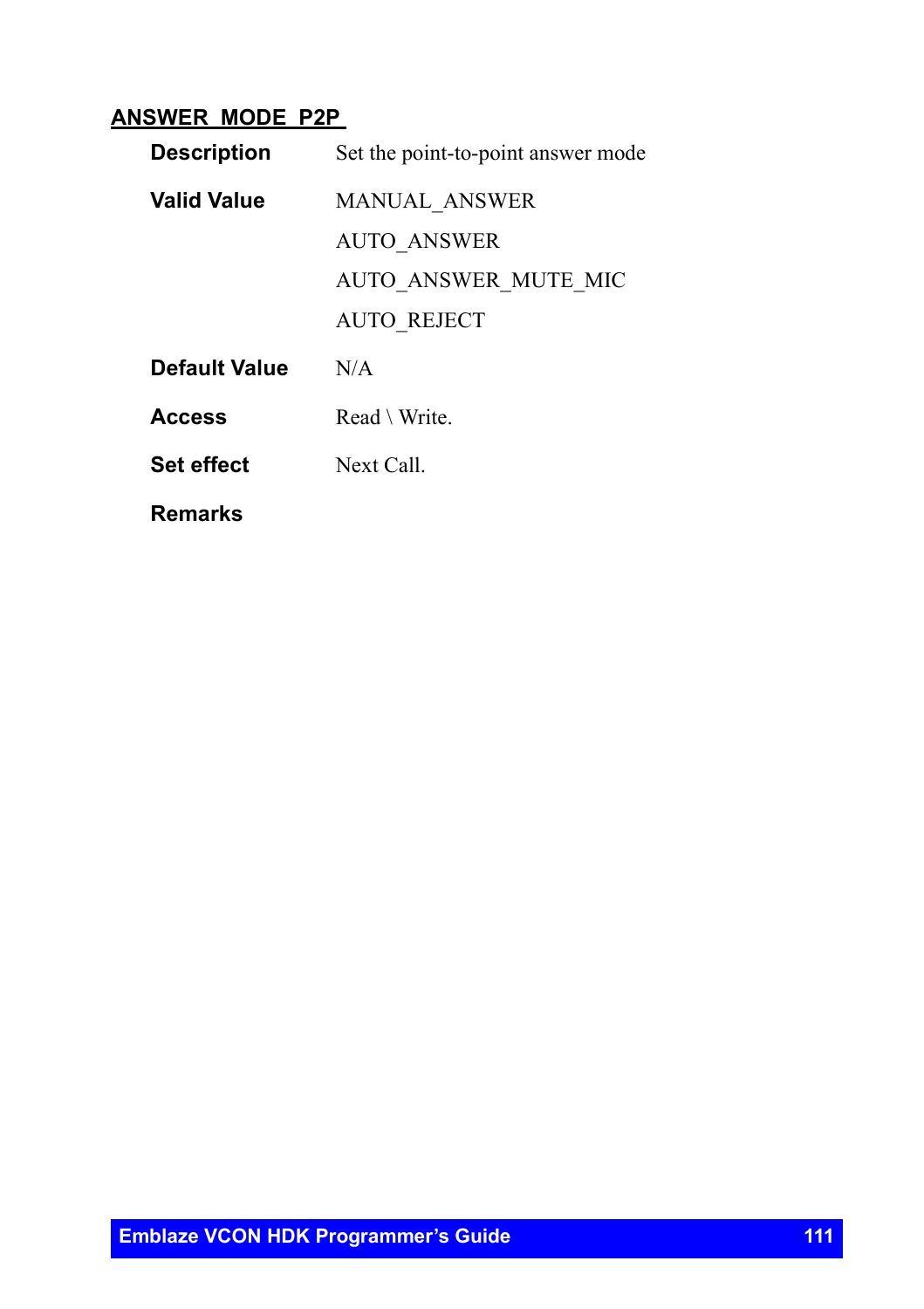#### **ANSWER\_MODE\_MULTIPOINT**

| <b>Description</b> | Set the multipoint answer mode |
|--------------------|--------------------------------|
| <b>Valid Value</b> | MANUAL ANSWER                  |
|                    | <b>AUTO ANSWER</b>             |
|                    | AUTO REJECT                    |
| Default Value      | N/A                            |
| <b>Access</b>      | $Read \setminus Write$         |
| <b>Set effect</b>  | Next Call.                     |
| Remarks            |                                |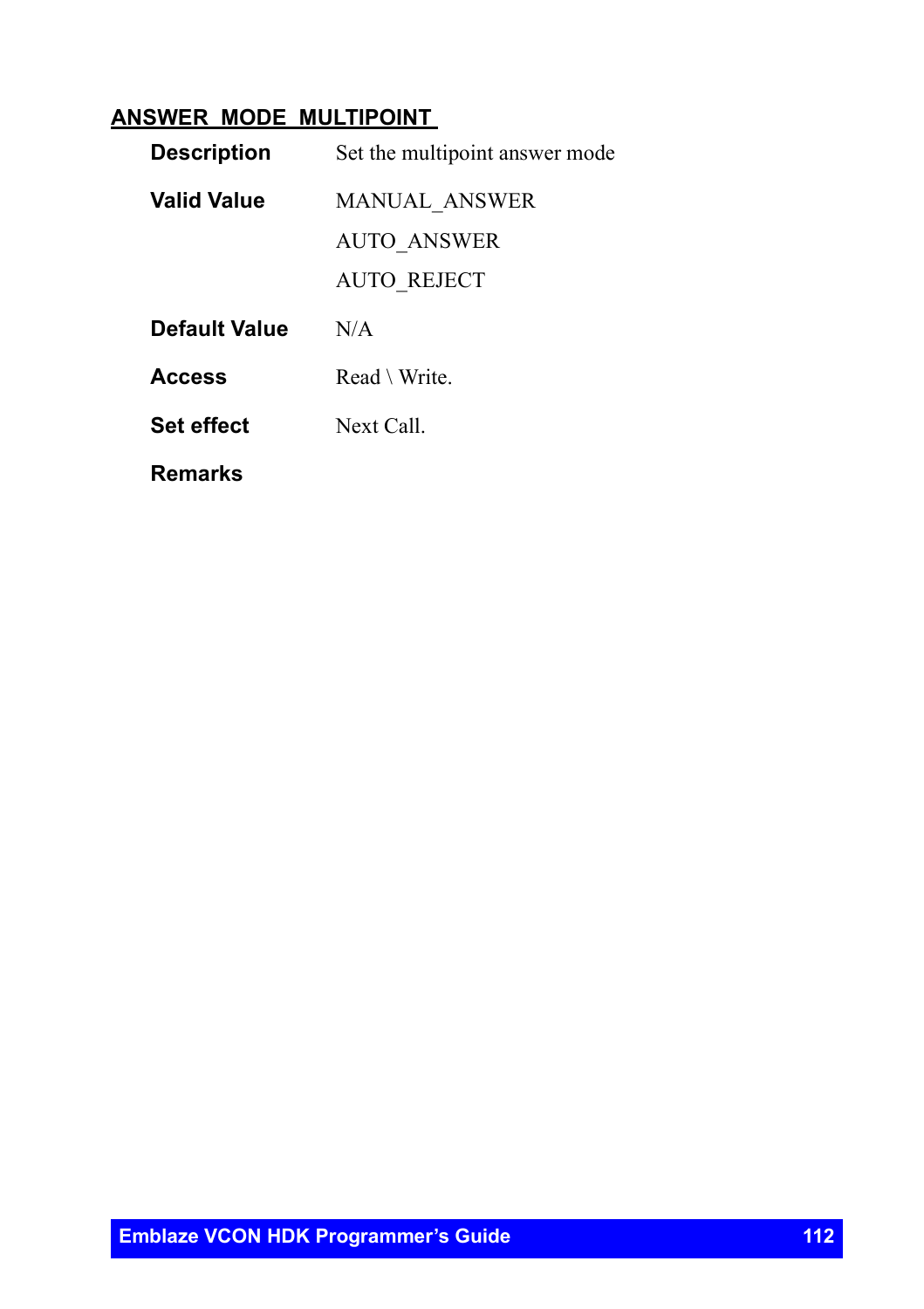### **BAN\_OUTGOING\_CALLS**

| <b>Description</b> | Prevent the user from making outgoing calls. |
|--------------------|----------------------------------------------|
| <b>Valid Value</b> | ${0 1}$                                      |
|                    | <b>0</b> - Disable                           |
|                    | <b>1</b> - Enable                            |
| Default Value      | N/A                                          |
| <b>Access</b>      | Read/write.                                  |
| <b>Set effect</b>  | Next call.                                   |
| <b>Remarks</b>     |                                              |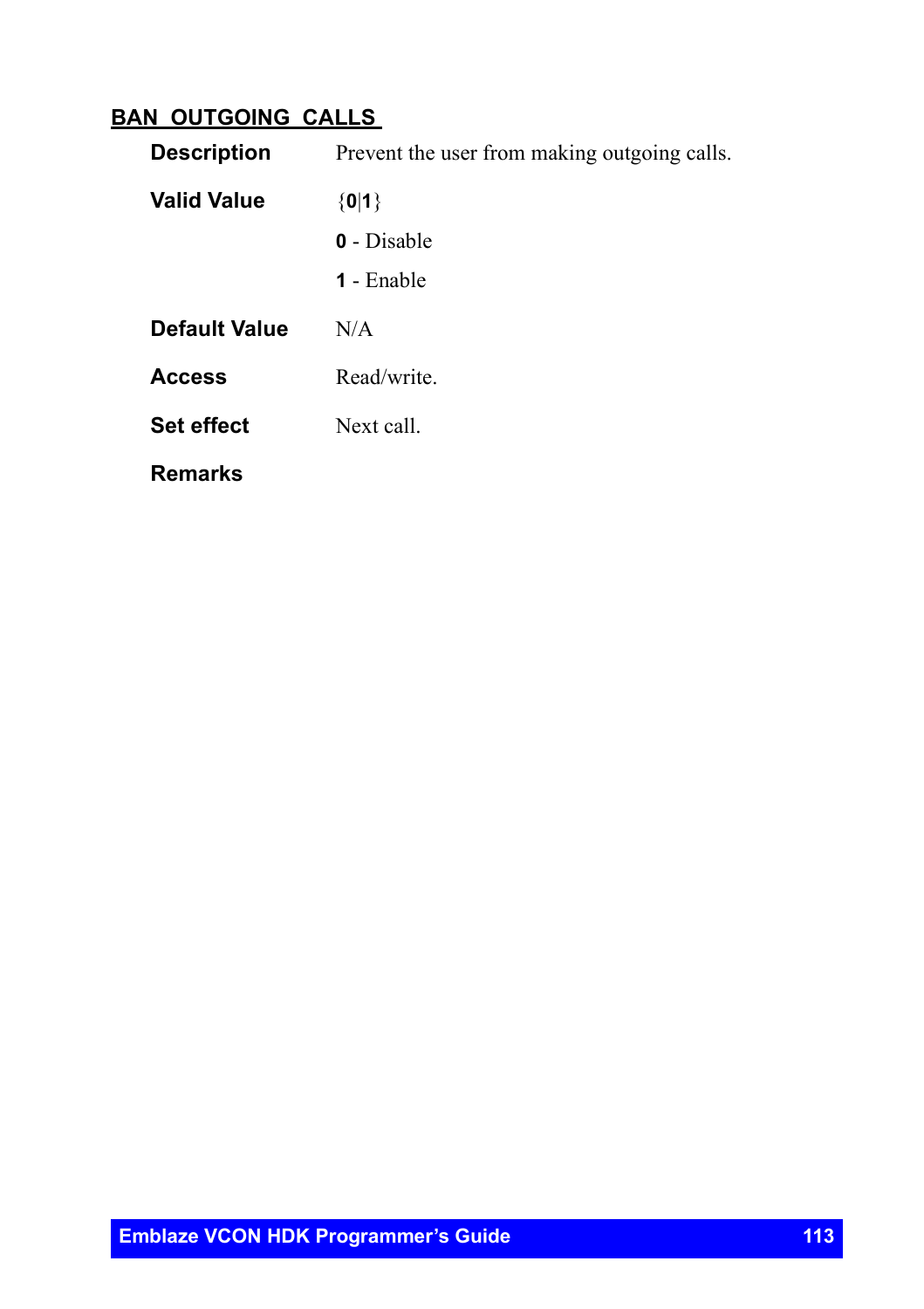#### **CRYPTO\_ALGORITHM**

| <b>Description</b> | Set the crypto algorithm for the next call.                                                                                 |
|--------------------|-----------------------------------------------------------------------------------------------------------------------------|
| <b>Valid Value</b> | {NONE  AUTO  AES}                                                                                                           |
|                    | <b>NONE</b> - HD will operate in clear mode.                                                                                |
|                    | <b>AUTO</b> - HD will try to establish an encrypted call using<br>AES. If unsuccessful, the call will not be encrypted.     |
|                    | <b>AES</b> - HD will try to establish an encrypted call using<br>AES. If unsuccessful, the call connection will disconnect. |
| Default Value      | N/A                                                                                                                         |
| <b>Access</b>      | Read/write.                                                                                                                 |
| <b>Set effect</b>  | Next call.                                                                                                                  |
| <b>Remarks</b>     |                                                                                                                             |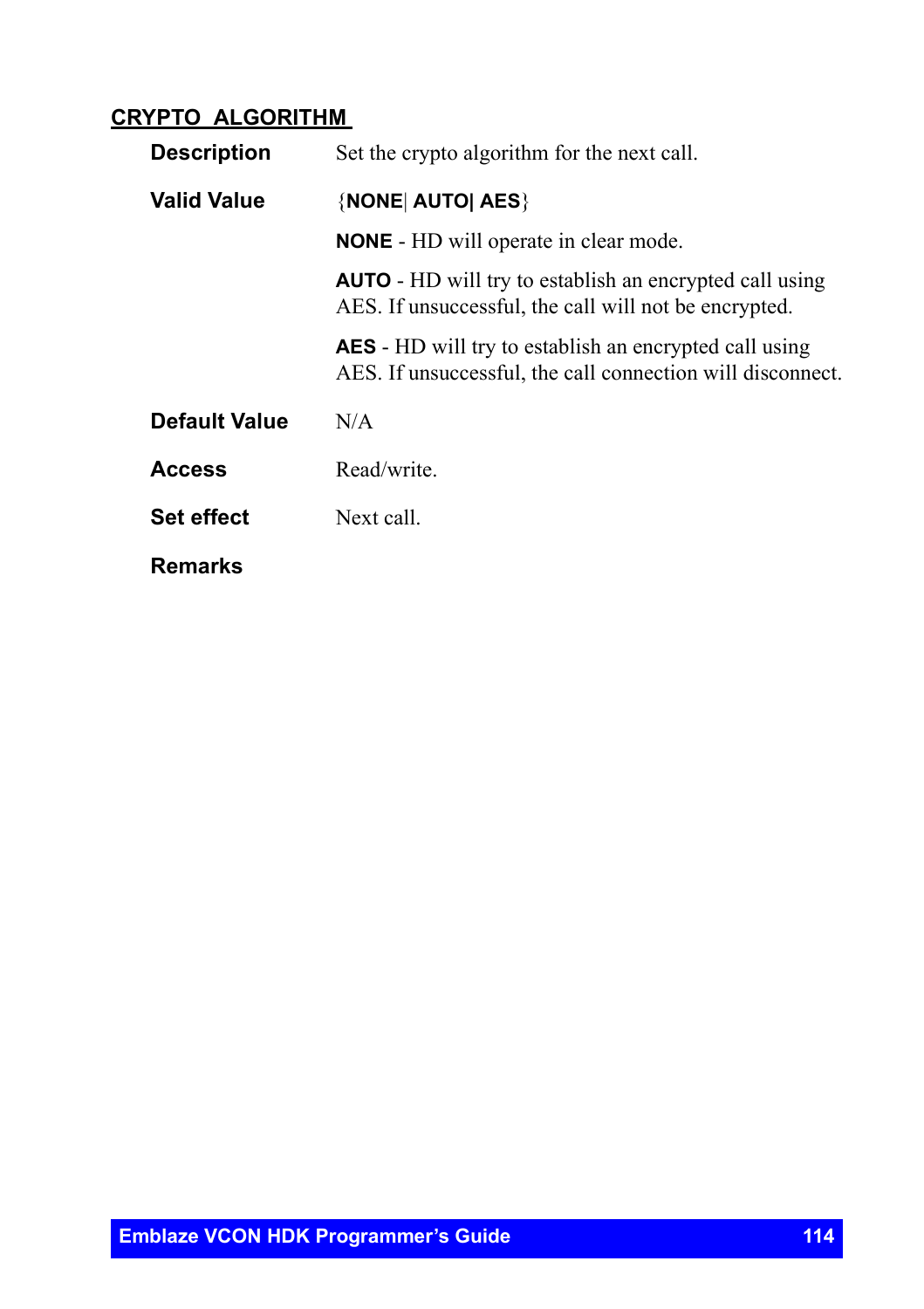### **SetParam**

| <b>Description</b> | Edit the value of a LAN configuration parameter.                                                       |
|--------------------|--------------------------------------------------------------------------------------------------------|
| Format             | GetParam < <i>LANParameter&gt;</i> < <i>Value&gt;</i>                                                  |
| <b>Parameters</b>  | <b>LANParameter</b> – The name of the LAN parameter to<br>edit.                                        |
|                    | <b>Value</b> – The new value                                                                           |
| Return             | <b>OK</b> on success together with the expected result and an<br>indication of when the effect occurs. |
|                    | <b>ERROR</b> on error together with an error code.                                                     |
| <b>Example</b>     | SetParam IP ADDRESS 10.0.11.25<br>SETPARAM OK EFFECT REBOOT                                            |
| <b>Remarks</b>     | To retrieve all the LAN parameters, type <b>SetParam</b> .                                             |
|                    | For a list of LAN parameters, see "GetParam" on<br>page 60.                                            |
|                    | NULL string represents a null value.                                                                   |
|                    | Supported Effects:                                                                                     |
|                    | EFFECT NONE — No change was made.                                                                      |
|                    | EFFECT IMMEDIATE — Effect occurs immediately.                                                          |
|                    | EFFECT NEXT CALL — Effect occurs during the next<br>call.                                              |
|                    | EFFECT_REBOOT — Effect occurs after the computer<br>restarts.                                          |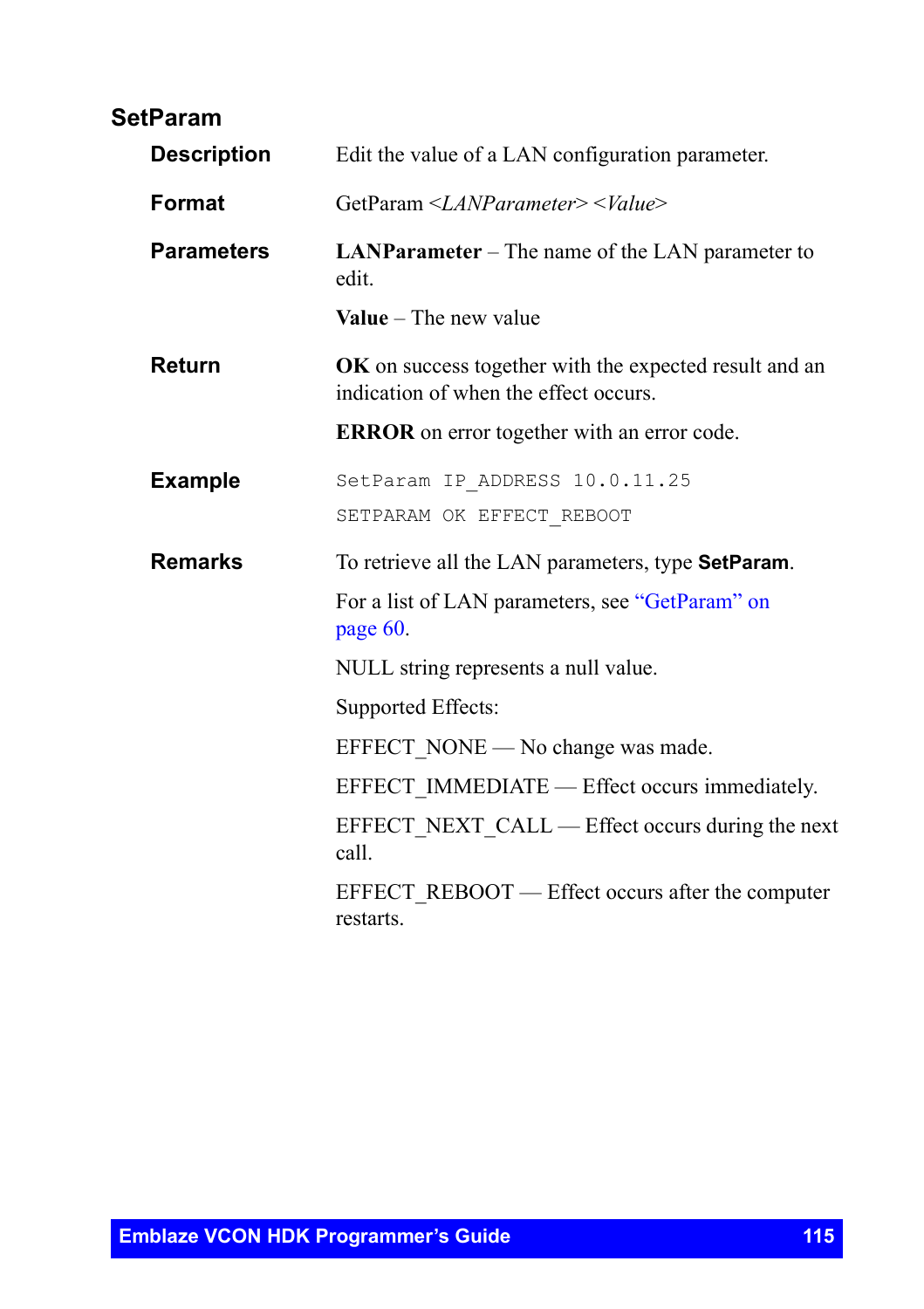| <b>ServerEvents</b> |                                                        |
|---------------------|--------------------------------------------------------|
| <b>Description</b>  | Start or stop sending server event to the console.     |
| Format              | ServerEvents [IsEnable=1]                              |
| <b>Parameters</b>   | IsEnable – $\{0 1\}$                                   |
|                     | <b>0</b> - Stop sending server events to the console.  |
|                     | <b>1</b> - Start sending server events to the console. |
| <b>Return</b>       | OK on success.                                         |
|                     | <b>ERROR</b> on error together with an error code.     |
| <b>Example</b>      | ServerEvents <sub>1</sub>                              |
|                     | SERVEREVENTS OK                                        |
| <b>Remarks</b>      | Supported server events:                               |
|                     | <b>EVENT SERVER DATA CHANGED <action></action></b>     |
|                     | EVENT SERVER COMMAND <command/>                        |
|                     | EVENT SERVER STATE CHANGED <newstate></newstate>       |
|                     |                                                        |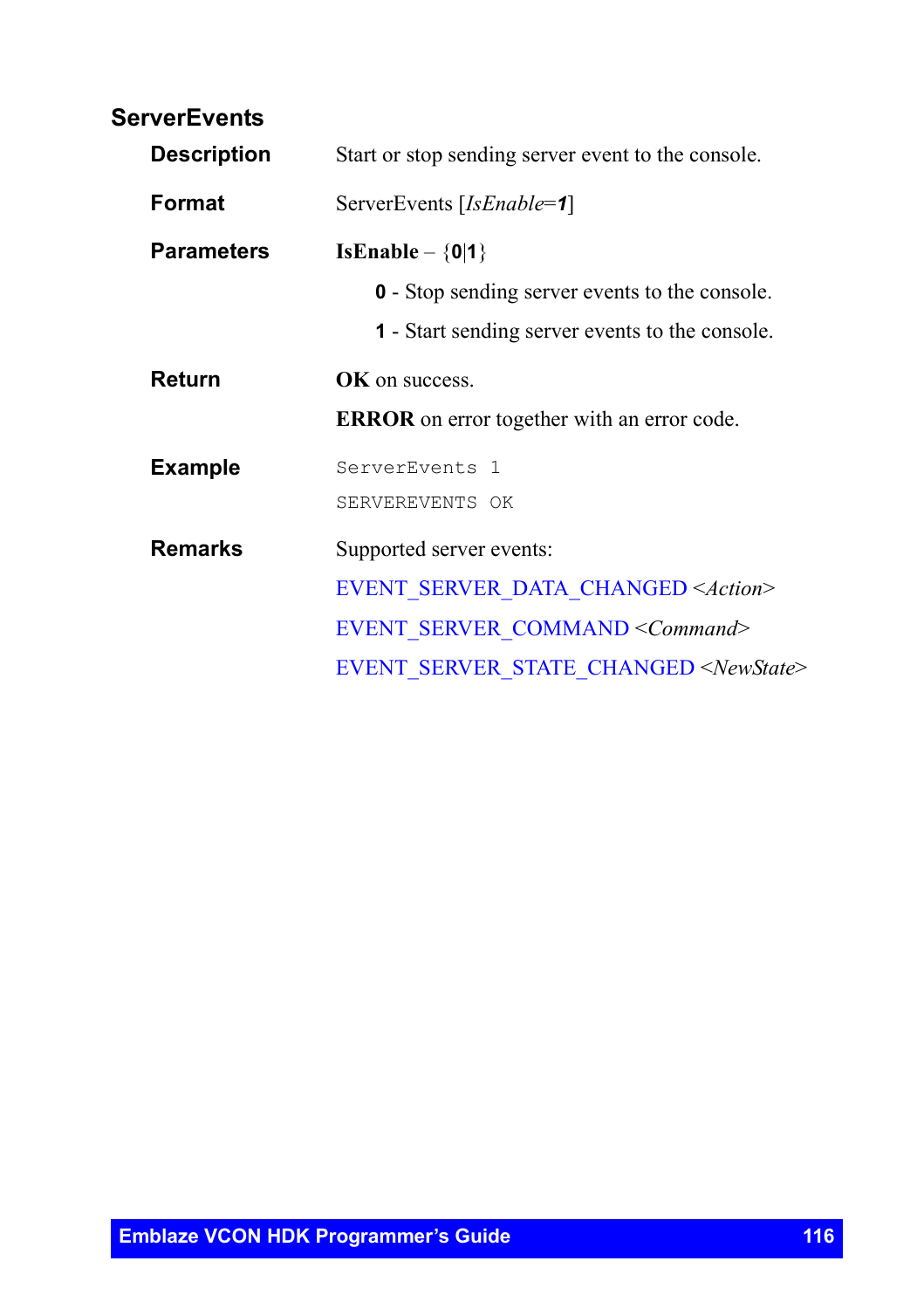### **GatekeeperEvents**

| <b>Description</b> | Start or stop sending gate keeper event to the console.        |
|--------------------|----------------------------------------------------------------|
| Format             | GatekeeperEvents [IsEnable=1]                                  |
| <b>Parameters</b>  | IsEnable $-\{0 1\}$                                            |
|                    | <b>0</b> - Stop sending gate keeper events to the console.     |
|                    | <b>1</b> - Start sending gate keeper events to the console.    |
| Return             | <b>OK</b> on success                                           |
|                    | <b>ERROR</b> on error together with an error code.             |
| <b>Example</b>     | GatekeeperEvents 1                                             |
|                    | GATEKEEPEREVENTS OK                                            |
| <b>Remarks</b>     | Gatekeeper supported events:                                   |
|                    | EVENT GATEKEEPER STATE CHANGED<br>$\langle$ NewState $\rangle$ |
|                    |                                                                |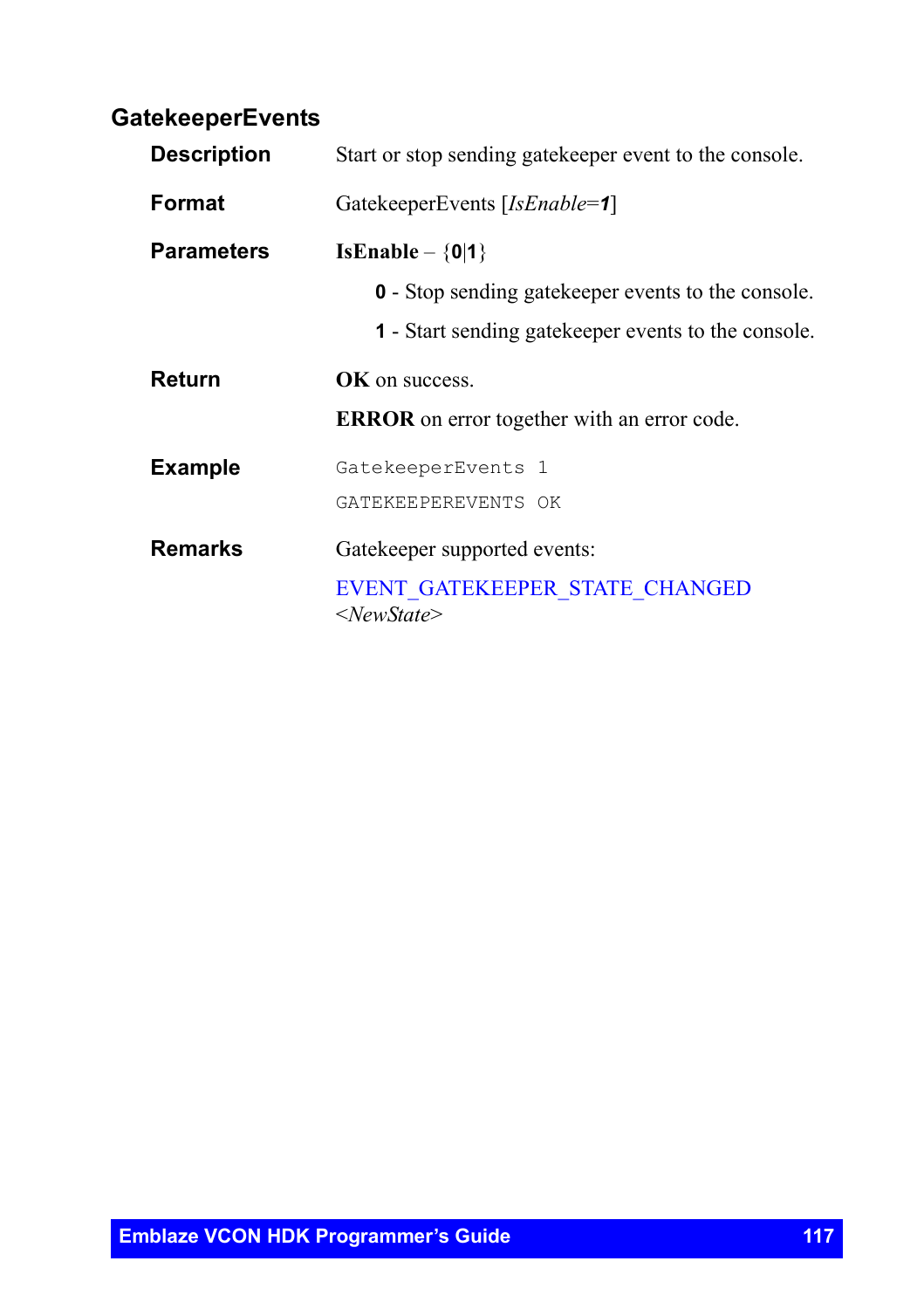# *3.3 Streaming Commands*

### **StreamingStart**

| <b>Description</b> | Start a new streaming session.                                                                                                                      |
|--------------------|-----------------------------------------------------------------------------------------------------------------------------------------------------|
| Format             | StreamingStart [RemoteAddress=""]                                                                                                                   |
| <b>Parameters</b>  | <b>RemoteAddress</b> – The IP address to where to send the<br>media.                                                                                |
| Return             | <b>OK</b> on success together with a SessionID.                                                                                                     |
|                    | <b>ERROR</b> on error together with an error code.                                                                                                  |
| <b>Example</b>     | StreamingStart                                                                                                                                      |
|                    | STREAMINGSTART OK 0                                                                                                                                 |
| <b>Remarks</b>     | When the RemoteAddress is NULL a multicast<br>$\mathbf{1}_{\cdot}$<br>session will be created.                                                      |
|                    | If the value is a valid IP a unicast streaming session<br>2<br>will be created.                                                                     |
|                    | There may be only one Multicast session. For the<br>3.<br>maximum number of permitted unicast sessions, see<br>the applicable HD device data sheet. |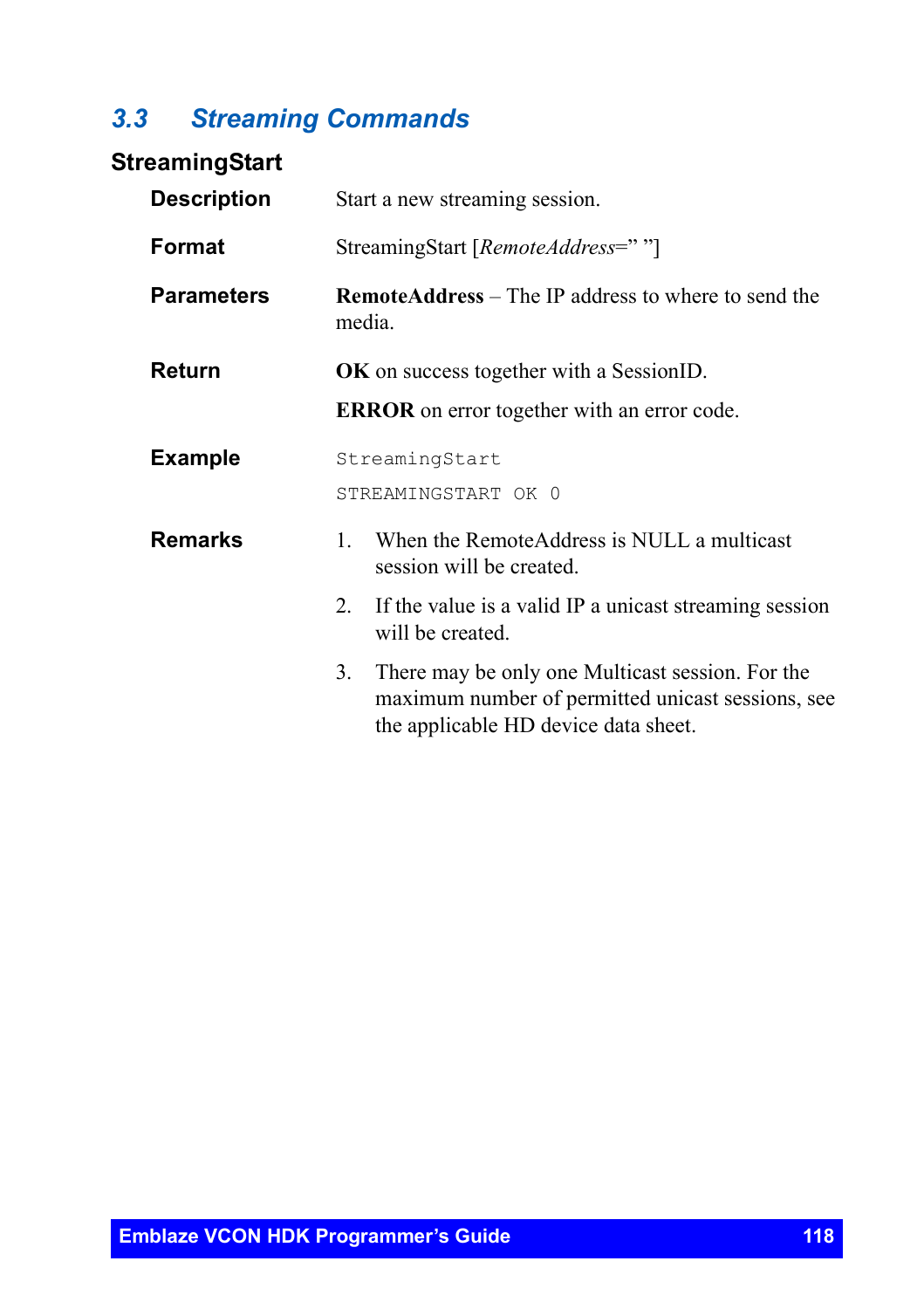### **StreamingStop**

| <b>Description</b> | End an active streaming session.                   |
|--------------------|----------------------------------------------------|
| <b>Format</b>      | $StreamingStop <$ SessionID>                       |
| <b>Parameters</b>  | <b>SessionID</b> – The ID of the session to stop.  |
| Return             | <b>OK</b> on success                               |
|                    | <b>ERROR</b> on error together with an error code. |
| <b>Example</b>     | StreamingStop 1                                    |
|                    | STREAMINGSTOP OK                                   |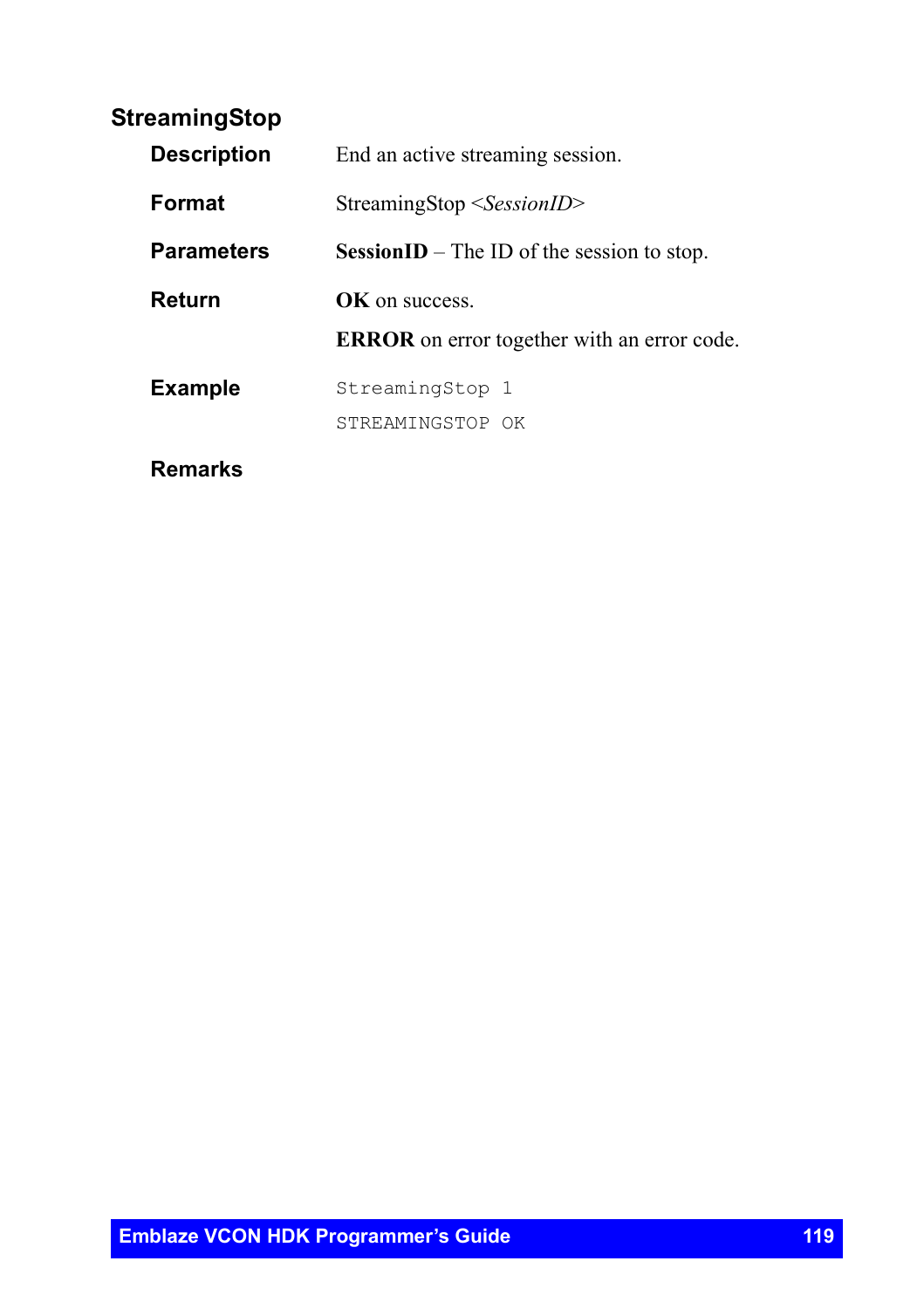### **StreamingResume**

| <b>Description</b> | Resume an active streaming session.                                                                                                                                                                                                       |
|--------------------|-------------------------------------------------------------------------------------------------------------------------------------------------------------------------------------------------------------------------------------------|
| Format             | StreamingResume <sessionid></sessionid>                                                                                                                                                                                                   |
| <b>Parameters</b>  | Session $ID$ – The ID of the streaming session.                                                                                                                                                                                           |
| Return             | <b>OK</b> on success together with a new resume timeout.<br><b>ERROR</b> on error together with an error code.                                                                                                                            |
| <b>Example</b>     | StreamingResume 1<br>STREAMINGRESUME OK 180000                                                                                                                                                                                            |
| <b>Remarks</b>     | Unicast streaming session has a watchdog mechanism.<br>Users must call this function periodically at intervals<br>smaller than the interval returned by this command;<br>otherwise, the unicast session shall be terminated by the<br>HD. |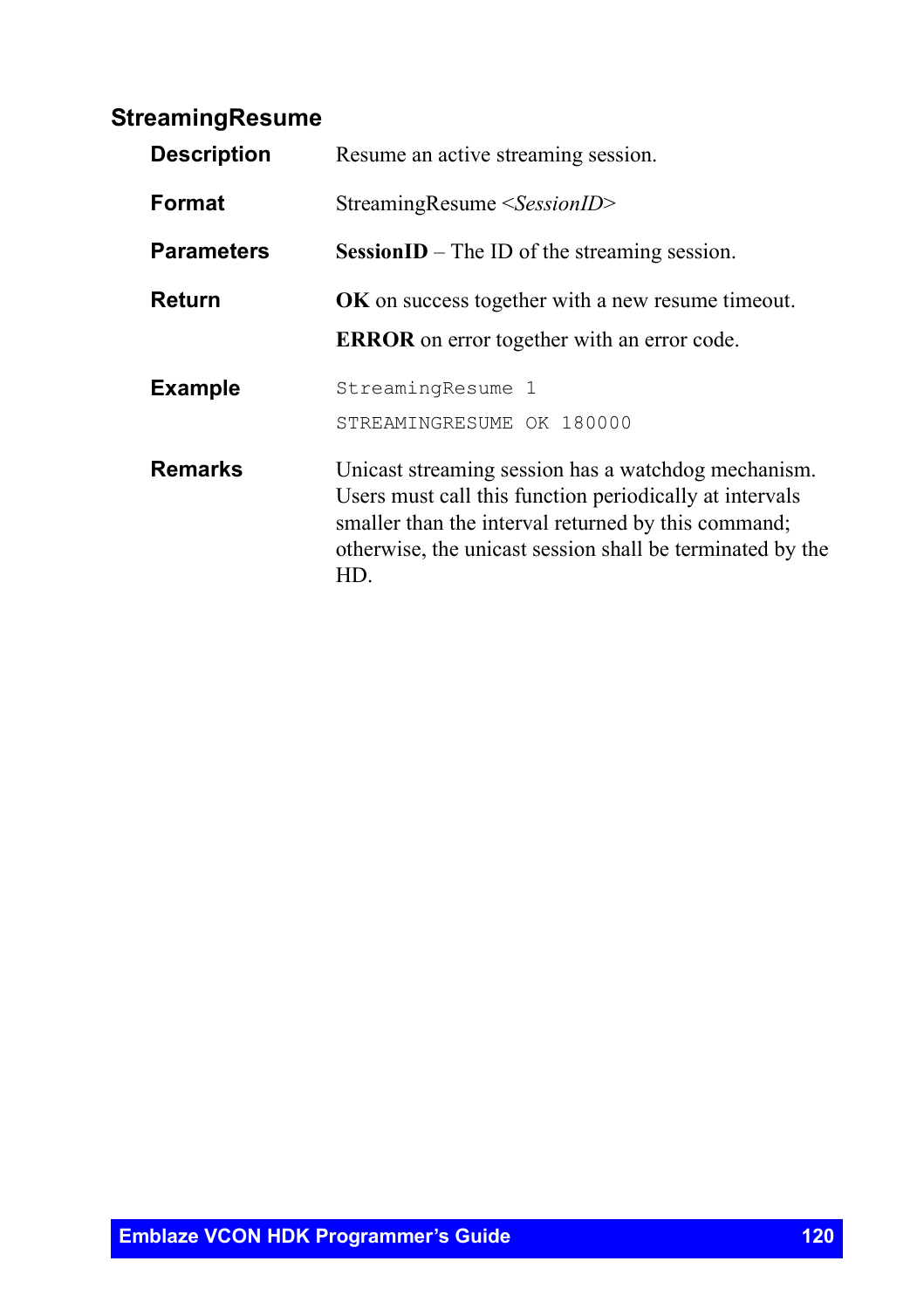### **StreamingEvents**

| <b>Description</b> | Start or stop sending streaming event to the console.                                   |
|--------------------|-----------------------------------------------------------------------------------------|
| Format             | StreamingEvents [IsEnable=1]                                                            |
| <b>Parameters</b>  | IsEnable $-$ {0 1}                                                                      |
|                    | <b>0</b> - Stop sending streaming event to the console.                                 |
|                    | <b>1</b> - Start sending streaming event to the console.                                |
| Return             | OK on success.                                                                          |
|                    | <b>ERROR</b> on error together with an error code.                                      |
| <b>Example</b>     | StreamingEvents 1                                                                       |
|                    | STREAMINGEVENTS OK                                                                      |
| <b>Remarks</b>     | Streaming supported events:                                                             |
|                    | EVENT STREAMING STARTED <sessionid><br/><math>\leq</math>IsFirstSession&gt;</sessionid> |
|                    | EVENT STREAMING STOPPED <sessionid><br/><math>\leq</math>IsLastSession&gt;</sessionid>  |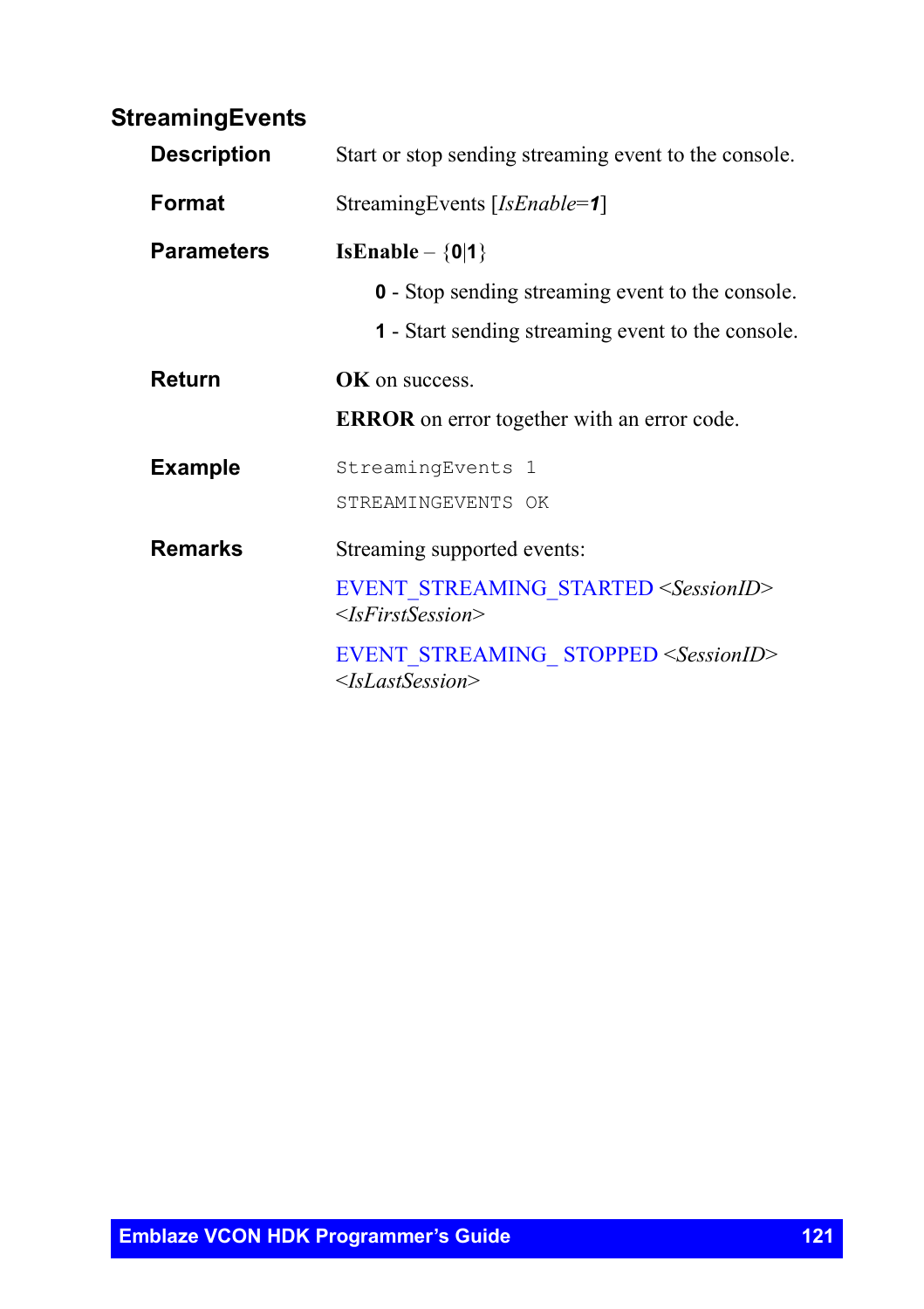## *3.4 Interactive Multicast Commands*

### **MulticastSendPassword**

| <b>Description</b> | Send the multicast password to the multicast chair.                                                                             |
|--------------------|---------------------------------------------------------------------------------------------------------------------------------|
| Format             | MulticastSendPassword [CallID=0] <password></password>                                                                          |
| <b>Parameters</b>  | <b>CallID</b> – The ID of the call.                                                                                             |
|                    | <b>Password</b> – The session's password.                                                                                       |
| Return             | <b>OK</b> on success                                                                                                            |
|                    | <b>ERROR</b> on error together with an error code.                                                                              |
| <b>Example</b>     | MulticastSendPassword 0 1234                                                                                                    |
|                    | MULTICASTSENDPASSWORD OK                                                                                                        |
| <b>Remarks</b>     | This function is the required response to the<br>EVENT MULTICAST PASSWORD REQUESTED<br>event received from the multicast chair. |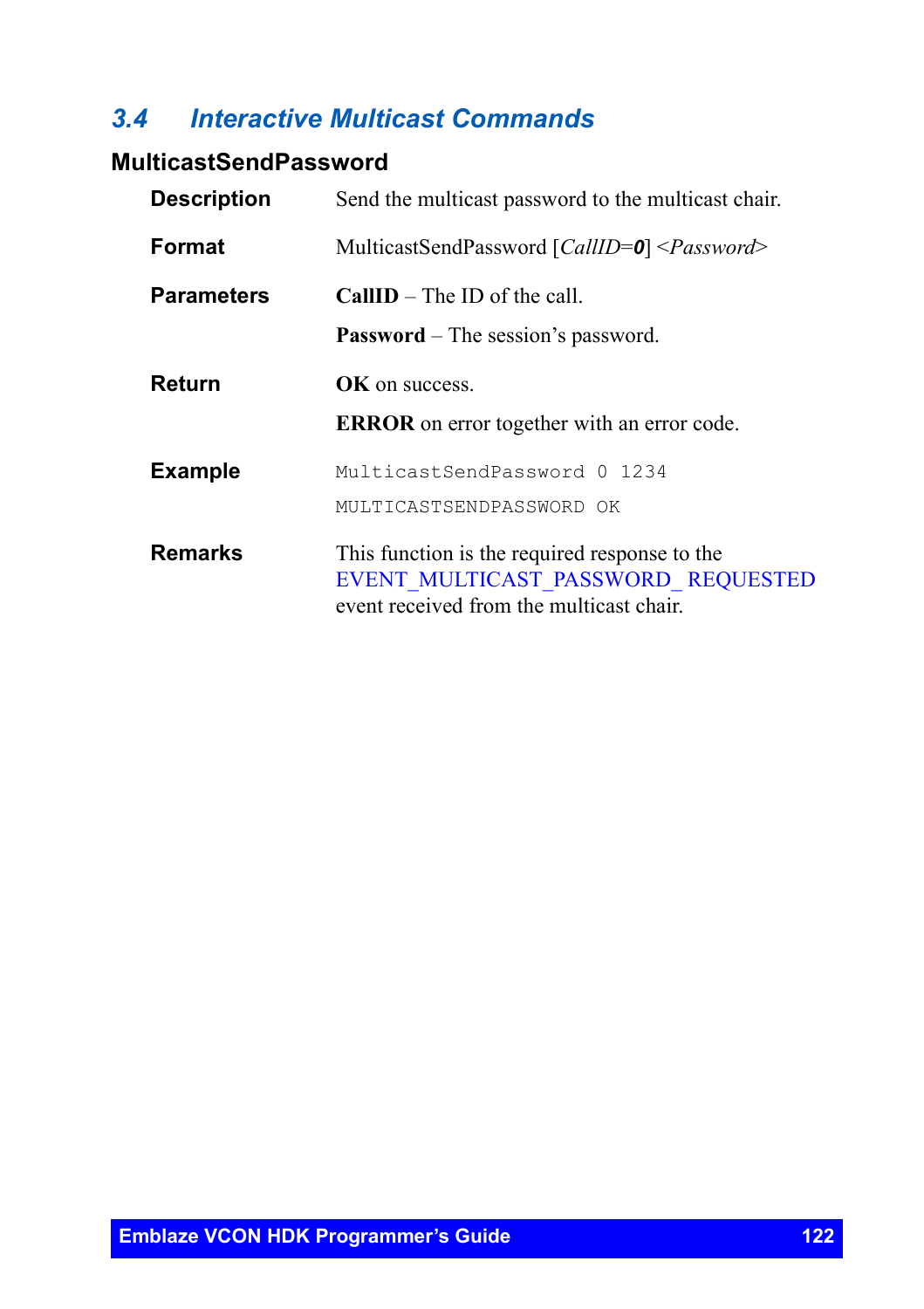## **MulticastSendText**

| <b>Description</b> | Send a text message to the multicast chair.                          |
|--------------------|----------------------------------------------------------------------|
| <b>Format</b>      | MulticastSendText $\lceil \text{CallID} = 0 \rceil \leq \text{Text}$ |
| <b>Parameters</b>  | $CallID$ – The ID of the call.                                       |
|                    | $Text$ – The text message.                                           |
| Return             | <b>OK</b> on success                                                 |
|                    | <b>ERROR</b> on error together with an error code.                   |
| <b>Example</b>     | MulticastSendText 0 "Hello Chair"                                    |
|                    | MULTICASTSENDTEXT OK                                                 |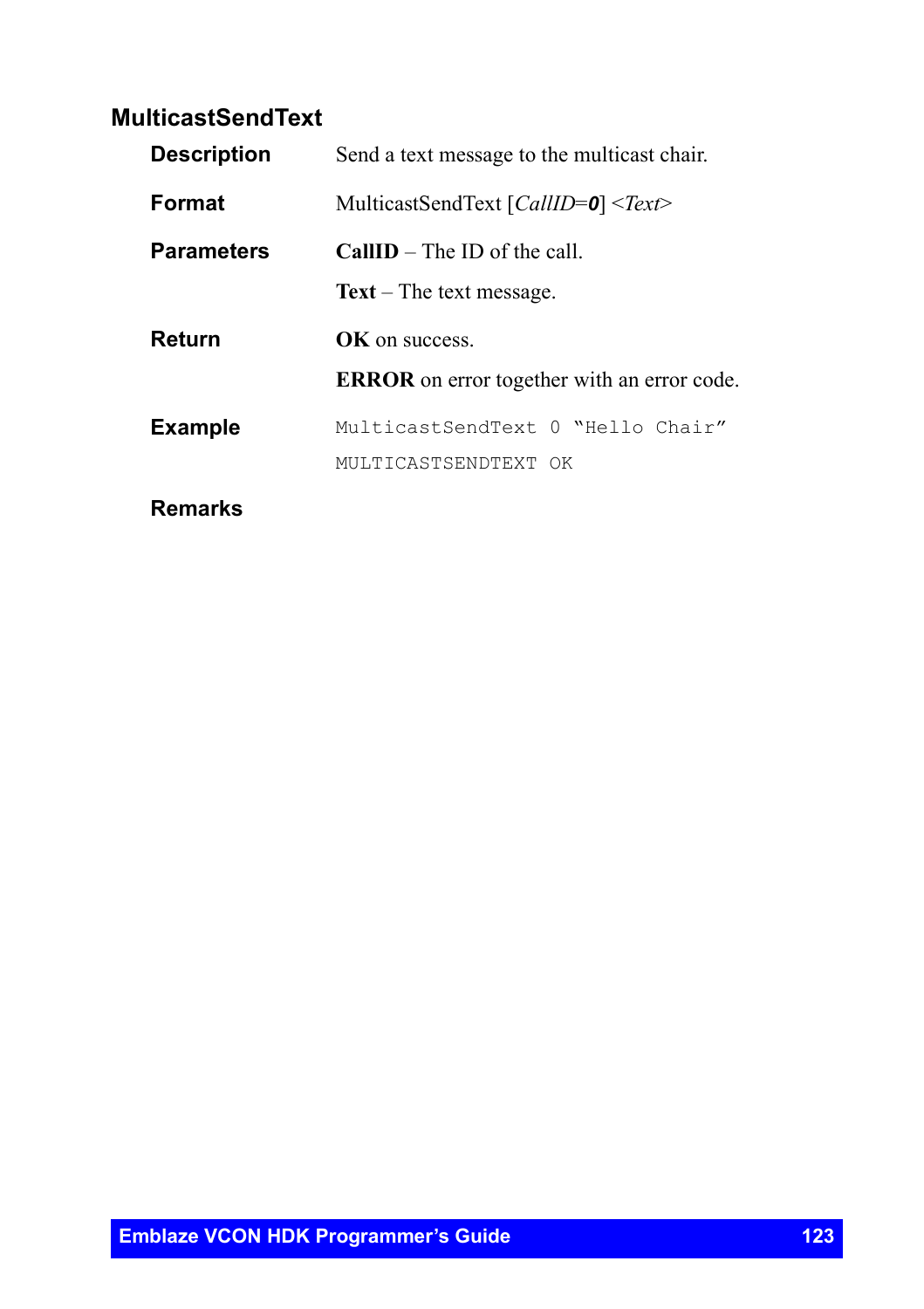# **MulticastRequestFloor**

| <b>Description</b> | Request the multicast floor from the chair.        |
|--------------------|----------------------------------------------------|
| <b>Format</b>      | MulticastRequestFloor [ <i>CallID</i> =0]          |
| <b>Parameters</b>  | <b>CallID</b> – The ID of the call                 |
| Return             | <b>OK</b> on success                               |
|                    | <b>ERROR</b> on error together with an error code. |
| <b>Example</b>     | MulticastRequestFloor 0                            |
|                    | MULTICASTREQUESTFLOOR OK                           |
|                    |                                                    |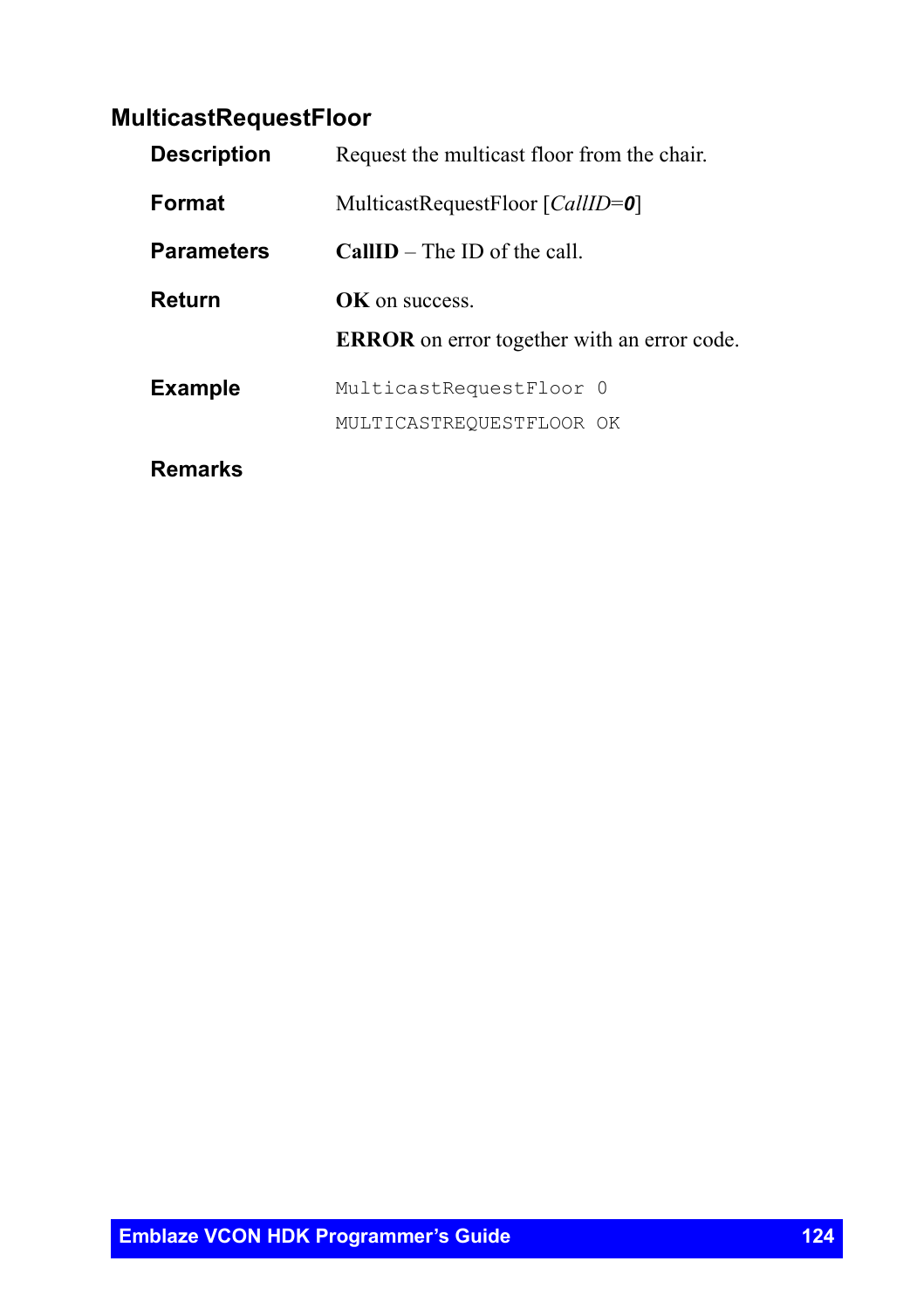### **MulticastRejectFloor**

| <b>Description</b> | Reject a floor grant from the chair.               |
|--------------------|----------------------------------------------------|
| <b>Format</b>      | MulticastRejectFloor [CallID=0]                    |
| <b>Parameters</b>  | $CallID$ – The ID of the call.                     |
| Return             | <b>OK</b> on success                               |
|                    | <b>ERROR</b> on error together with an error code. |
| <b>Example</b>     | MulticastRejectFloor 0                             |
|                    | MULTICASTREJECTFLOOR OK                            |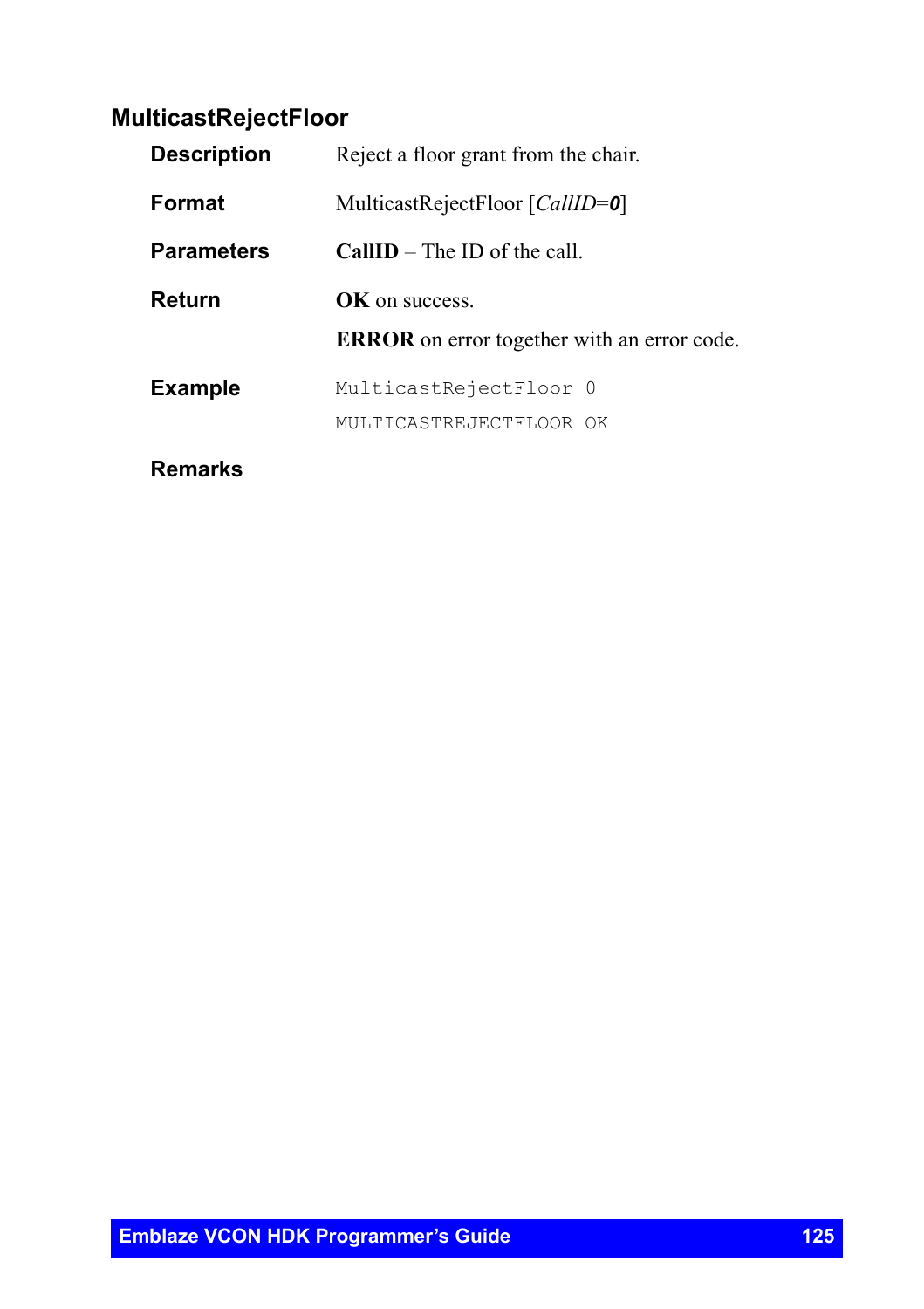### **MulticastAcceptFloor**

| <b>Description</b> | Accept a floor grant from the chair.               |
|--------------------|----------------------------------------------------|
| <b>Format</b>      | MulticastAcceptFloor [ <i>CallID</i> =0]           |
| <b>Parameters</b>  | <b>CallID</b> – The ID of the call                 |
| Return             | OK on success                                      |
|                    | <b>ERROR</b> on error together with an error code. |
| <b>Example</b>     | MulticastAcceptFloor 0                             |
|                    | MULTICASTACCEPTFLOOR OK                            |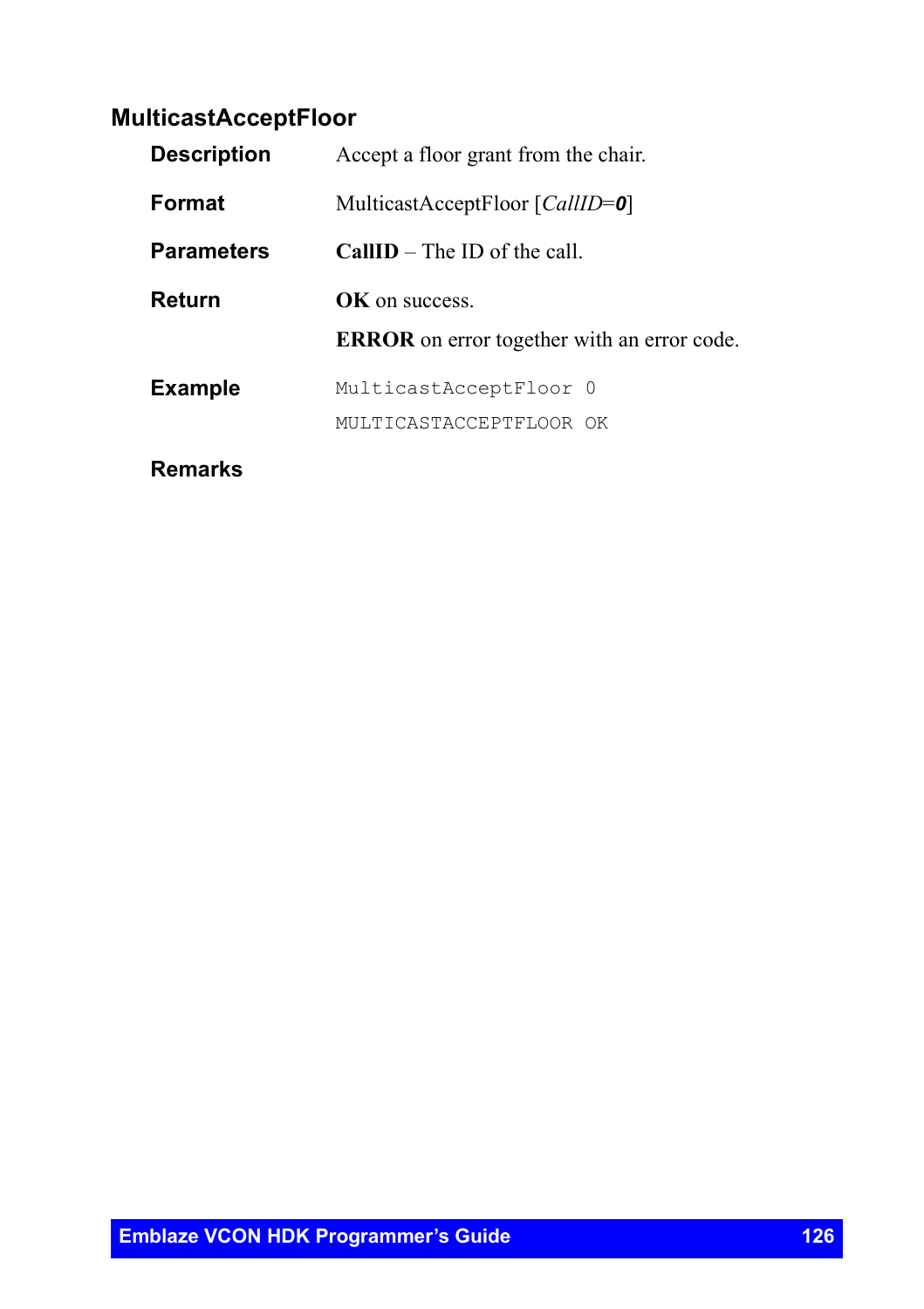### **MulticastEvents**

| <b>Description</b> | Start or stop sending multicast event to the console.                                                         |
|--------------------|---------------------------------------------------------------------------------------------------------------|
| Format             | MulticastEvents [IsEnable=1]                                                                                  |
| <b>Parameters</b>  | IsEnable $-\{0 1\}$                                                                                           |
|                    | <b>0</b> - Stop sending multicast event to the console.                                                       |
|                    | 1 - Start sending multicast event to the console.                                                             |
| Return             | OK on success.                                                                                                |
|                    | <b>ERROR</b> on error together with an error code.                                                            |
| <b>Example</b>     | MulticastEvents 1                                                                                             |
|                    | MULTICASTEVENTS OK                                                                                            |
| <b>Remarks</b>     | Supported multicast events:                                                                                   |
|                    | EVENT MULTICAST CONNECTED <callid></callid>                                                                   |
|                    | EVENT_MULTICAST_FLOOR_OFFERING <callid></callid>                                                              |
|                    | EVENT MULTICAST FLOOR REQUEST REJECTE<br>$D \leq CallID$                                                      |
|                    | EVENT MULTICAST FLOOR CHANGED <callid><br/><math>&lt;\!\!Type\!\!&gt;\!\!&lt;\!\!Name\!\!&gt;</math></callid> |
|                    | EVENT_MULTICAST_FLOOR_GRANTED <callid></callid>                                                               |
|                    | EVENT MULTICAST PASSWORD REJECTED<br>$\langle CallID \rangle$                                                 |
|                    | EVENT MULTICAST PASSWORD REQUESTED<br>$\le$ CallID>                                                           |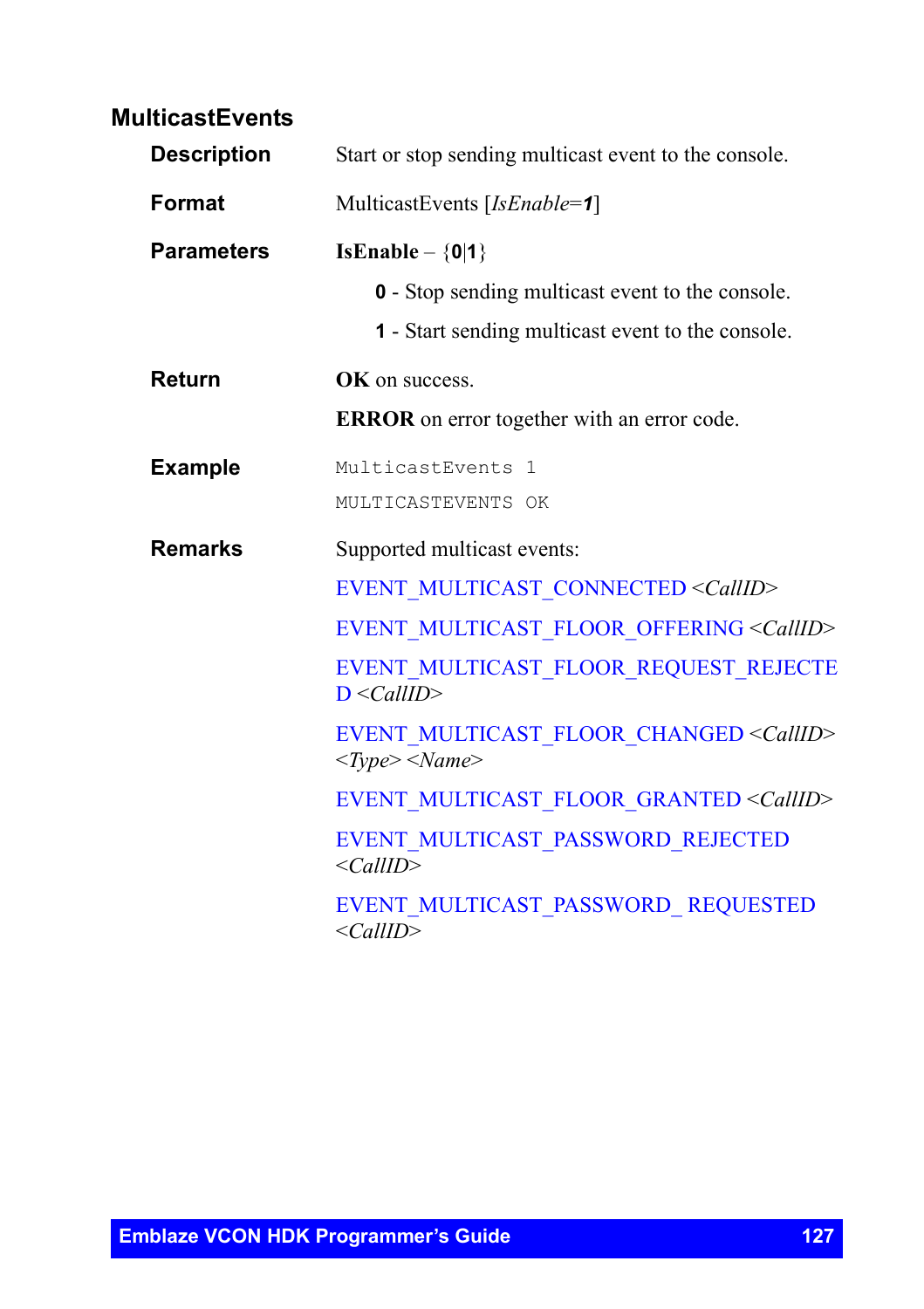## *3.5 Camera Commands*

## **CameraGetSelected**

| <b>Description</b> | Get the selected local or remote camera.                                     |
|--------------------|------------------------------------------------------------------------------|
| Format             | CameraGetSelected $\leq$ <i>Location</i> ={ $\vert \vert \mathbf{r} \vert$ > |
| <b>Parameters</b>  | Location $-\{1   r\}$                                                        |
|                    | 1 - local camera.                                                            |
|                    | <b>r</b> - remote camera.                                                    |
| Return             | <b>OK</b> on success together with the selected camera number.               |
|                    | <b>ERROR</b> on error together with an error code.                           |
| <b>Example</b>     | CameraGetSelected 1                                                          |
|                    | CAMERAGETSELECTED OK 1                                                       |
| <b>Remarks</b>     |                                                                              |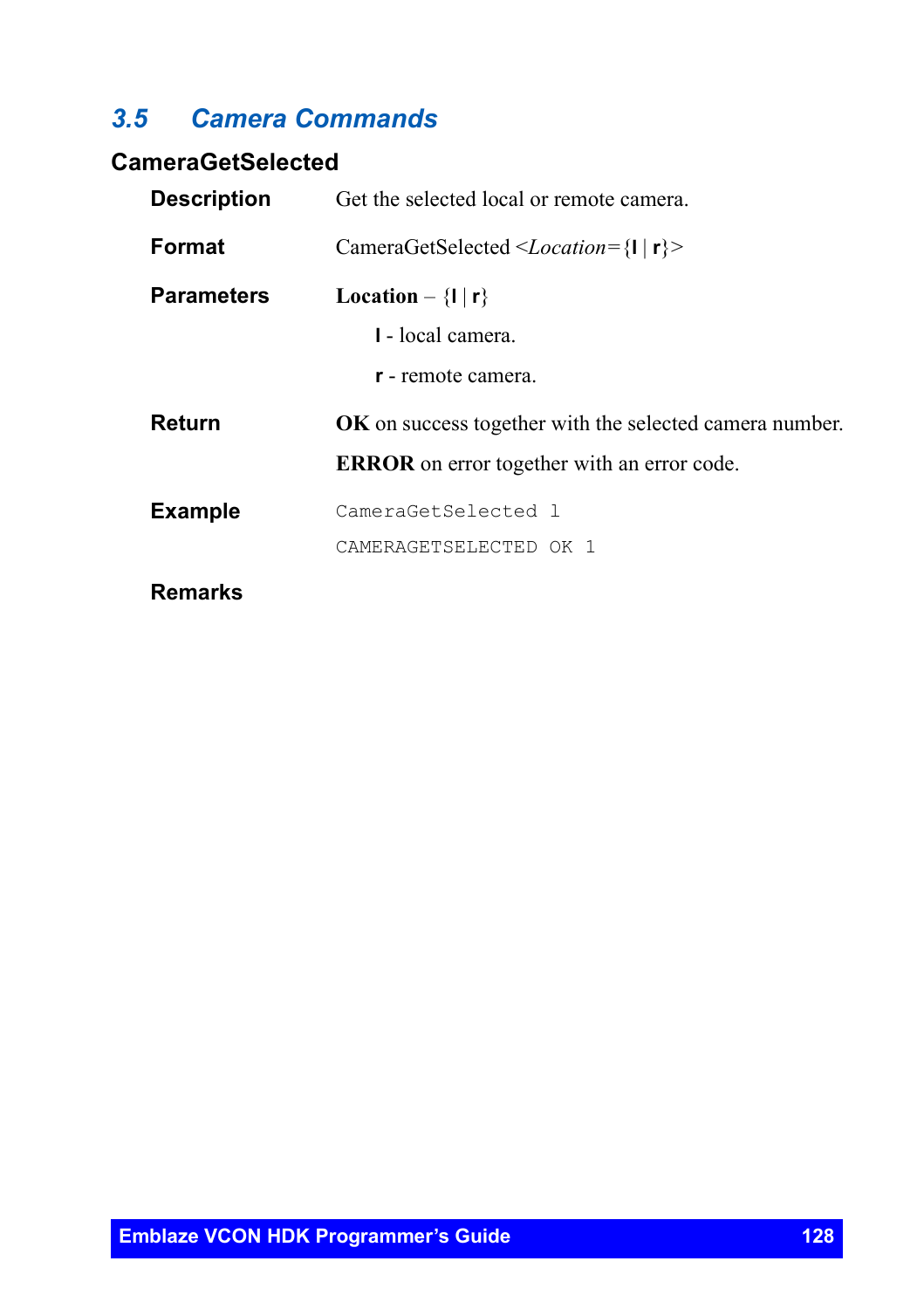### **CameraSetSelected**

| <b>Description</b> | Switch the selected camera to either the local or remote<br>camera.           |
|--------------------|-------------------------------------------------------------------------------|
| Format             | CameraSetSelected < <i>Location</i> ={ $I   r$ }<br>$\leq$ CameraNumber={14}> |
| <b>Parameters</b>  | Location $-\{1   r\}$                                                         |
|                    | 1 - local camera.                                                             |
|                    | <b>r</b> - remote camera.                                                     |
|                    | <b>CameraNumber</b>                                                           |
|                    | <b>1.4</b> - The selected camera number                                       |
| Return             | <b>OK</b> on success.                                                         |
|                    | <b>ERROR</b> on error together with an error code.                            |
| <b>Example</b>     | CameraSetSelected 1 3                                                         |
|                    | CAMERASETSELECTED OK                                                          |
| Remarks            | The "Main" camera's number is 1.                                              |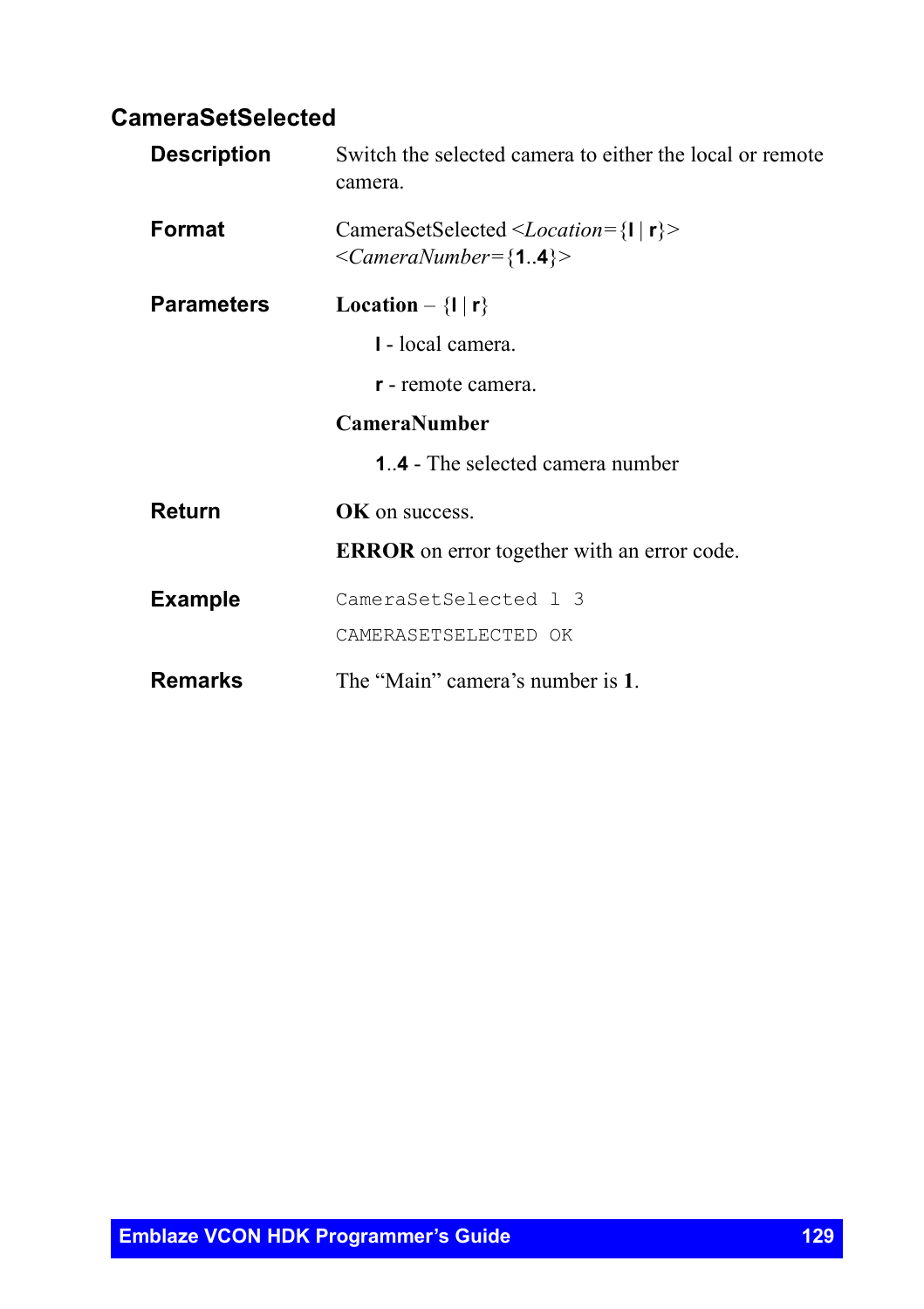### **CameraPresetSet**

| <b>Description</b> | Set the selected local or remote camera's preset position.                                                                      |
|--------------------|---------------------------------------------------------------------------------------------------------------------------------|
| Format             | CameraPresetSet <location={<math>\vert \vert \vert r \vert &gt;<br/><math>\langle</math>PresetNumber={09}&gt;</location={<math> |
| <b>Parameters</b>  | Location $-\{1   r\}$                                                                                                           |
|                    | 1 - local camera.                                                                                                               |
|                    | r - remote camera.                                                                                                              |
|                    | PresetNumber $-$ {09}                                                                                                           |
|                    | <b>0.9</b> - The preset position number                                                                                         |
| Return             | OK on success.                                                                                                                  |
|                    | <b>ERROR</b> on error together with an error code.                                                                              |
| <b>Example</b>     | CameraPresetSet 1 9                                                                                                             |
|                    | CAMERAPRESETSET OK                                                                                                              |
| <b>Remarks</b>     |                                                                                                                                 |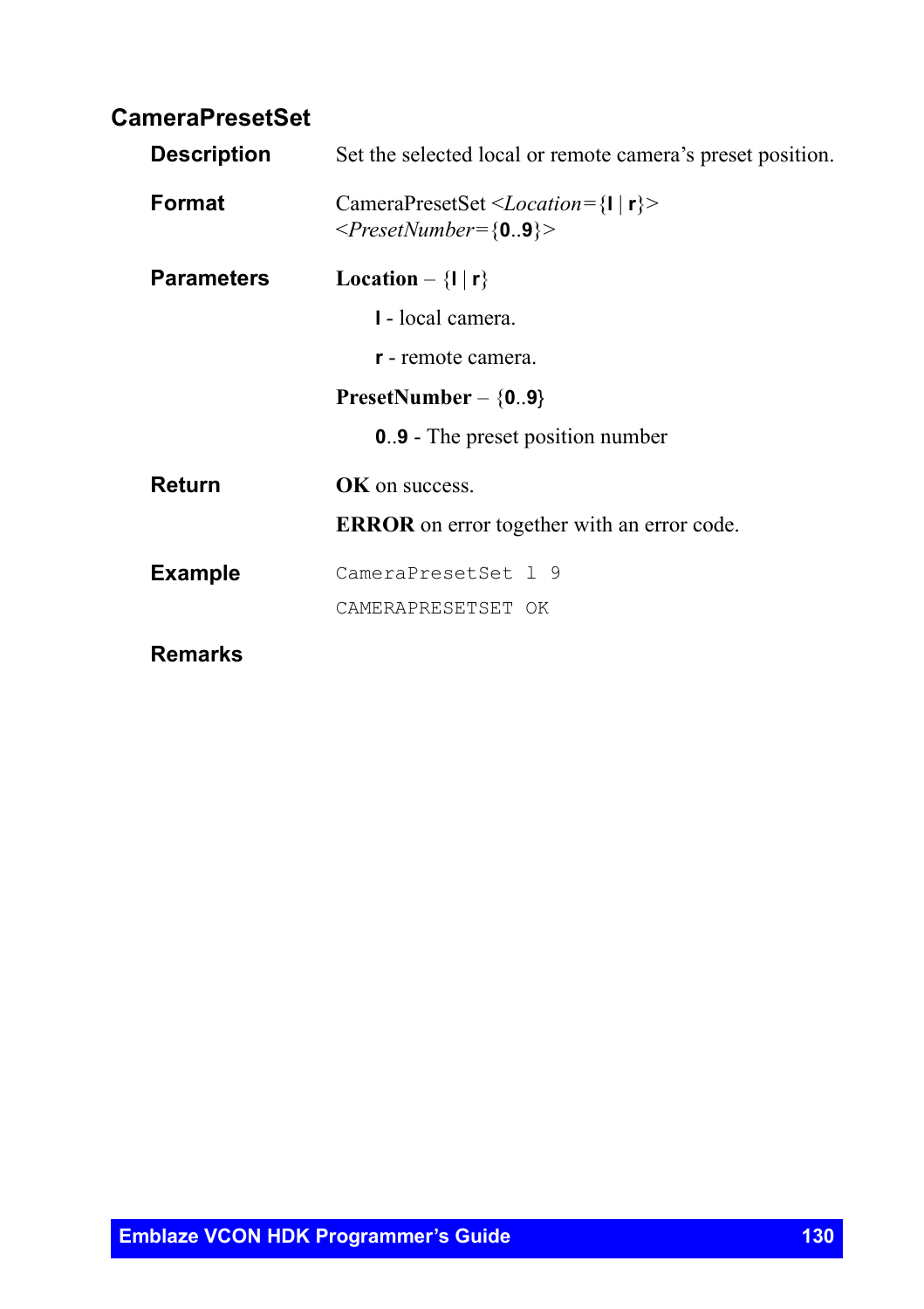# **CameraPresetRecall**

| <b>Description</b> | Move the selected local or remote camera to one of the<br>preset positions.                                |
|--------------------|------------------------------------------------------------------------------------------------------------|
| Format             | CameraPresetRecall $\leq$ <i>Location</i> ={ $\vert \vert \vert r \vert$ ><br>$\langle$ PresetNumber={09}> |
| <b>Parameters</b>  | Location $-\{1   r\}$                                                                                      |
|                    | 1 - local camera.                                                                                          |
|                    | <b>r</b> - remote camera.                                                                                  |
|                    | PresetNumber $-$ {09}                                                                                      |
|                    | <b>0.9</b> - The preset position number                                                                    |
| Return             | OK on success.                                                                                             |
|                    | <b>ERROR</b> on error together with an error code.                                                         |
| <b>Example</b>     | CameraPresetRecall 1 3                                                                                     |
|                    | CAMERAPRESETRECALL OK                                                                                      |
| Remarks            |                                                                                                            |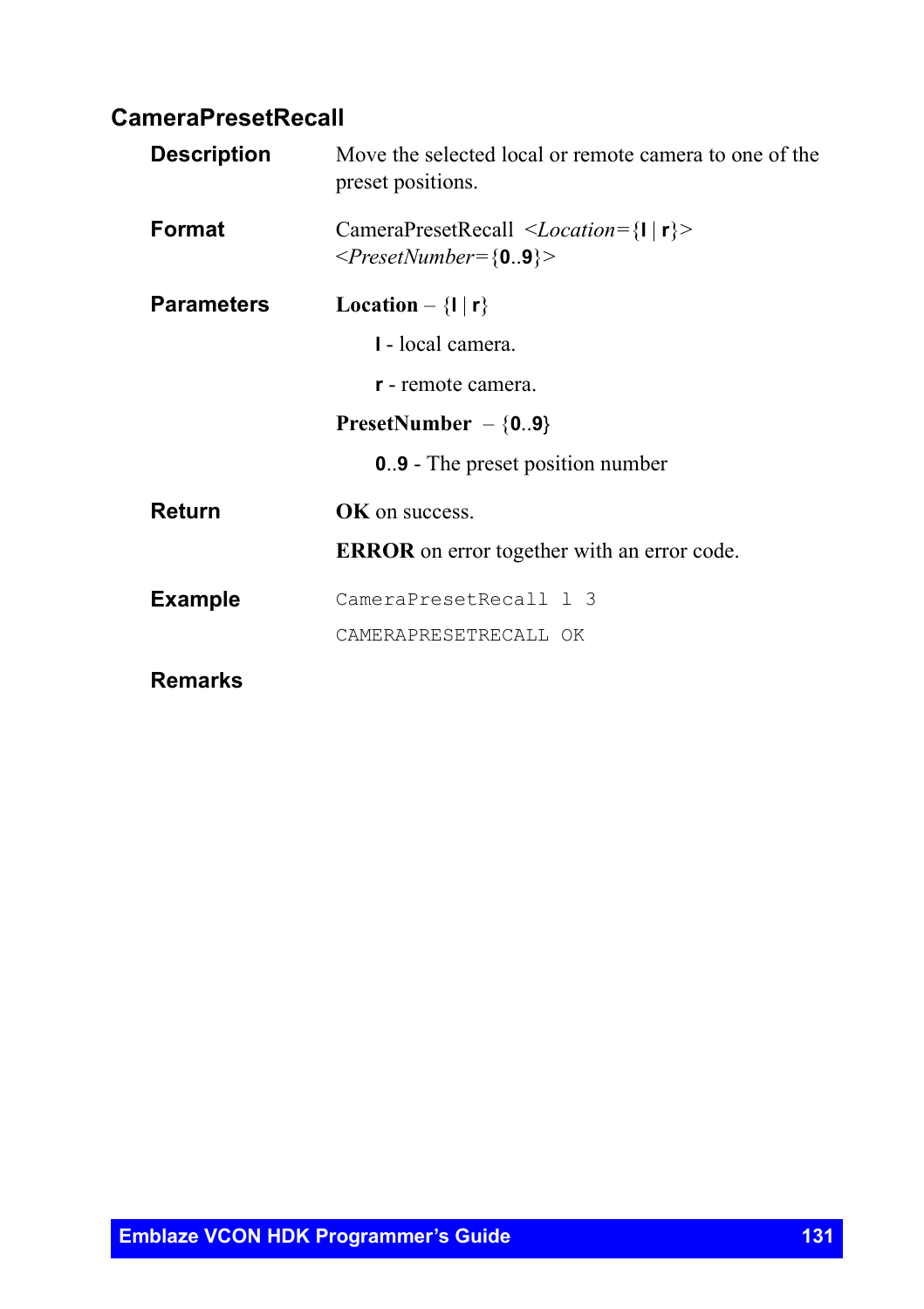| <b>CameraMove</b> |  |
|-------------------|--|
|-------------------|--|

| <b>Description</b> | Move the camera's position.                                                                                                 |
|--------------------|-----------------------------------------------------------------------------------------------------------------------------|
| Format             | CameraMove <location={<math>I   r}<br/><math>\langle Dir = \{ u   d   r   l   i   o   s \} \rangle</math></location={<math> |
| <b>Parameters</b>  | Location $- \{1   r\}$                                                                                                      |
|                    | I - local camera.                                                                                                           |
|                    | r - remote camera.                                                                                                          |
|                    | $Dir$ – The direction in which to move the camera<br>u   d   r   1   i   o   s                                              |
|                    | $u - up$                                                                                                                    |
|                    | $d - down$                                                                                                                  |
|                    | $r$ - right                                                                                                                 |
|                    | I left                                                                                                                      |
|                    | $i - in$                                                                                                                    |
|                    | $o$ - $out$                                                                                                                 |
|                    | $s - stop$                                                                                                                  |
| <b>Return</b>      | <b>OK</b> on success.                                                                                                       |
|                    | <b>ERROR</b> on error together with an error code.                                                                          |
| <b>Example</b>     | CameraMove 1 u<br>CAMERAMOVE OK                                                                                             |
|                    |                                                                                                                             |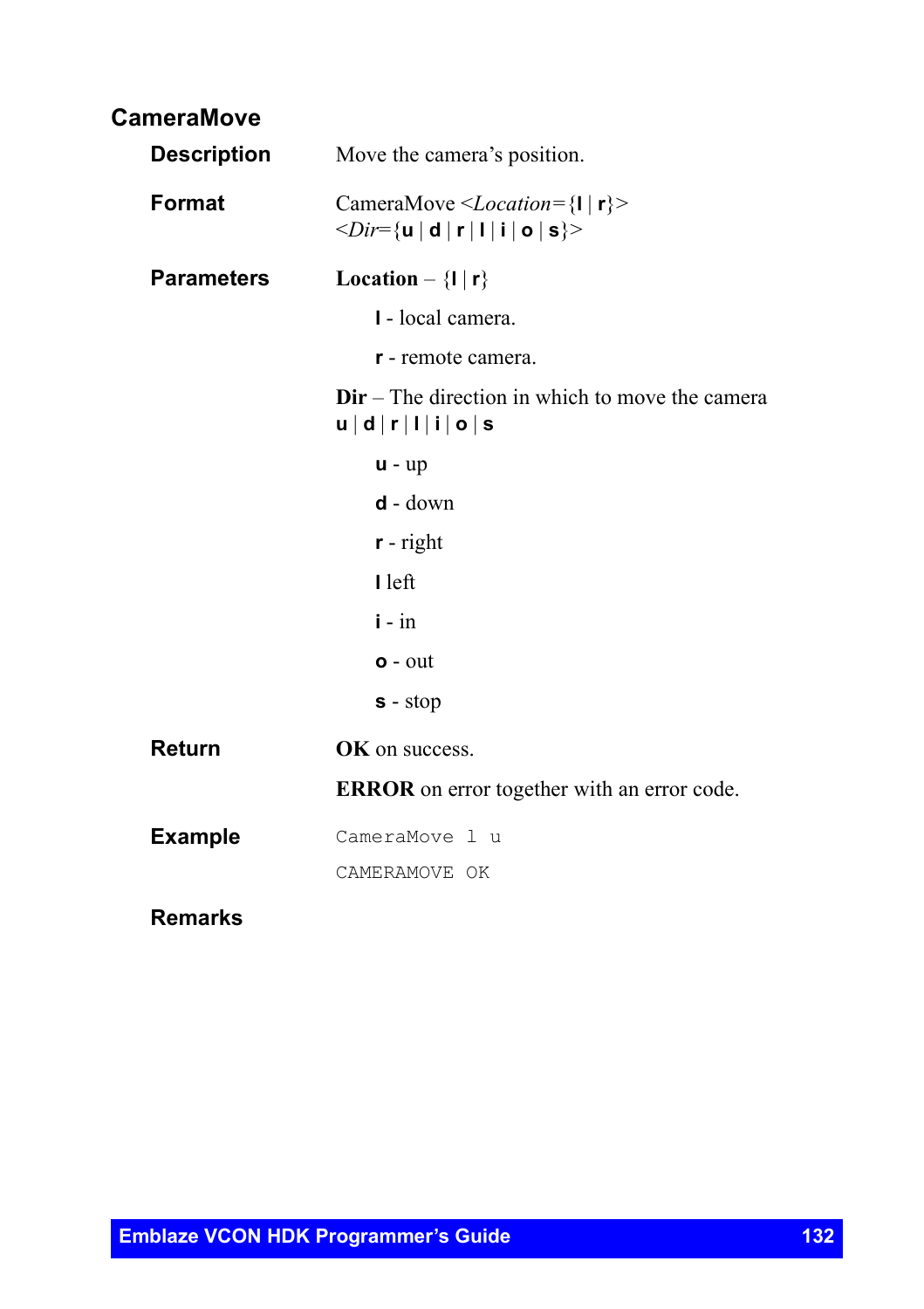# *3.6 Video Commands*

#### **MuteVideo**

| <b>Description</b> | Mute the video sent to the remote side, which sees a<br>predefined bitmap instead of your local video. |
|--------------------|--------------------------------------------------------------------------------------------------------|
| Format             | MuteVideo [ <i>Enable</i> ={0 1}]                                                                      |
| <b>Parameters</b>  | <b>Enable</b> - start/stop sending video to the remote side.                                           |
|                    | $1 =$ Mute the local video.                                                                            |
|                    | $\mathbf{0}$ = Stop muting and resume sending local video to<br>the remote side                        |
| Return             | OК                                                                                                     |
|                    | <b>ERROR</b> on error together with an error code.                                                     |
| <b>Example</b>     | MuteVideo 1                                                                                            |
|                    | MUTEVIDEO OK                                                                                           |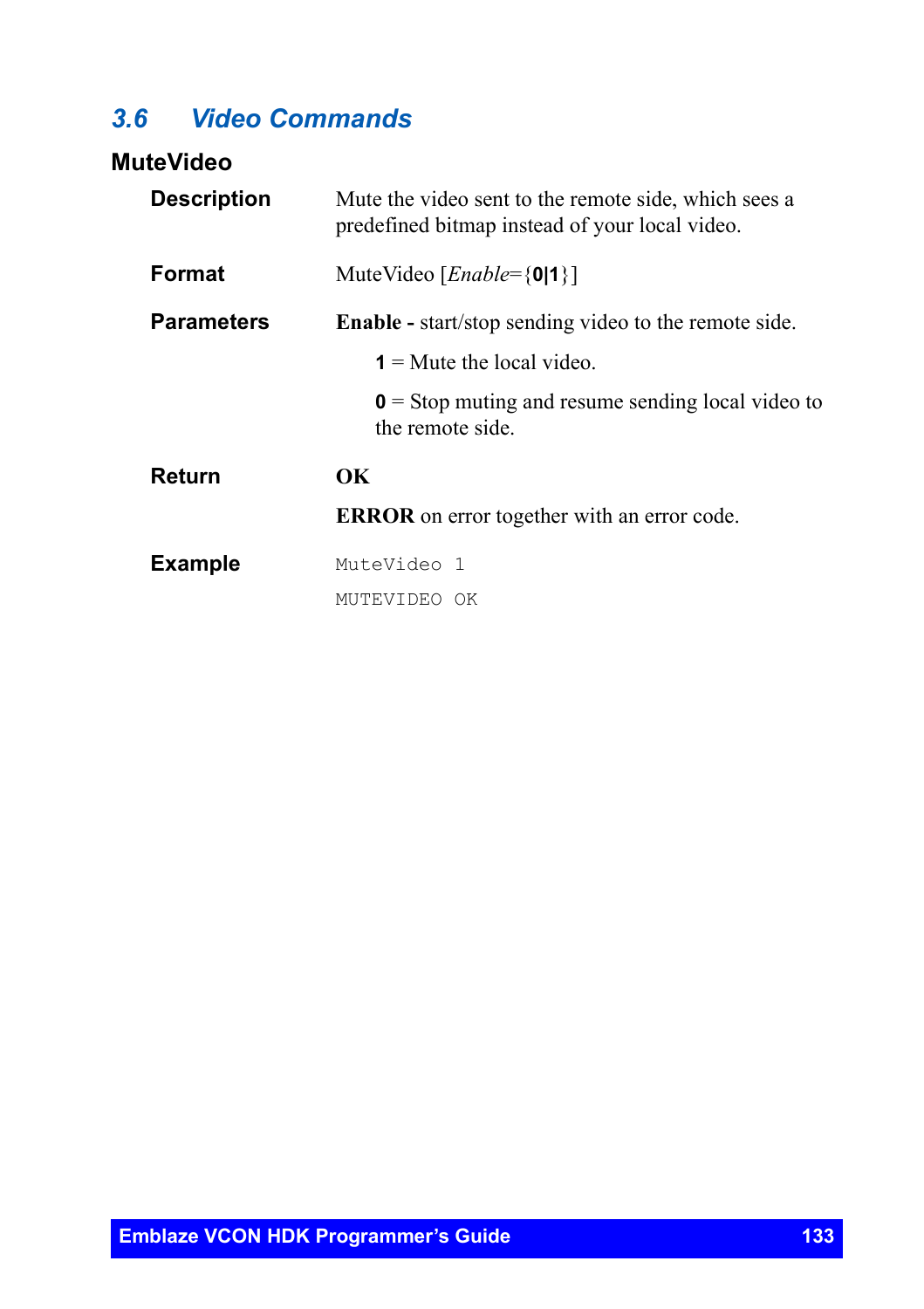| <b>DisplaySet</b>  |                                                                                                                                    |
|--------------------|------------------------------------------------------------------------------------------------------------------------------------|
| <b>Description</b> | Control the display layout of the HD                                                                                               |
| Format             | DisplaySet < <i>Dest</i> ={window1 pip1}><br><source={local1 remote1 openpicture data}></source={local1 remote1 openpicture data}> |
| <b>Parameters</b>  | <b>Dest</b> - defines the area of the video display to change.                                                                     |
|                    | window1= main display area of the $TV$                                                                                             |
|                    | $pip1 = default PIP$                                                                                                               |
|                    | <b>Source</b> - defines what to display in the "Dest" area.                                                                        |
|                    | local1: your local video                                                                                                           |
|                    | <b>remote1</b> : remote side's video                                                                                               |
|                    | openpicture: HD startup bitmap                                                                                                     |
|                    | <b>data:</b> display of the remote PC desktop being<br>broadcast through the HD Data Utility.                                      |
| Return             | OК                                                                                                                                 |
|                    | <b>ERROR</b> on error together with an error code.                                                                                 |
| <b>Example</b>     | DisplaySet window1 local1                                                                                                          |
|                    | OK                                                                                                                                 |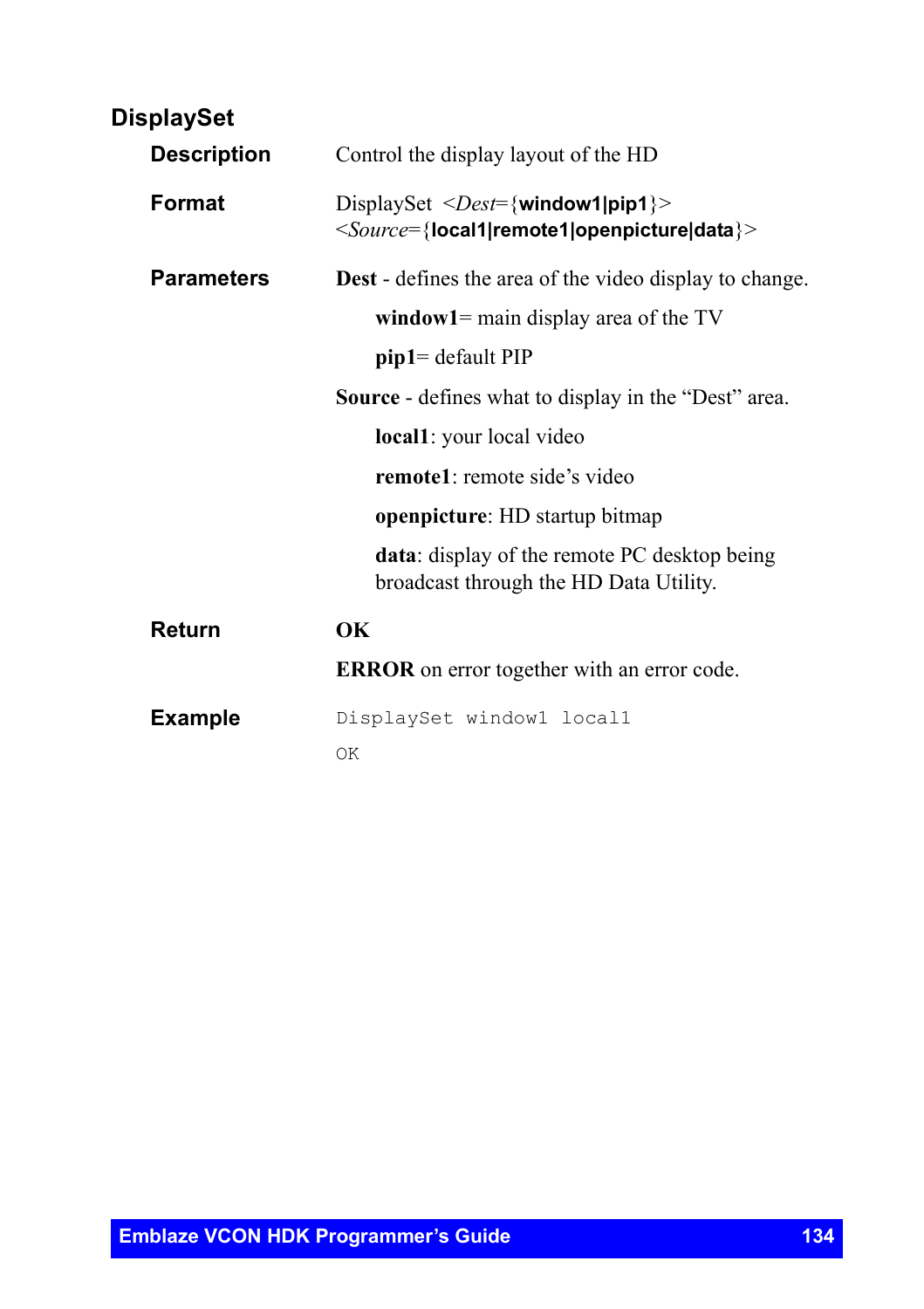# *3.7 Audio Commands*

### **AudioSetMicInput**

| <b>Description</b> | Select the audio input device.                                    |
|--------------------|-------------------------------------------------------------------|
| Format             | AudioSetMicInput <mic=<b>TABLETOP   <b>LINELEVEL</b>&gt;</mic=<b> |
| <b>Parameters</b>  | <b>TABLETOP</b> - tabletop microphone                             |
|                    | <b>LINELEVEL</b> - auxiliary audio source, such as DVD,<br>VCR.   |
| Return             | <b>OK</b> on success.                                             |
|                    | <b>ERROR</b> on error together with an error code.                |
| <b>Example</b>     | AudioSetMicInput TABLETOP                                         |
|                    | AUDIOSETMICINPUT OK                                               |
| Remarks            |                                                                   |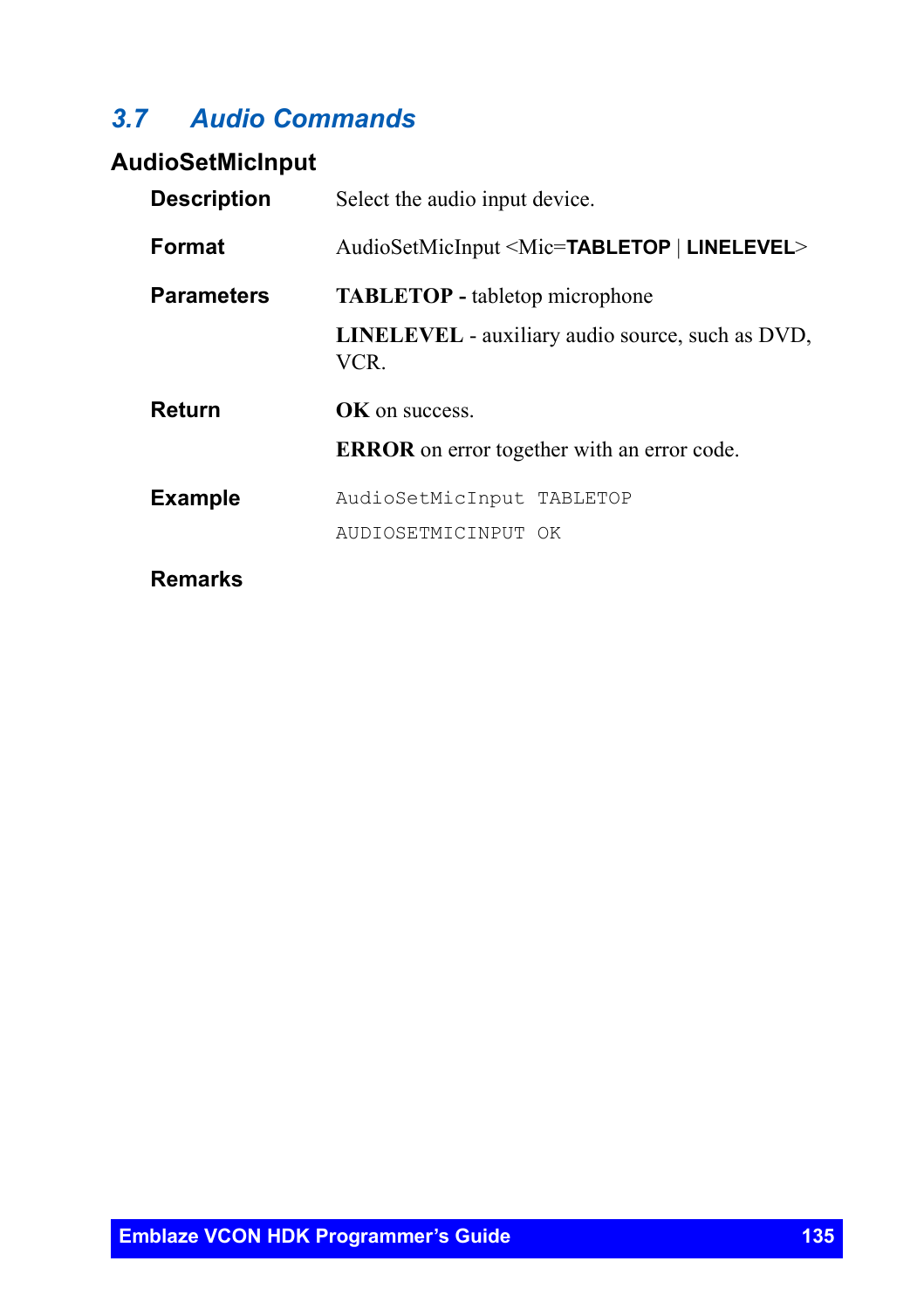### **AudioGetMicInput**

| <b>Description</b> | Get the selected audio input device.                          |
|--------------------|---------------------------------------------------------------|
| Format             | AudioGetMicInput                                              |
| <b>Parameters</b>  |                                                               |
| <b>Return</b>      | <b>OK</b> on success together with the selected input device. |
|                    | <b>ERROR</b> on error together with an error code.            |
| <b>Example</b>     | AudioGetMicInput                                              |
|                    | AUDIOGETMICINPUT OK TABLETOP                                  |
| Remarks            |                                                               |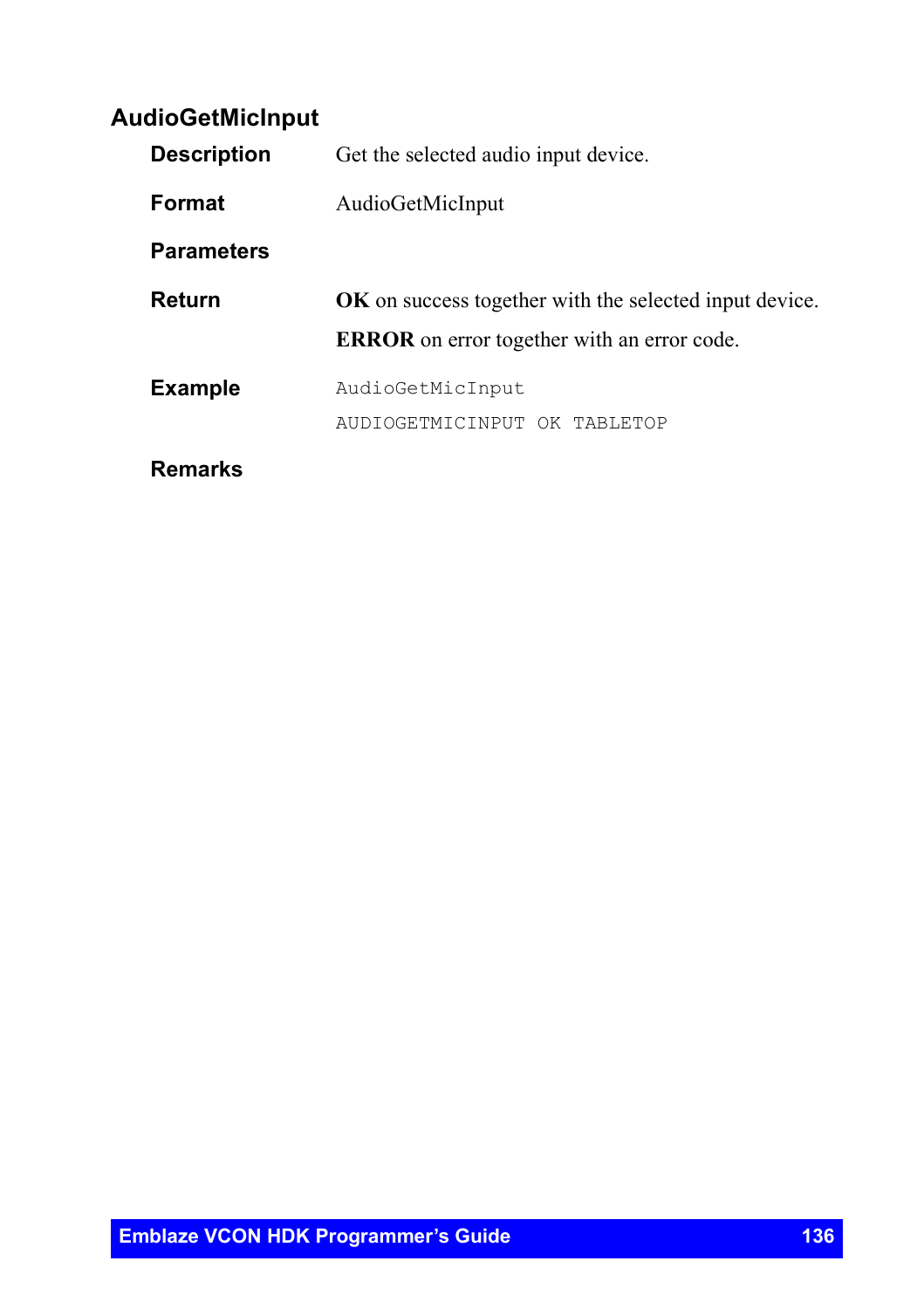# **AudioSetMicGainLevel**

| <b>Description</b> | Increase amplification from the audio input device. |
|--------------------|-----------------------------------------------------|
| Format             | AudioSetMicGainLevel <level></level>                |
| <b>Parameters</b>  | <b>Level</b> - the amplification level $\{0-7\}$    |
| Return             | <b>OK</b> on success                                |
|                    | <b>ERROR</b> on error together with an error code.  |
| <b>Example</b>     | AudioSetMicGainLevel 3                              |
|                    | AUDIOSETMICGAINLEVEL OK                             |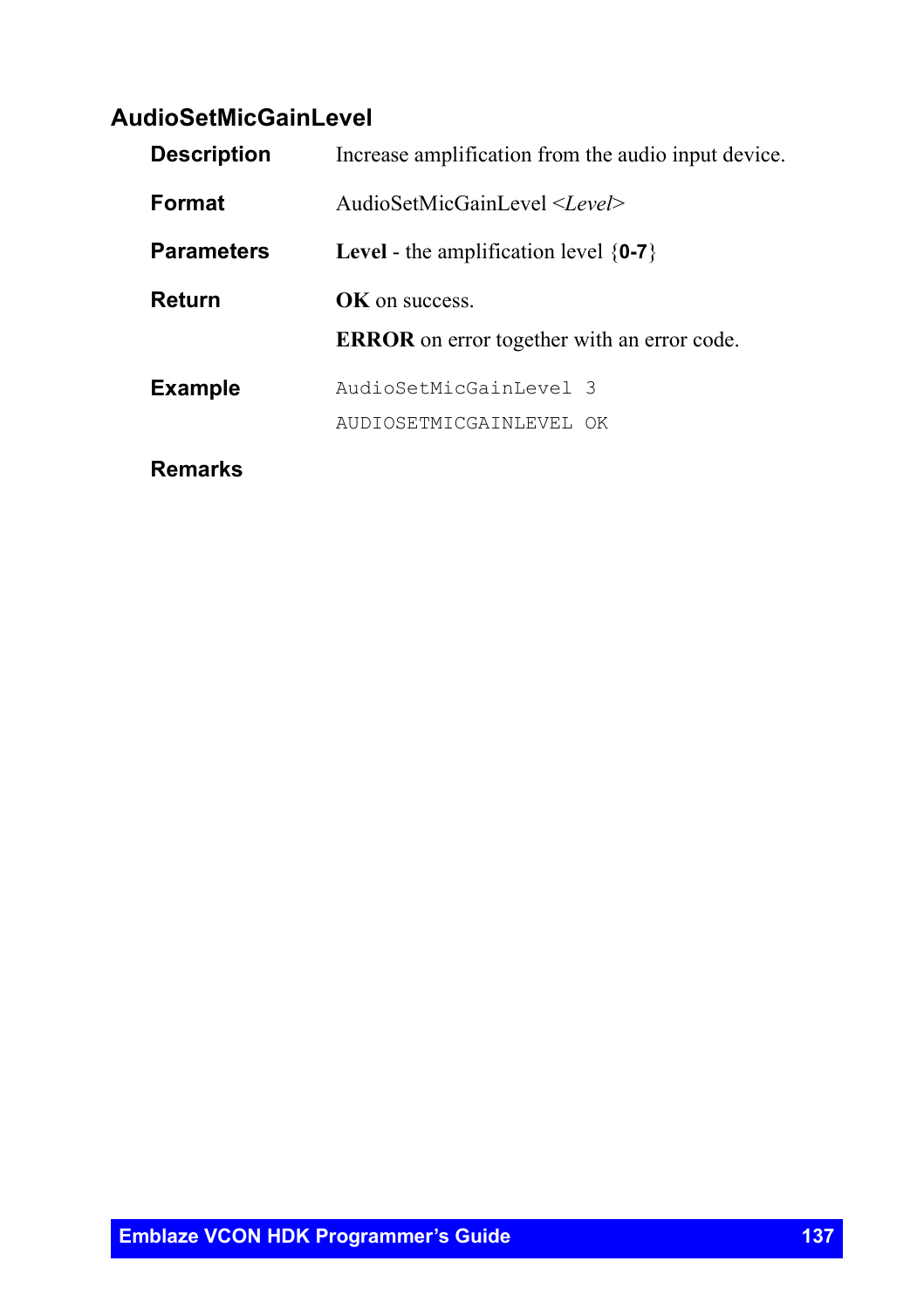# **AudioGetMicGainLevel**

| <b>Description</b> | Get the amplification level of the selected audio input<br>device |
|--------------------|-------------------------------------------------------------------|
| Format             | AudioGetMicGainLevel                                              |
| <b>Parameters</b>  |                                                                   |
| Return             | <b>OK</b> on success with the amplification level                 |
|                    | <b>ERROR</b> on error together with an error code.                |
| <b>Example</b>     | AudioGetMicGainLevel                                              |
|                    | AUDIOGETMICGAINLEVEL OK 3                                         |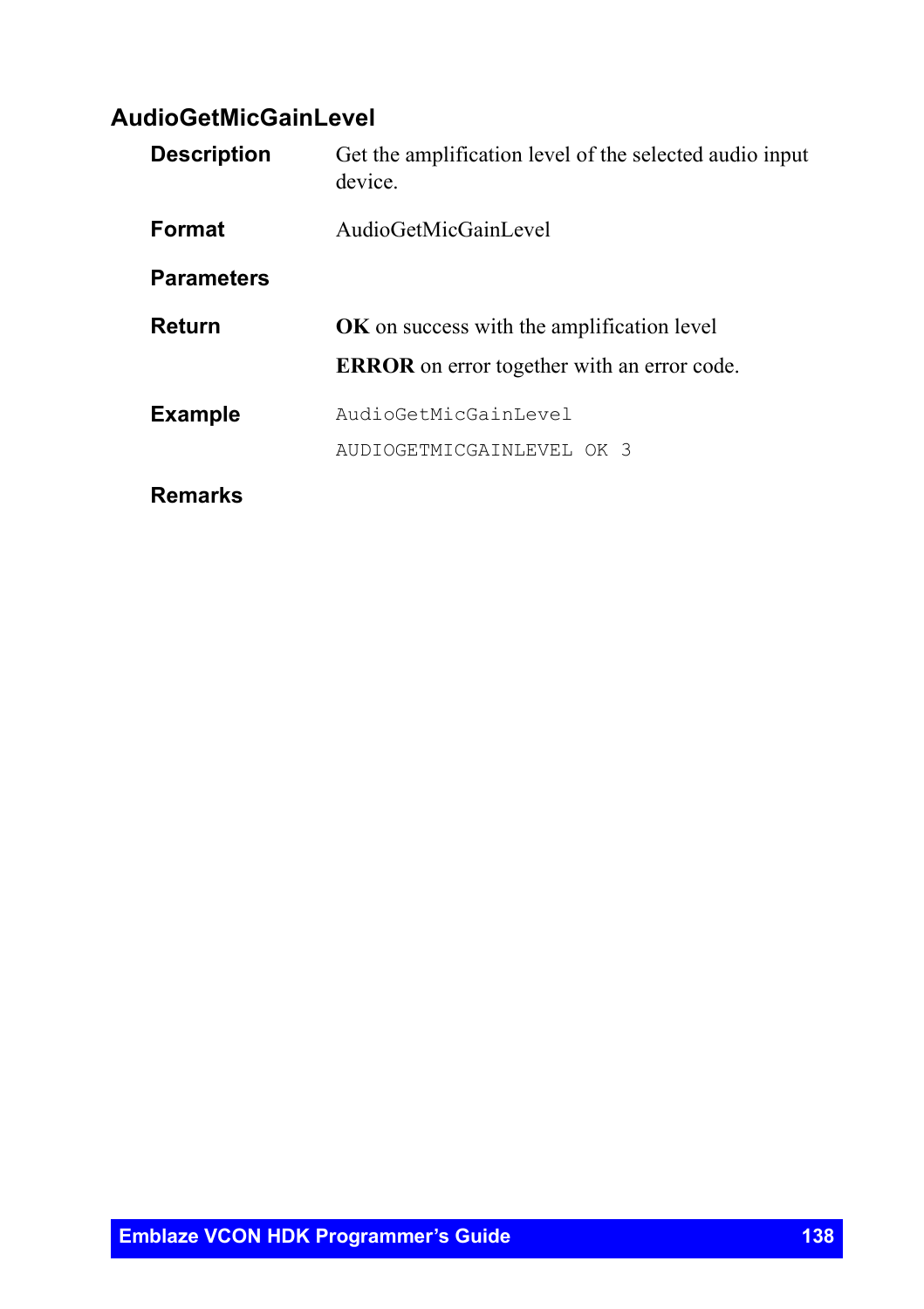| <b>AudioFilePlay</b> |                                                                                                                                                                                                |
|----------------------|------------------------------------------------------------------------------------------------------------------------------------------------------------------------------------------------|
| <b>Description</b>   | Play a sound file.                                                                                                                                                                             |
| <b>Format</b>        | AudioFilePlay < <i>FileName</i> > < <i>Location</i> >                                                                                                                                          |
| <b>Parameters</b>    | <b>FileName</b> - the name of the audio file to play. The audio<br>file must reside in the [TONES] directory in the compact<br>flash. The file should contain raw 16-bit PCM audio<br>samples. |
|                      | Location = LOCAL REMOTE LOCAL_AND_REMOTE<br>The end point that will play the audio. The audio file may<br>be played either to the local side, sent to the remote side,<br>or to all sides.     |
| Return               | OK on success.                                                                                                                                                                                 |
|                      | <b>ERROR</b> on error together with an error code.                                                                                                                                             |
| <b>Example</b>       | AudioFilePlay dial.pcm LOCAL                                                                                                                                                                   |
|                      | AUDIOFILEPLAY OK                                                                                                                                                                               |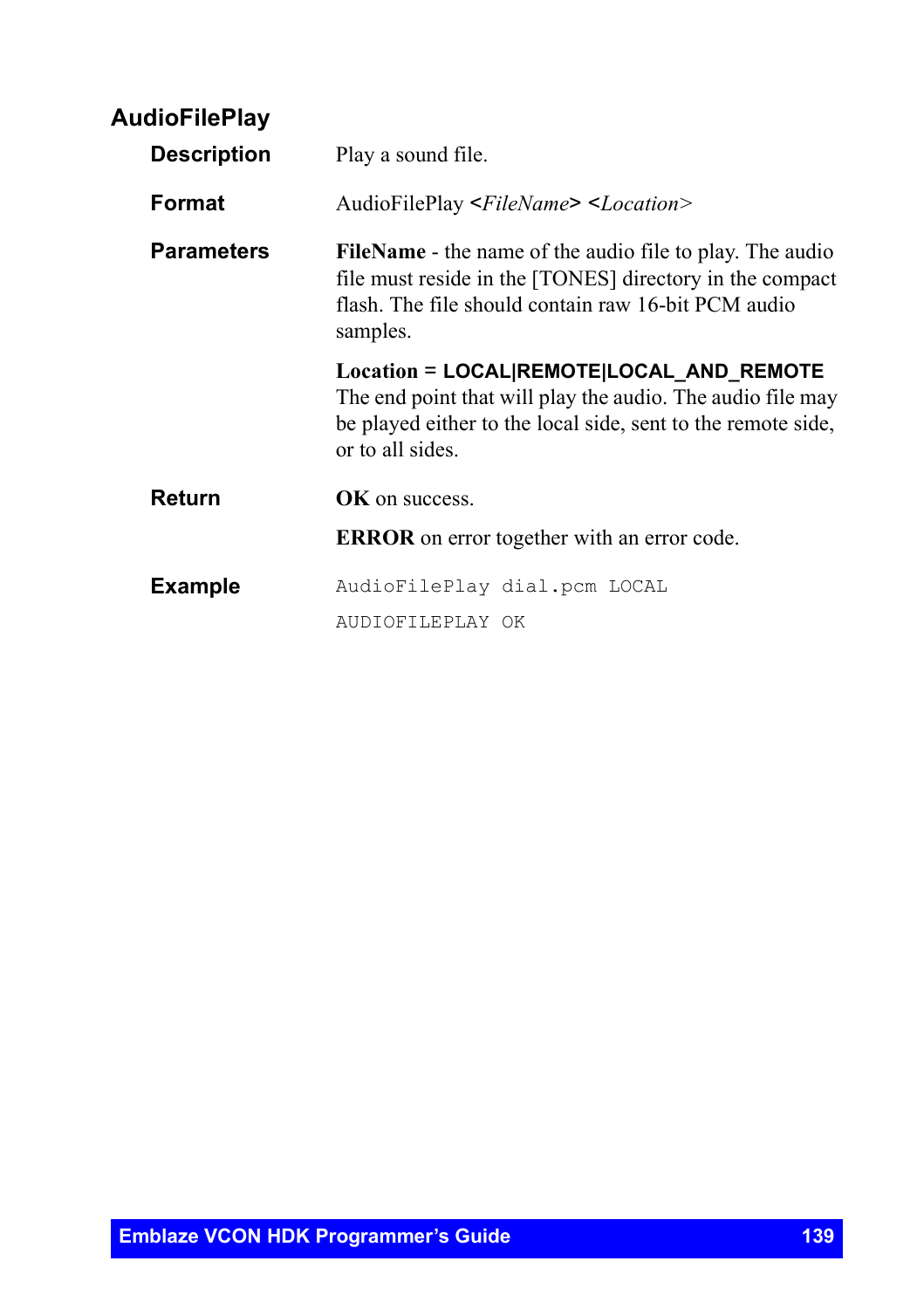## **AudioFileStop**

| <b>Description</b> | Stop playing an audio file.                        |
|--------------------|----------------------------------------------------|
| Format             | AudioFileStop                                      |
| <b>Parameters</b>  |                                                    |
| Return             | <b>OK</b> on success                               |
|                    | <b>ERROR</b> on error together with an error code. |
| <b>Example</b>     | AudioFileStop                                      |
|                    | AUDIOFILESTOP OK                                   |
| Remarks            |                                                    |

**Emblaze VCON HDK Programmer's Guide 140** 140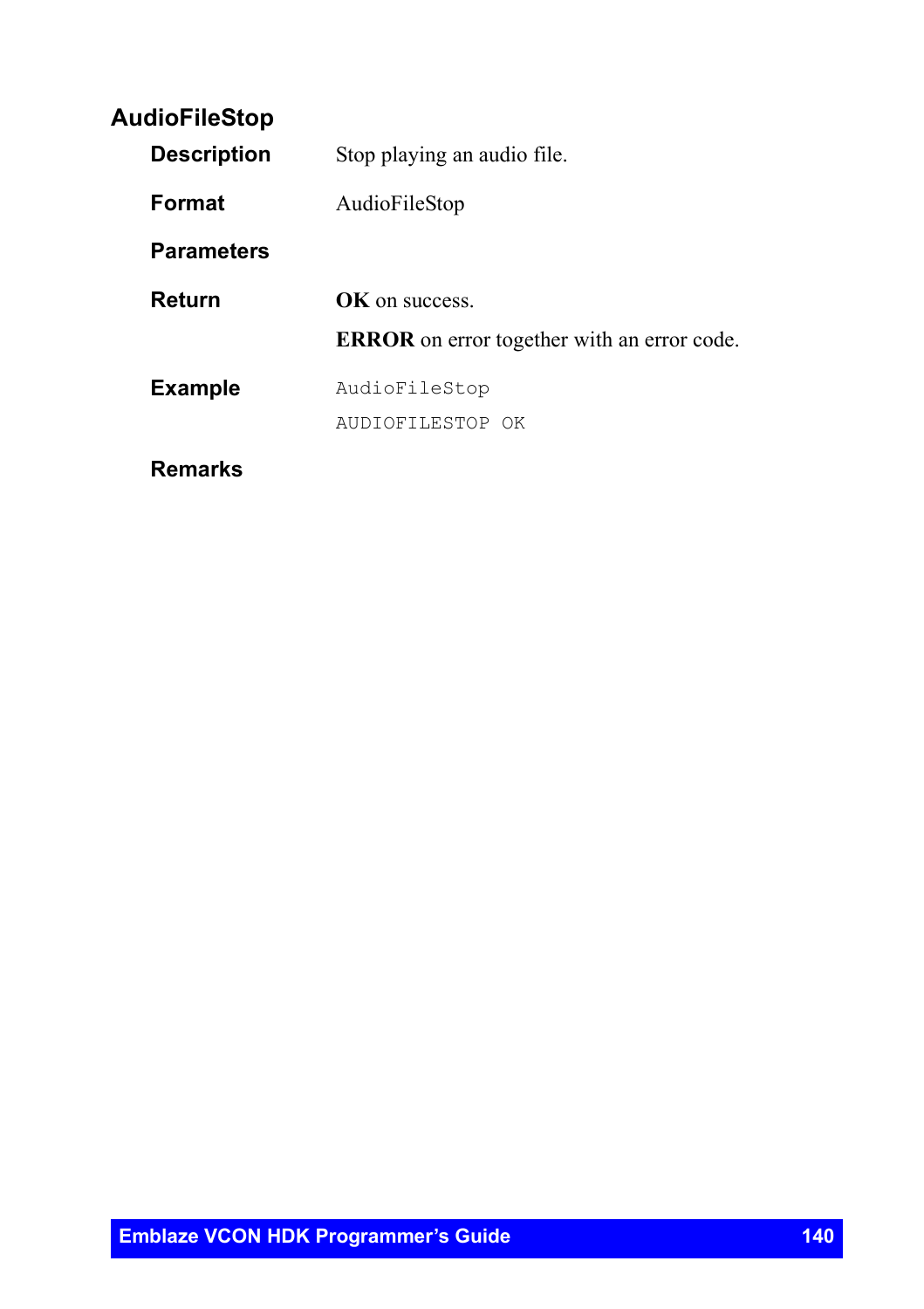### **MuteMic**

| <b>Description</b> | Mute or unmute the microphone.                     |
|--------------------|----------------------------------------------------|
| Format             | MuteMic [ <i>Enable</i> =1]                        |
| <b>Parameters</b>  | Enable: $\{0 1\}$                                  |
|                    | $0 -$ Unmute                                       |
|                    | $1 -$ Mute                                         |
| Return             | <b>OK</b> on success.                              |
|                    | <b>ERROR</b> on error together with an error code. |
| <b>Example</b>     | MuteMic 1                                          |
|                    | MUTEMIC OK                                         |
| Remarks            |                                                    |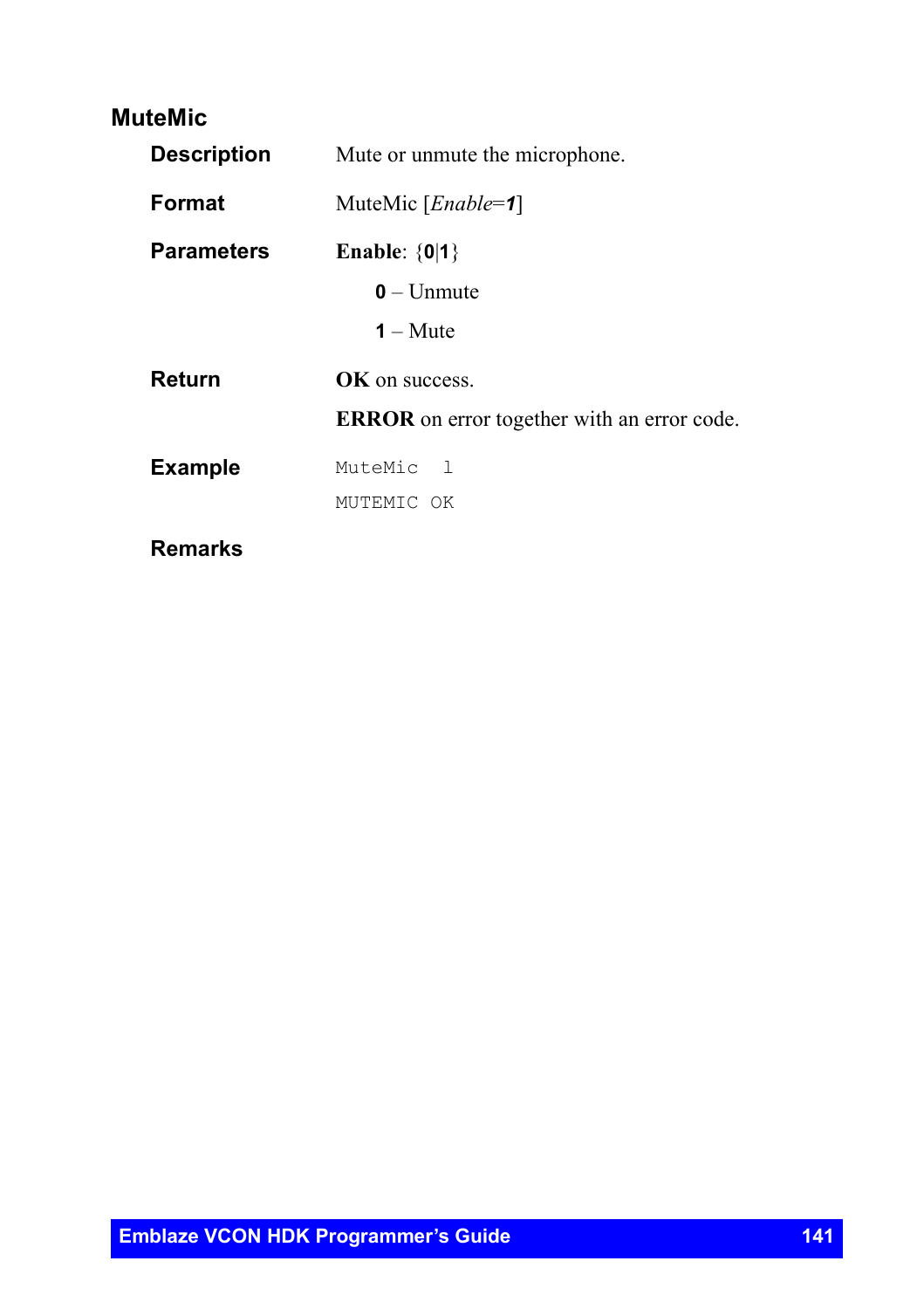### **MuteSpeaker**

| <b>Description</b> | Mute or unmute the speaker.                        |
|--------------------|----------------------------------------------------|
| Format             | MuteSpeaker [ <i>Enable</i> =1]                    |
| <b>Parameters</b>  | Enable $-\{0 1\}$                                  |
|                    | $0 -$ Unmute                                       |
|                    | $1 -$ Mute                                         |
| Return             | $\alpha$ K on success.                             |
|                    | <b>ERROR</b> on error together with an error code. |
| <b>Example</b>     | MuteSpeaker l                                      |
|                    | MUTESPEAKER OK                                     |
| Remarks            |                                                    |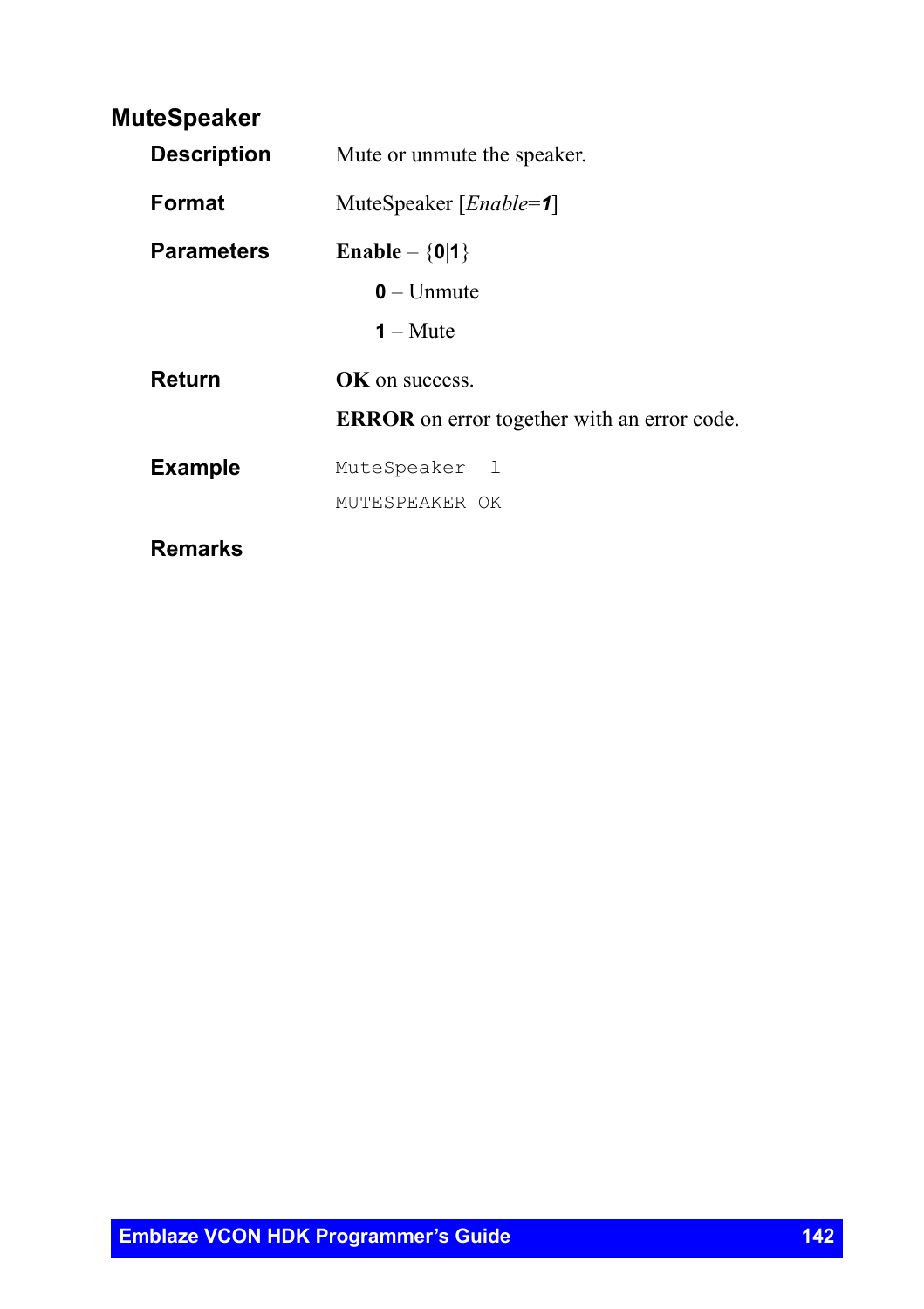### **VolumeGet**

| <b>Description</b> | Get the current volume level.                                |
|--------------------|--------------------------------------------------------------|
| <b>Format</b>      | VolumeGet                                                    |
| <b>Parameters</b>  | N/A                                                          |
| Return             | <b>OK</b> on success together with the current volume level. |
|                    | <b>ERROR</b> on error together with an error code.           |
| <b>Example</b>     | VolumeGet                                                    |
|                    | VOLUMEGET OK 60                                              |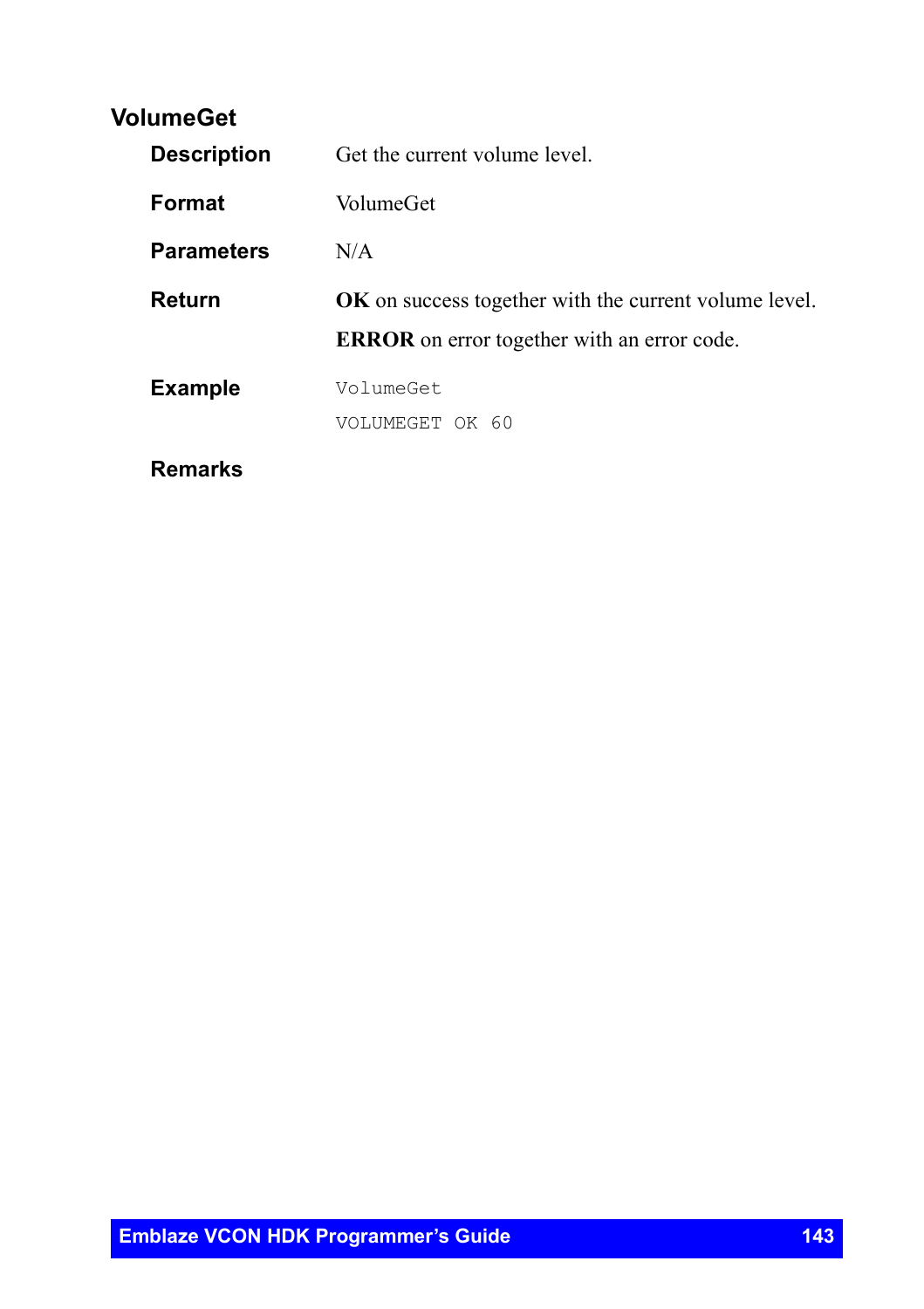### **VolumeSet**

| <b>Description</b> | Change the current volume level.                   |
|--------------------|----------------------------------------------------|
| Format             | VolumeSet <level></level>                          |
| <b>Parameters</b>  | <b>Level</b> - The volume level $\{0-99\}$ .       |
|                    | $0$ - Lowest.                                      |
|                    | $99$ - Highest.                                    |
| Return             | OK on success.                                     |
|                    | <b>ERROR</b> on error together with an error code. |
| <b>Example</b>     | VolumeSet 50                                       |
|                    | VOLUMESET OK                                       |
| Remarks            |                                                    |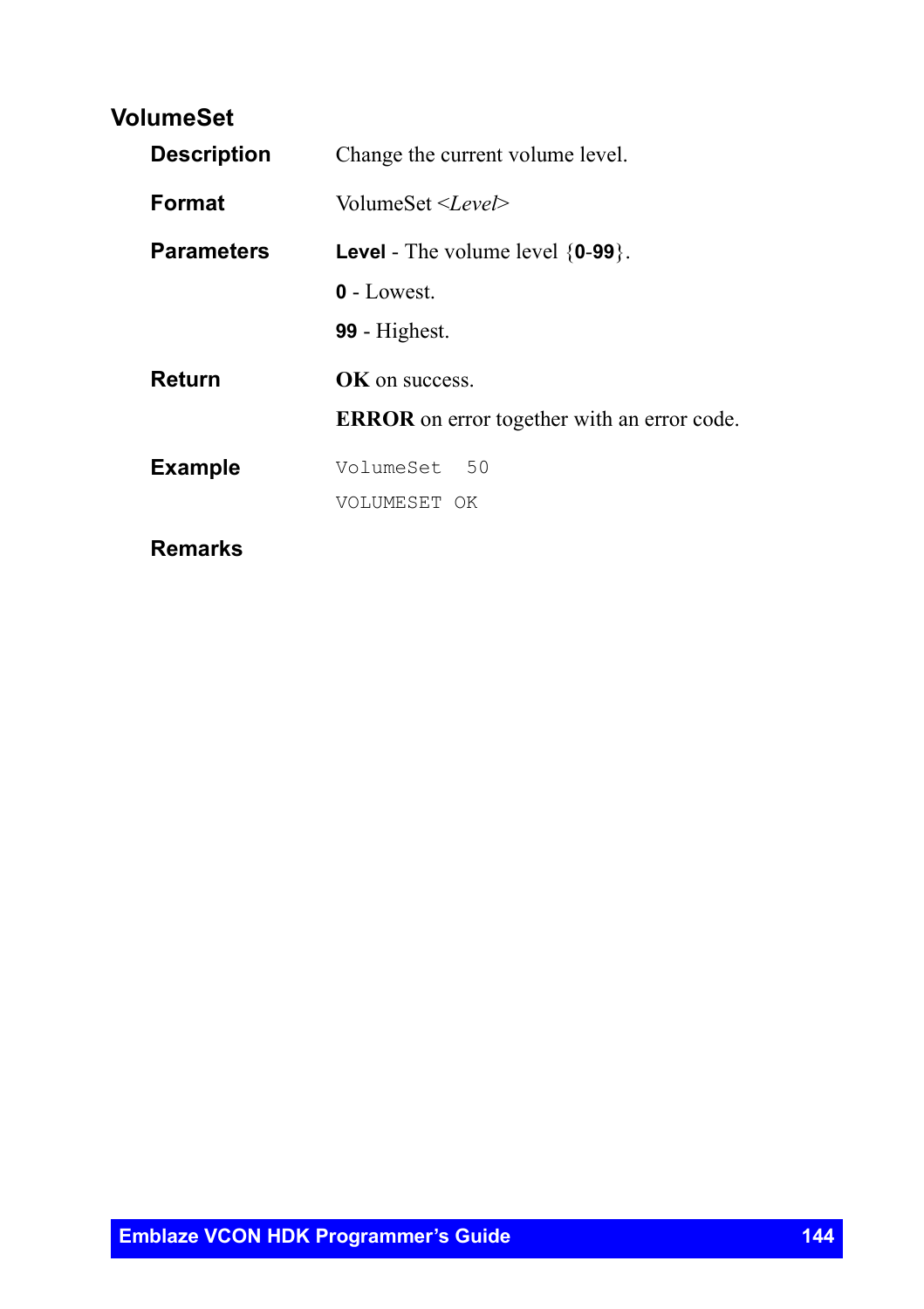#### *3.8 Phonebook Commands*

## **PhonebookGetEntry**

| <b>Description</b> | Get the phonebook entry that matches the specified<br>number.                                        |
|--------------------|------------------------------------------------------------------------------------------------------|
| <b>Format</b>      | PhonebookGetEntry <entrynum></entrynum>                                                              |
| <b>Parameters</b>  | <b>EntryNum</b> - The number of the entry to get.                                                    |
| Return             | OK on success together with the entry details.<br><b>ERROR</b> on error together with an error code. |
| <b>Example</b>     | PhonebookGetEntry 1<br>PHONEBOOKGETENTRY OK JohnY 10.0.11.24<br>768000                               |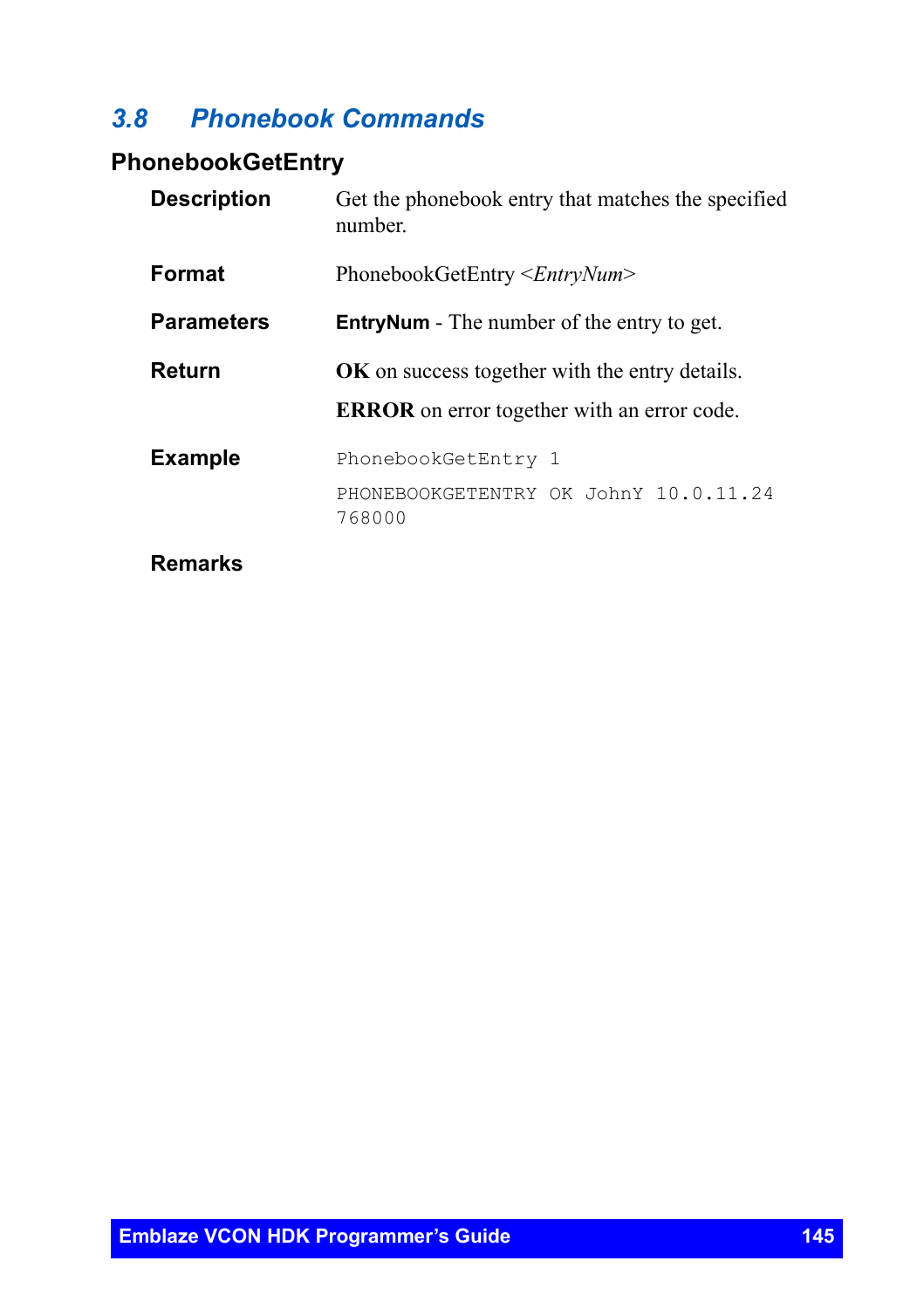## **PhonebookGetNumOfEntries**

| <b>Description</b> | Get the number of entries in the phonebook.                                   |  |
|--------------------|-------------------------------------------------------------------------------|--|
| Format             | PhonebookGetNumOfEntries                                                      |  |
| <b>Parameters</b>  | N/A                                                                           |  |
| Return             | <b>OK</b> on success together with the number of entries in the<br>phonebook. |  |
|                    | <b>ERROR</b> on error together with an error code.                            |  |
| <b>Example</b>     | PhonebookGetNumOfEntries                                                      |  |
|                    | PHONEBOOKGETNUMOFENTRIES OK 100                                               |  |
| Remarks            |                                                                               |  |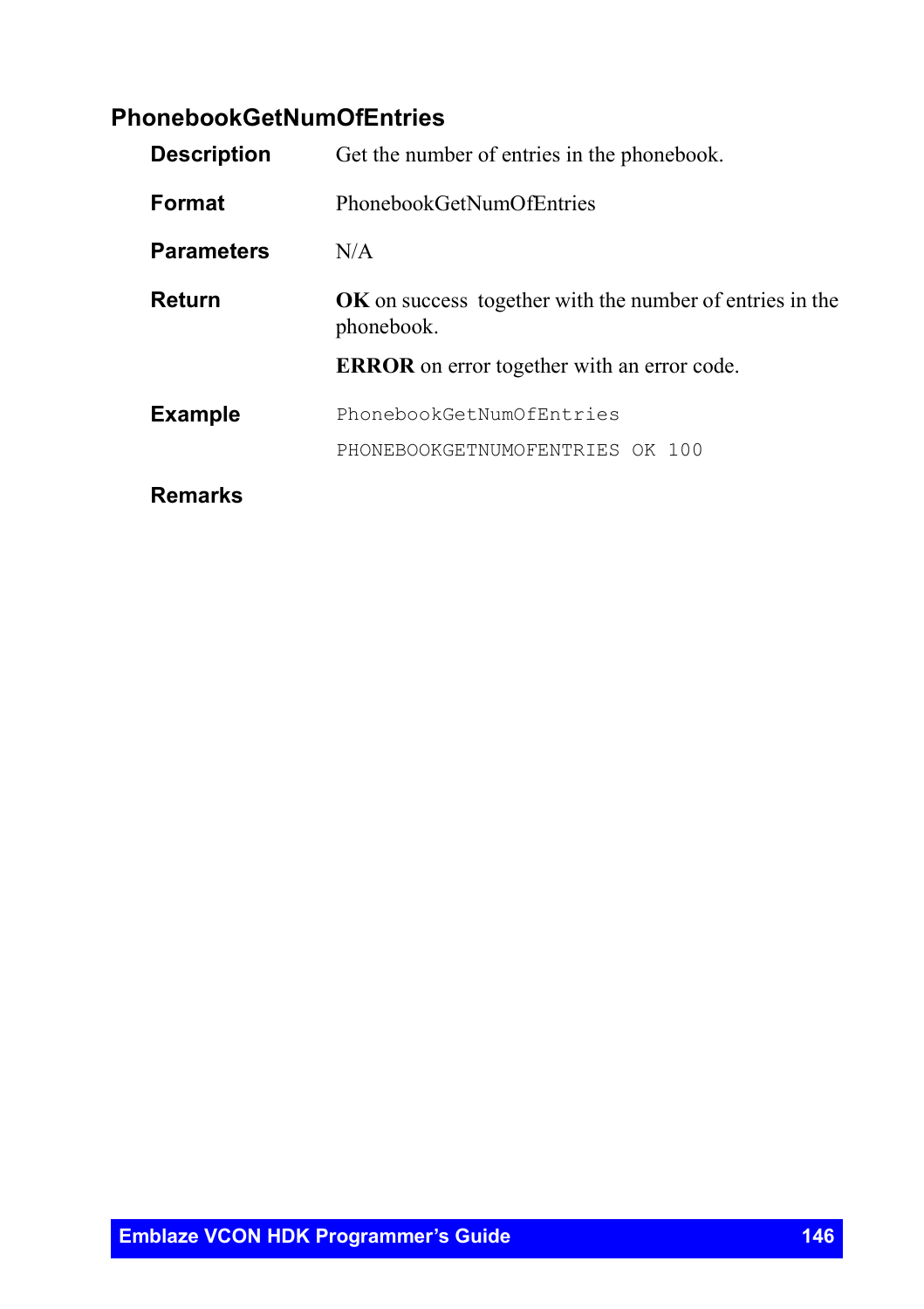## **PhonebookAddEntry**

| <b>Description</b> | Add a new entry to the phonebook.                                                 |
|--------------------|-----------------------------------------------------------------------------------|
| <b>Format</b>      | PhonebookAddEntry < <i>Name&gt;</i> < <i>Address&gt;</i><br>$[Bitrate = 768000]$  |
| <b>Parameters</b>  | <b>Name</b> - The name of the entry.                                              |
|                    | <b>Address</b> - The remote party address (IP, DNS name,<br>$E164$ , $H323$ -ID). |
|                    | <b>Bitrate</b> - The bit rate of the call.                                        |
| Return             | OK on success.                                                                    |
|                    | <b>ERROR</b> on error together with an error code.                                |
| <b>Example</b>     | PhonebookAddEntry                                                                 |
|                    | PHONEBOOKADDENTRY OK                                                              |
| Remarks            |                                                                                   |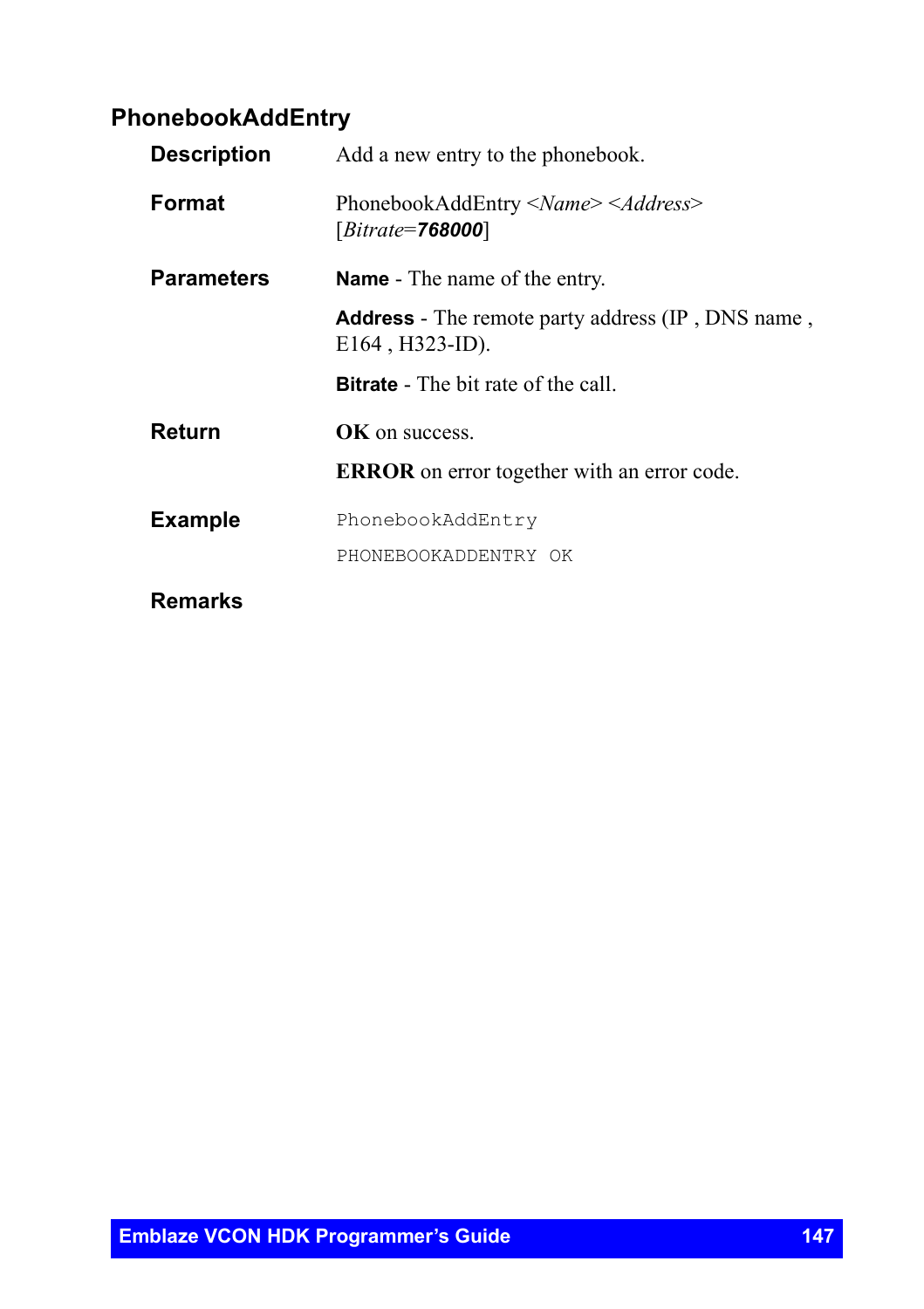## **PhonebookDeleteEntry**

| <b>Description</b> | Delete the specified entry.                        |  |
|--------------------|----------------------------------------------------|--|
| <b>Format</b>      | PhonebookDeleteEntry < <i>Name</i> >               |  |
| <b>Parameters</b>  | <b>Name</b> - The name of the entry.               |  |
| Return             | <b>OK</b> on success                               |  |
|                    | <b>ERROR</b> on error together with an error code. |  |
| <b>Example</b>     | PhonebookDeleteEntry JohnY                         |  |
|                    | PHONEBOOKDELETEENTRY OK                            |  |
|                    |                                                    |  |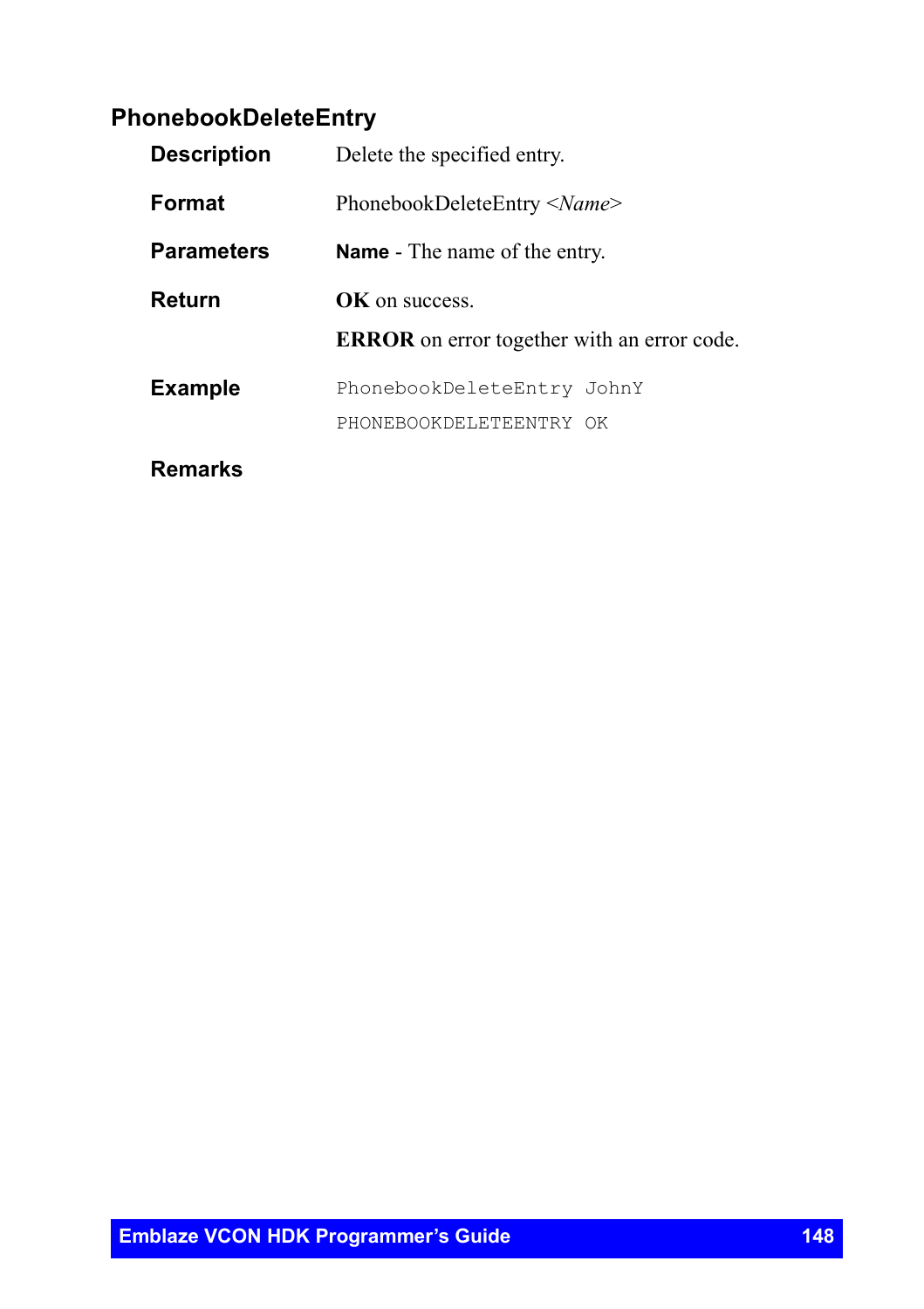## **PhonebookShow**

| <b>Description</b> |                       |               | Show the content of the phonebook.                 |         |
|--------------------|-----------------------|---------------|----------------------------------------------------|---------|
| <b>Format</b>      |                       | PhonebookShow |                                                    |         |
| <b>Parameters</b>  |                       | N/A           |                                                    |         |
| Return             | <b>OK</b> on success. |               |                                                    |         |
|                    |                       |               | <b>ERROR</b> on error together with an error code. |         |
| <b>Example</b>     |                       | PhonebookShow |                                                    |         |
|                    | ##                    | Name          | Address                                            | Bitrate |
|                    | 0.                    | JohnY         | 10.0.11.24                                         | 768000  |
|                    | 1.                    | DavidS        | 10.0.11.25                                         | 384000  |
|                    |                       |               |                                                    |         |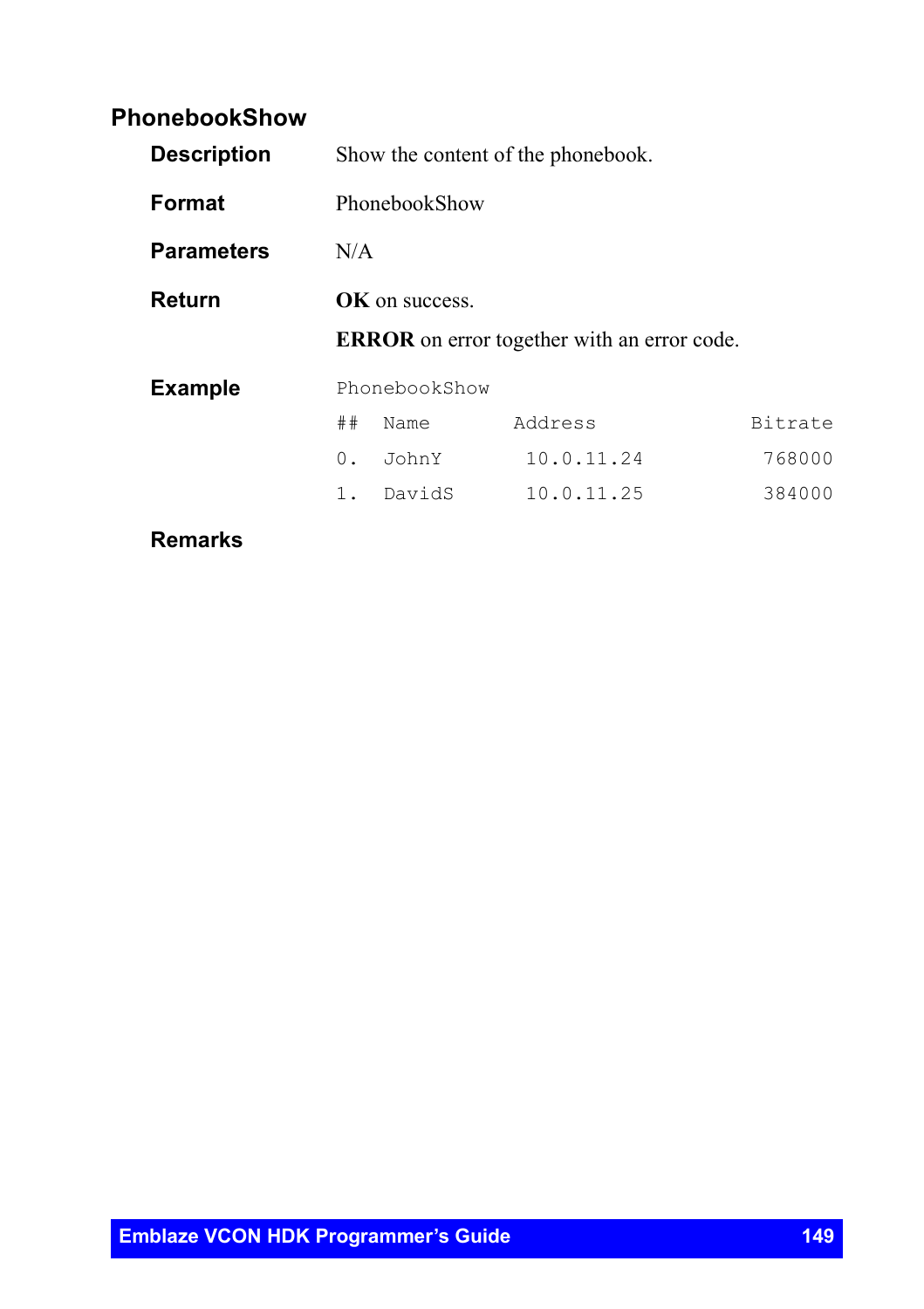### **PhonebookDial**

| <b>Description</b> | Dial to the address of the specified entry.        |  |
|--------------------|----------------------------------------------------|--|
| <b>Format</b>      | PhonebookDial $\leq$ <i>EntryName</i> >            |  |
| <b>Parameters</b>  | EntryName - The name of the specific entry.        |  |
| Return             | OK on success together with the CallID.            |  |
|                    | <b>ERROR</b> on error together with an error code. |  |
| <b>Example</b>     | PhonebookDial JohnY                                |  |
|                    | PHONEBOOKDIAL OK 0                                 |  |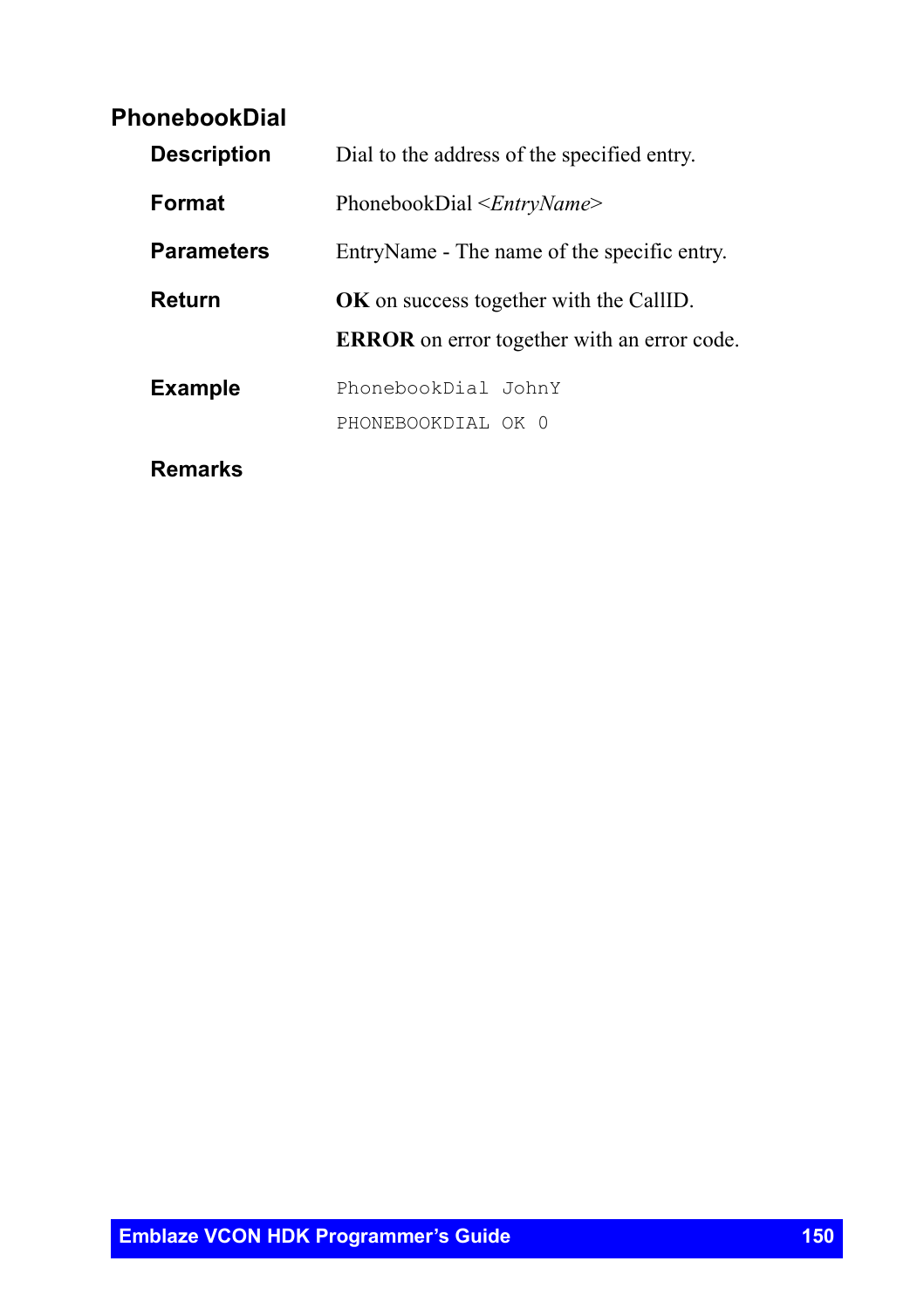## *3.9 System Commands*

## **IniRead**

| <b>Description</b> | Read a configuration entry value from an INI file. The<br>INI is in the HD non-volatile memory. |  |
|--------------------|-------------------------------------------------------------------------------------------------|--|
| Format             | IniRead <filename> <section> <entry></entry></section></filename>                               |  |
| <b>Parameters</b>  | <b>FileName</b> – The INI file name.                                                            |  |
|                    | <b>Section</b> $-$ The section name.                                                            |  |
|                    | $\text{Entry} - \text{The entry name.}$                                                         |  |
| Return             | <b>OK</b> on success together with the entry value.                                             |  |
|                    | <b>ERROR</b> on error together with an error code.                                              |  |
| <b>Example</b>     | IniRead H323.ini Configuration AutoIP                                                           |  |
|                    | INIREAD OK 1                                                                                    |  |
| <b>Remarks</b>     |                                                                                                 |  |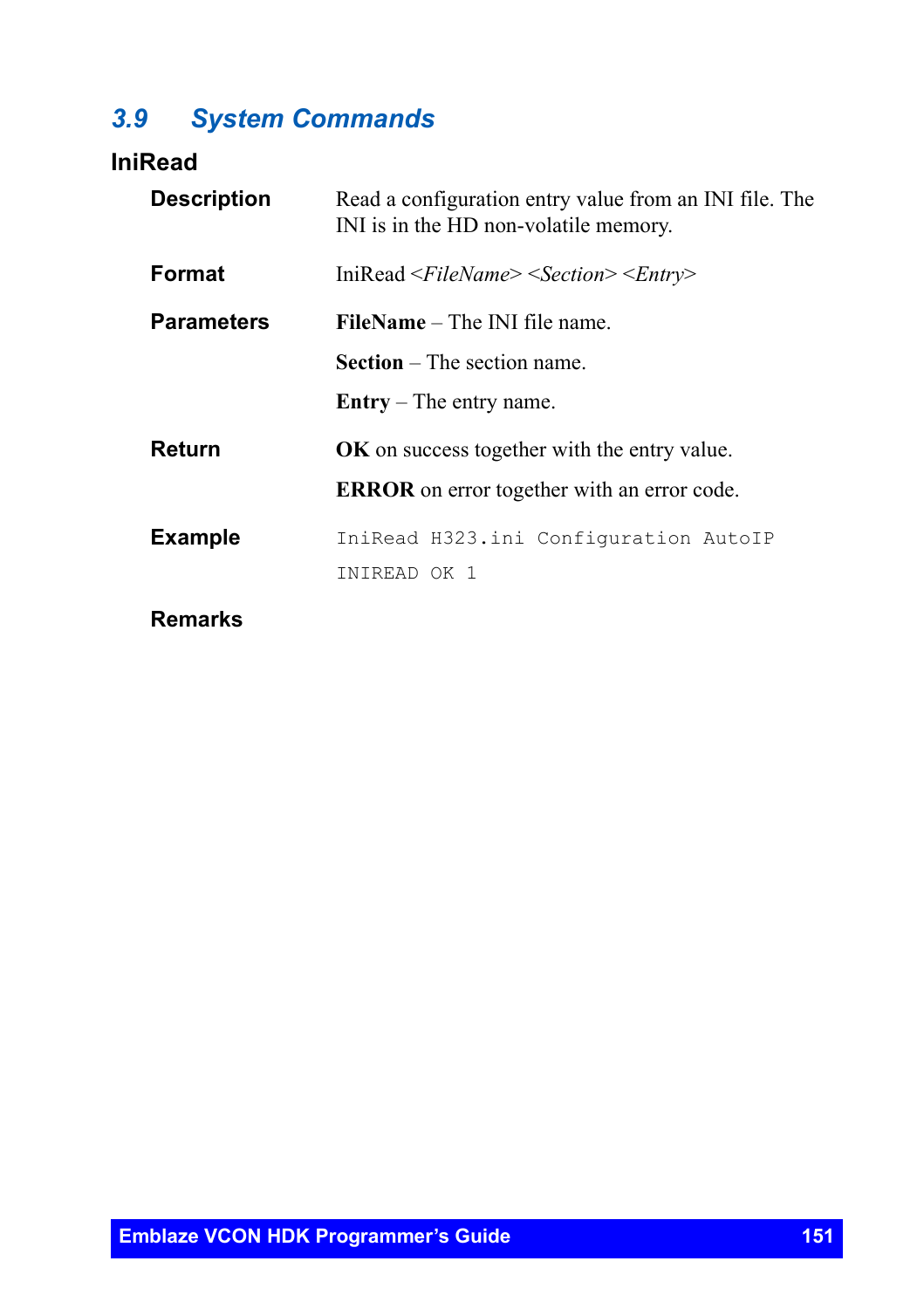#### **IniWrite**

| <b>Description</b> | Write a configuration entry value to an INI file.                                  |  |  |
|--------------------|------------------------------------------------------------------------------------|--|--|
| Format             | IniWrite <filename> <section> <entry> <value></value></entry></section></filename> |  |  |
| <b>Parameters</b>  | <b>FileName</b> – The INI file name.                                               |  |  |
|                    | <b>Section</b> – The section name.                                                 |  |  |
|                    | $\text{Entry} - \text{The entry name.}$                                            |  |  |
|                    | <b>Value</b> – The new value to be written.                                        |  |  |
| Return             | <b>OK</b> on success.                                                              |  |  |
|                    | <b>ERROR</b> on error together with an error code.                                 |  |  |
| <b>Example</b>     | IniWrite H323.ini Configuration AutoIP 0                                           |  |  |
|                    | INIWRITE OK                                                                        |  |  |
| Remarks            |                                                                                    |  |  |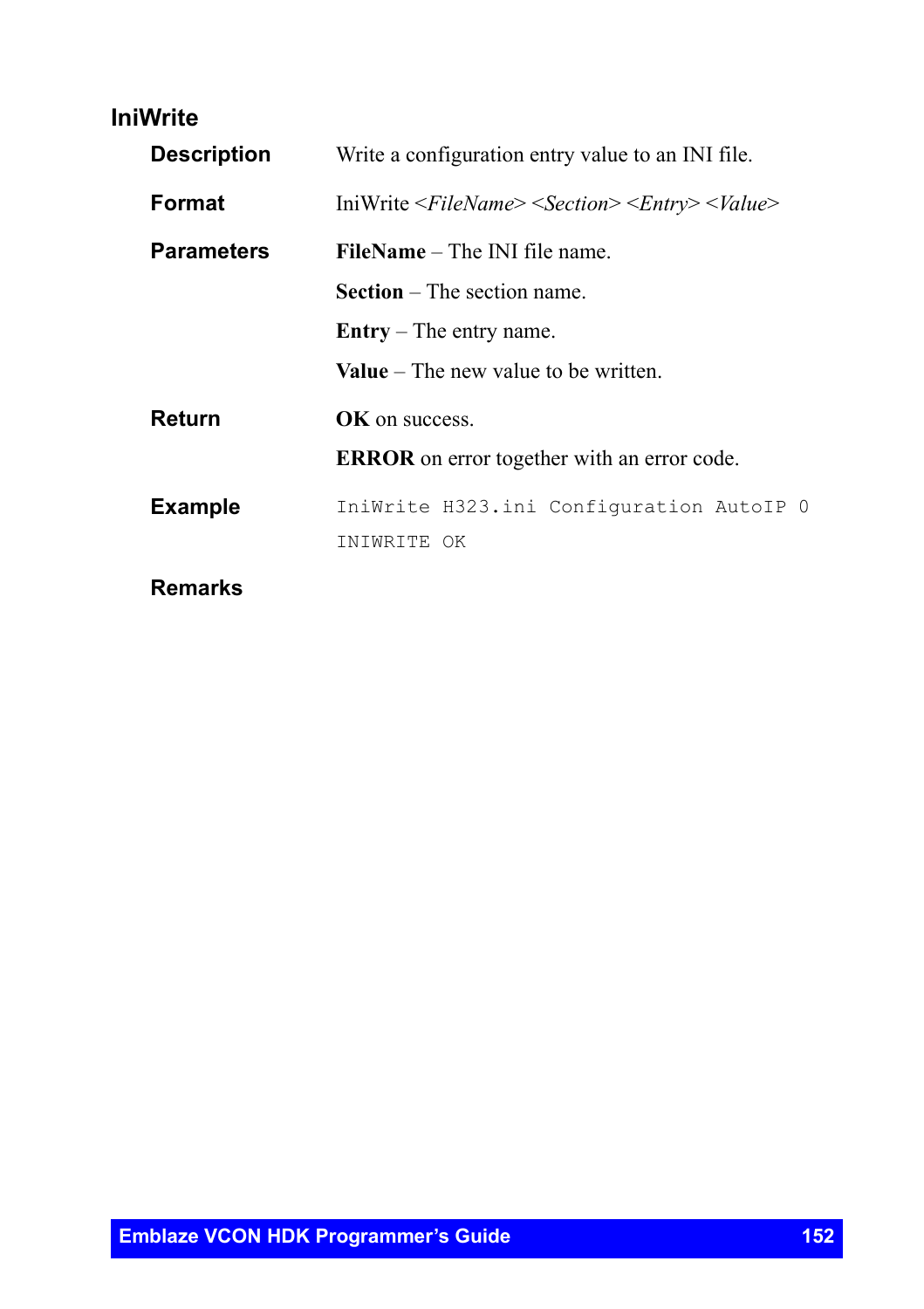#### **Reboot**

| <b>Description</b> | Reboot the system.                                 |
|--------------------|----------------------------------------------------|
| Format             | Reboot                                             |
| <b>Parameters</b>  | None.                                              |
| Return             | OK on success.                                     |
|                    | <b>ERROR</b> on error together with an error code. |
| <b>Example</b>     | Reboot                                             |
|                    | REBOOT OK                                          |
| Remarks            |                                                    |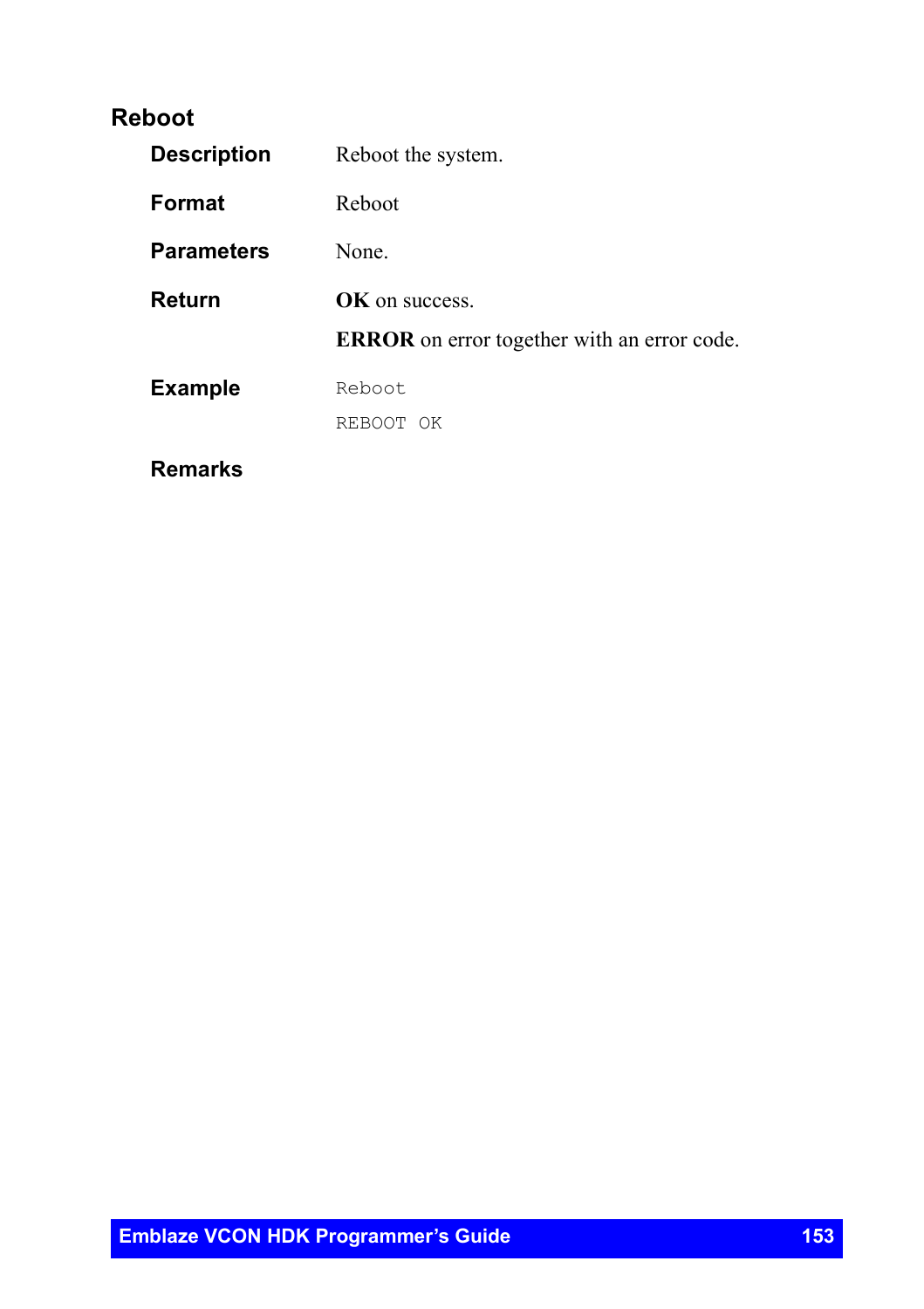## **KeyPressed**

| <b>Description</b> | Simulate the pressing of a remote control key.               |
|--------------------|--------------------------------------------------------------|
| Format             | KeyPressed <keyname></keyname>                               |
| <b>Parameters</b>  | KeyName - The name of the key that was pressed.              |
| Return             | OK on success.                                               |
|                    | ERROR on error together with an error code.                  |
| <b>Example</b>     | KeyPressed Dial<br>KEYPRESSED OK                             |
| <b>Remarks</b>     | To get all the supported key names, type <b>KeyPressed</b> . |
|                    | The supported key names are:                                 |
|                    | Zero                                                         |
|                    | One                                                          |
|                    | Two                                                          |
|                    | Three                                                        |
|                    | Four                                                         |
|                    | Five                                                         |
|                    | <b>Six</b>                                                   |
|                    | Seven                                                        |
|                    | Eight                                                        |
|                    | Nine                                                         |
|                    | Asterisk                                                     |
|                    | Pound                                                        |
|                    | Clear                                                        |
|                    | Display                                                      |
|                    | PIP                                                          |
|                    | Dial                                                         |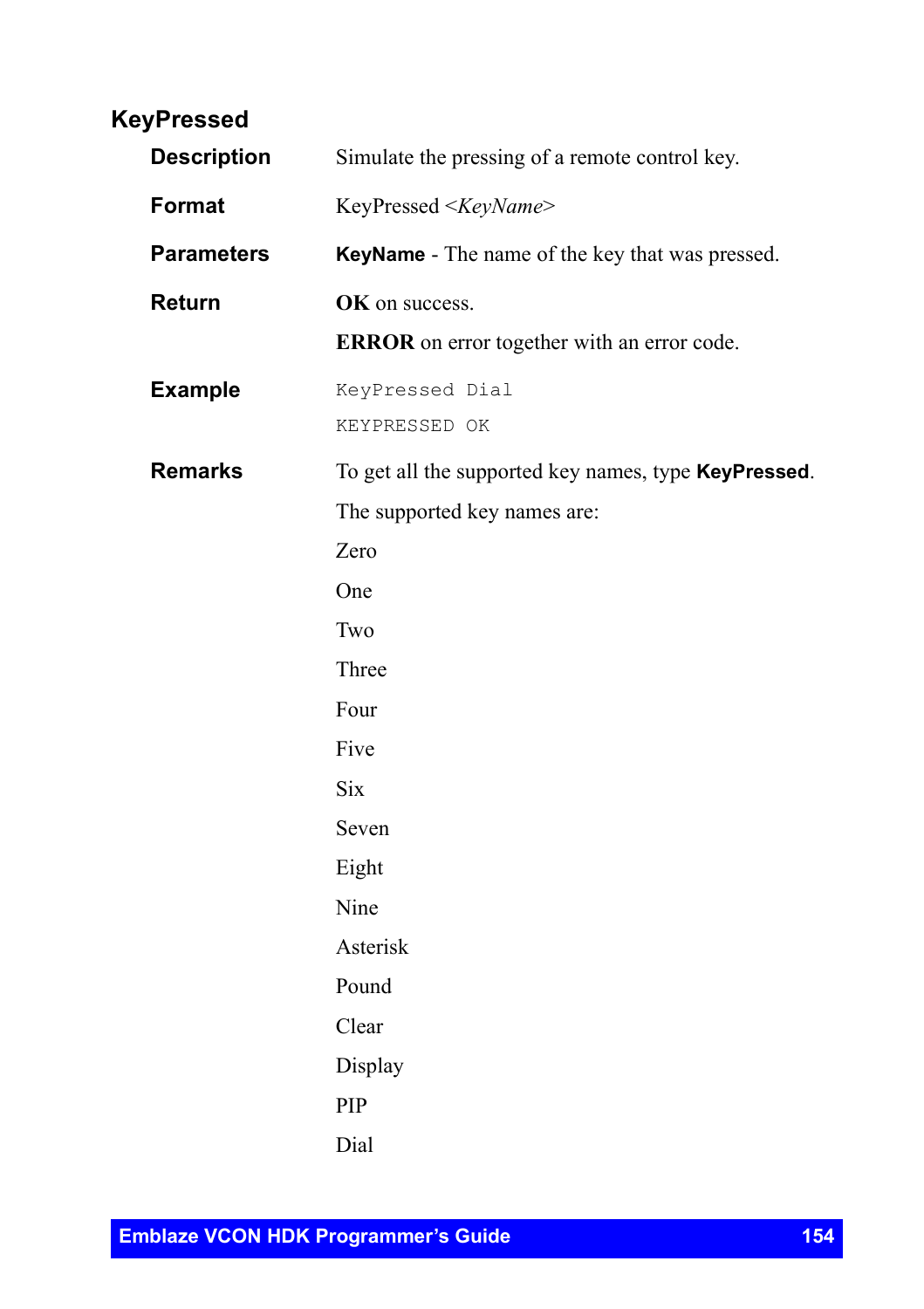| Remarks | Hangup            |
|---------|-------------------|
| (cont.) | Menu              |
|         | Multipoint        |
|         | <b>Status</b>     |
|         | Help              |
|         | OK                |
|         | Cancel            |
|         | Select            |
|         | Pound             |
|         | Up                |
|         | Left              |
|         | Down              |
|         | Right             |
|         | ZoomIn            |
|         | ZoomOut           |
|         | MuteMic           |
|         | MuteSpeaker       |
|         | <b>VolumePlus</b> |
|         | VolumeMinus       |
|         | Red               |
|         | Green             |
|         | Blue              |
|         | Yellow            |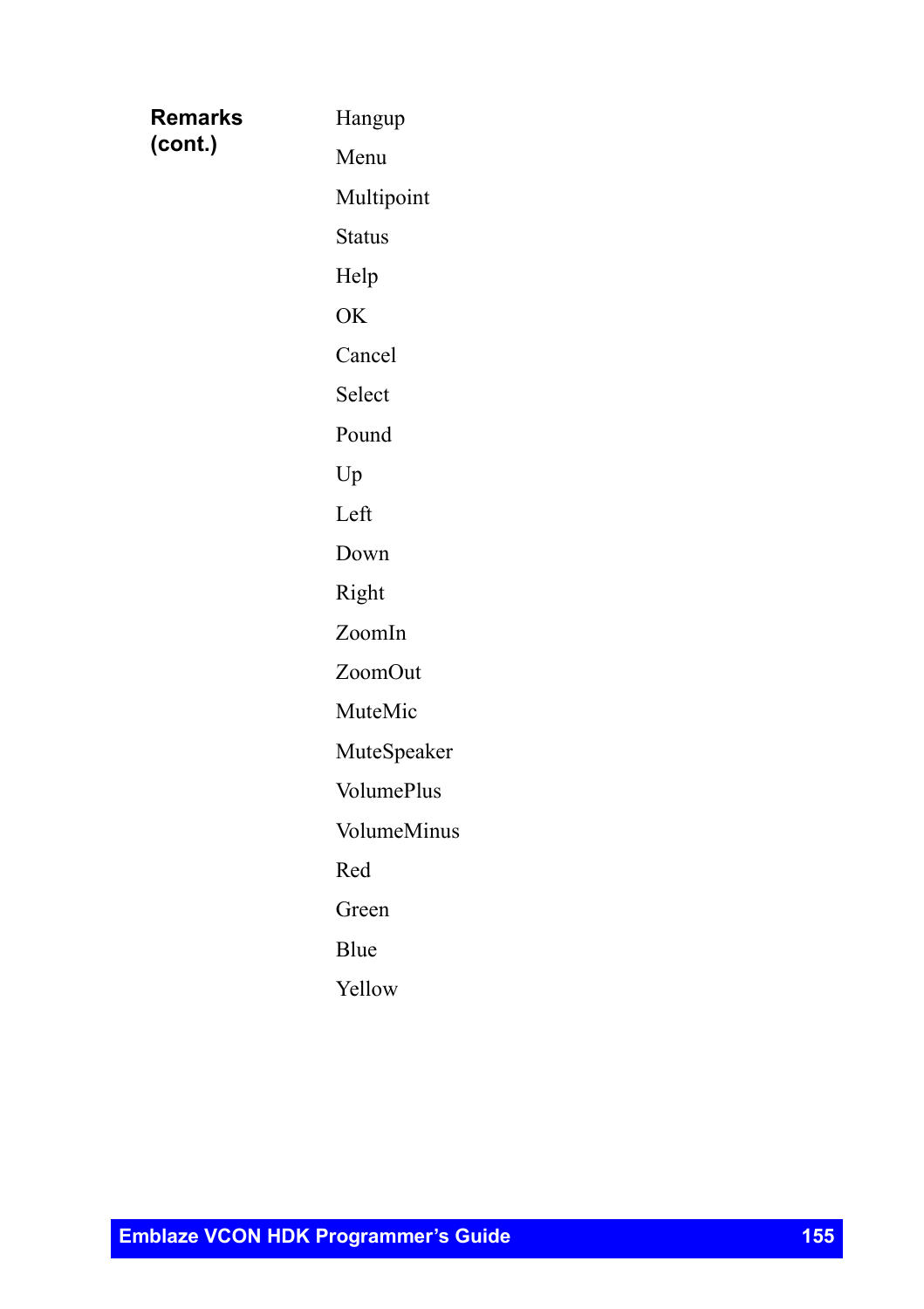## **ConsoleGetParam**

| <b>Description</b> | Retrieve a console parameter.                                       |  |
|--------------------|---------------------------------------------------------------------|--|
| Format             | ConsoleGetParam < ConsoleParam>                                     |  |
| <b>Parameters</b>  | <b>ConsoleParam</b> - The specific console parameter.               |  |
| Return             | <b>OK</b> on success together with the parameter value.             |  |
|                    | <b>ERROR</b> on error together with an error code.                  |  |
| <b>Example</b>     | ConsoleGetParam BAUD RATE                                           |  |
|                    | CONSOLEGETPARAM OK 9600                                             |  |
| Remarks            | To get a list of supported commands, type<br><b>ConsoleGetParam</b> |  |
|                    | Supported call parameters:                                          |  |
|                    | COM NUMBER                                                          |  |
|                    | <b>BAUD RATE</b>                                                    |  |
|                    |                                                                     |  |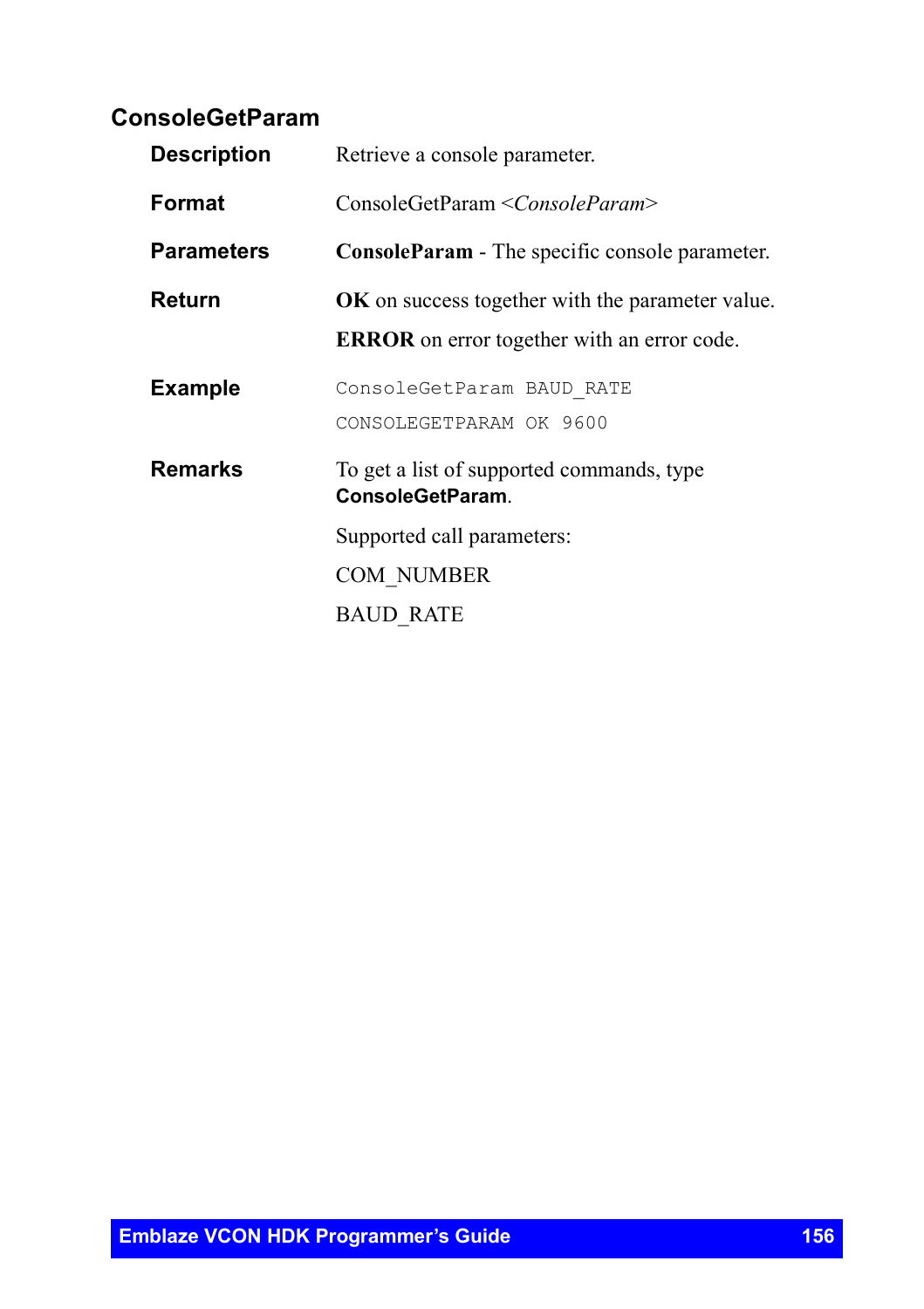#### **ConsoleSetParam**

| <b>Description</b> | Edit a console parameter.                                     |
|--------------------|---------------------------------------------------------------|
| Format             | ConsoleSetParam <consoleparam> <value></value></consoleparam> |
| <b>Parameters</b>  | <b>ConsoleParam</b> - The specific console parameter.         |
|                    | <b>Value</b> - The value that will replace the current value. |
| Return             | <b>OK</b> on success together with the parameter value.       |
|                    | <b>ERROR</b> on error together with an error code.            |
| <b>Example</b>     | ConsoleSetParam BAUD RATE 115200                              |
|                    | CONSOLESETPARAM OK                                            |
| Remarks            | To get a list of supported commands, type<br>ConsoleSetParam. |
|                    | Supported call parameters:                                    |
|                    | <b>COM NUMBER</b>                                             |
|                    | <b>BAUD RATE</b>                                              |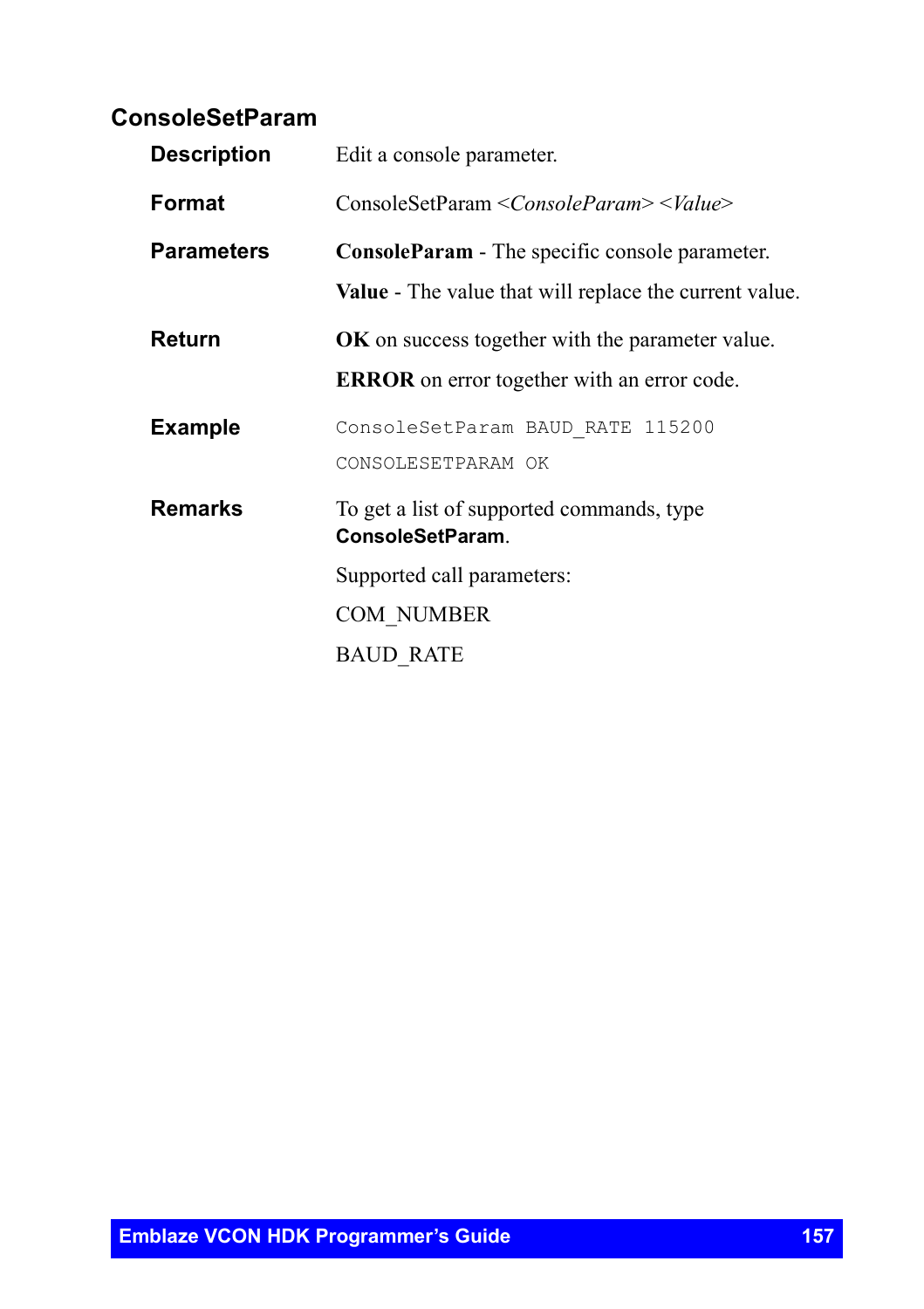## **DiskInfo**

| <b>Description</b> | Print the amount of free space on the HD compact flash<br>non-volatile storage device.              |
|--------------------|-----------------------------------------------------------------------------------------------------|
| Format             | DiskInfo                                                                                            |
| Return             | <b>OK</b> with the amount of free disk space.<br><b>ERROR</b> on error together with an error code. |
| <b>Example</b>     | DiskInfo                                                                                            |
|                    | There are 25690112 bytes free in device<br>cf():                                                    |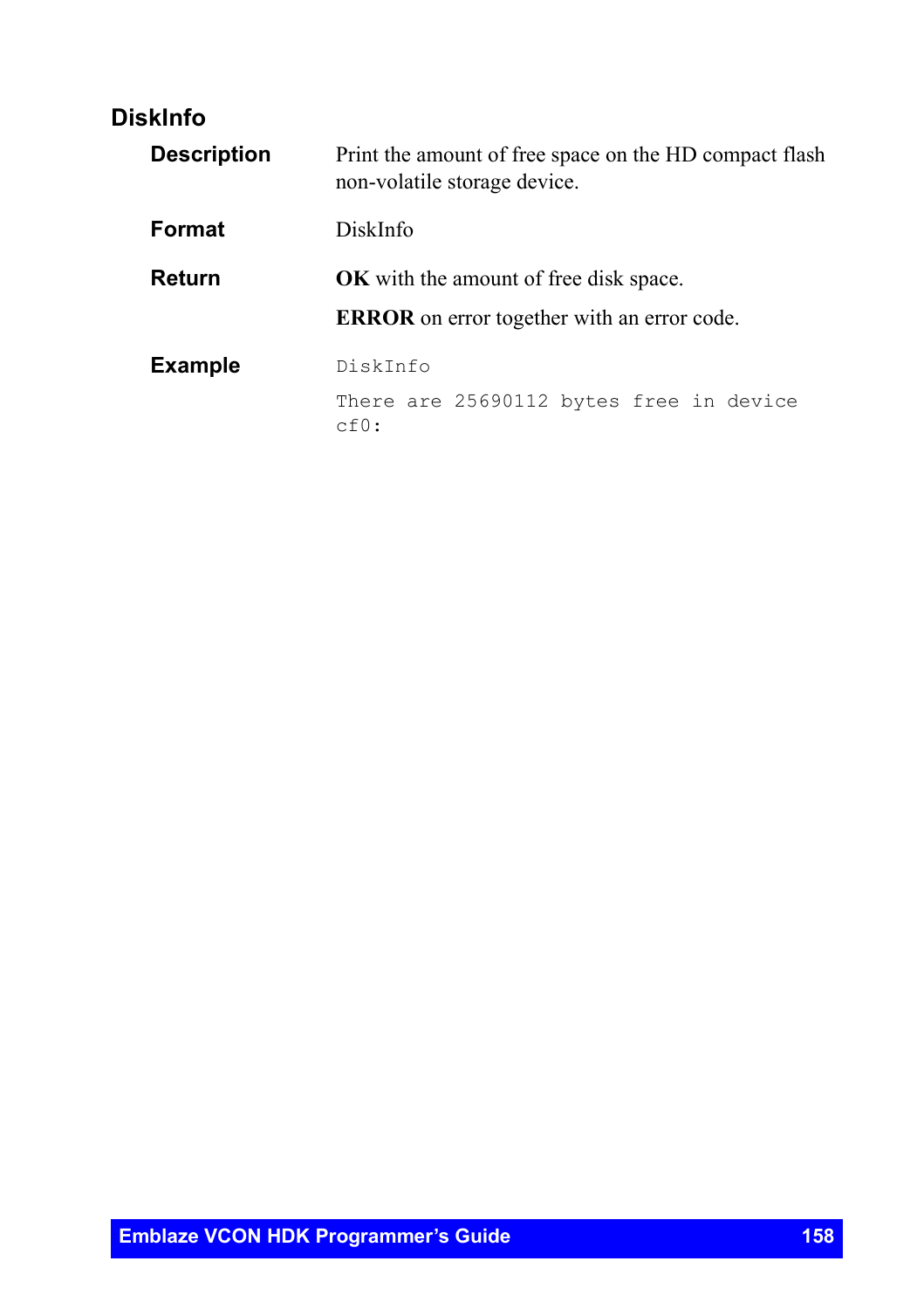## **Ping**

| <b>Description</b> | Emulate Windows's "ping" command, which checks if<br>the remote device is "alive." |
|--------------------|------------------------------------------------------------------------------------|
| <b>Format</b>      | $Ping < IPA$ <i>ddress</i>                                                         |
| <b>Parameters</b>  | <b>IP Address</b> - IP address of the remote device that we<br>want to test.       |
| Return             | OК                                                                                 |
|                    | <b>ERROR</b> on error together with an error code.                                 |
| <b>Example</b>     | Ping 172.20.1.1<br>Replay from 172.20.1.1, bytes=64, times=0                       |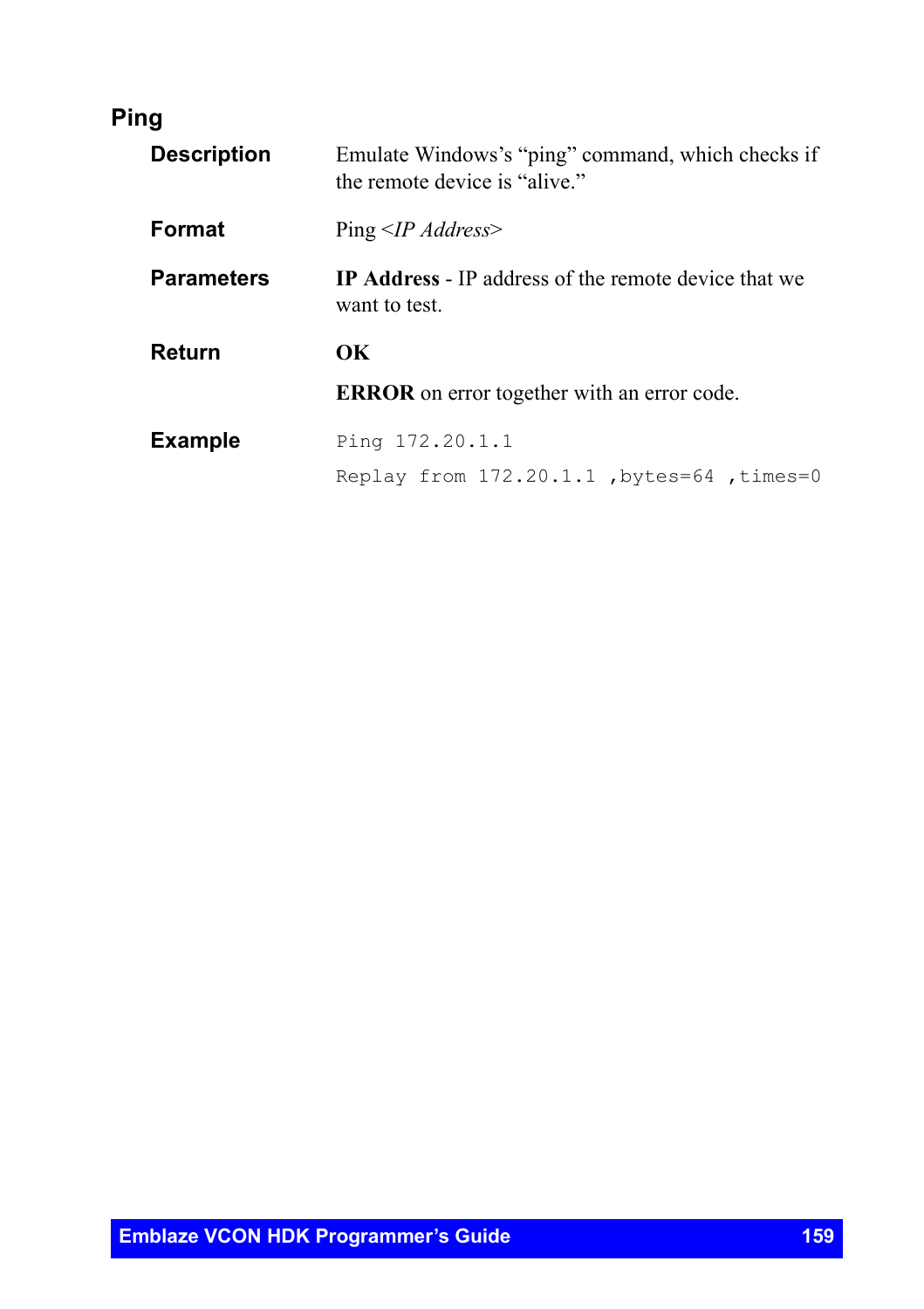#### **ShowDbgMsg**

| <b>Description</b> | Start/stop sending the debug log from the HD to the HDK<br>device (for example, Hyper Terminal). |
|--------------------|--------------------------------------------------------------------------------------------------|
| Format             | ShowDbgMsg [ $Enable = 1$ ]                                                                      |
| <b>Parameters</b>  | Enable - $\{0 1\}$                                                                               |
|                    | $\mathbf{1}$ = Start getting log messages from the HD device.                                    |
|                    | $\mathbf{0}$ = Stop getting log messages.                                                        |
| Return             | <b>OK</b> on success.                                                                            |
|                    | <b>ERROR</b> on error together with an error code.                                               |
| <b>Example</b>     | ShowDbqMsq 1                                                                                     |
|                    | Start Sending log messages to the ZConsole<br>application.                                       |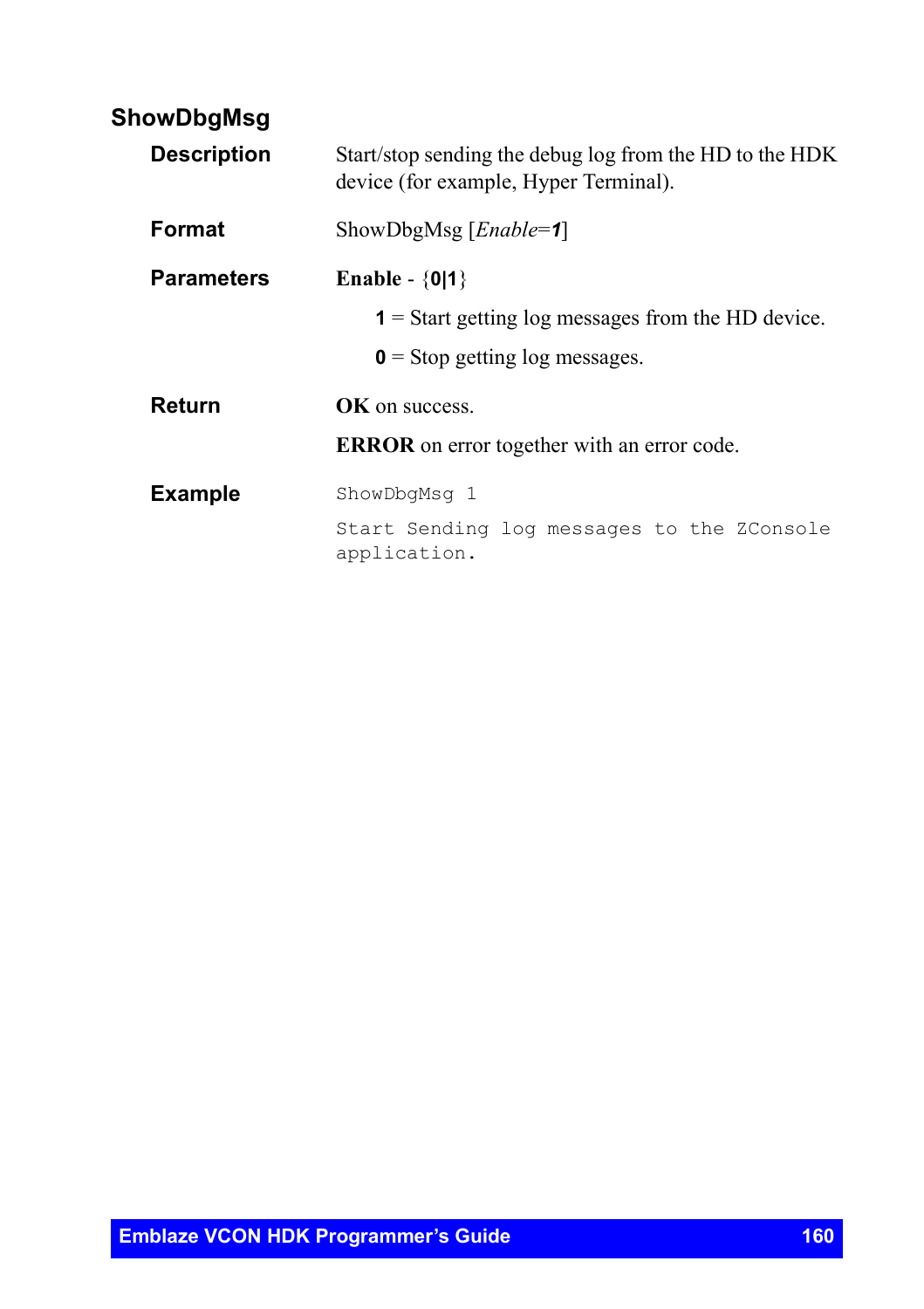# *4 EVENTS*

This chapter contains description, syntaxes, parameters, and examples of the HDK events.

## *4.1 Call Events*

## **EVENT\_CALL\_DIALTONE**

| <b>Description</b> | A dialtone state followed dialing.             |
|--------------------|------------------------------------------------|
| Format             | EVENT CALL DIALTONE <callid></callid>          |
| <b>Parameters</b>  | $CallID$ – The ID of the call.                 |
| <b>Example</b>     | EVENT CALL DIALTONE 0                          |
| Remarks            | Relevant for outgoing calls only.<br>1.        |
|                    | 2. This is the first event for outgoing calls. |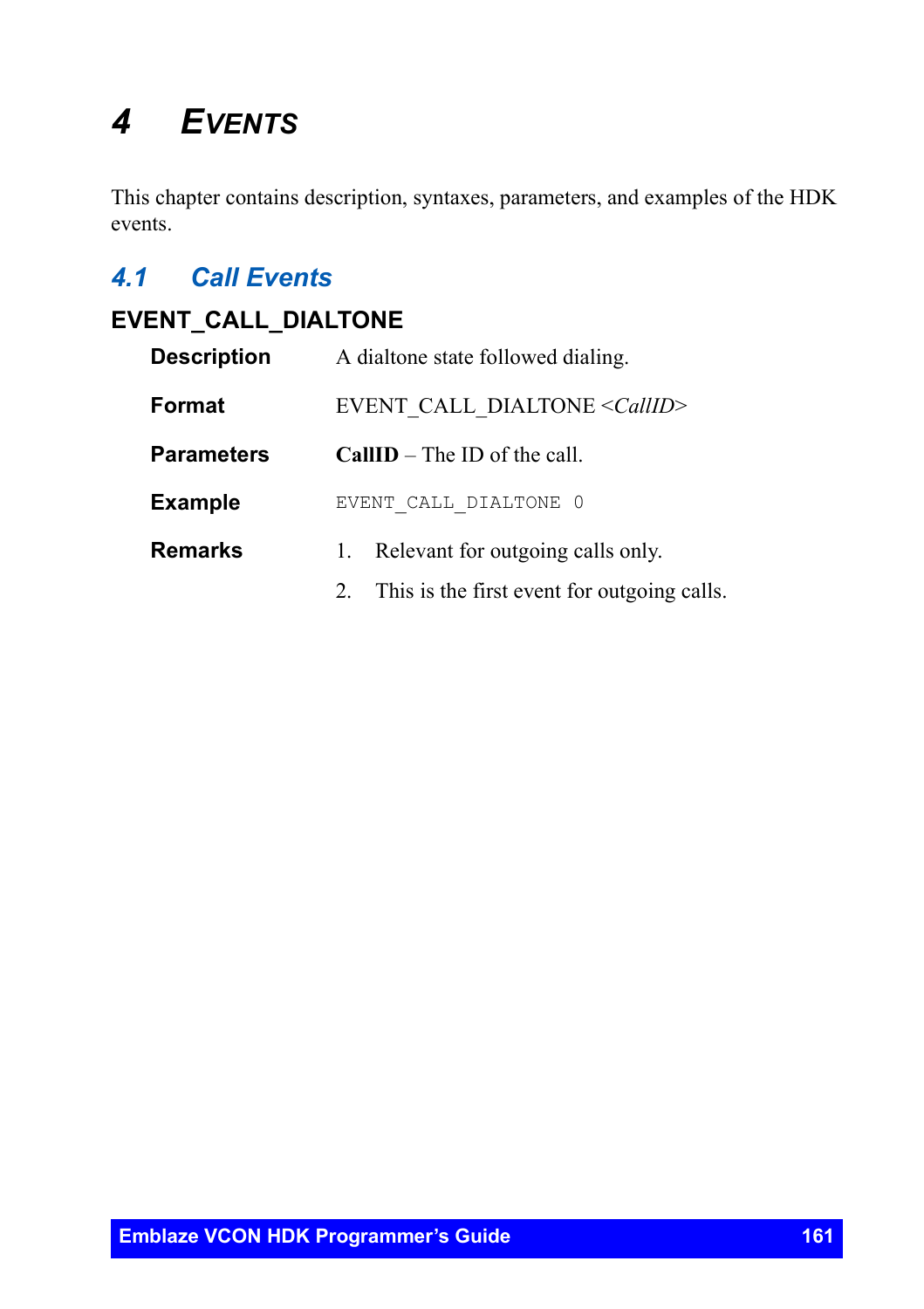## **EVENT\_CALL\_RINGBACK**

| <b>Description</b> | An "Alerting" or "Proceeding" message was received<br>from the remote side. |
|--------------------|-----------------------------------------------------------------------------|
| Format             | EVENT CALL RINGBACK < CallID>                                               |
| <b>Parameters</b>  | <b>CallID</b> – The ID of the call.                                         |
| <b>Example</b>     | EVENT CALL RINGBACK 0                                                       |
| <b>Remarks</b>     | Relevant for outgoing calls only.                                           |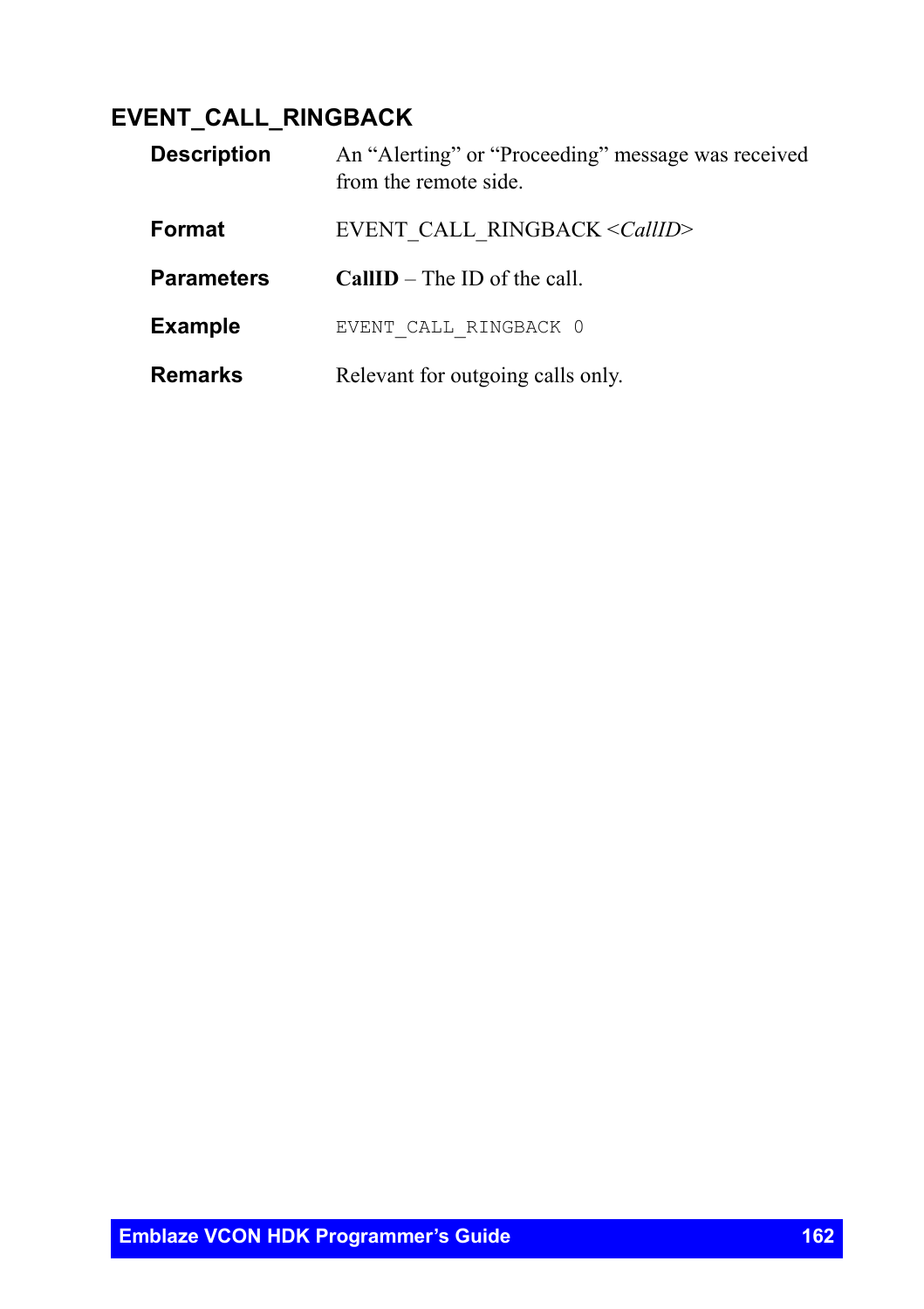## **EVENT\_CALL\_CONNECTED**

| <b>Description</b> | A call connects successfully.                  |
|--------------------|------------------------------------------------|
| Format             | EVENT CALL CONNECTED <callid></callid>         |
| <b>Parameters</b>  | $CallID$ – The ID of the call.                 |
| <b>Example</b>     | EVENT CALL CONNECTED 0                         |
| <b>Remarks</b>     | Relevant for both outgoing and incoming calls. |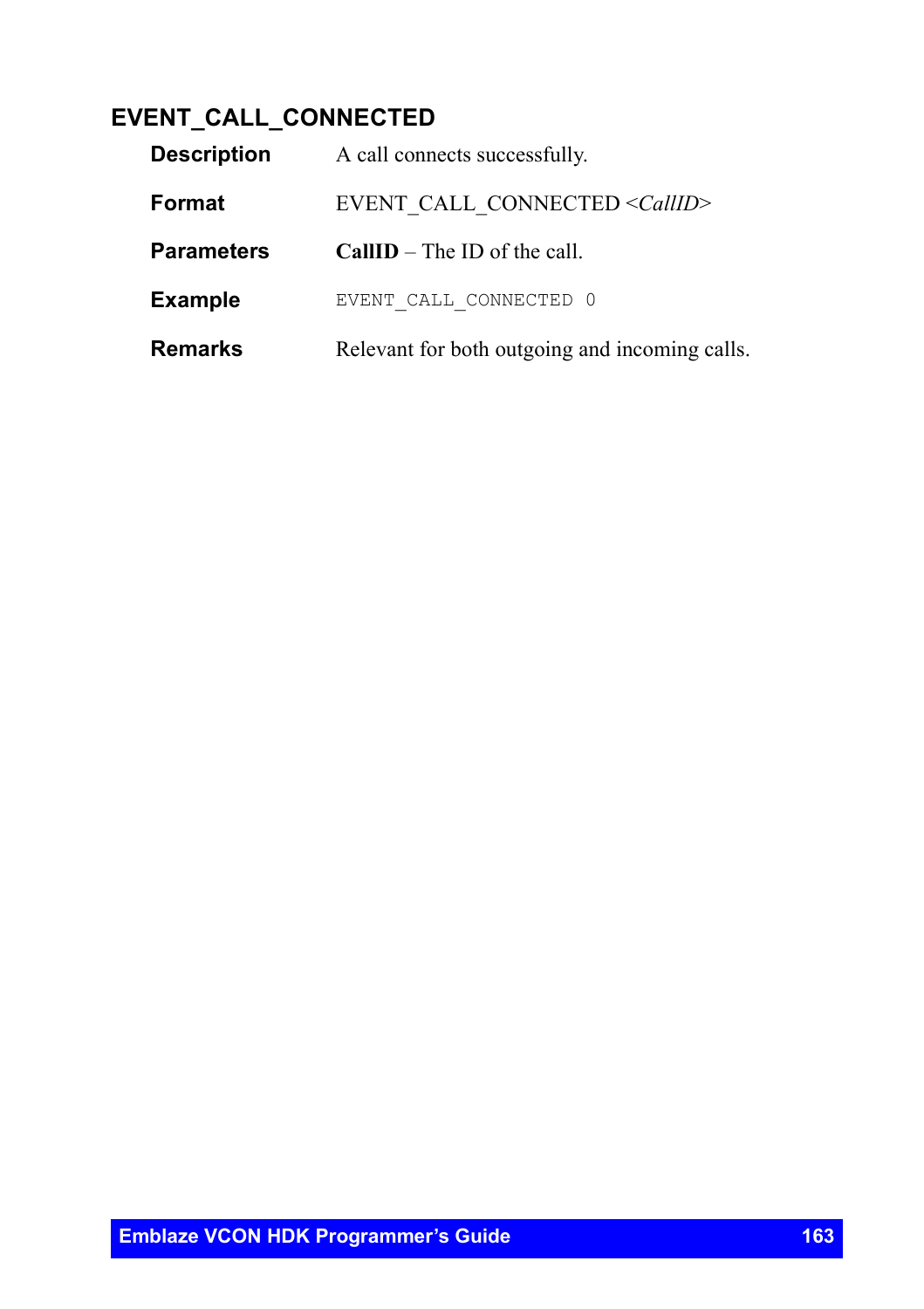## **EVENT\_CALL\_OFFERING**

| <b>Description</b> | An incoming call indication was received.                                                                                                |
|--------------------|------------------------------------------------------------------------------------------------------------------------------------------|
| Format             | EVENT CALL OFFERING <callid><br/><math>\leq</math>Remote Address<math>\geq</math> <math>\leq</math>Remote Name<math>\geq</math></callid> |
| <b>Parameters</b>  | <b>CallID</b> – The ID of the call                                                                                                       |
|                    | <b>RemoteAddress</b> – The remote party IP address                                                                                       |
|                    | <b>RemoteName</b> – The remote party name                                                                                                |
| <b>Example</b>     | EVENT CALL OFFERING 0 10.0.11.25 DemoRoom                                                                                                |
| <b>Remarks</b>     | Relevant for incoming calls.<br>1.                                                                                                       |
|                    | When working in manual answer the user will need<br>2.<br>to call either CallAnswer or CallReject commands.                              |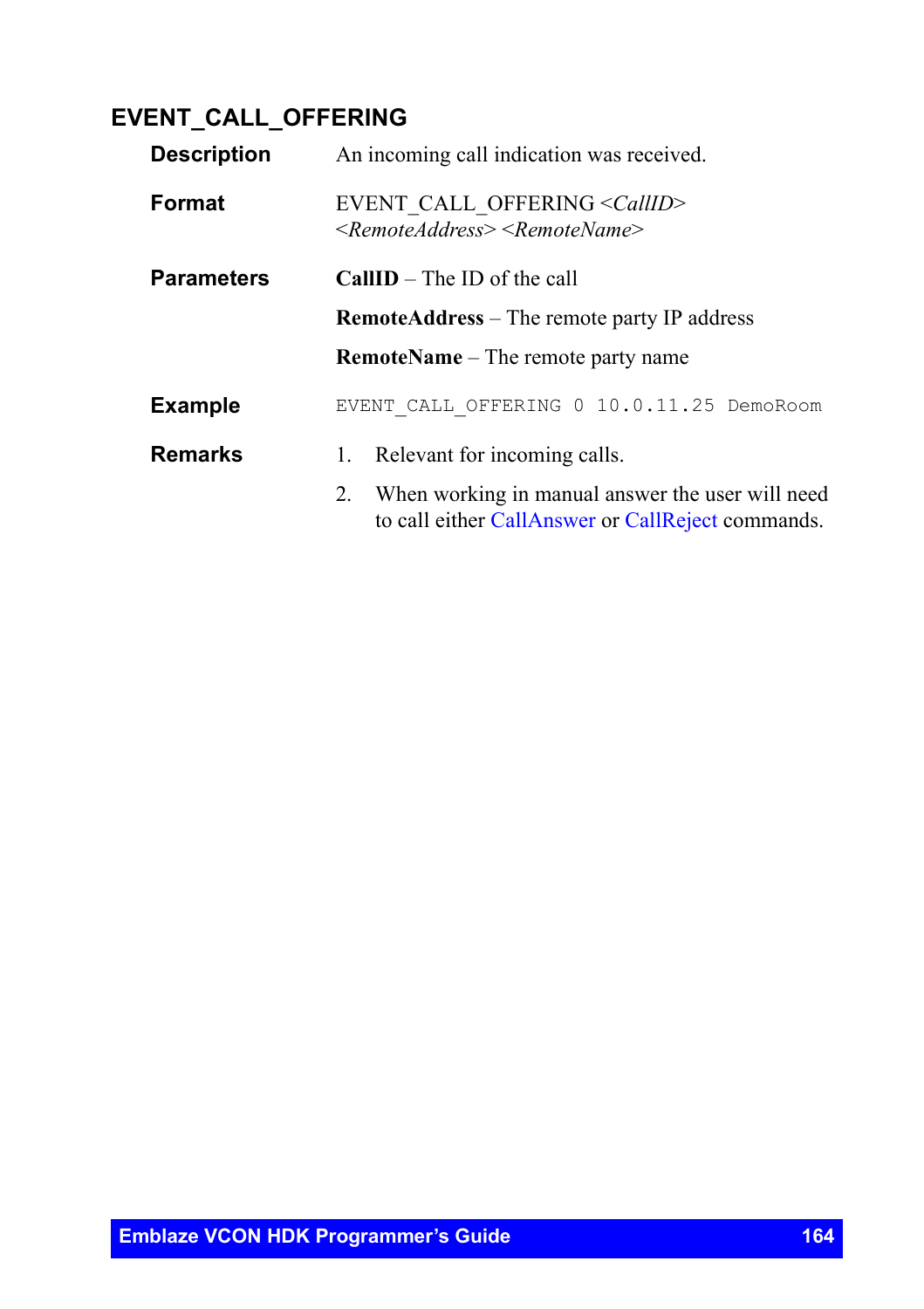## **EVENT\_CALL\_DISCONNECTED**

| <b>Description</b> | A call was disconnected.                                                                  |
|--------------------|-------------------------------------------------------------------------------------------|
| Format             | EVENT CALL DISCONNECTED <callid><br/><disconnectionreason></disconnectionreason></callid> |
| <b>Parameters</b>  | CallID - The ID of the call                                                               |
|                    | <b>DisconnectionReason</b> – The disconnection reason                                     |
| <b>Example</b>     | EVENT CALL DISCONNECTED 0 REMOTE                                                          |
| <b>Remarks</b>     | Relevant for incoming and outgoing calls.<br>1.                                           |
|                    | Disconnection reason<br>$2_{-}$                                                           |
|                    | LOCAL – Call disconnected by local party<br>$\frac{1}{2}$                                 |
|                    | REMOTE – Call disconnected by remote party                                                |
|                    | $BUSY -$ Remote party is busy                                                             |
|                    | REJECT - Remote party rejected the call                                                   |
|                    | UNREACHABLE – Remote party is<br>$\overline{\phantom{m}}$<br>unreachable                  |
|                    | NO ANSWER - Remote party hasn't answered<br>the calls                                     |
|                    | $UNKNOWN - Call$ disconnected due to<br>unknown reason.                                   |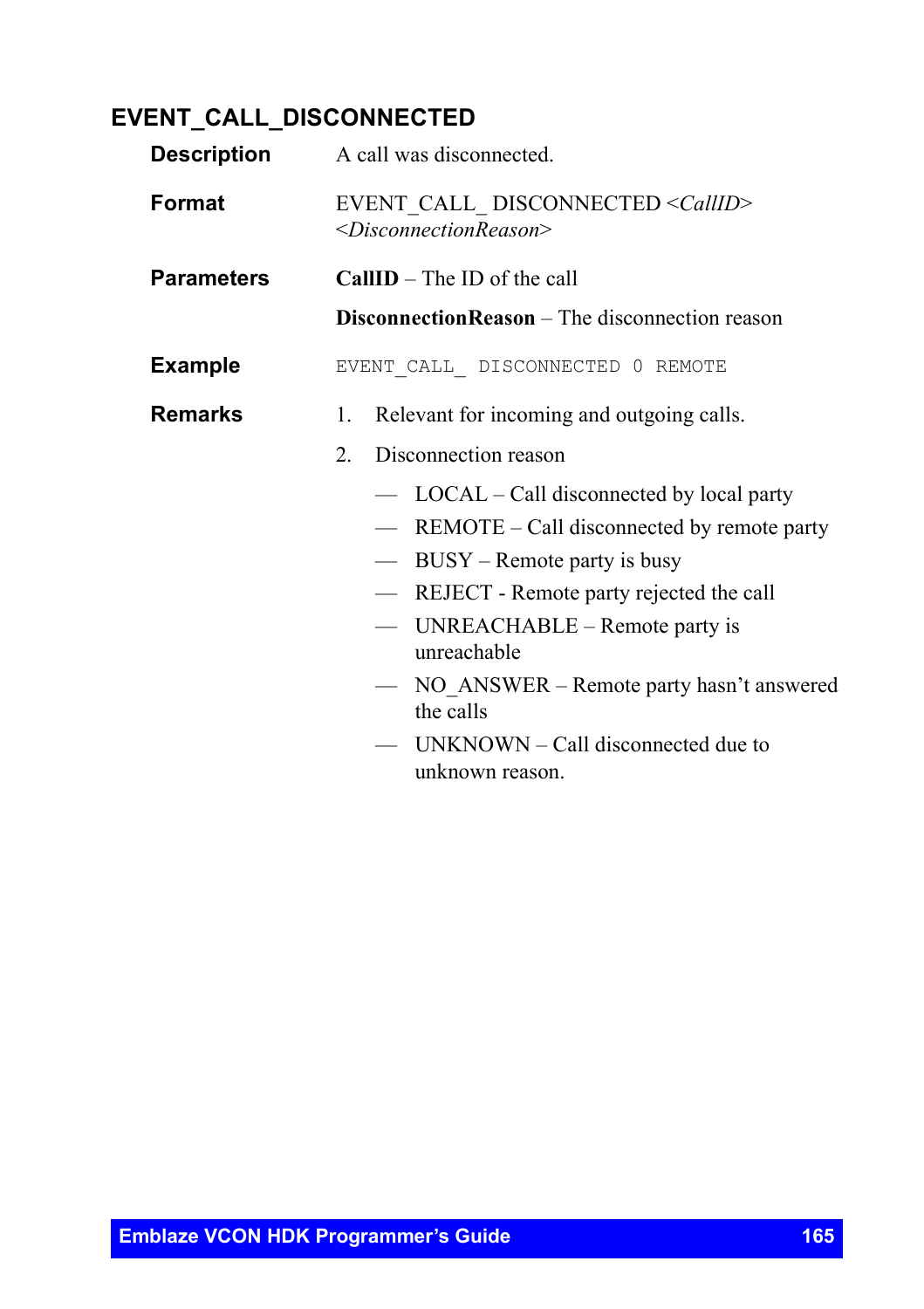## **EVENT\_CALL\_IDLE**

| <b>Description</b> | Fired after a call is disconnected. The disconnected call's<br>resources are no longer valid. |
|--------------------|-----------------------------------------------------------------------------------------------|
| Format             | EVENT CALL IDLE $\le$ CallID>                                                                 |
| <b>Parameters</b>  | <b>CallID</b> – The ID of the call                                                            |
| <b>Example</b>     | EVENT CALL IDLE 0                                                                             |
| <b>Remarks</b>     | Relevant for incoming and outgoing calls.                                                     |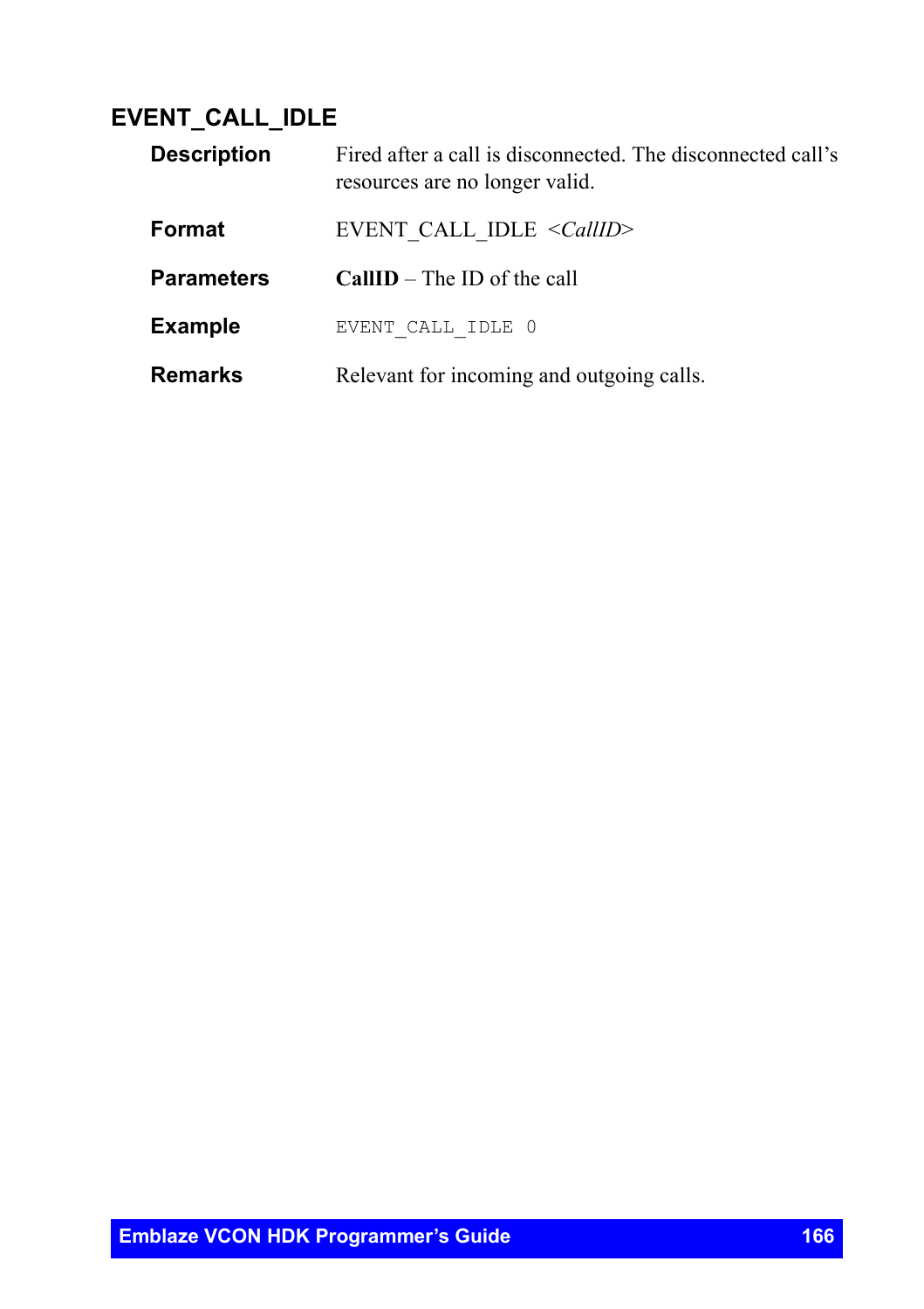## **EVENT\_CALL\_CHANNEL\_ON**

| Description       | A new channel has been established on a call.                                                                               |
|-------------------|-----------------------------------------------------------------------------------------------------------------------------|
| Format            | EVENT CALL CHANNEL ON <callid><br/><math>&lt;</math>ChannelID&gt;<math>&lt;</math>Dir&gt;<math>&lt;</math>Type&gt;</callid> |
| <b>Parameters</b> | $CallID$ – The ID of the call                                                                                               |
|                   | <b>ChannelID</b> – The ID of the Channel                                                                                    |
|                   | $Dir$ – The Channel Direction                                                                                               |
|                   | $\{RX   TX\}$                                                                                                               |
|                   | <b>Type</b> – The Channel media type                                                                                        |
|                   | {AUDIO   VIDEO   DATA}                                                                                                      |
| <b>Example</b>    | EVENT_CALL_CHANNEL_ON 0 0 TX AUDIO                                                                                          |
|                   | EVENT_CALL_CHANNEL ON 0 1 TX VIDEO                                                                                          |
|                   | EVENT CALL CHANNEL ON 0 2 TX DATA                                                                                           |
|                   | EVENT CALL CHANNEL ON 0 3 RX AUDIO                                                                                          |
|                   | EVENT CALL CHANNEL ON 0 4 RX VIDEO                                                                                          |
|                   | EVENT CALL CHANNEL ON 0 5 RX DATA                                                                                           |
| <b>Remarks</b>    | Relevant for incoming and outgoing calls.                                                                                   |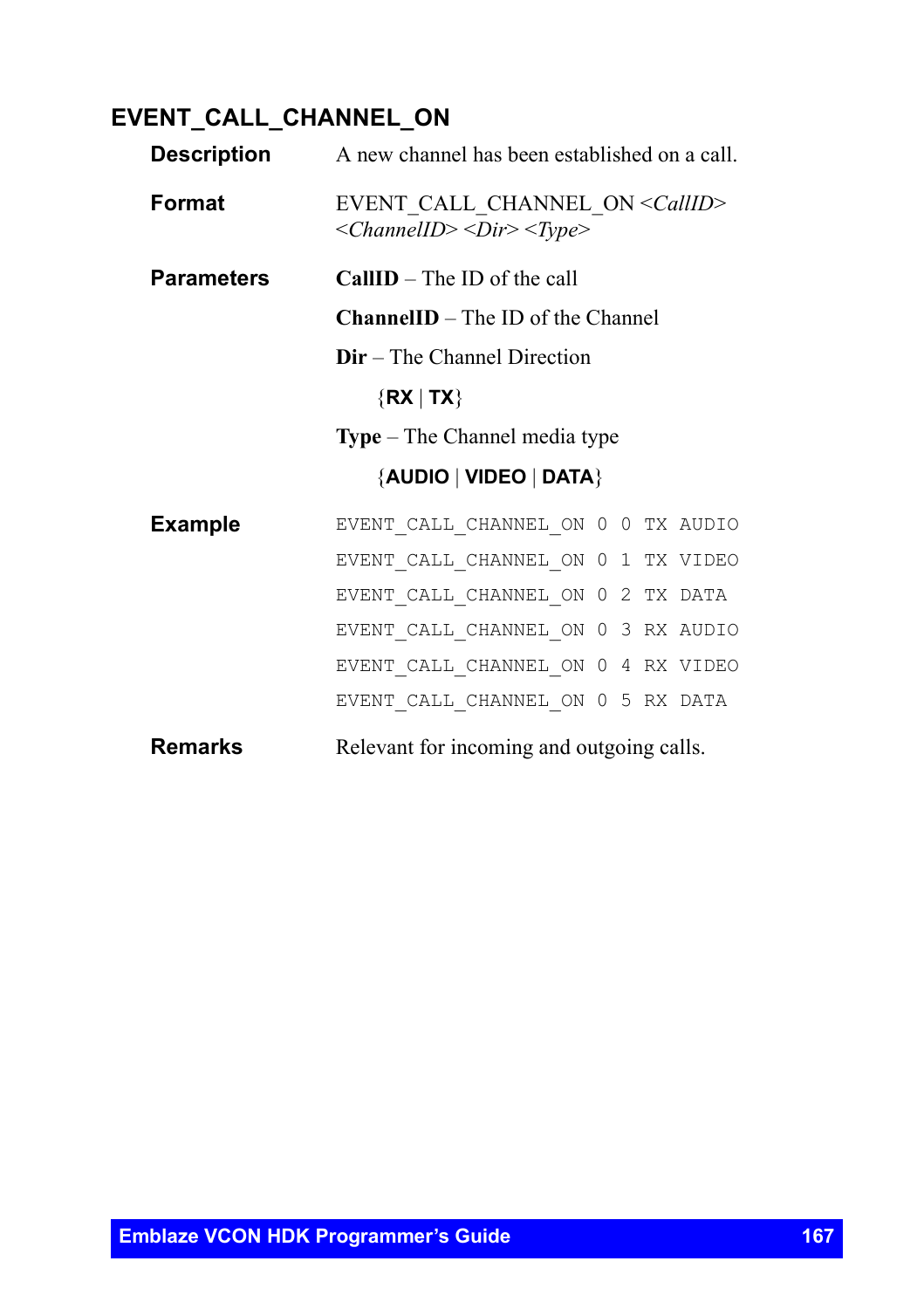## **EVENT\_CALL\_CHANNEL\_OFF**

|                   | <b>Description</b> An active channel was disconnected on a call.                      |
|-------------------|---------------------------------------------------------------------------------------|
| Format            | EVENT CALL CHANNEL OFF < CallID><br><channelid> <dir> <type></type></dir></channelid> |
| <b>Parameters</b> | $CallID$ – The ID of the call                                                         |
|                   | <b>ChannelID</b> – The ID of the Channel                                              |
|                   | $Dir$ – The Channel Direction                                                         |
|                   | (RX   TX)                                                                             |
|                   | <b>Type</b> – The Channel media type                                                  |
|                   | (AUDIO   VIDEO   DATA)                                                                |
| <b>Example</b>    | EVENT_CALL_CHANNEL_OFF 0 0 TX AUDIO                                                   |
|                   | EVENT CALL CHANNEL OFF 0 1 TX VIDEO                                                   |
|                   | EVENT CALL CHANNEL OFF 0 2 TX DATA                                                    |
|                   | EVENT CALL CHANNEL OFF 0 3 RX AUDIO                                                   |
|                   | EVENT CALL CHANNEL OFF 0 4 RX VIDEO                                                   |
|                   | EVENT CALL CHANNEL OFF 0 5 RX DATA                                                    |
| <b>Remarks</b>    | Relevant for incoming and outgoing calls.                                             |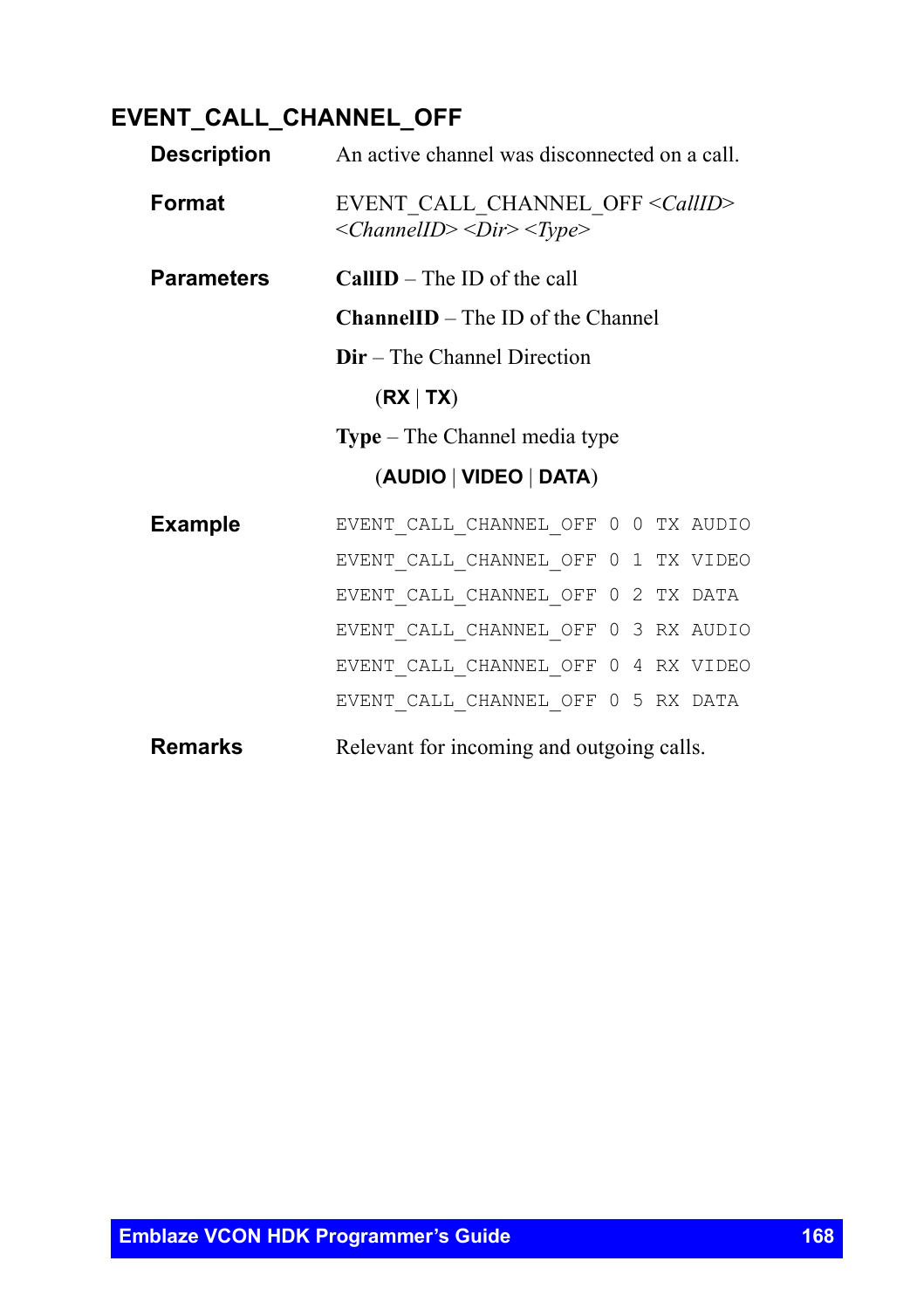#### **EVENT\_CALL\_REMOTE\_NOT\_RESPONDING**

| <b>Description</b> | During an active call, no signal is received from the<br>remote side.              |
|--------------------|------------------------------------------------------------------------------------|
| <b>Format</b>      | EVENT CALL REMOTE NOT RESPONDING<br>$\le$ CallID>                                  |
| <b>Parameters</b>  | $CallID$ – The ID of the call                                                      |
| <b>Example</b>     | EVENT CALL REMOTE NOT RESPONDING 0                                                 |
| <b>Remarks</b>     | Relevant for outgoing and incoming calls only.<br>1.                               |
|                    | The application may disconnect the call or display a<br>2.<br>message to the user. |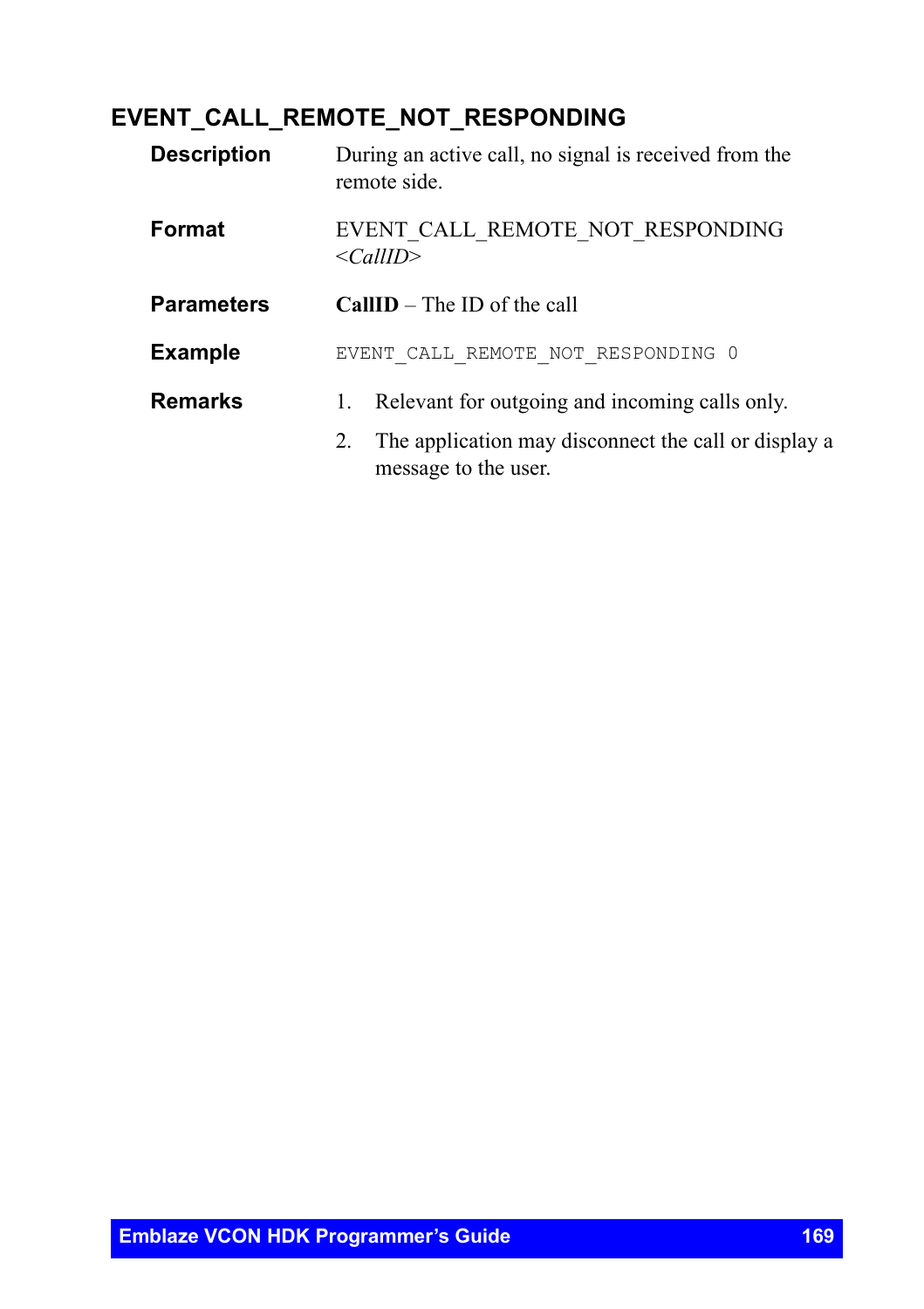#### *4.2 Server Events*

## **EVENT\_SERVER\_DATA\_CHANGED**

| <b>Description</b> | Configuration data was changed by the MXM server.              |
|--------------------|----------------------------------------------------------------|
| Format             | EVENT SERVER DATA CHANGED <action></action>                    |
| <b>Parameters</b>  | Action - The current action the application should<br>perform. |
|                    | <b>REBOOT</b> the system.                                      |
|                    | <b>REFRESH</b> the application dialog.                         |
| <b>Example</b>     | EVENT SERVER DATA CHANGED REBOOT                               |
|                    | EVENT SERVER DATA CHANGED REFRESH                              |
|                    |                                                                |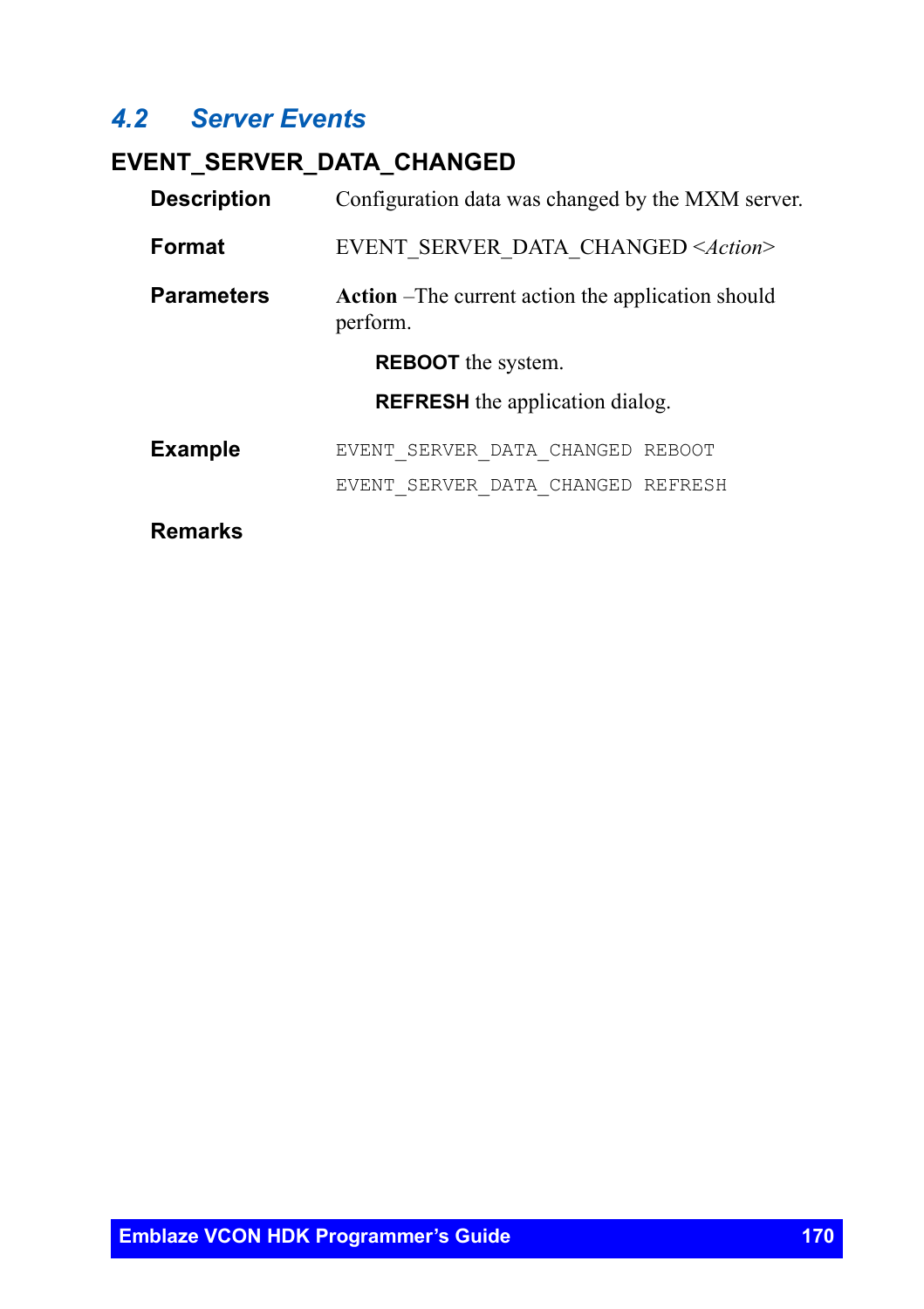## **EVENT\_SERVER\_COMMAND**

| <b>Description</b> | A server command was received and must be addressed<br>by the application. |
|--------------------|----------------------------------------------------------------------------|
| <b>Format</b>      | EVENT SERVER COMMAND < Command>                                            |
| <b>Parameters</b>  | <b>Command</b> – The command the application should<br>perform.            |
|                    | <b>REBOOT</b> the system.                                                  |
| <b>Example</b>     | EVENT SERVER COMMAND REBOOT                                                |
| Remarks            |                                                                            |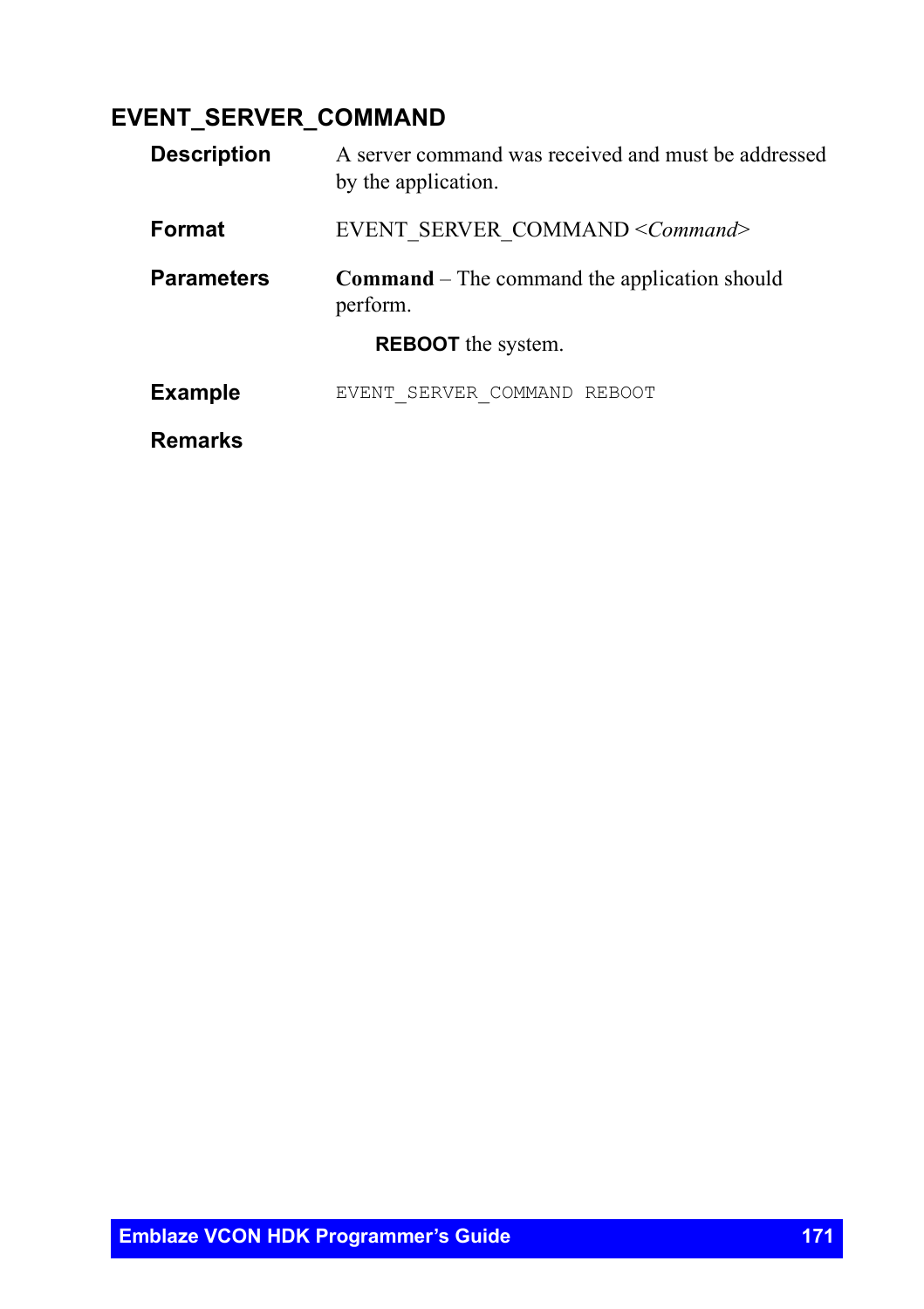## **EVENT\_SERVER\_STATE\_CHANGED**

| <b>Description</b> |         | The endpoint's login state with the MXM server has<br>changed.                                                           |
|--------------------|---------|--------------------------------------------------------------------------------------------------------------------------|
| Format             |         | EVENT SERVER STATE CHANGED <newstate></newstate>                                                                         |
| <b>Parameters</b>  |         | NewState – The current state with the MXM server.                                                                        |
| <b>Example</b>     |         | EVENT SERVER STATE CHANGED LOGGED IN                                                                                     |
| <b>Remarks</b>     |         | Possible states with the MXM:                                                                                            |
|                    | 1.      | LOGGED IN:<br>Endpoint is logged in the the MXM server.                                                                  |
|                    | $2_{1}$ | LOGIN FAILED DUPLICATE ALIAS:<br>Another end point with the same $H.323$ -ID   E.164 is<br>already logged in to the MXM. |
|                    | 3.      | LOGIN FAILED UNSUPPORTED VERSION:<br>The MXM version doesn't support the endpoint.                                       |
|                    | 4.      | LOGIN FAILED LICENSE VIOLATION:<br>Failed to login due to license violation.                                             |
|                    | 5.      | LOGIN FAILED TIME OUT:<br>The login timeout has expired.                                                                 |
|                    | 6.      | LOGIN FAILED WAIT FOR GRANT:<br>The endpoint is waiting for administrator to grant<br>login.                             |
|                    | 7.      | LOGIN FAILED GENERAL ERROR:<br>Failed to login due to unspecified reason.                                                |
|                    | 8.      | LOGGED OFF:<br>The endpoint isn't configured to work with MXM<br>server.                                                 |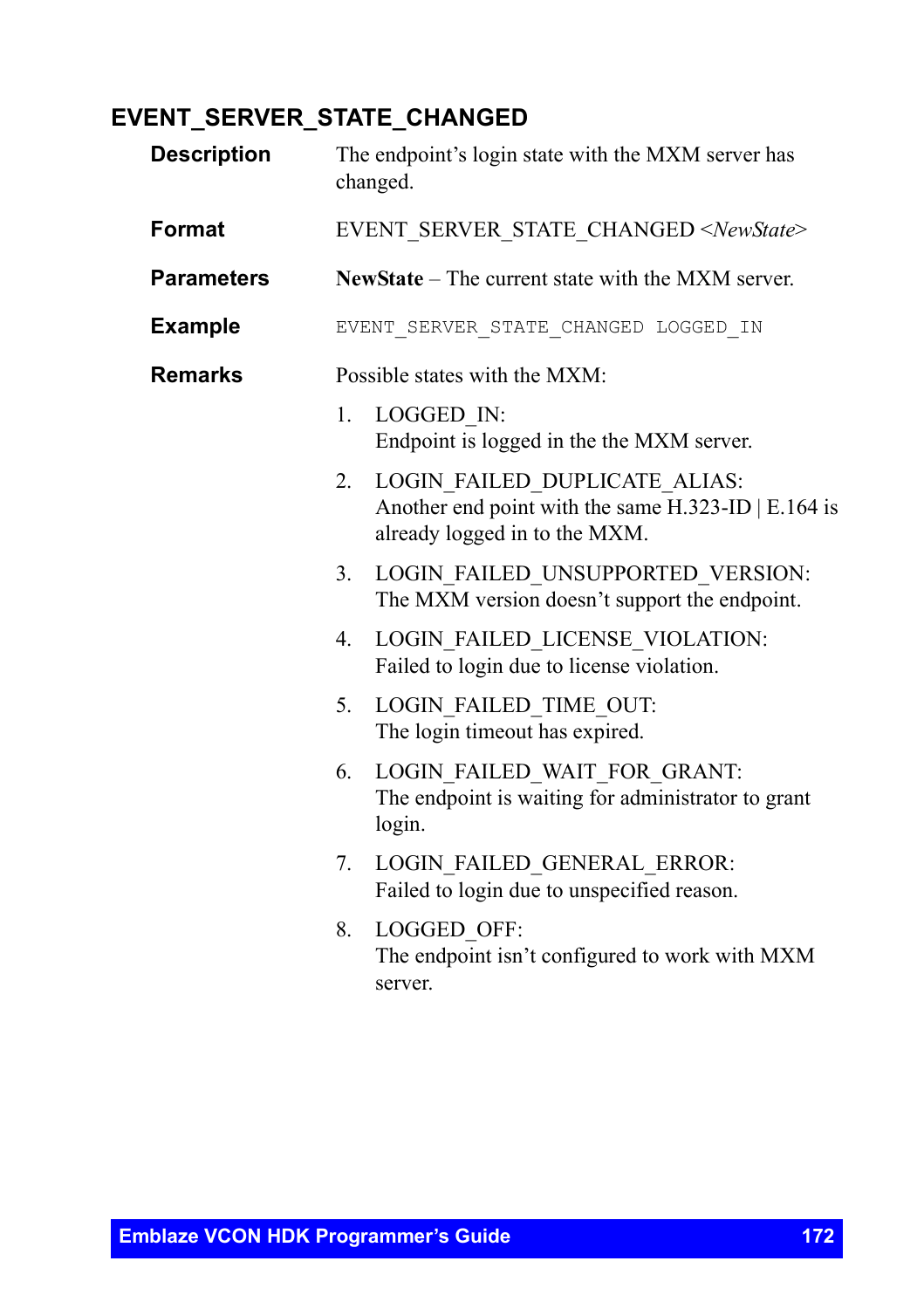## *4.3 Gatekeeper Events*

#### **EVENT\_GATEKEEPER\_STATE\_CHANGED**

| <b>Description</b> | The endpoint's login state with the gatekeeper has<br>changed.                                                                     |
|--------------------|------------------------------------------------------------------------------------------------------------------------------------|
| Format             | EVENT GATEKEEPER STATE CHANGED<br>$<$ NewState>                                                                                    |
| <b>Parameters</b>  | New State $-$ The current state with the gate keeper                                                                               |
| <b>Example</b>     | EVENT GATEKEEPER STATE CHANGED LOGGED IN                                                                                           |
| <b>Remarks</b>     | Possible states with the gate keeper:                                                                                              |
|                    | LOGGED IN:<br>$1_{-}$<br>Endpoint is logged in to the Gatekeeper.                                                                  |
|                    | LOGIN FAILED DUPLICATE ALIAS:<br>2.<br>Another end point with the same H.323-ID   E.164 is<br>already logged in to the gatekeeper. |
|                    | LOGIN FAILED GENERAL ERROR:<br>3.<br>Failed to login due to an unspecified reason.                                                 |
|                    | LOGGED OFF:<br>4.<br>The endpoint isn't configured to work with this<br>gatekeeper.                                                |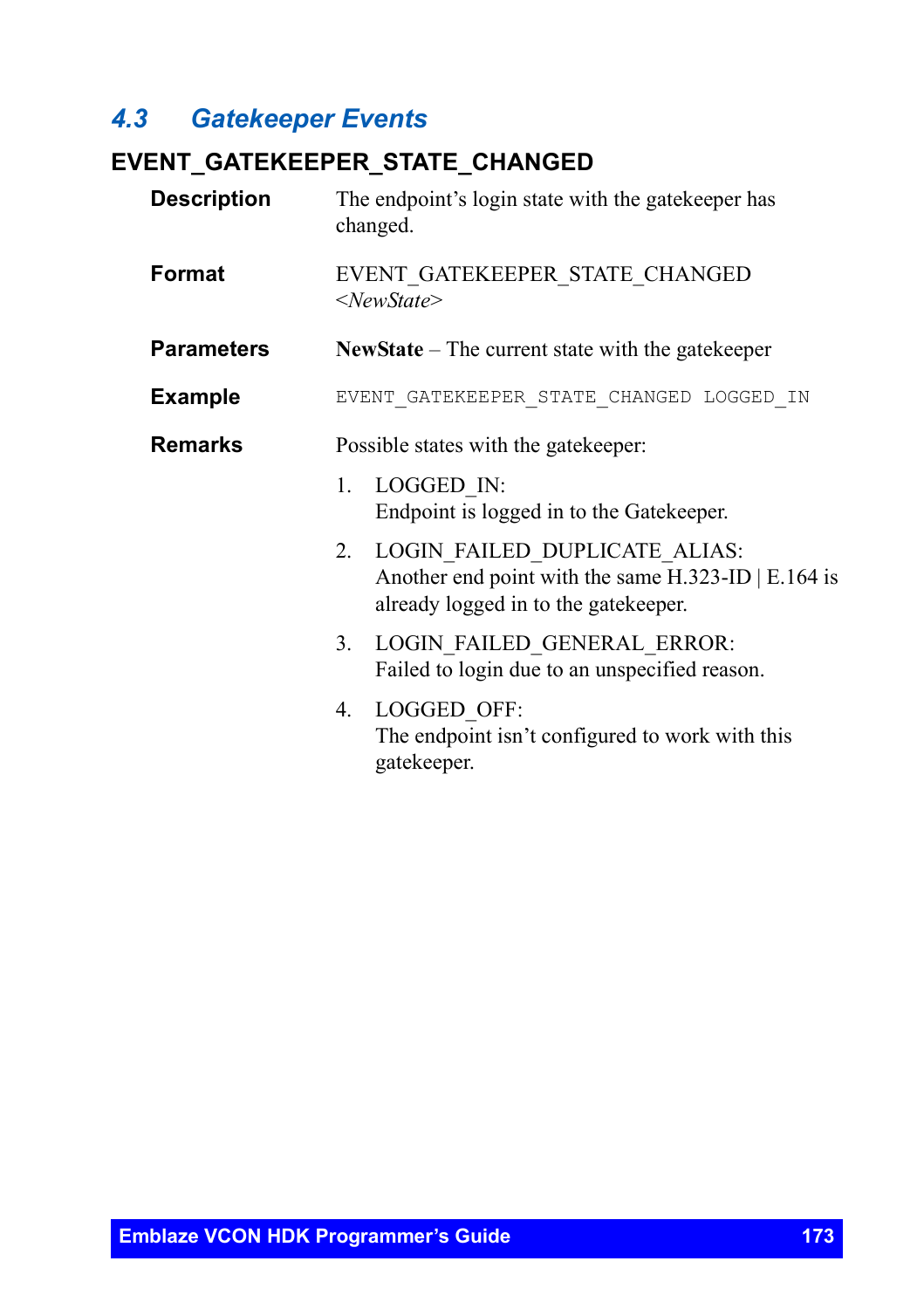## *4.4 Multicast Events*

Emblaze VCON developed a type of H.323 session called Interactive Multicast, in which one end point *(Chair)* transmits the same video and audio at a single time to all the other end points (*Participants*) in the session.

The Chair manages one "floor" token. An end point must have the token in order to speak. End points may request the token and wait for the Chair to accept its request. In addition, the Chair may give the token to any end point without a specific end point request.

## **EVENT\_MULTICAST\_CONNECTED**

| <b>Description</b> | Fired after a multicast session is connected. |
|--------------------|-----------------------------------------------|
| Format             | EVENT MULTICAST CONNECTED <callid></callid>   |
| <b>Parameters</b>  | $CallID$ – The ID of the call.                |
| <b>Example</b>     | EVENT MULTICAST CONNECTED 0                   |
| <b>Remarks</b>     |                                               |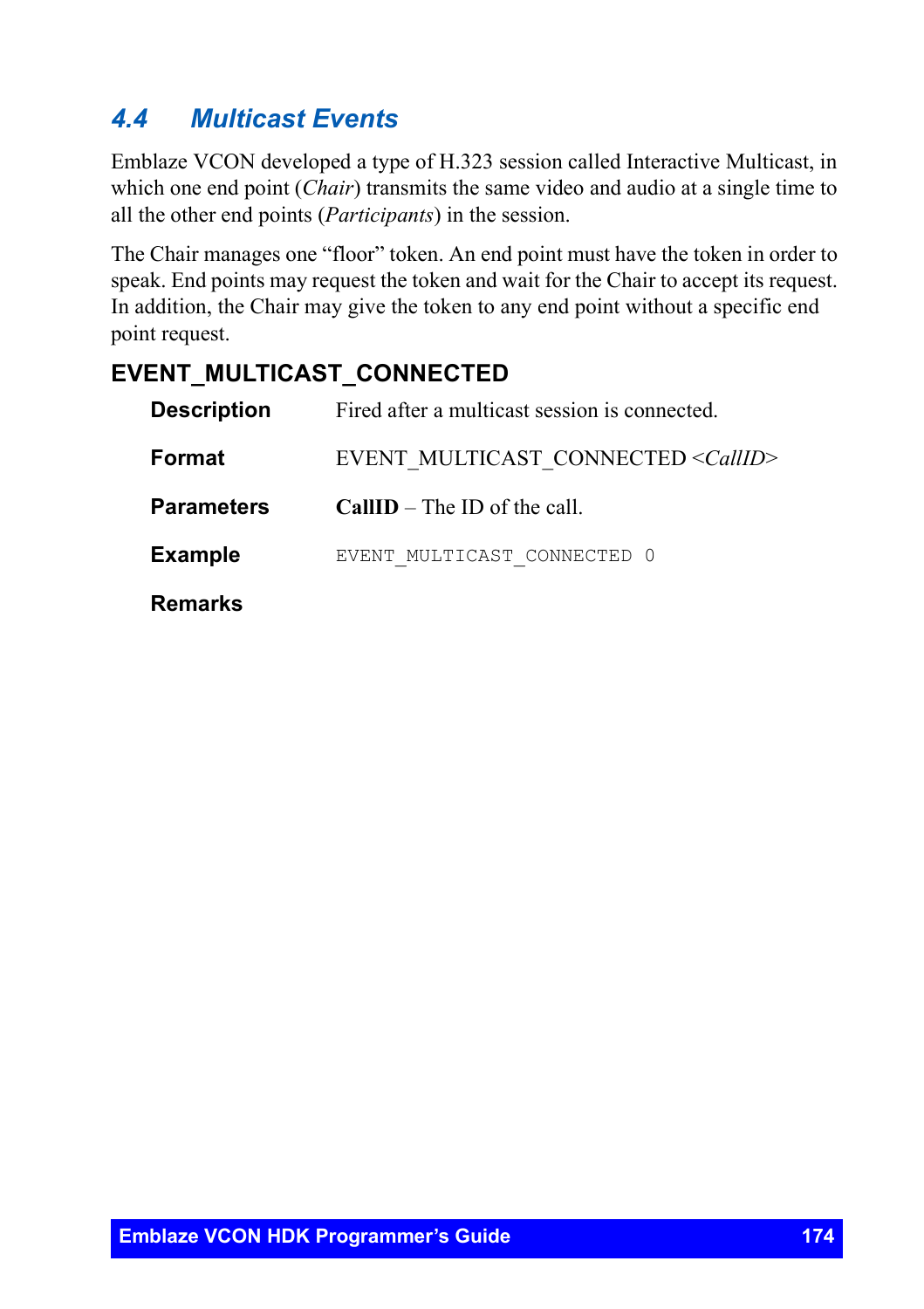## **EVENT\_MULTICAST\_FLOOR\_OFFERING**

| <b>Description</b> | Fired when the multicast chair offers the floor to this<br>endpoint. Only the endpoint who has the multicast floor<br>can broadcast video and audio to all the other endpoints in<br>the session. |
|--------------------|---------------------------------------------------------------------------------------------------------------------------------------------------------------------------------------------------|
| Format             | EVENT MULTICAST FLOOR OFFERING <callid></callid>                                                                                                                                                  |
| <b>Parameters</b>  | $CallID$ – The ID of the call                                                                                                                                                                     |
| <b>Example</b>     | EVENT MULTICAST FLOOR OFFERING 0                                                                                                                                                                  |
| <b>Remarks</b>     | Application may call MulticastAcceptFloor to accept the<br>floor or MulticastRejectFloor to reject it.                                                                                            |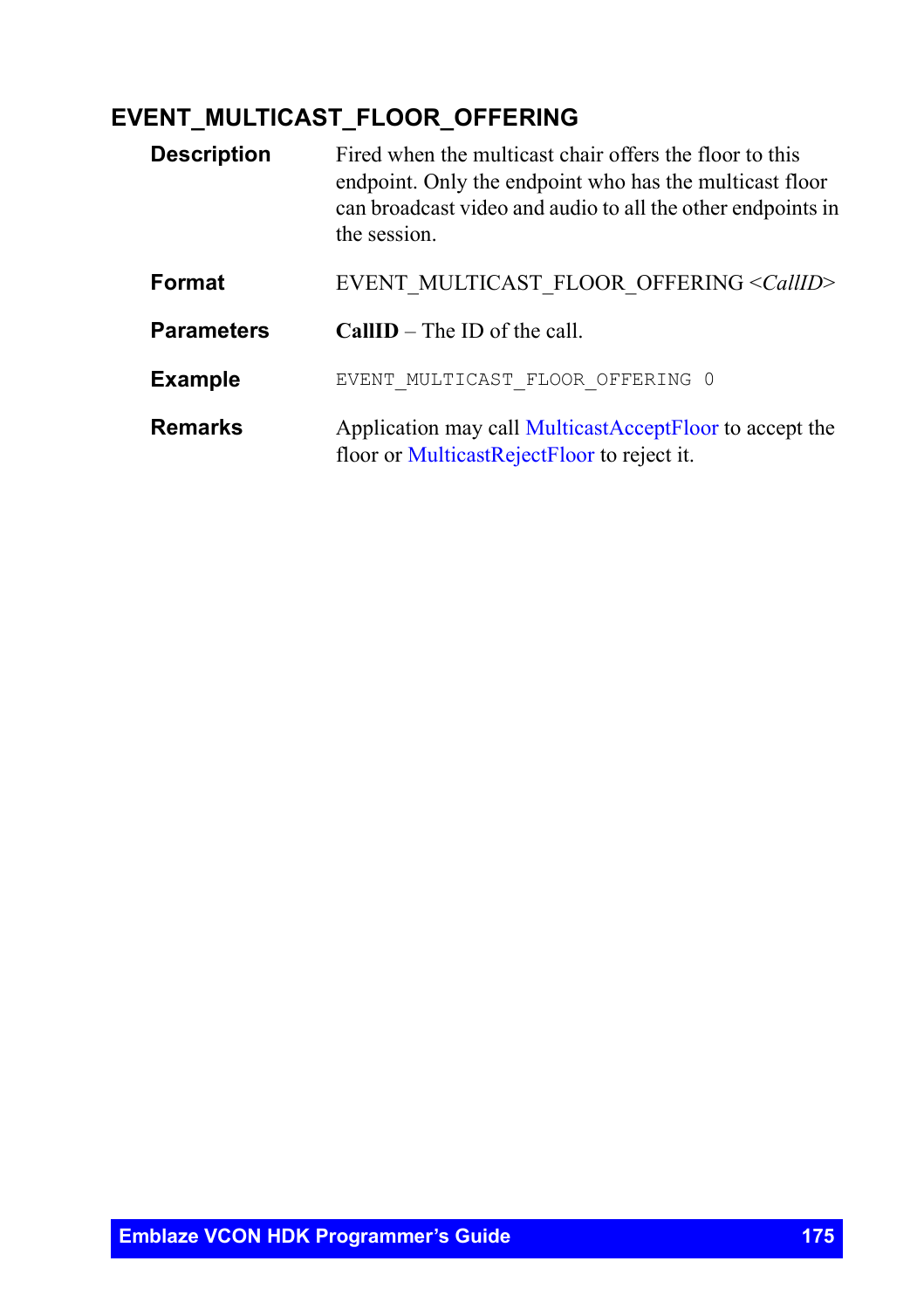## **EVENT\_MULTICAST\_FLOOR\_REQUEST\_REJECTED**

| <b>Description</b> | Fired when the multicast chair rejected this endpoint's<br>floor request. |
|--------------------|---------------------------------------------------------------------------|
| Format             | EVENT MULTICAST FLOOR REQUEST REJECTE<br>$D \leq CallID$                  |
| <b>Parameters</b>  | <b>CallID</b> – The ID of the call                                        |
| <b>Example</b>     | EVENT MULTICAST FLOOR REQUEST REJECTED 0                                  |
| <b>Remarks</b>     |                                                                           |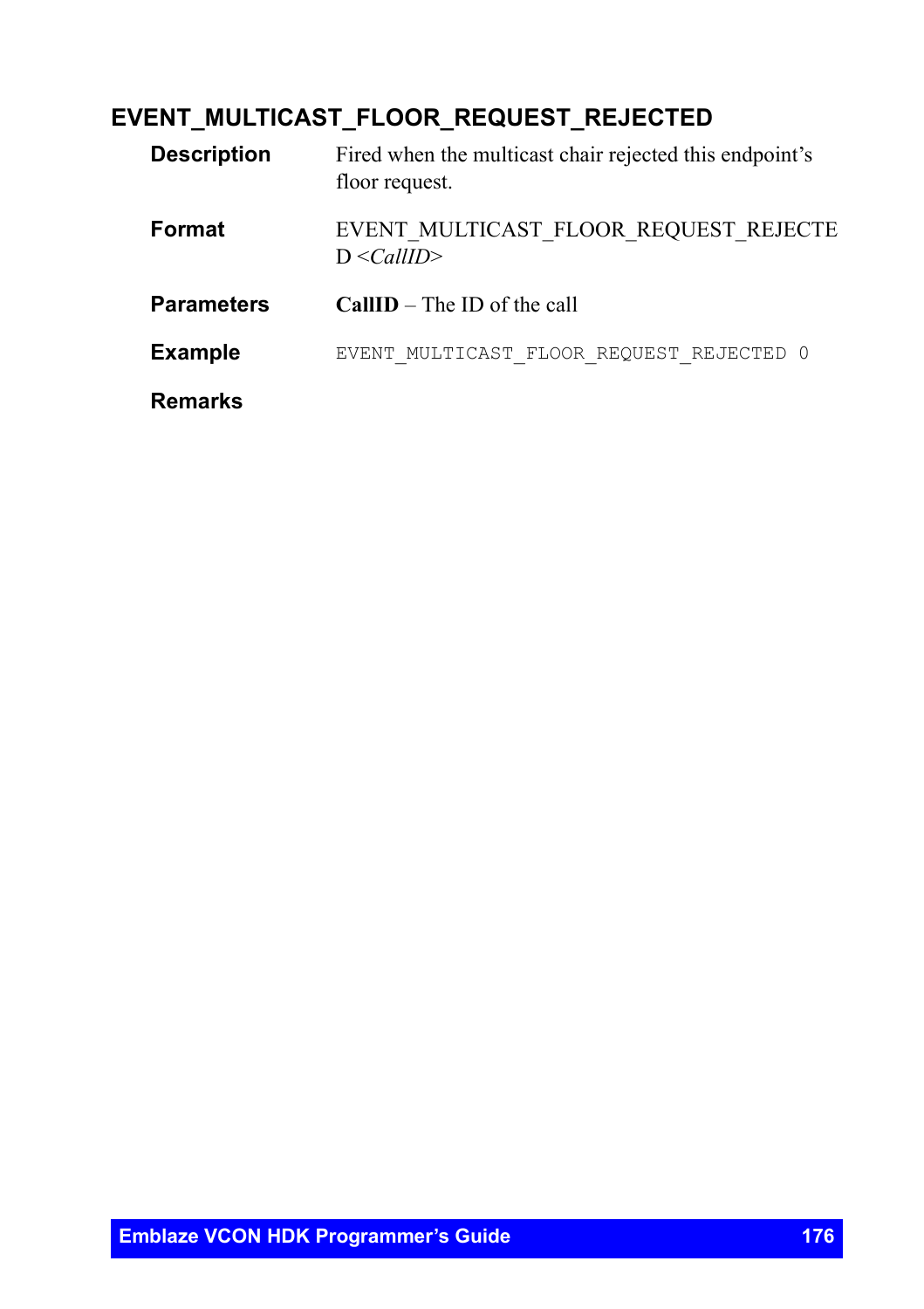## **EVENT\_MULTICAST\_FLOOR\_CHANGED**

| <b>Description</b> | Fired when the floor is given to another endpoint.                                                            |
|--------------------|---------------------------------------------------------------------------------------------------------------|
| Format             | EVENT MULTICAST FLOOR CHANGED <callid><br/><math>&lt;\!\!Type\!\!&gt;\!\!&lt;\!\!Name\!\!&gt;</math></callid> |
| <b>Parameters</b>  | $CallID$ – The ID of the call.                                                                                |
|                    | <b>Type</b> – The type of floor that has been changed                                                         |
|                    | $\{$ VIDEO $\ $ AUDIO $\}$ .                                                                                  |
|                    | <b>Name</b> – The name of the participant who now owns the<br>floor.                                          |
| <b>Example</b>     | EVENT MULTICAST FLOOR CHANGED 0 VIDEO<br>DemoRoom                                                             |
| <b>Remarks</b>     |                                                                                                               |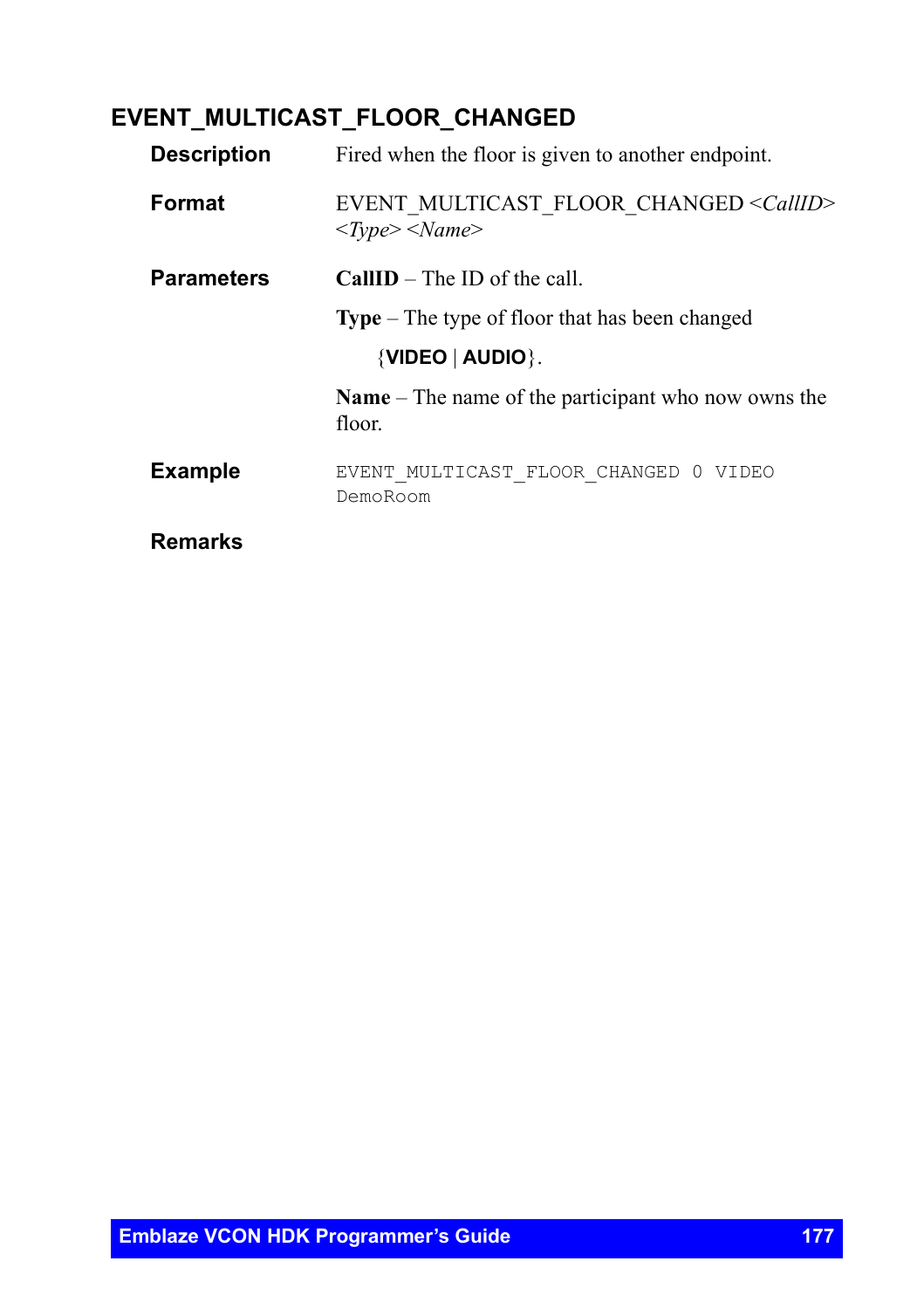## **EVENT\_MULTICAST\_FLOOR\_GRANTED**

| <b>Description</b> | Fired when the multicast chair has granted the floor to<br>this endpoint.             |
|--------------------|---------------------------------------------------------------------------------------|
| <b>Format</b>      | EVENT MULTICAST FLOOR GRANTED <callid><br/><math>&lt;\!\!Type\!\!&gt;</math></callid> |
| <b>Parameters</b>  | $CallID$ – The ID of the call                                                         |
|                    | <b>Type</b> $-$ The type of floor that has been granted                               |
|                    | (VIDEO   AUDIO)                                                                       |
| <b>Example</b>     | EVENT MULTICAST FLOOR GRANTED 0<br>VIDEO                                              |
| <b>Remarks</b>     |                                                                                       |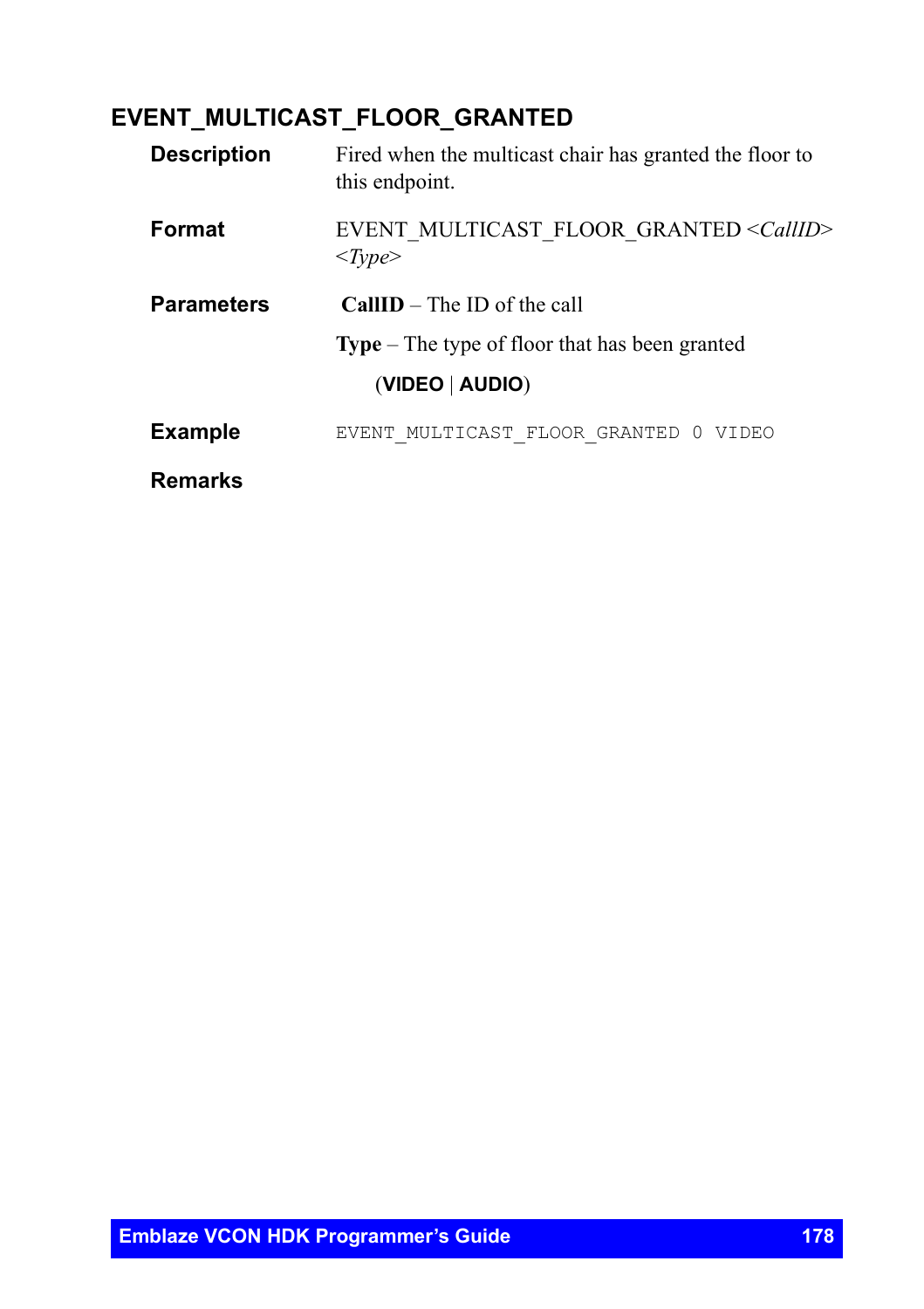#### **EVENT\_MULTICAST\_PASSWORD\_REJECTED**

| <b>Description</b> | Fired when this endpoint enters an incorrect password<br>while attempting to join a multicast session. |
|--------------------|--------------------------------------------------------------------------------------------------------|
| Format             | EVENT MULTICAST PASSWORD REJECTED<br>$\langle CallID \rangle$                                          |
| <b>Parameters</b>  | $CallID$ – The ID of the call.                                                                         |
| <b>Example</b>     | EVENT MULTICAST PASSWORD REJECTED 0                                                                    |
| Remarks            | Fired as a result of a call to MulticastSendPassword.                                                  |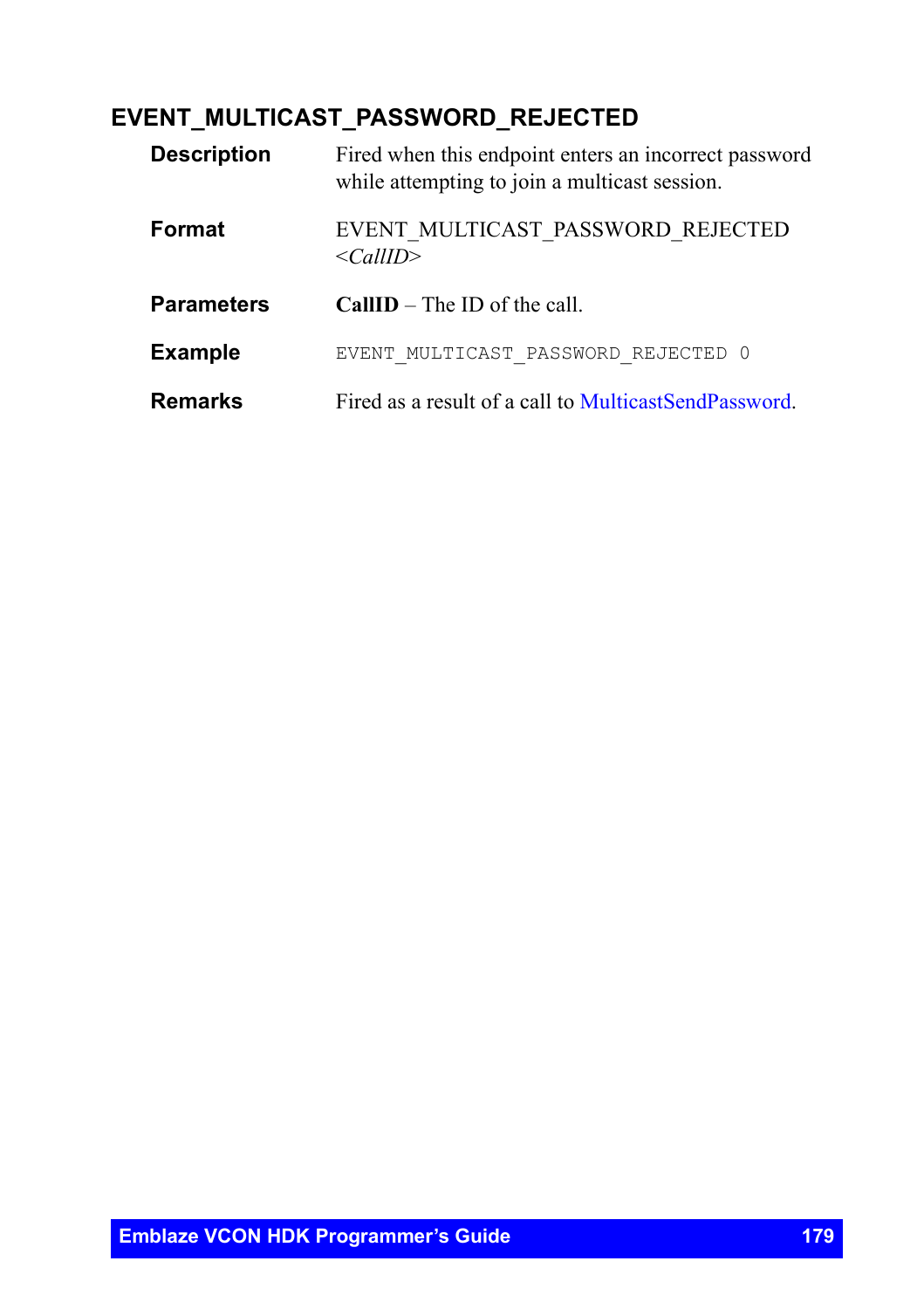## **EVENT\_MULTICAST\_PASSWORD\_ REQUESTED**

| <b>Description</b> | Fired when the endpoint must enter a password in order to<br>join a multicast session. |
|--------------------|----------------------------------------------------------------------------------------|
| Format             | EVENT MULTICAST PASSWORD REQUESTED<br>$\langle CallID \rangle$                         |
| <b>Parameters</b>  | <b>CallID</b> – The ID of the call                                                     |
| <b>Example</b>     | REOUESTED 0<br>EVENT MULTICAST PASSWORD                                                |
| <b>Remarks</b>     | Call MulticastSendPassword to provide the password                                     |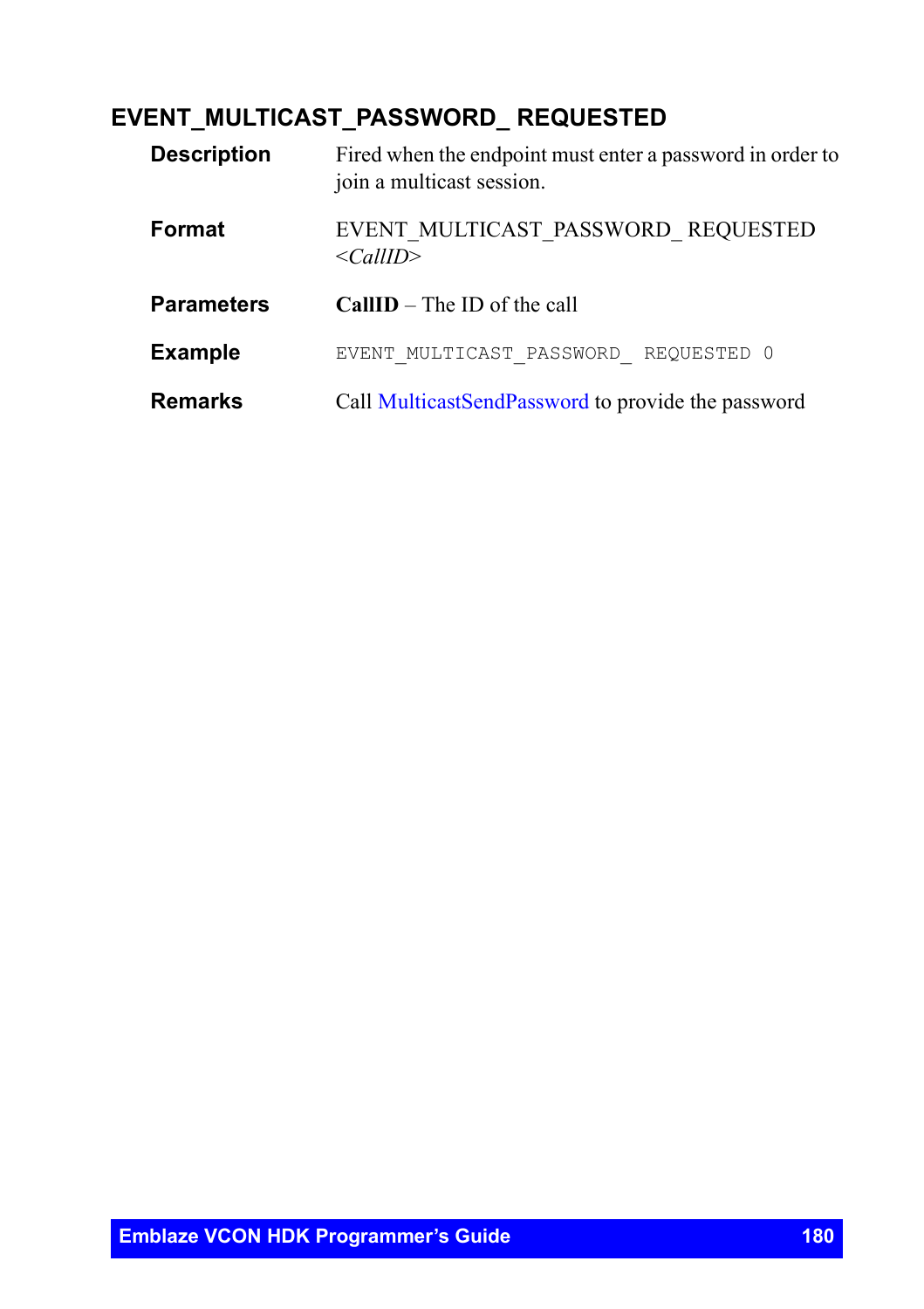# *4.5 Streaming Events*

# **EVENT\_STREAMING\_STARTED**

| <b>Description</b> | Fired when a streaming session starts.                                                         |  |
|--------------------|------------------------------------------------------------------------------------------------|--|
| Format             | EVENT STREAMING STARTED <sessionid><br/><math>\leq</math><i>IsFirstSession&gt;</i></sessionid> |  |
| <b>Parameters</b>  | <b>SessionID</b> – The streaming session ID.                                                   |  |
|                    | <b>IsFirstSession</b> – $\{0   1\}$<br>Set to 1 if this is the first active streaming session. |  |
| <b>Example</b>     | EVENT STREAMING STARTED 0 1                                                                    |  |
| <b>Remarks</b>     |                                                                                                |  |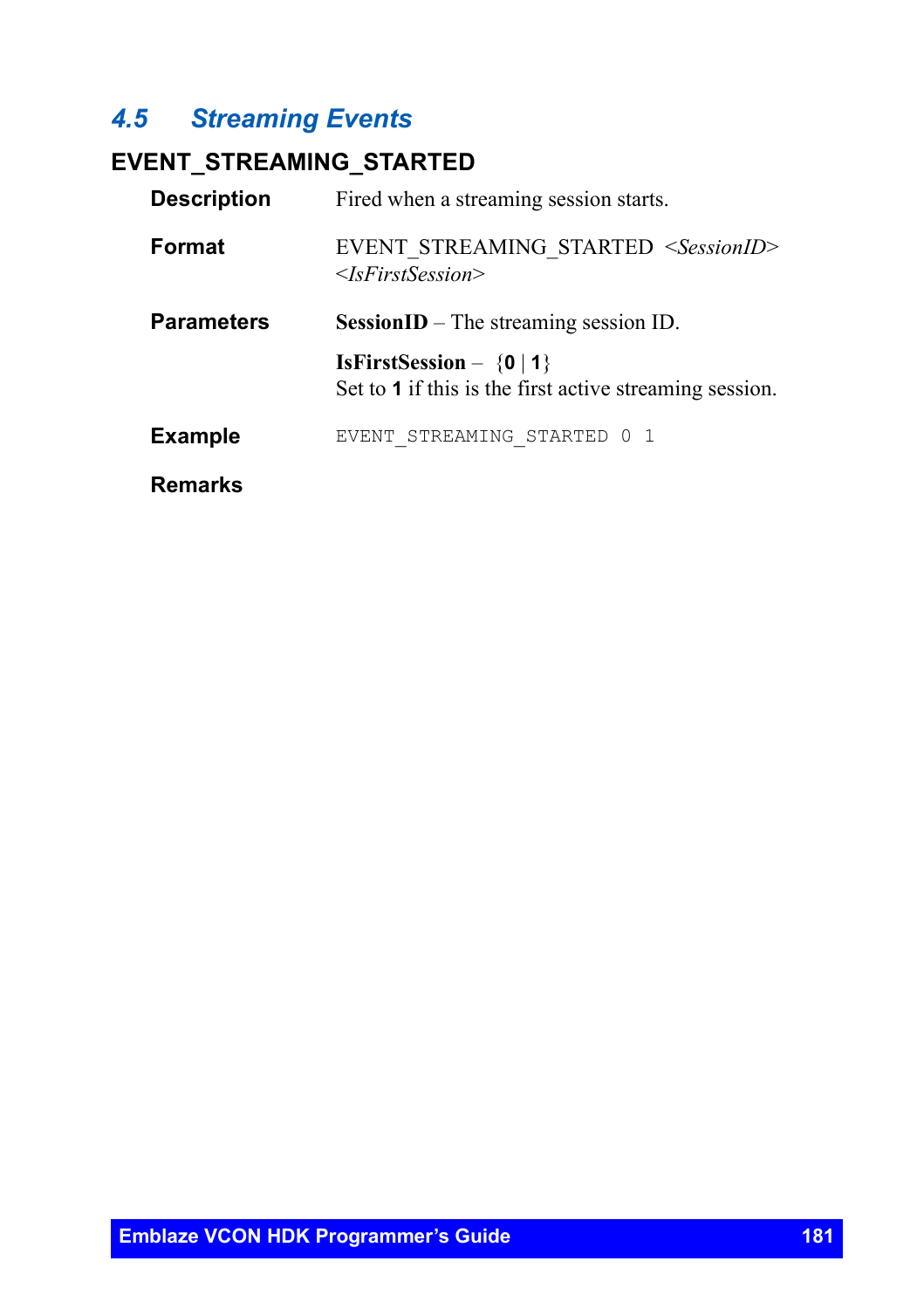# **EVENT\_STREAMING\_ STOPPED**

| <b>Description</b> | Fired after the streaming session ends.                                                   |
|--------------------|-------------------------------------------------------------------------------------------|
| Format             | EVENT STREAMING STOPPED <sessionid><br/><math>\langle</math>IsLastSession&gt;</sessionid> |
| <b>Parameters</b>  | <b>SessionID</b> – The ID of the streaming session.                                       |
|                    | IsLastSession - $\{0   1\}$<br>Set to 1 if this is the last active streaming session.     |
| <b>Example</b>     | EVENT STREAMING STOPPED 0 1                                                               |
| Remarks            |                                                                                           |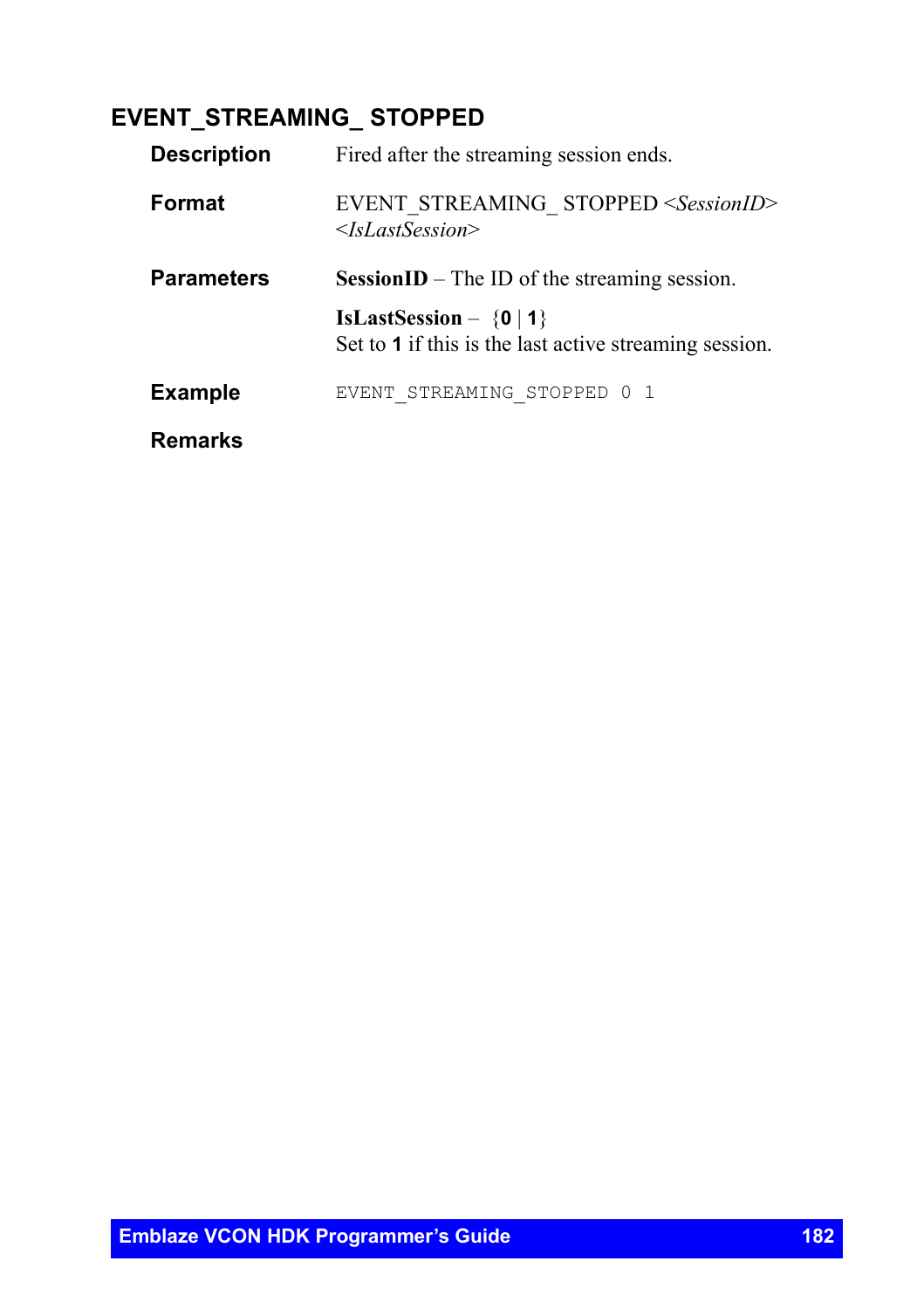# *4.6 System Events*

# <span id="page-182-0"></span>**EVENT\_SYSTEM\_INIT\_COMPLETED\_ SUCCESS**

| <b>Description</b> | Fired when the system initializes successfully.                                       |
|--------------------|---------------------------------------------------------------------------------------|
| Format             | EVENT SYSTEM INIT COMPLETED SUCCESS                                                   |
| <b>Parameters</b>  | None.                                                                                 |
| <b>Example</b>     | EVENT SYSTEM INIT COMPLETED<br><b>SUCCESS</b>                                         |
| <b>Remarks</b>     | Calling some of the commands prior to receiving this<br>event may result in an error. |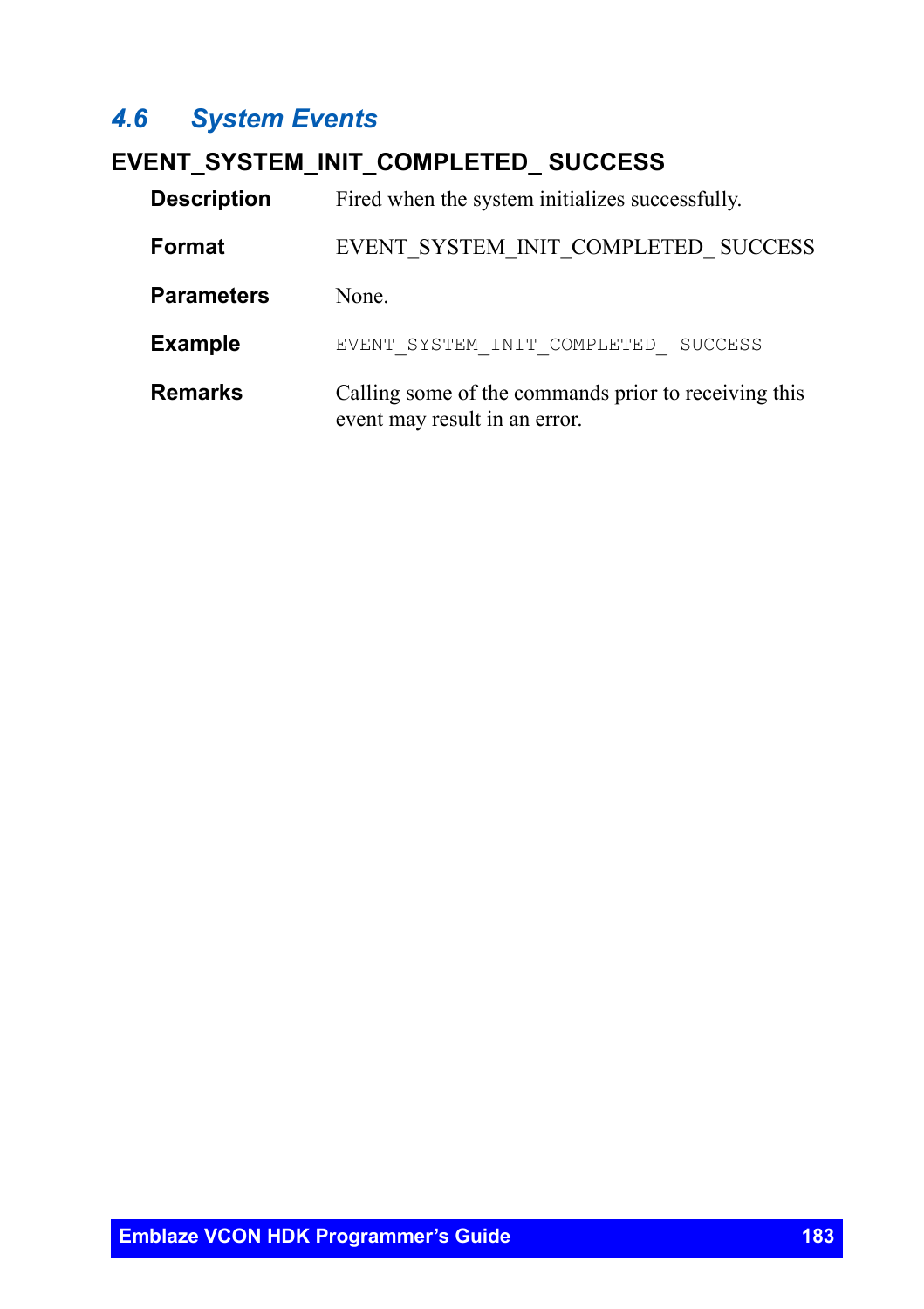# **EVENT\_SYSTEM\_INIT\_COMPLETED\_ FAILURE**

| <b>Description</b> | Fired when the system fails to initialize.    |
|--------------------|-----------------------------------------------|
| Format             | EVENT SYSTEM INIT COMPLETED FAILURE           |
| <b>Parameters</b>  | None.                                         |
| <b>Example</b>     | EVENT SYSTEM INIT COMPLETED FAILURE           |
| <b>Remarks</b>     | User may try to Reboot the system to recover. |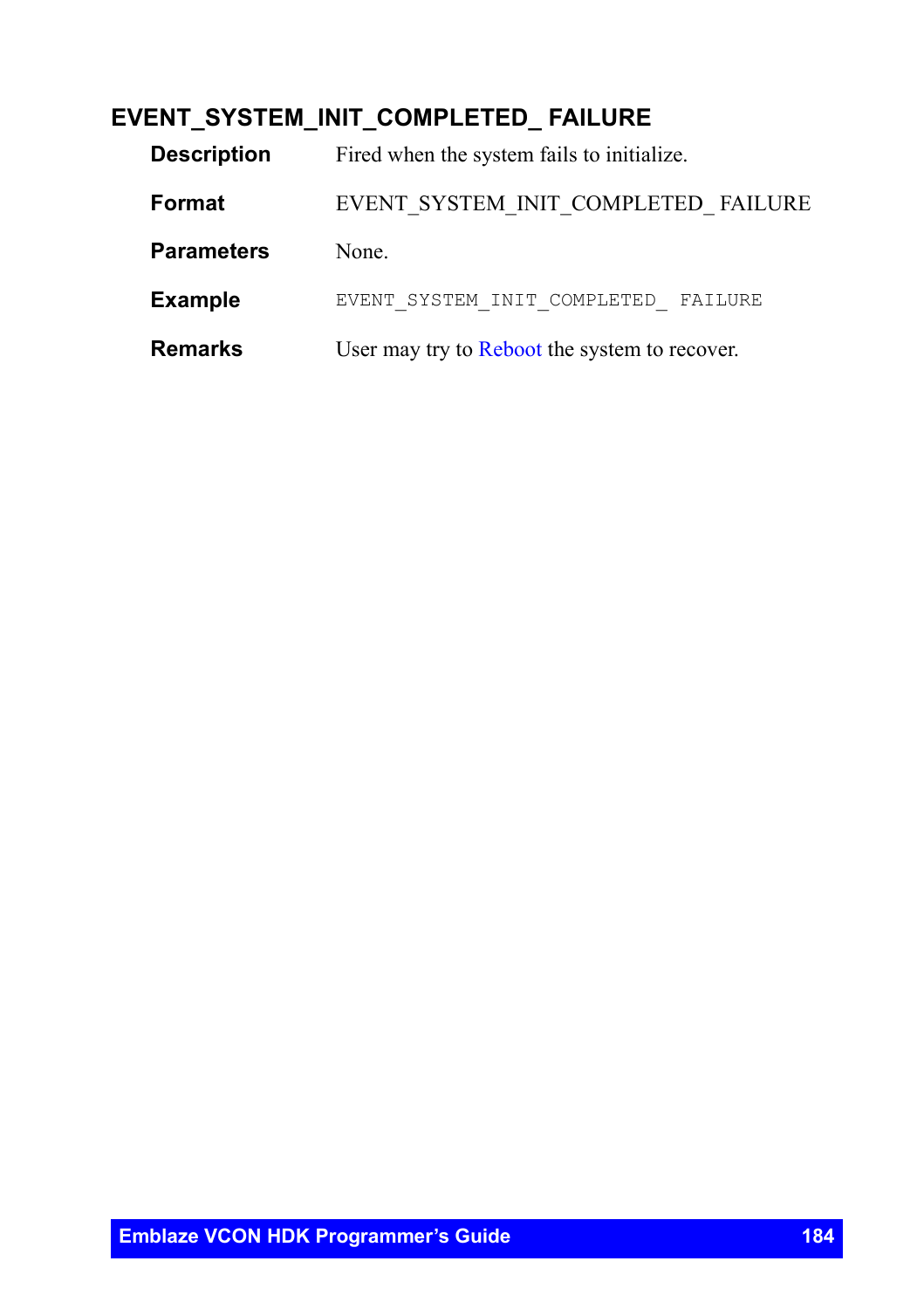# **EVENT\_ SYSTEM\_ DHCP\_STATE\_RECEIVED\_ADDRESS**

| <b>Description</b> | Fired when the system received a valid IP address from<br>the DHCP server. |
|--------------------|----------------------------------------------------------------------------|
| Format             | EVENT SYSTEM DHCP STATE RECEIVED<br><b>ADDRESS</b>                         |
| <b>Parameters</b>  | None                                                                       |
| <b>Example</b>     | EVENT SYSTEM DHCP STATE RECEIVED ADDRESS                                   |
| <b>Remarks</b>     | Relevant only when the endpoint is configured to work<br>with a DHCP.      |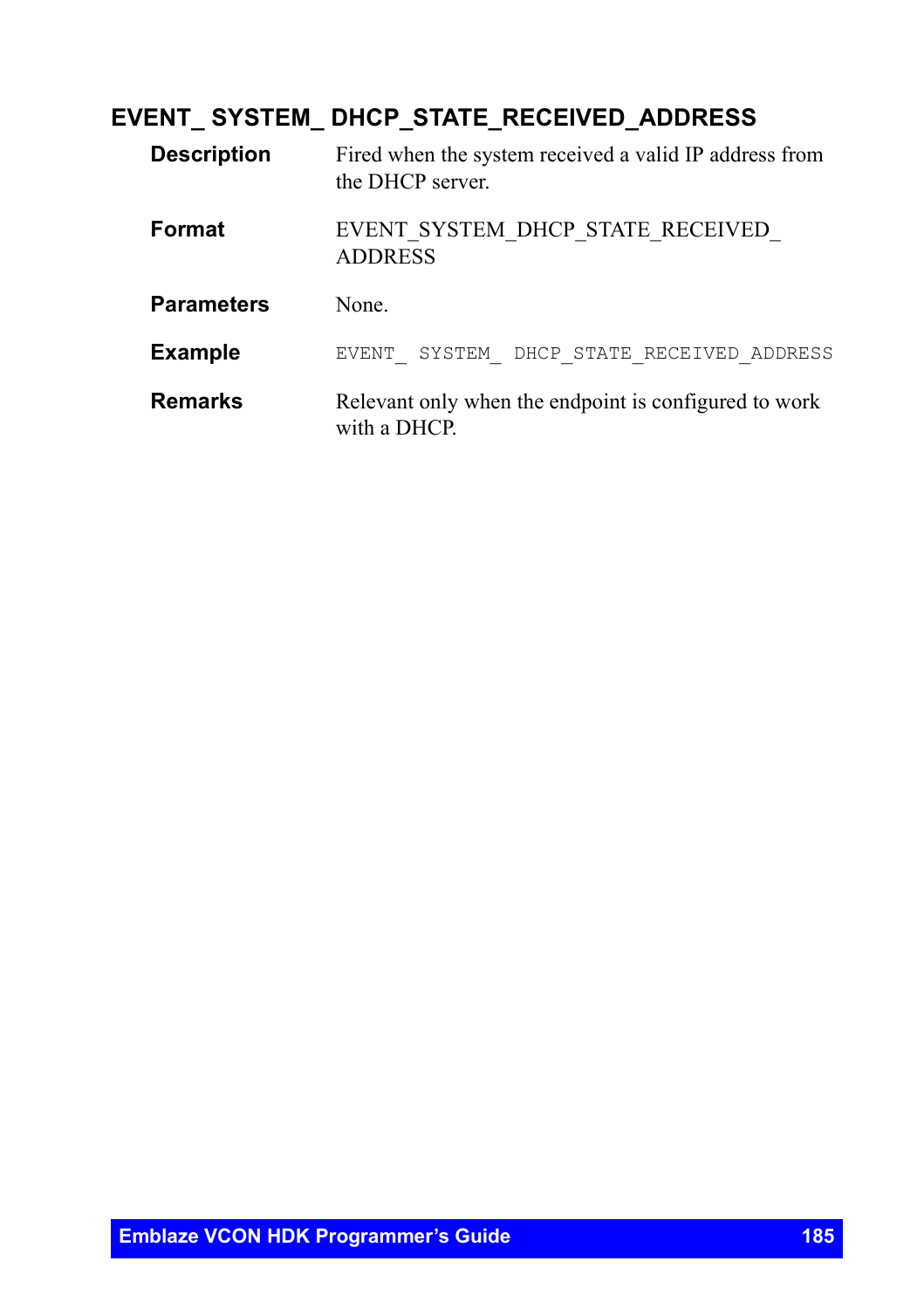### **EVENT\_DHCP\_STATE\_FAILED\_RECEIVING\_ADDRESS**

| <b>Description</b> | Fired when system failed to receive an IP address from<br>the DHCP server.                                        |  |
|--------------------|-------------------------------------------------------------------------------------------------------------------|--|
| Format             | EVENT DHCP STATE FAILED RECEIVING<br><b>ADDRESS</b>                                                               |  |
| <b>Parameters</b>  | None.                                                                                                             |  |
| <b>Example</b>     | EVENT DHCP STATE FAILED RECEIVING ADDRESS                                                                         |  |
| <b>Remarks</b>     | Relevant only when the endpoint is configured to<br>1.<br>work with a DHCP.                                       |  |
|                    | Notify the user, check that the HD is connected to the<br>2.<br>network, and the DHCP server is working properly. |  |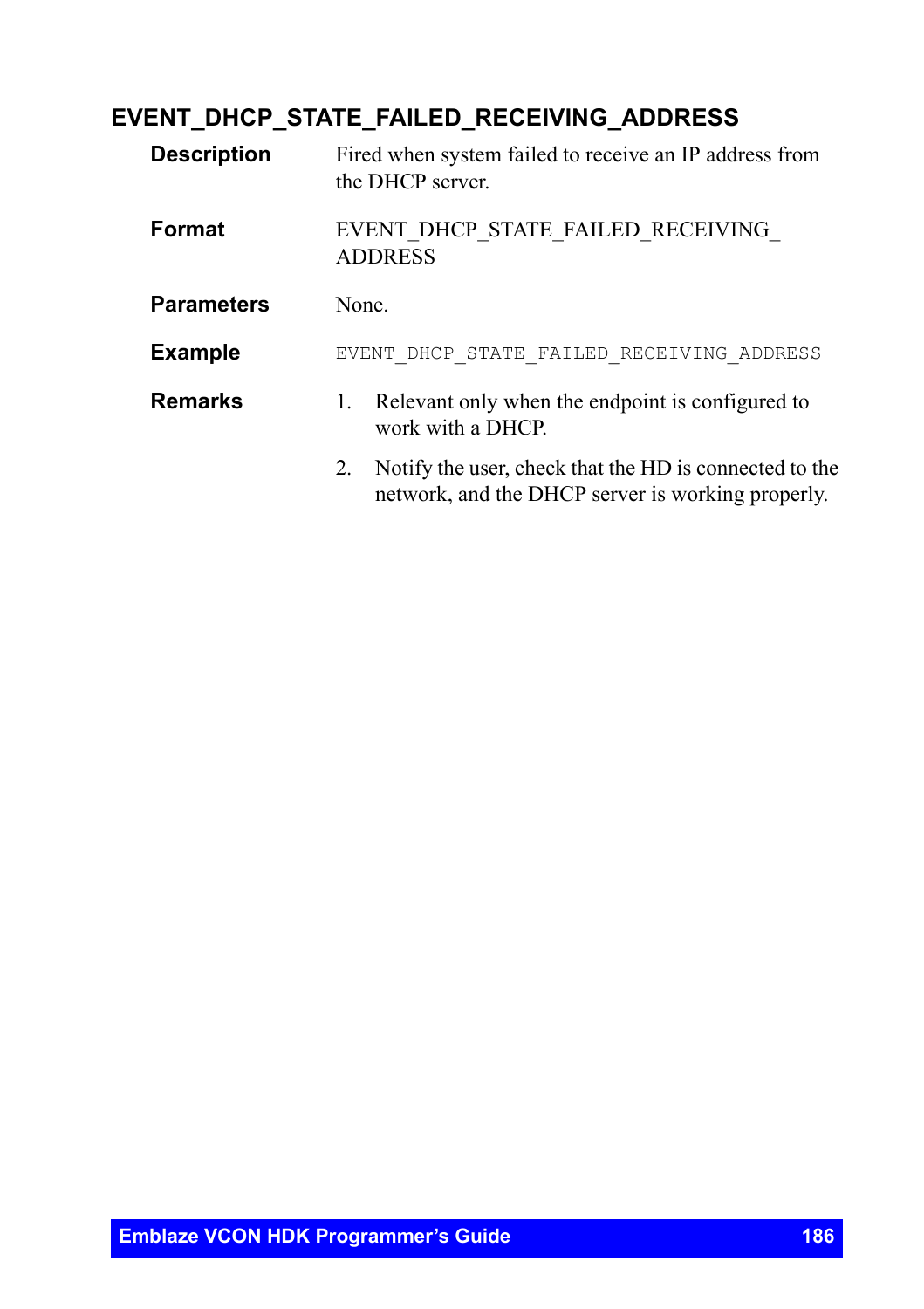# *4.7 FECC Events*

# **CAMERA\_REMOTE\_MOVE**

| <b>Description</b> | Notification about remote camera's movement.                                                                            |
|--------------------|-------------------------------------------------------------------------------------------------------------------------|
| Format             | CAMERA REMOTE MOVE <direction></direction>                                                                              |
| <b>Parameters</b>  | Direction - $\{STOP   IN   OUT   UP   DOMN   LEFT  $<br>RIGHT   UP_LEFT   UP_RIGHT   DOWN_LEFT  <br>DOWN RIGHT   HOME } |
| <b>Example</b>     | CAMERA REMOTE MOVE LEFT                                                                                                 |
| <b>Remarks</b>     | To enable this notification, set the Camera Events entry to<br><b>1</b> in the <i>user ini</i> file.                    |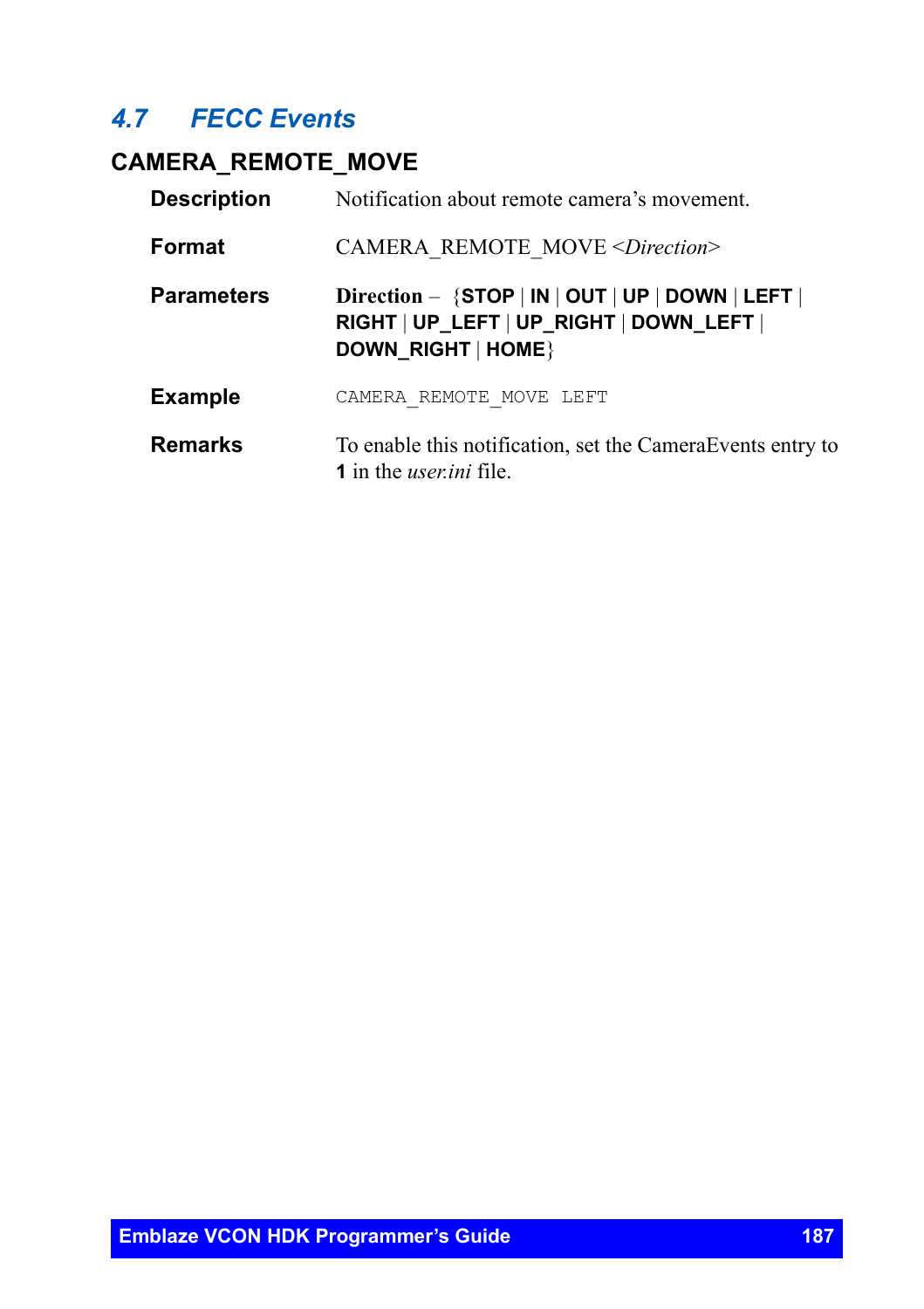# **CAMERA\_LOCAL\_MOVE**

| <b>Description</b> | Notification about local camera's movement.                                                                            |
|--------------------|------------------------------------------------------------------------------------------------------------------------|
| Format             | CAMERA LOCAL MOVE <direction> <source/></direction>                                                                    |
| <b>Parameters</b>  | Direction - $\{STOP   IN   OUT   UP   DOMN   LEFT  $<br>RIGHT   UP_LEFT   UP_RIGHT   DOWN_LEFT  <br>DOWN RIGHT   HOME} |
| <b>Example</b>     | CAMERA LOCAL MOVE LEFT REMOTE                                                                                          |
| Remarks            | To enable this notification, set the Camera Events entry to<br><b>1</b> in the <i>user ini</i> file.                   |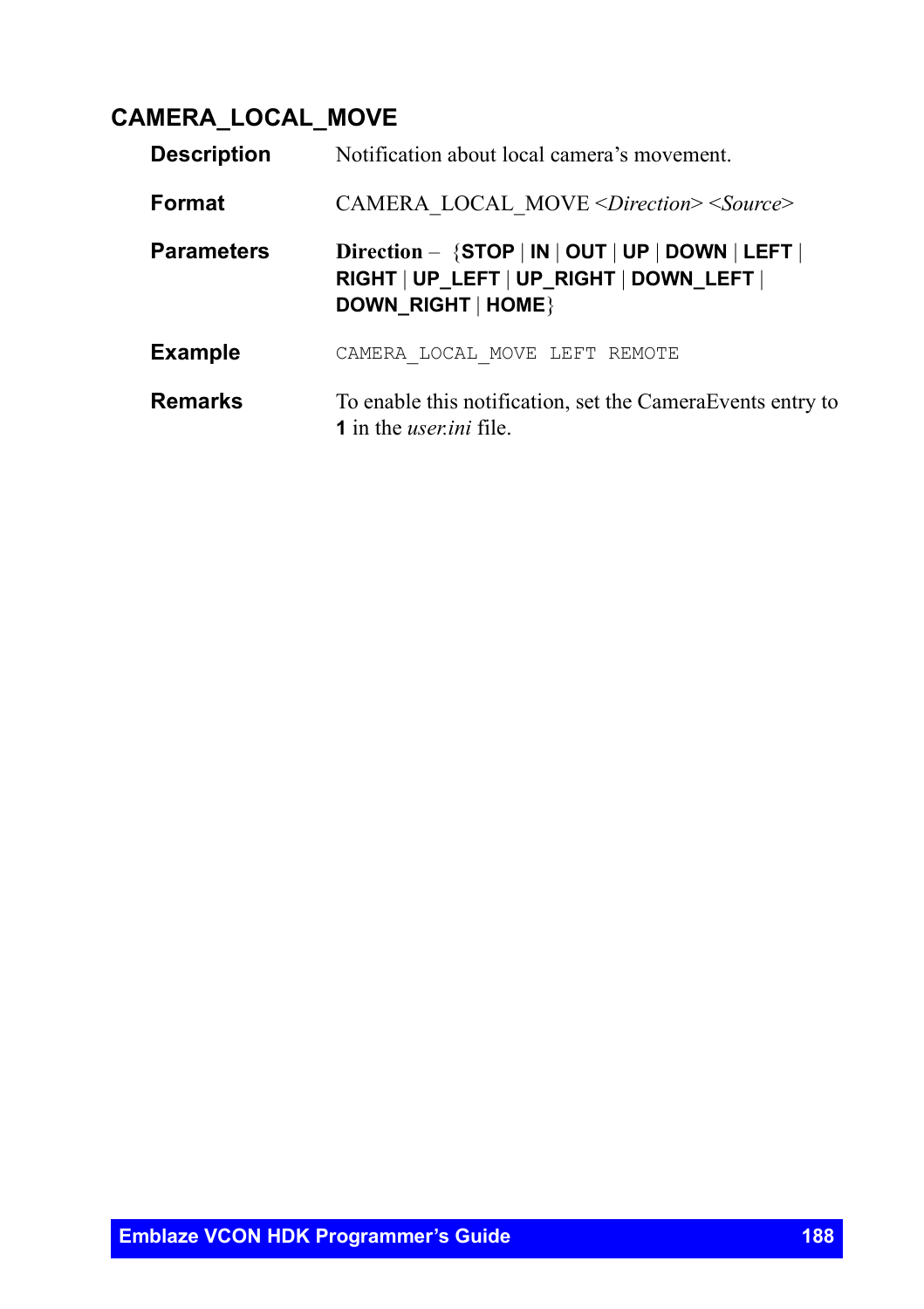# *5 THE USER.INI FILE*

| <b>Description</b> | The <i>user ini</i> file contains several configuration parameters<br>that you may edit. The file is located in the HD system's<br>/ <i>ver/ini</i> folder. |                           |
|--------------------|-------------------------------------------------------------------------------------------------------------------------------------------------------------|---------------------------|
| <b>Parameters</b>  |                                                                                                                                                             | Configuration parameters: |
|                    |                                                                                                                                                             | <b>CallEvents</b>         |
|                    |                                                                                                                                                             | <b>MulticastEvents</b>    |
|                    |                                                                                                                                                             | <b>StreamingEvents</b>    |
|                    |                                                                                                                                                             | <b>GatekeeperEvents</b>   |
|                    |                                                                                                                                                             | <b>ServerEvents</b>       |
|                    |                                                                                                                                                             |                           |

GUI parameters:

[HideAll](#page-194-0)

[HideDlg](#page-195-0)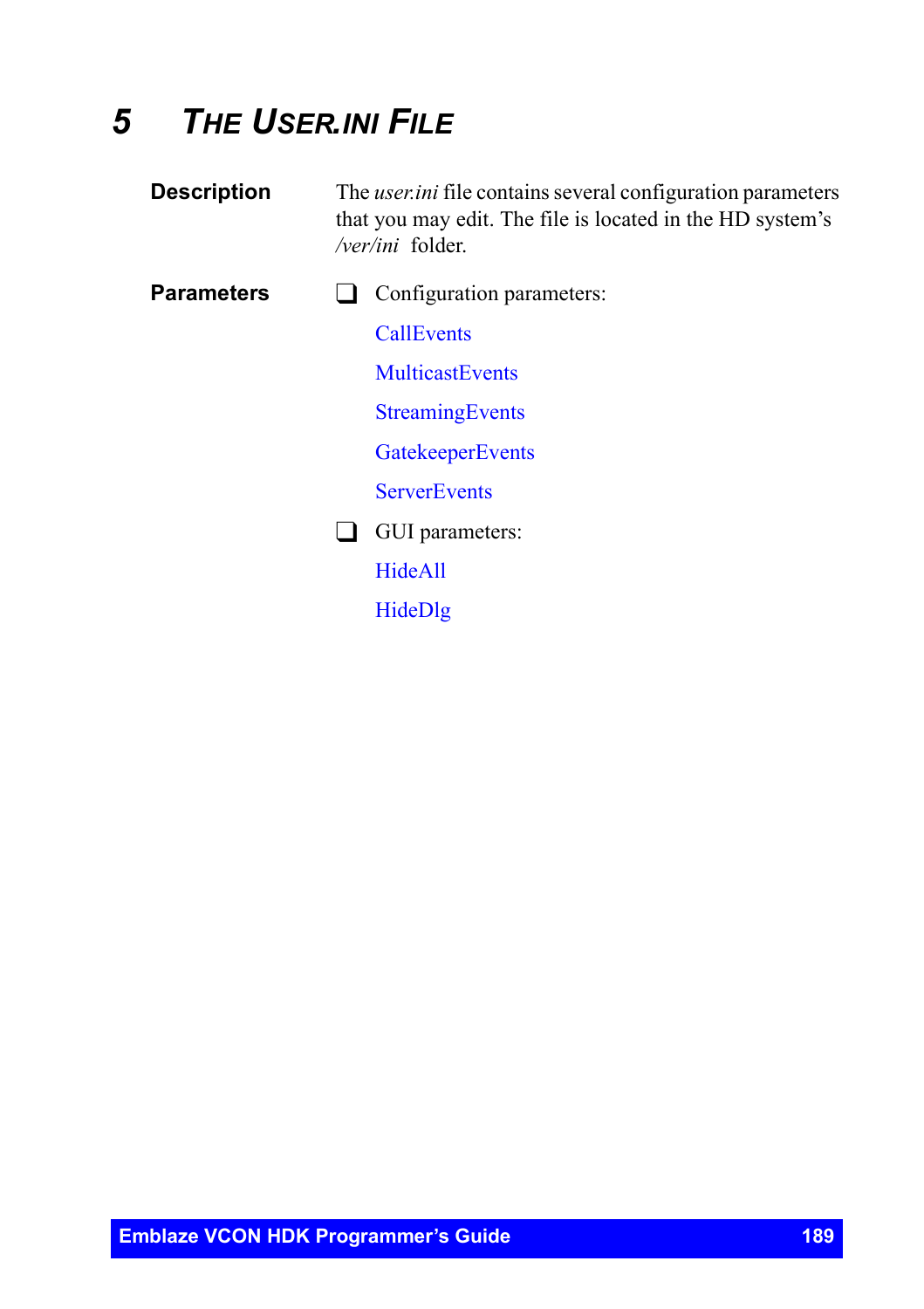# *5.1 Configuration Parameters*

#### <span id="page-189-0"></span>**CallEvents**

| <b>Description</b>   | System sends all Call Events automatically. User does not<br>need to manually call the CallEvents command. |
|----------------------|------------------------------------------------------------------------------------------------------------|
| <b>Valid Value</b>   | $\{0 1\}$                                                                                                  |
|                      | $0$ –Disable                                                                                               |
|                      | <b>1</b> - Enable                                                                                          |
| <b>Default Value</b> | 0                                                                                                          |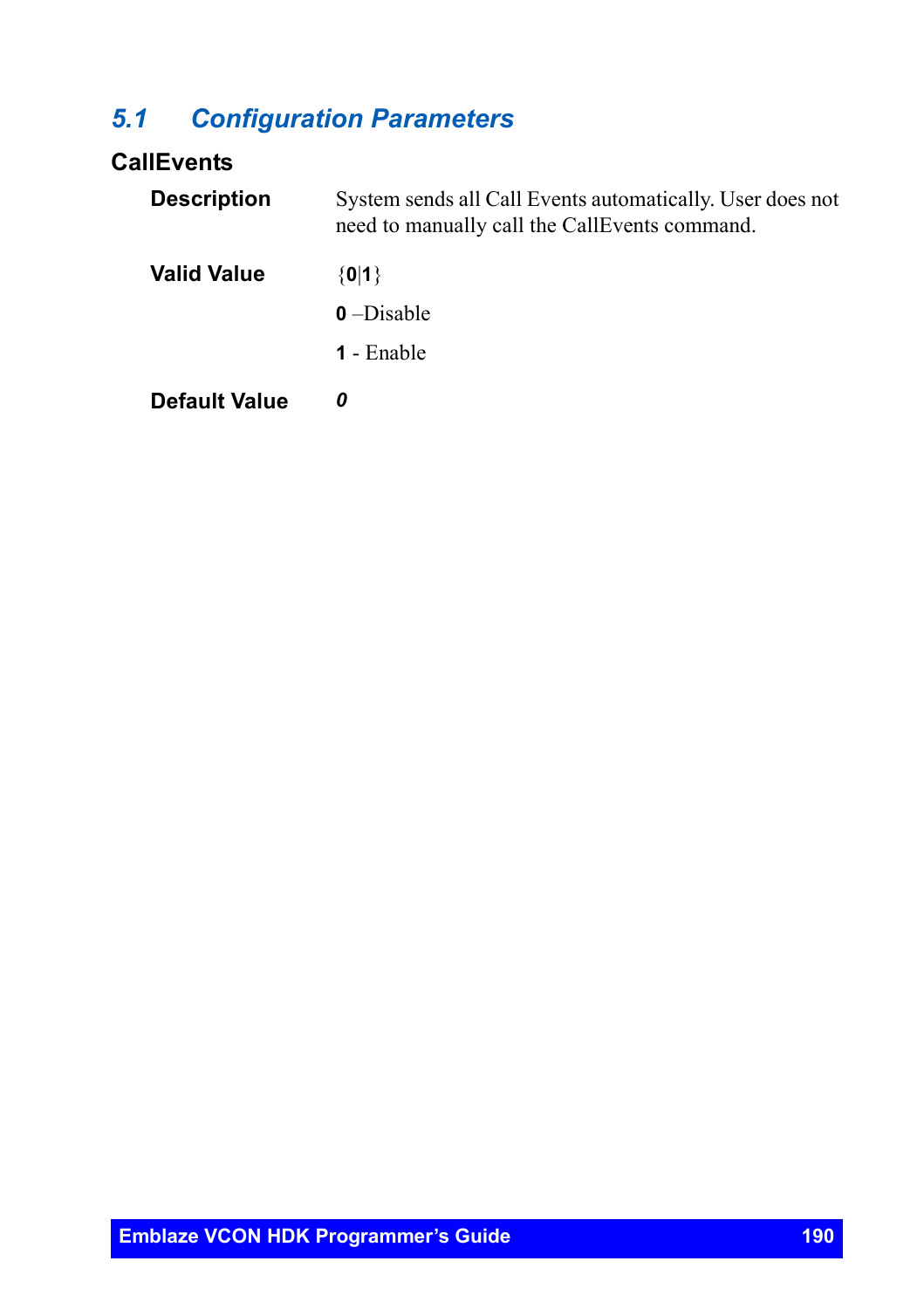#### <span id="page-190-0"></span>**MulticastEvents**

| <b>Description</b> | System sends all Multicast Events automatically. User<br>does not need to manually call the MulticastEvents<br>command. |
|--------------------|-------------------------------------------------------------------------------------------------------------------------|
| Valid Value        | ${0 1}$                                                                                                                 |
|                    | $0$ –Disable                                                                                                            |
|                    | <b>1</b> - Enable                                                                                                       |
| Default Value      | 0                                                                                                                       |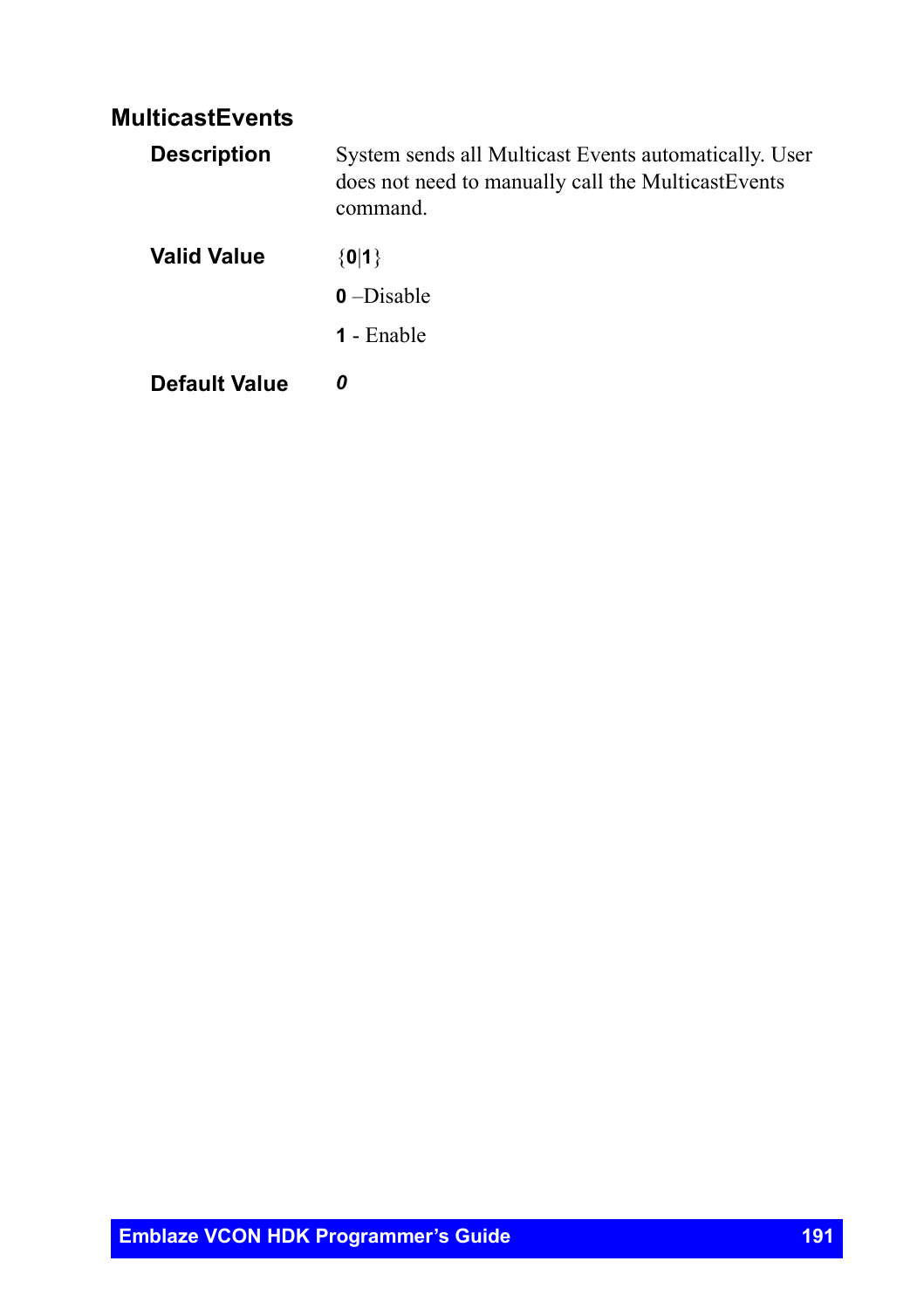### <span id="page-191-0"></span>**StreamingEvents**

| <b>Description</b>   | System sends all Streaming Events automatically. User<br>does not need to manually call the StreamingEvents<br>command. |
|----------------------|-------------------------------------------------------------------------------------------------------------------------|
| <b>Valid Value</b>   | $\{0 1\}$                                                                                                               |
|                      | $0$ –Disable                                                                                                            |
|                      | <b>1</b> - Enable                                                                                                       |
| <b>Default Value</b> | 0                                                                                                                       |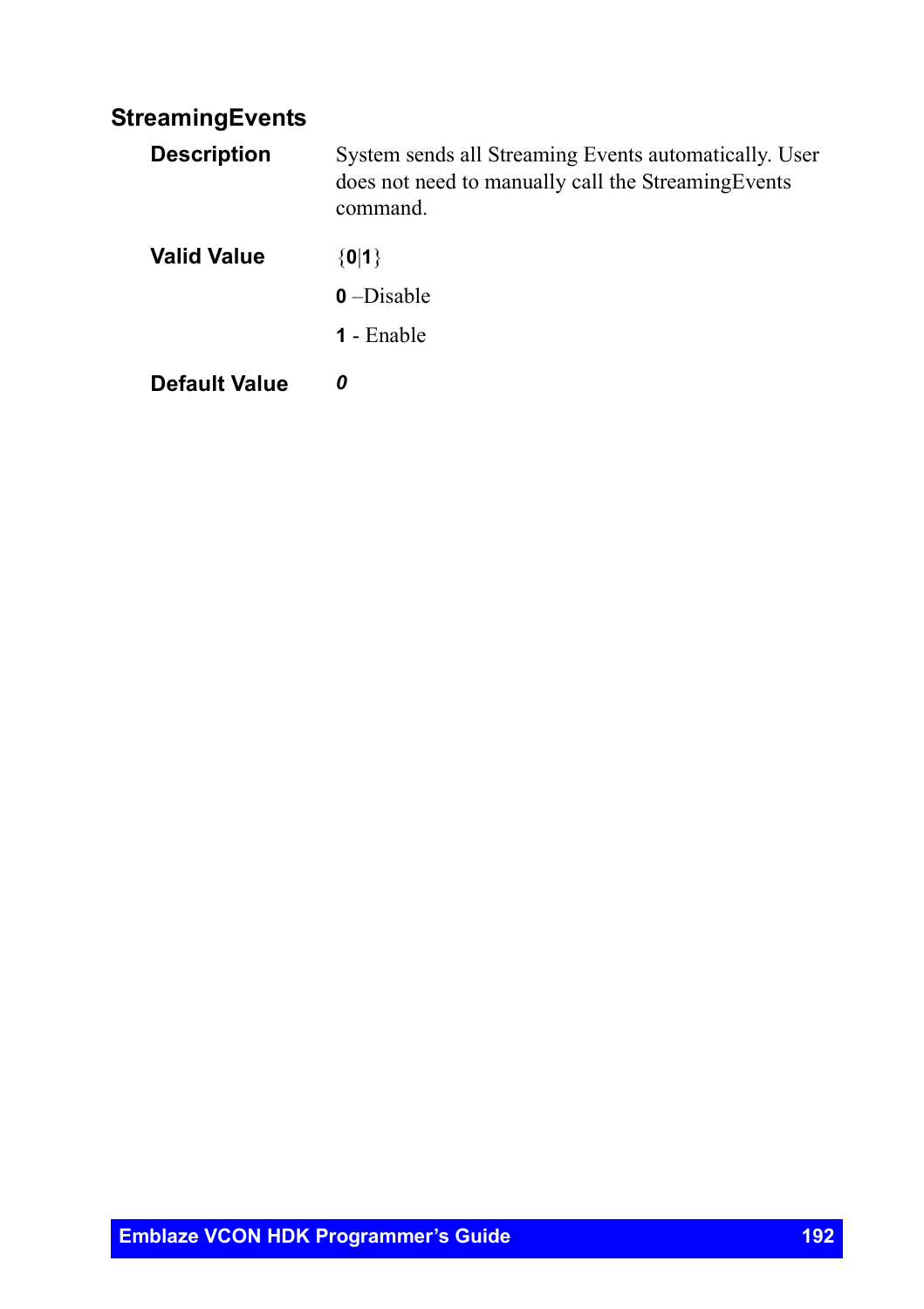#### <span id="page-192-0"></span>**GatekeeperEvents**

| <b>Description</b>   | System sends all Gatekeeper Events automatically. User<br>does not need to manually call the GatekeeperEvents<br>command. |
|----------------------|---------------------------------------------------------------------------------------------------------------------------|
| <b>Valid Value</b>   | $\{0 1\}$                                                                                                                 |
|                      | $0$ –Disable                                                                                                              |
|                      | <b>1</b> - Enable                                                                                                         |
| <b>Default Value</b> | 0                                                                                                                         |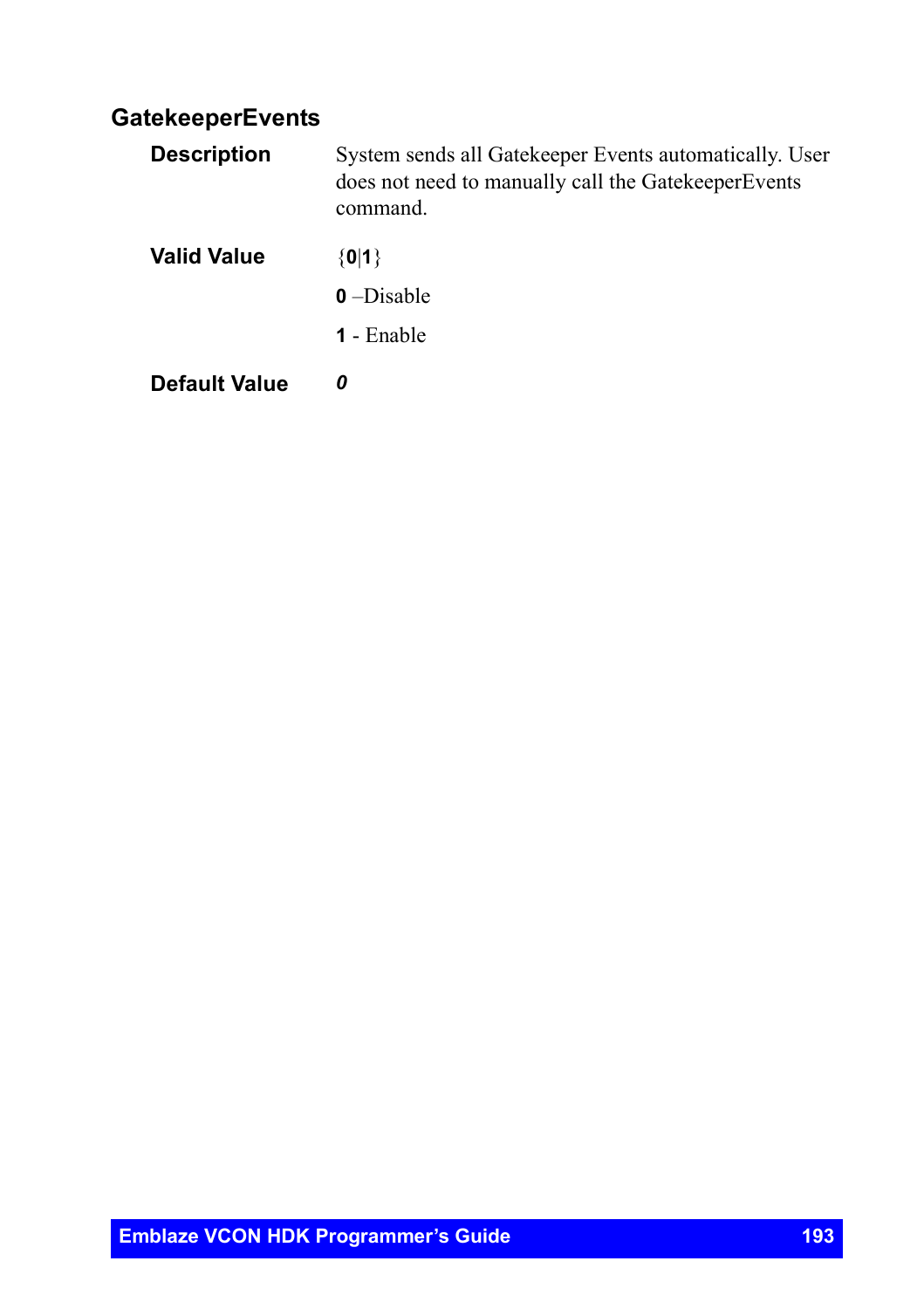#### <span id="page-193-0"></span>**ServerEvents**

| <b>Description</b>   | System sends all Server Events automatically. User does<br>not need to manually call the ServerEvents command. |  |
|----------------------|----------------------------------------------------------------------------------------------------------------|--|
| <b>Valid Value</b>   | $\{0 1\}$                                                                                                      |  |
|                      | $0$ –Disable                                                                                                   |  |
|                      | <b>1</b> - Enable                                                                                              |  |
| <b>Default Value</b> | 0                                                                                                              |  |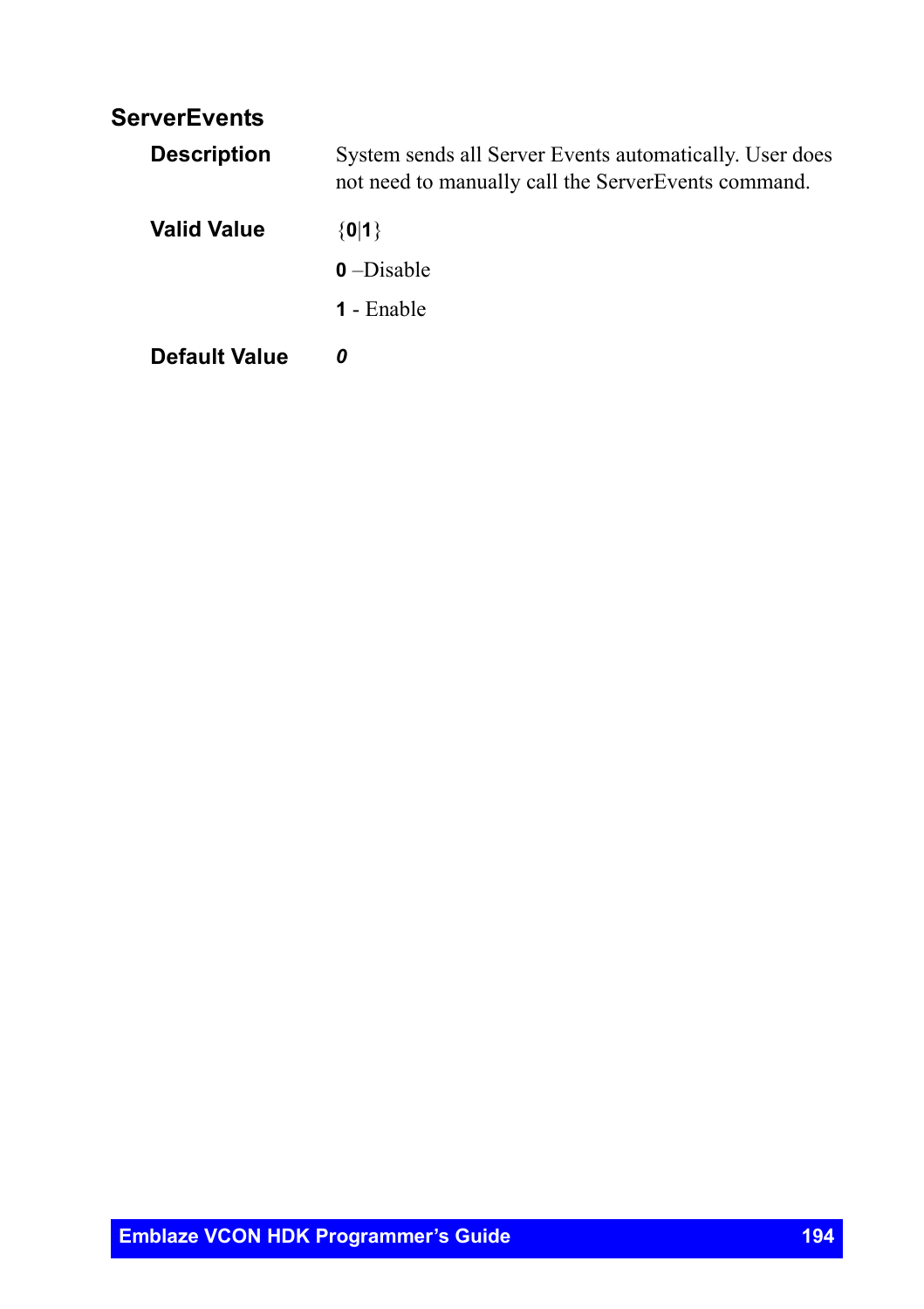# *5.2 GUI Parameters*

# <span id="page-194-0"></span>**HideAll**

| <b>Description</b>   | Hides the HD device's user interface. Only video is<br>displayed on the screen. |
|----------------------|---------------------------------------------------------------------------------|
| <b>Valid Value</b>   | $\{0 1\}$                                                                       |
|                      | $0$ –Disable                                                                    |
|                      | <b>1</b> - Enable                                                               |
| <b>Default Value</b> | 0                                                                               |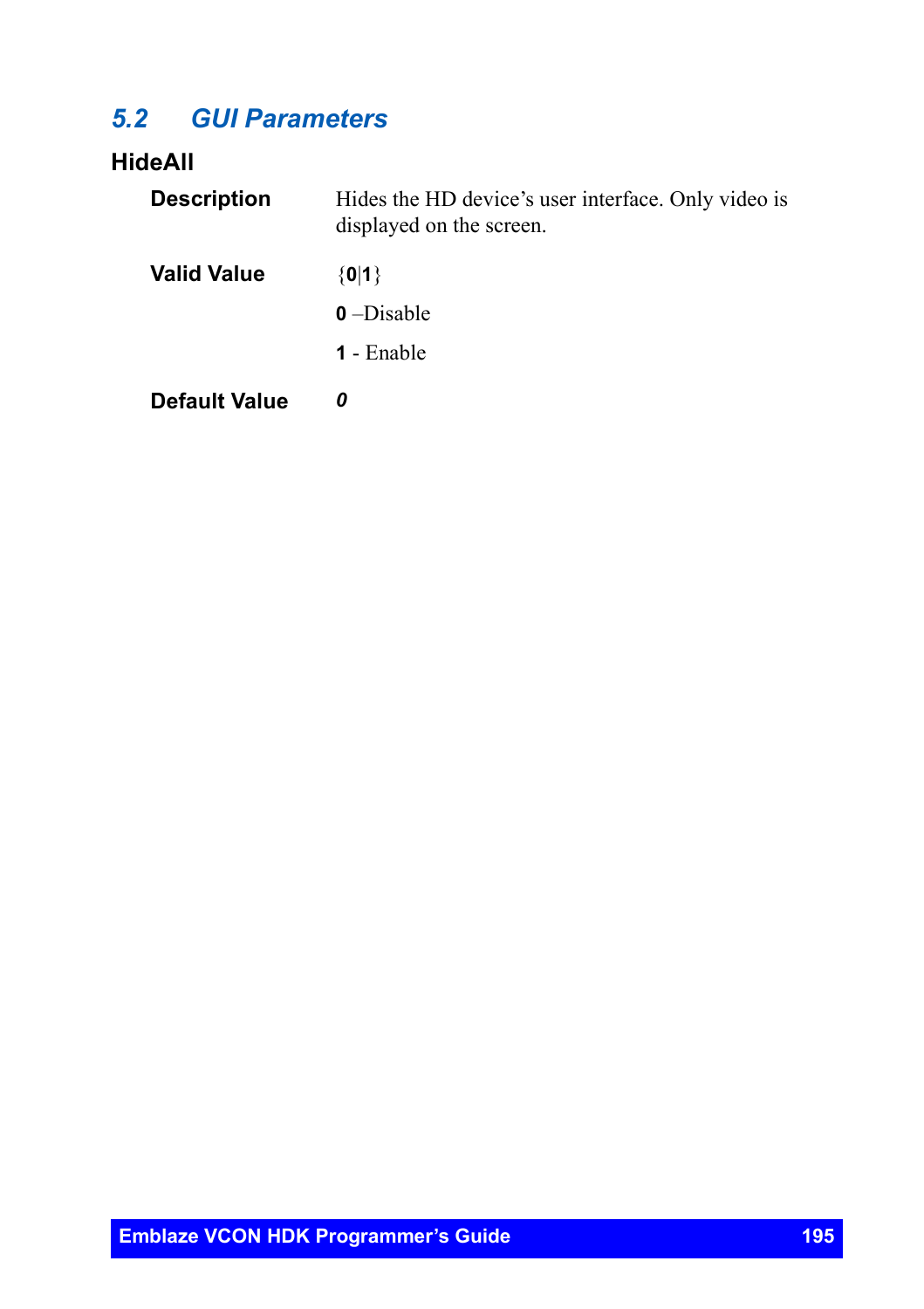## <span id="page-195-0"></span>**HideDlg**

| <b>Description</b>   | Hides the HD device's dialog boxes. Only video,<br>messages and icons are displayed on the screen. |
|----------------------|----------------------------------------------------------------------------------------------------|
| <b>Valid Value</b>   | ${0 1}$                                                                                            |
|                      | $0$ –Disable                                                                                       |
|                      | <b>1</b> - Enable                                                                                  |
| <b>Default Value</b> | n                                                                                                  |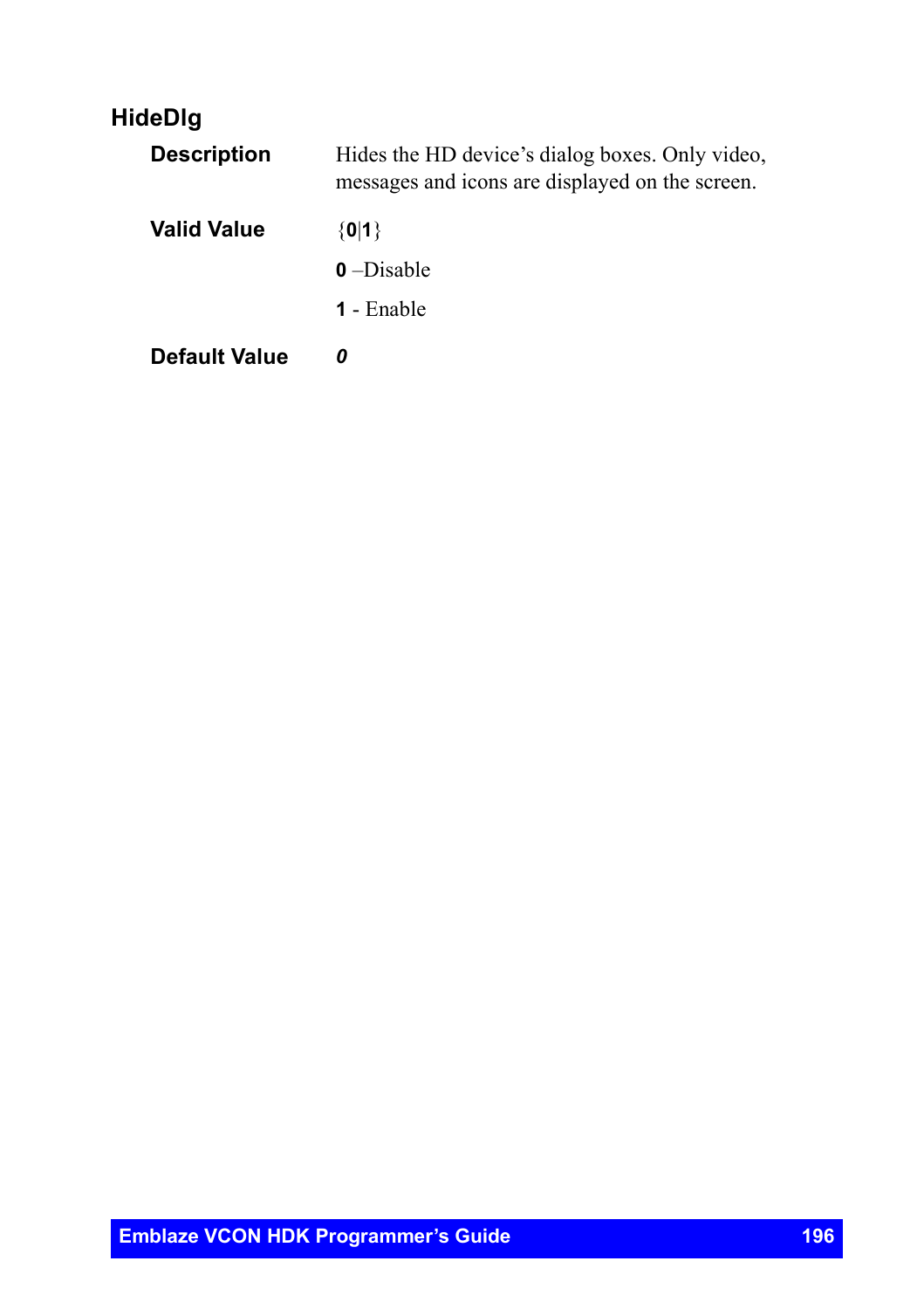# *6 WORKFLOW EXAMPLES*

This section provides examples of the workflow of a typical HD system during basic operations. By following the numbered order of the commands, screen text, and actions presented in the tables, you can understand the action/effect relationship among the application interface, the screen console, and the HD device.

In the following examples:

- $\Box$  Commands listed in the Application column are entered into the end-user application.
- $\Box$  Text that appears on the screen, resulting either from the entry of command or an action by the HD device, appears in the Console column.
- $\Box$  Actions that occur in the HD device are described in the HD column.

## *6.1 Incoming Call Flow*

The following table presents the flow of events and actions that result in a successful incoming videoconference call:

| <b>APPLICATION</b> |                              | <b>CONSOLE</b> |                                                                                      | HD |                                                     |
|--------------------|------------------------------|----------------|--------------------------------------------------------------------------------------|----|-----------------------------------------------------|
| 1.                 | <b>Connect to</b><br>console | 2.             | Welcome to HD <model<br>number&gt;Version<br/>Board Type<br/>Camera Input</model<br> | 3. | System<br>completes the<br>initialization<br>phase. |
|                    |                              | 4.             | EVENT SYSTEM INIT COMP<br>LETED SUCCESS                                              |    |                                                     |
| 5.                 | <b>CallEvents 1</b>          | 6.             | CALLEVENTS OK                                                                        | 7. | Incoming call.                                      |
|                    |                              | 8.             | EVENT CALL OFFERING<br>10.11.24 Demo                                                 |    |                                                     |
| 9.                 | <b>CallAnswer 1</b>          |                | 10. CALLANSWER OK                                                                    |    | 11. Call is<br>connected<br>successfully.           |
|                    |                              |                | 12. EVENT CALL CONNECTED                                                             |    | 13. Outgoing video<br>channel opened.               |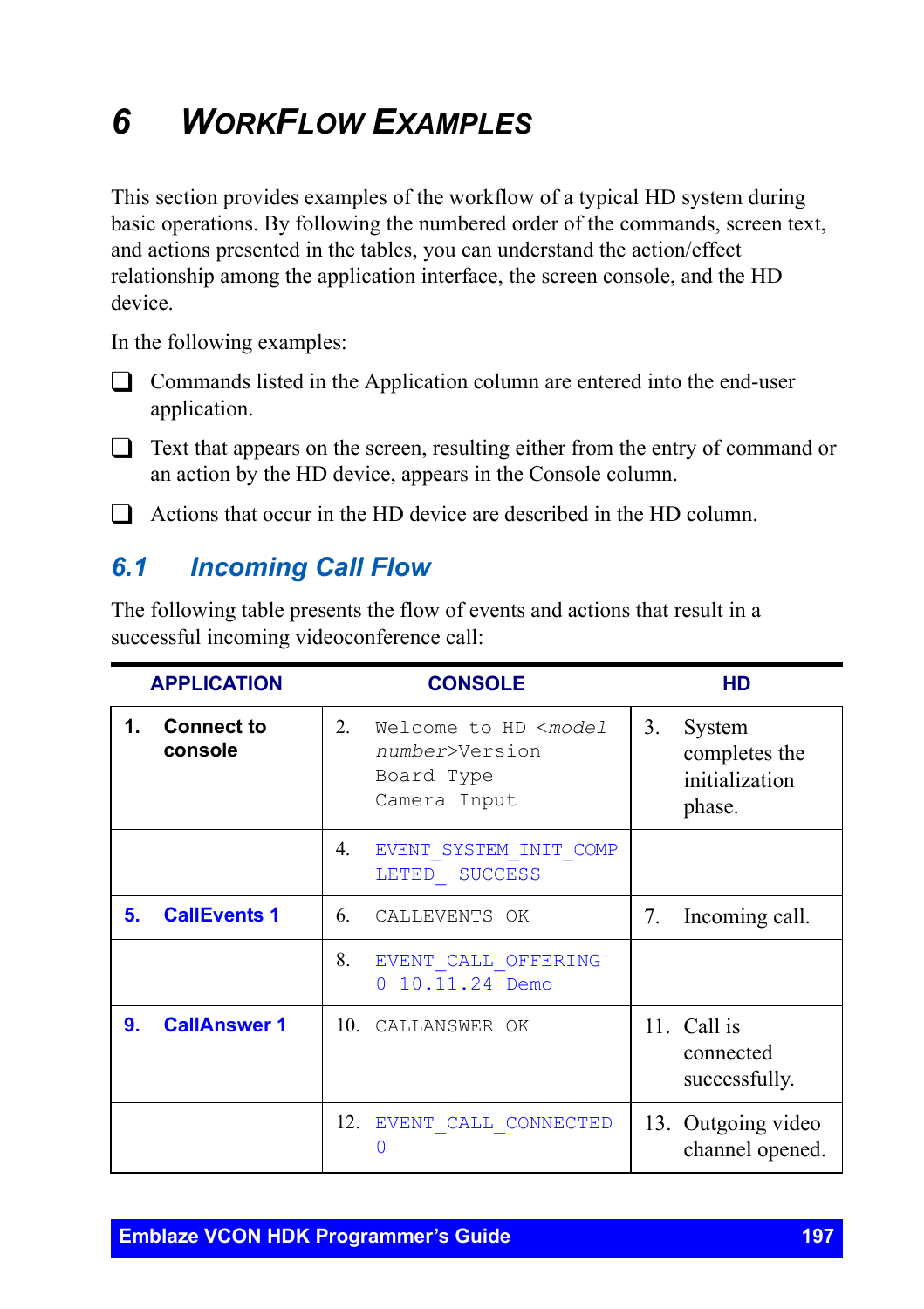|              | 14. EVENT CALL CHANNEL ON                   | 15. Outgoing audio                    |
|--------------|---------------------------------------------|---------------------------------------|
|              | 0 0 TX VIDEO                                | channel opened.                       |
|              | 16. EVENT CALL CHANNEL ON<br>0 1 TX AUDIO   | 17. Outgoing data<br>channel opened.  |
|              | 18. EVENT CALL CHANNEL ON<br>0 2 TX DATA    | 19. Incoming Video<br>channel opened. |
|              | 20. EVENT CALL CHANNEL ON<br>0 3 RX VIDEO   | 21. Incoming Audio<br>channel opened. |
|              | 22. EVENT CALL CHANNEL ON<br>0 4 RX AUDIO   | 23. Incoming Data<br>channel opened.  |
|              | 24. EVENT CALL CHANNEL ON<br>0 5 RX DATA    |                                       |
| 25. Hangup 0 | 26. HANGUP OK                               | 27. Outgoing video<br>channel closed. |
|              | 28. EVENT CALL CHANNEL OF<br>F 0 0 TX VIDEO | 29. Outgoing audio<br>channel closed. |
|              | 30. EVENT_CALL_CHANNEL_OF<br>F 0 1 TX AUDIO | 31. Outgoing data<br>channel closed.  |
|              | 32. EVENT CALL CHANNEL OF<br>F 0 2 TX DATA  | 33. Incoming Video<br>channel closed. |
|              | 34. EVENT CALL CHANNEL OF<br>F 0 3 RX VIDEO | 35. Incoming Audio<br>channel closed. |
|              | 36. EVENT CALL CHANNEL OF<br>F 0 4 RX AUDIO | 37. Incoming Data<br>channel closed.  |
|              | 38. EVENT_CALL_CHANNEL_OF<br>F 0 5 RX DATA  | 39. Call is<br>disconnected.          |
|              | 40. EVENT CALL DISCONNECT<br>ED 0 LOCAL     | 41. System<br>becomes idle.           |
|              | 42. EVENT CALL IDLE 0                       |                                       |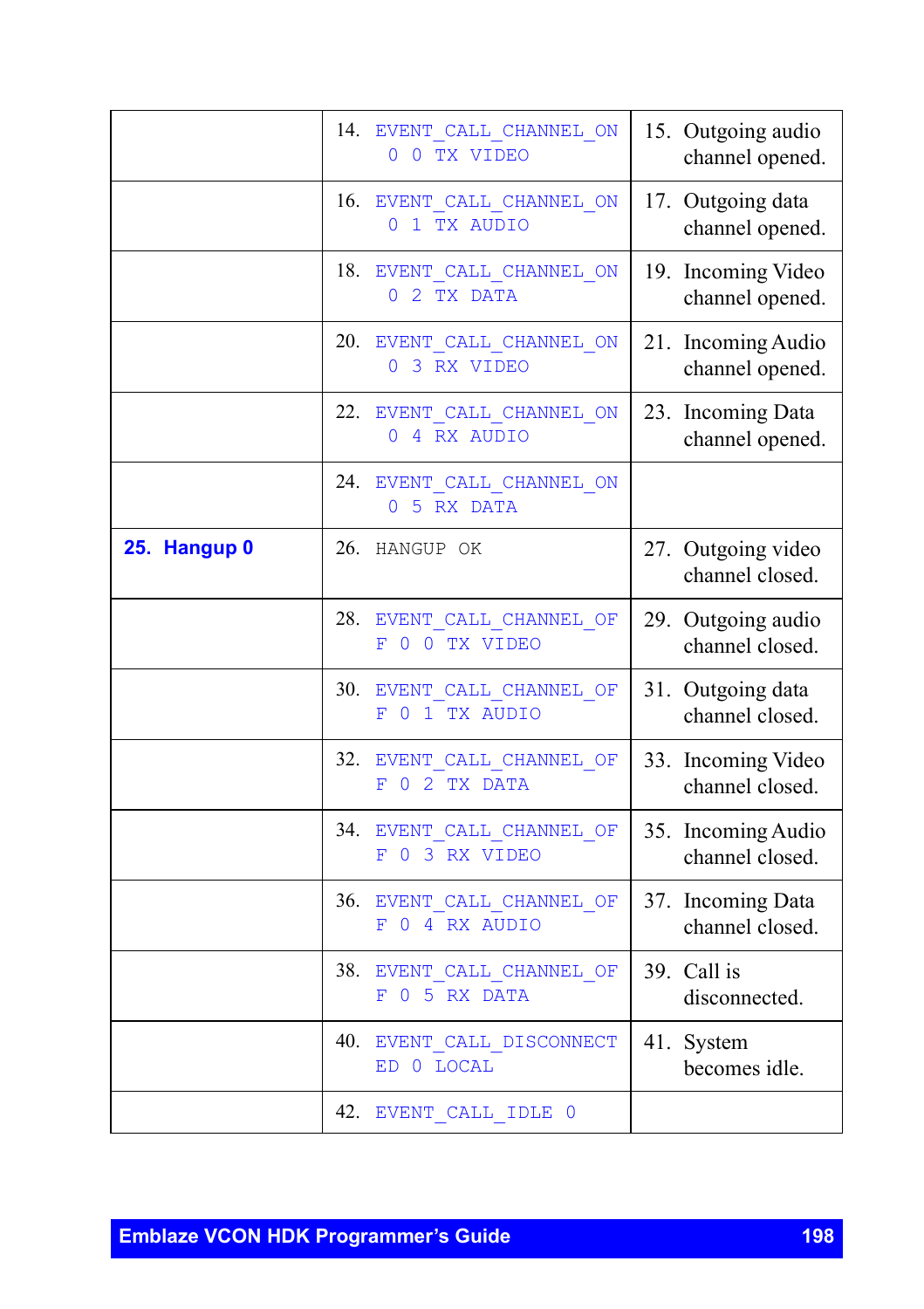# *6.2 Outgoing Call Flow*

The following table presents the flow of events and actions that result in a successful outgoing videoconference call:

| <b>APPLICATION</b>                      | <b>CONSOLE</b>                                                                             | <b>HD</b>                                                 |
|-----------------------------------------|--------------------------------------------------------------------------------------------|-----------------------------------------------------------|
| $\mathbf{1}$ .<br>Connect to<br>console | 2.<br>Welcome to HD <model<br>number&gt;Version<br/>Board Type<br/>Camera Input</model<br> | 3.<br>System<br>completes the<br>initialization<br>phase. |
|                                         | 4.<br>EVENT SYSTEM INIT COMPL<br>ETED SUCCESS                                              |                                                           |
| <b>CallEvents 1</b><br>5.               | 6.<br>CALLEVENTS OK                                                                        |                                                           |
| 7.<br>Dial 10.0.11.12                   | 8.<br>DIAL OK                                                                              | Call state<br>9.<br>dialtone<br>arrived                   |
|                                         | 10. EVENT CALL DIALTONE 0                                                                  | 11. Call state<br>ringback<br>arrived                     |
|                                         | 12. EVENT CALL_RINGBACK 0                                                                  | 13. Call become<br>connected                              |
|                                         | 14. EVENT CALL CONNECTED<br>0                                                              | 15. Outgoing video<br>channel opened                      |
|                                         | 16. EVENT CALL CHANNEL ON<br>0 0 TX VIDEO                                                  | 17. Outgoing audio<br>channel<br>opened.                  |
|                                         | 18. EVENT CALL CHANNEL ON<br>0 1 TX AUDIO                                                  | 19. Outgoing data<br>channel<br>opened.                   |
|                                         | 20. EVENT CALL CHANNEL ON<br>0 2 TX DATA                                                   | 21. Incoming<br>Video channel<br>opened.                  |